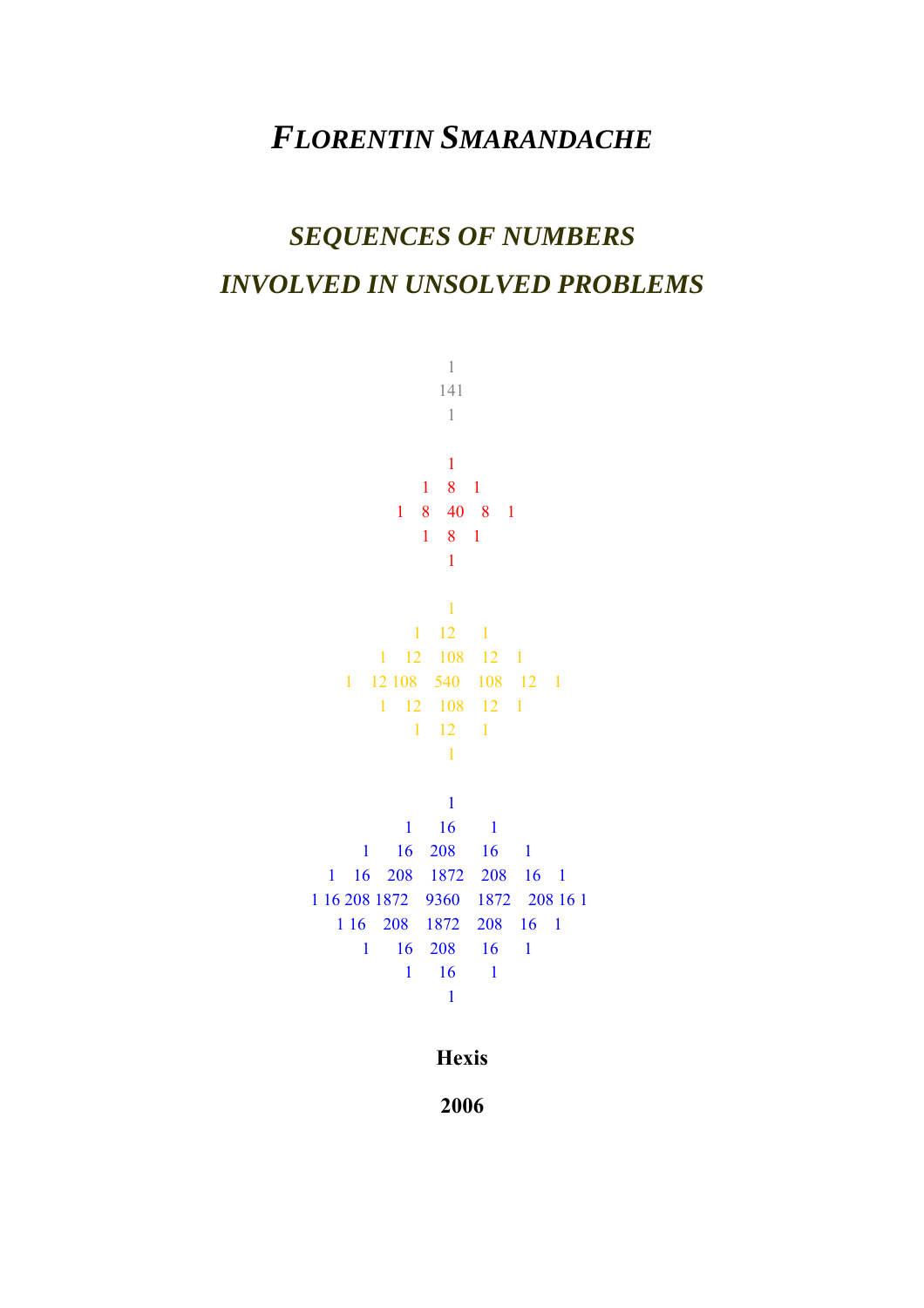This book can be ordered in a paper bound reprint from:

#### **ProQuest Information & Learning**

 (University of Microfilm International) Books on Demand 300 N. Zeeb Road P.O. Box 1346, Ann Arbor MI 48106-1346, USA Tel.: 1-800-521-0600 (Customer Service) http://wwwlib.umi.com/bod/basic

**Copyright** 1972, 1990, 2006 by Hexis and the Author. Phoenix, Arizona

Many books can be downloaded from the following **Digital Library of Science**: http://www.gallup.unm.edu/~smarandache/eBooks-otherformats.htm

#### **Peer Reviewers**:

V. Seleacu, University of Craiova, Romania. M. Bencze, College of Brasov, Romania. E. Burton, Babes-Bolyai University, Cluj-Napoca, Romania.

**ISBN:** 1-59973-006-5

**Standard Address Number:** 297-5092 **Printed in the United States of America**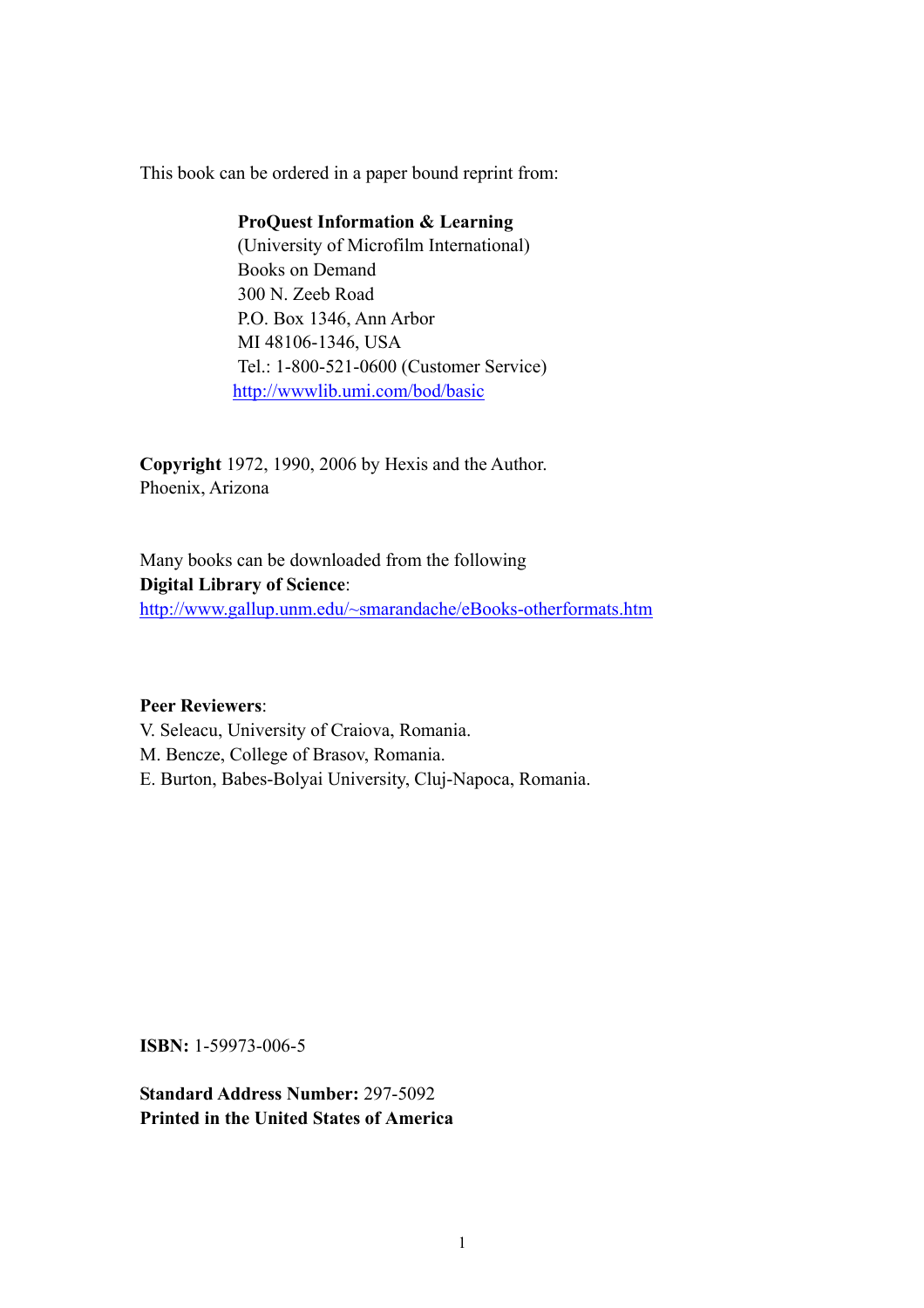#### Introduction

 Over 300 sequences and many unsolved problems and conjectures related to them are presented herein.

 These notions, definitions, unsolved problems, questions, theorems corollaries, formulae, conjectures, examples, mathematical criteria, etc. ( on integer sequences, numbers, quotients, residues, exponents, sieves, pseudo-primes/squares/cubes/factorials, almost primes, mobile periodicals, functions, tables, prime/square/factorial bases, generalized factorials, generalized palindromes, etc. ) have been extracted from the Archives of American Mathematics (University of Texas at Austin) and Arizona State University (Tempe): "The Florentin Smarandache papers" special collections, University of Craiova Library, and Arhivele Statului (Filiala Vâlcea, Romania). It is based on the old article "Properties of Numbers" (1975), updated many times.

Special thanks to C. Dumitrescu & V. Seleacu from the University of Craiova (see their edited book "Some Notions and Questions in Number Theory", Erhus Univ. Press, Glendale, 1994), M. Perez, J. Castillo, M. Bencze, L. Tutescu, E, Burton who helped in collecting and editing this material.

The Author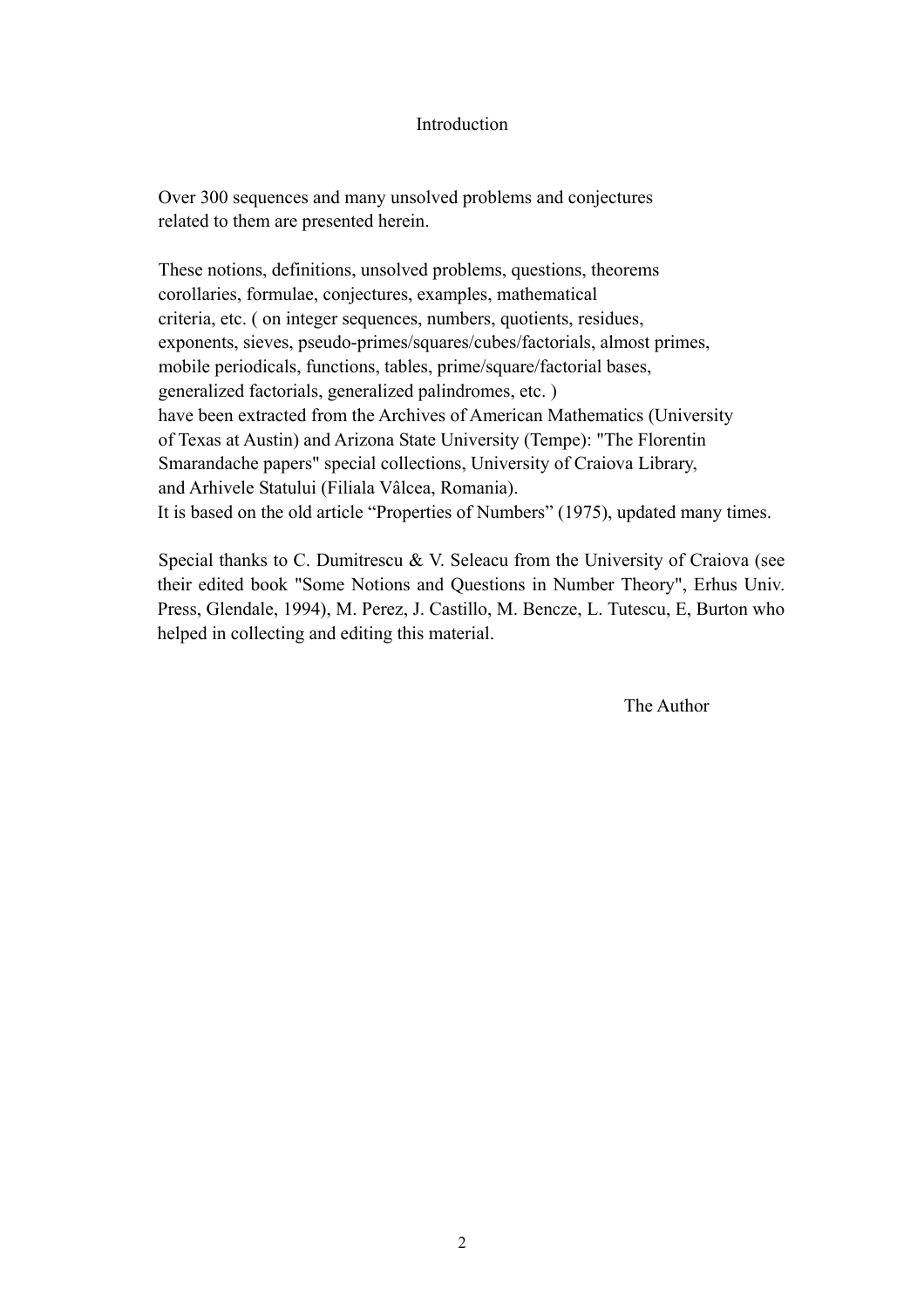#### Sequences of Numbers Involved in Unsolved Problems

 Here it is a long list of sequences, functions, unsolved problems, conjectures, theorems, relationships, operations, etc. Some of them are inter-connected.

1) Consecutive Sequence:

 1,12,123,1234,12345,123456,1234567,12345678,123456789,12345678910, 1234567891011,123456789101112,12345678910111213,... How many primes are there among these numbers? In a general form, the Consecutive Sequence is considered in an arbitrary numeration base B.

References:

Student Conference, University of Craiova, Department of Mathematics, April 1979, "Some problems in number theory" by Florentin Smarandache. Arizona State University, Hayden Library, "The Florentin Smarandache papers" special collection, Tempe, AZ 85287-1006, USA.

The Encyclopedia of Integer Sequences", by N. J. A. Sloane and

 S. Plouffe, Academic Press, San Diego, New York, Boston, London, Sydney, Tokyo, Toronto, 1995;

 also online, email: superseeker@research.att.com ( SUPERSEEKER by N. J. A. Sloane, S. Plouffe, B. Salvy, ATT Bell Labs, Murray Hill, NJ 07974, USA);

N. J. A. Sloane, e-mails to R. Muller, February 13 - March 7, 1995.



3) Symmetric Sequence:

1,11,121,1221,12321,123321,1234321,12344321,123454321,1234554321,

12345654321,123456654321,1234567654321,12345677654321,123456787654321, 1234567887654321,12345678987654321,123456789987654321,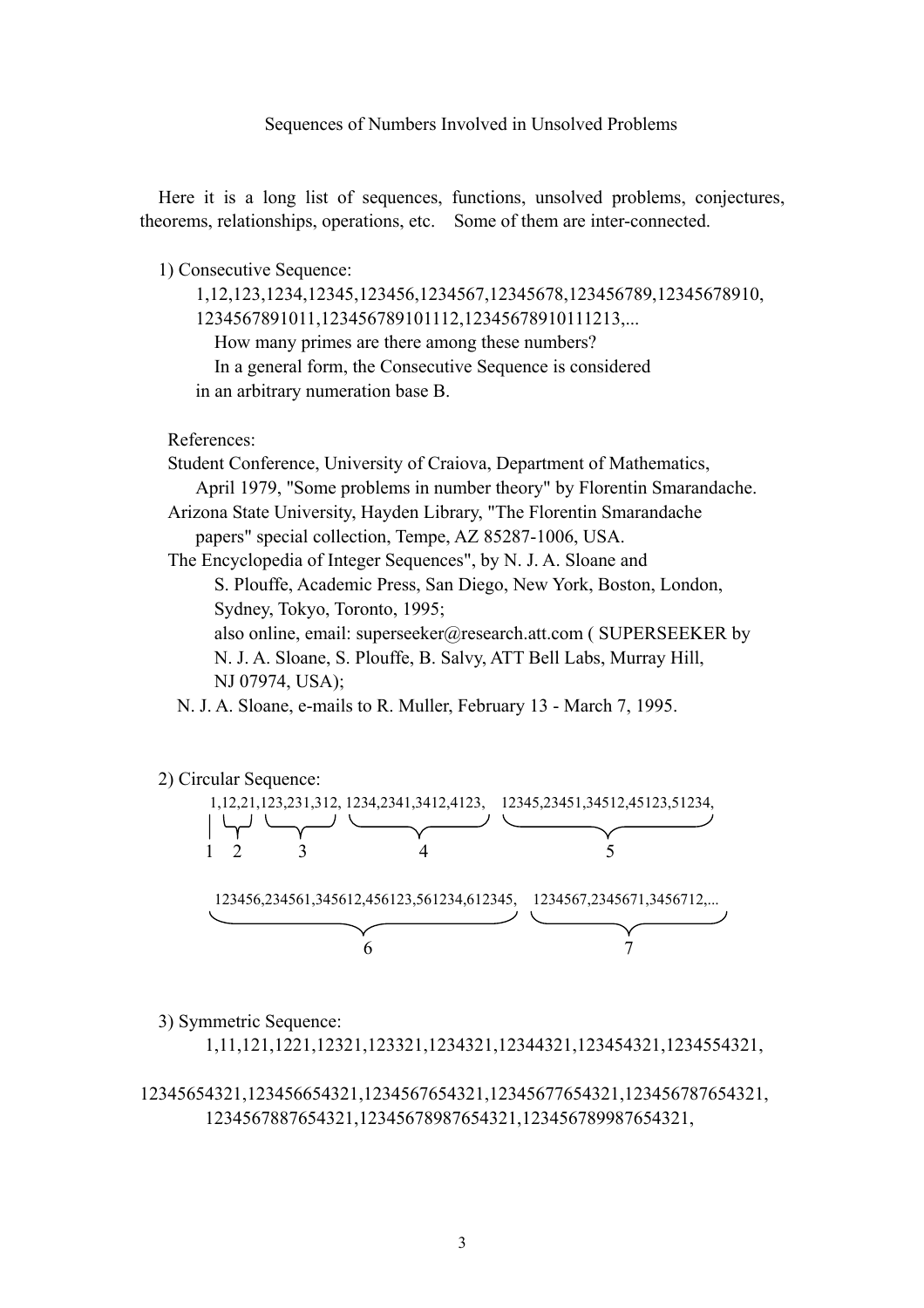#### 12345678910987654321,1234567891010987654321,123456789101110987654321, 12345678910111110987654321, ...

 How many primes are there among these numbers? In a general form, the Symmetric Sequence is considered in an arbitrary numeration base B.

#### References:

 Student Conference, University of Craiova, Department of Mathematics, April 1979, "Some problems in number theory" by Florentin Smarandache. Arizona State University, Hayden Library, "The Florentin Smarandache papers" special collection, Tempe, AZ 85287-1006, USA. "The Encyclopedia of Integer Sequences", by N. J. A. Sloane and S. Plouffe, Academic Press, San Diego, New York, Boston, London, Sydney, Tokyo, Toronto, 1995; also online, email: superseeker@research.att.com (SUPERSEEKER by N. J. A. Sloane, S. Plouffe, B. Salvy, ATT Bell Labs, Murray Hill, NJ 07974, USA);

#### 4) Deconstructive Sequence:

1,23,456,789 1,23456,789 123,456789 1,23456789, 123456789, 123456789 1,...

References:

| Florentin Smarandache, "Only Problems, not Solutions!", Xiquan            |
|---------------------------------------------------------------------------|
| Publishing House, Phoenix-Chicago, 1990, 1991, 1993;                      |
| ISBN: 1-879585-00-6.                                                      |
| (reviewed in $\leq$ 2 entral blatt fur Mathematik > by P. Kiss: 11002,    |
| pre744, 1992;                                                             |
| and <the american="" mathematical="" monthly="">, Aug.-Sept. 1991);</the> |
| Arizona State University, Hayden Library, "The Florentin Smarandache      |
| papers" special collection, Tempe, AZ 85287-1006, USA.                    |
| "The Encyclopedia of Integer Sequences", by N. J. A. Sloane and           |
| S. Plouffe, Academic Press, San Diego, New York, Boston, London,          |
| Sydney, Tokyo, Toronto, 1995;                                             |
| also online, email: superseeker@research.att.com ( SUPERSEEKER by         |
| N. J. A. Sloane, S. Plouffe, B. Salvy, ATT Bell Labs, Murray Hill,        |
| NJ 07974, USA);                                                           |
|                                                                           |

5) Mirror Sequence: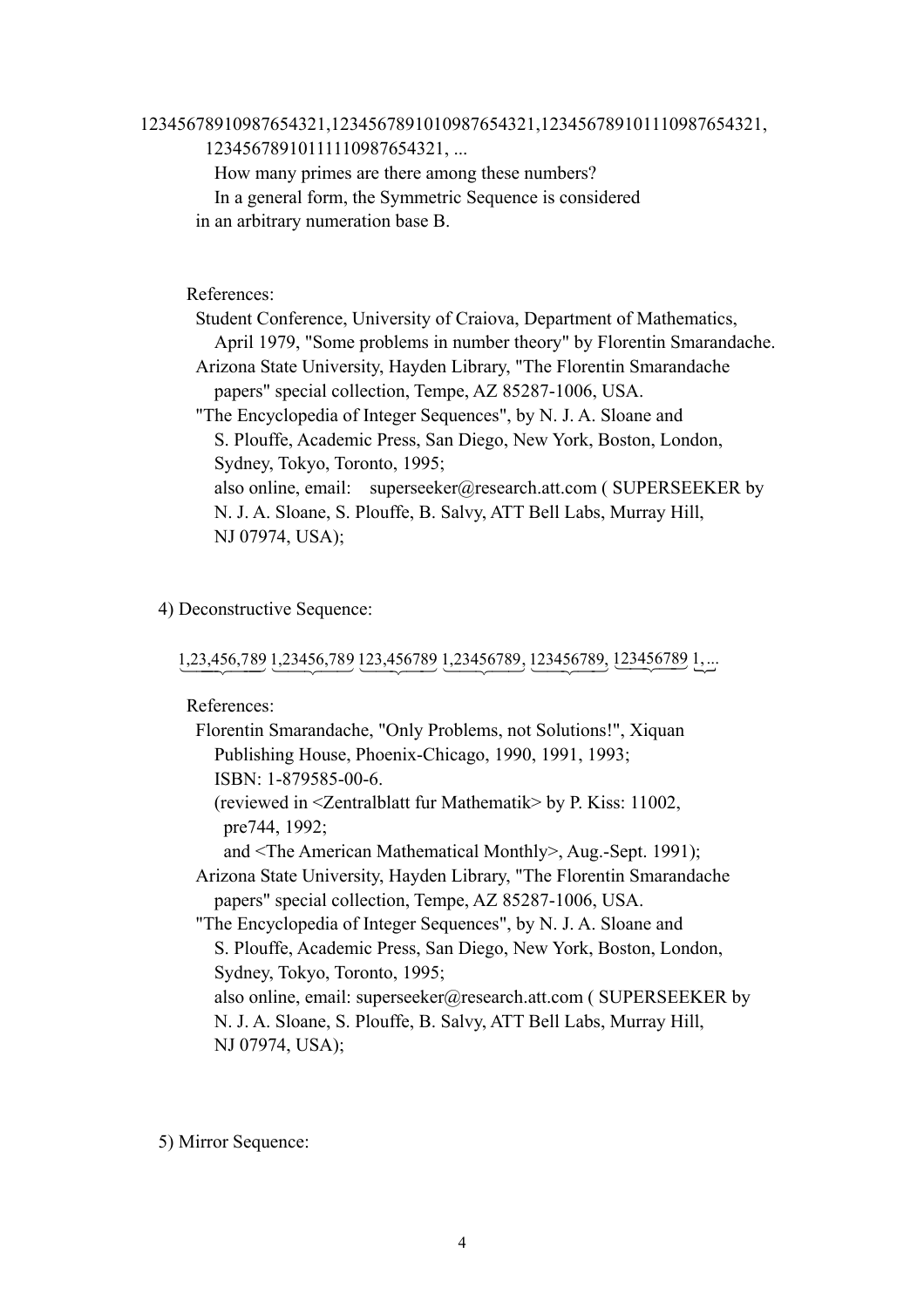#### 1,212,32123,4321234,543212345,65432123456,7654321234567,876543212345678, 98765432123456789,109876543212345678910,1110987654321234567891011,...

Question: How many of them are primes?

6) Permutation Sequence:

12,1342,135642,13578642,13579108642,135791112108642,1357911131412108642, 13579111315161412108642,135791113151718161412108642, 1357911131517192018161412108642,...

 Question: Is there any perfect power among these numbers? (Their last digit should be: either 2 for exponents of the form 4k+1, either 8 for exponents of the form  $4k+3$ , where  $k \ge 0$ .)

We conjecture: no!

7) Generalized Permutation Sequence:

If  $g(n)$ , as a function, gives the number of digits of  $a(n)$ , and F is a permutation of g(n) elements, then:

 $a(n) = \overline{F(1)F(2)...F(g(n))}$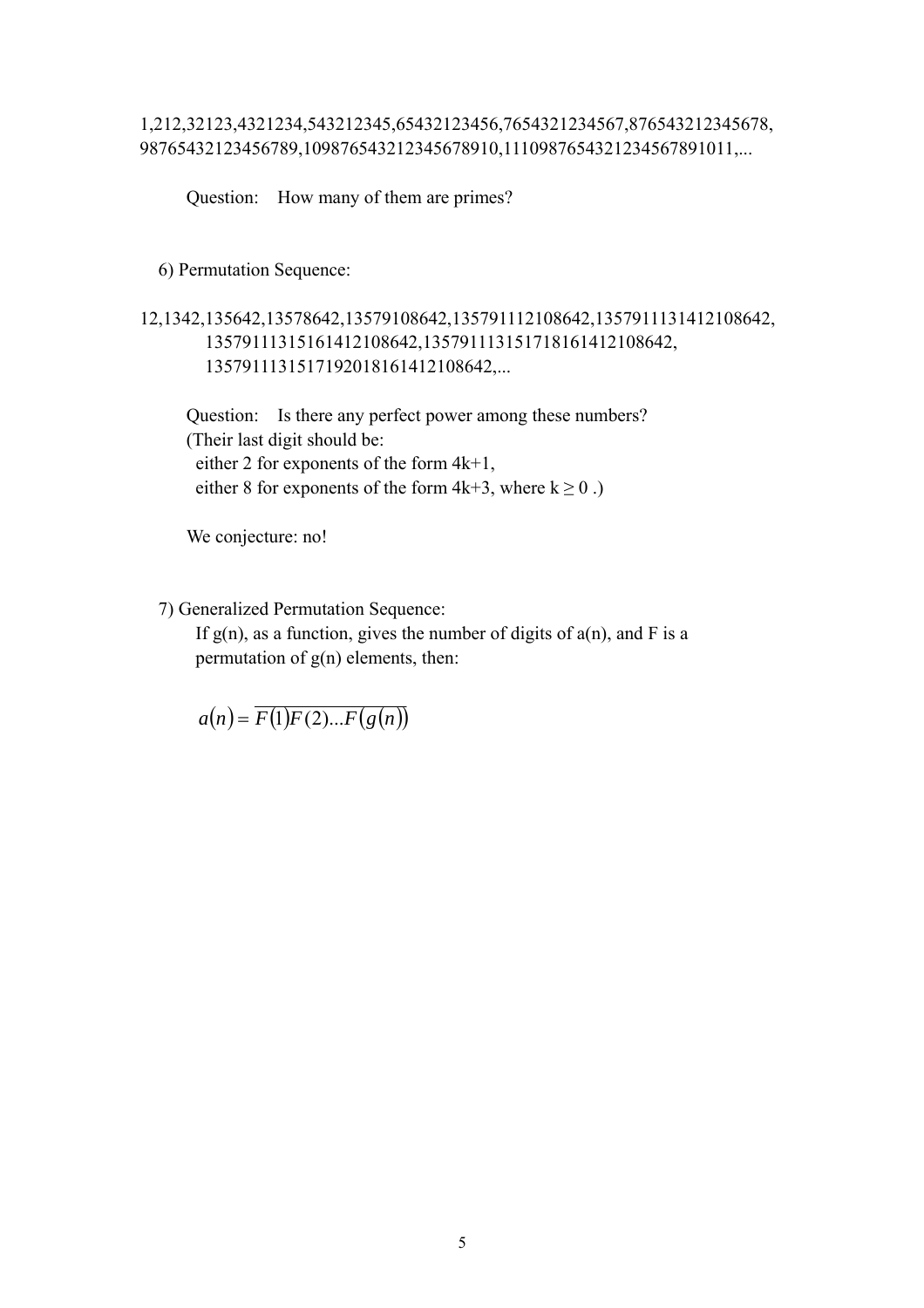8) Mobile Periodicals (I):

 ...000000000000000000000000000000010000000000000000000000000000000000... ...000000000000000000000000000000111000000000000000000000000000000000... ...000000000000000000000000000001101100000000000000000000000000000000... ...000000000000000000000000000000111000000000000000000000000000000000... ...000000000000000000000000000000010000000000000000000000000000000000... ...000000000000000000000000000000111000000000000000000000000000000000... ...000000000000000000000000000001101100000000000000000000000000000000... ...000000000000000000000000000011000110000000000000000000000000000000... ...000000000000000000000000000001101100000000000000000000000000000000... ...000000000000000000000000000000111000000000000000000000000000000000... ...000000000000000000000000000000010000000000000000000000000000000000... ...000000000000000000000000000000111000000000000000000000000000000000... ...000000000000000000000000000001101100000000000000000000000000000000... ...000000000000000000000000000011000110000000000000000000000000000000... ...000000000000000000000000000110000011000000000000000000000000000000... ...000000000000000000000000000011000110000000000000000000000000000000... ...000000000000000000000000000001101100000000000000000000000000000000... ...000000000000000000000000000000111000000000000000000000000000000000... ...000000000000000000000000000000010000000000000000000000000000000000... ...000000000000000000000000000000111000000000000000000000000000000000... ...000000000000000000000000000001101100000000000000000000000000000000... ...000000000000000000000000000011000110000000000000000000000000000000... ...000000000000000000000000000110000011000000000000000000000000000000... ...000000000000000000000000001100000001100000000000000000000000000000... ...000000000000000000000000000110000011000000000000000000000000000000... ...000000000000000000000000000011000110000000000000000000000000000000... ...000000000000000000000000000001101100000000000000000000000000000000... ...000000000000000000000000000000111000000000000000000000000000000000... ...000000000000000000000000000000010000000000000000000000000000000000... ...000000000000000000000000000000111000000000000000000000000000000000... ...000000000000000000000000000001101100000000000000000000000000000000... ...000000000000000000000000000011000110000000000000000000000000000000... ...000000000000000000000000000110000011000000000000000000000000000000... ...000000000000000000000000001100000001100000000000000000000000000000... ...000000000000000000000000011000000000110000000000000000000000000000... ...000000000000000000000000001100000001100000000000000000000000000000... ...000000000000000000000000000110000011000000000000000000000000000000... ...000000000000000000000000000011000110000000000000000000000000000000... ...000000000000000000000000000001101100000000000000000000000000000000... ...000000000000000000000000000000111000000000000000000000000000000000... ...000000000000000000000000000000010000000000000000000000000000000000... ...000000000000000000000000000000111000000000000000000000000000000000... ...000000000000000000000000000001101100000000000000000000000000000000...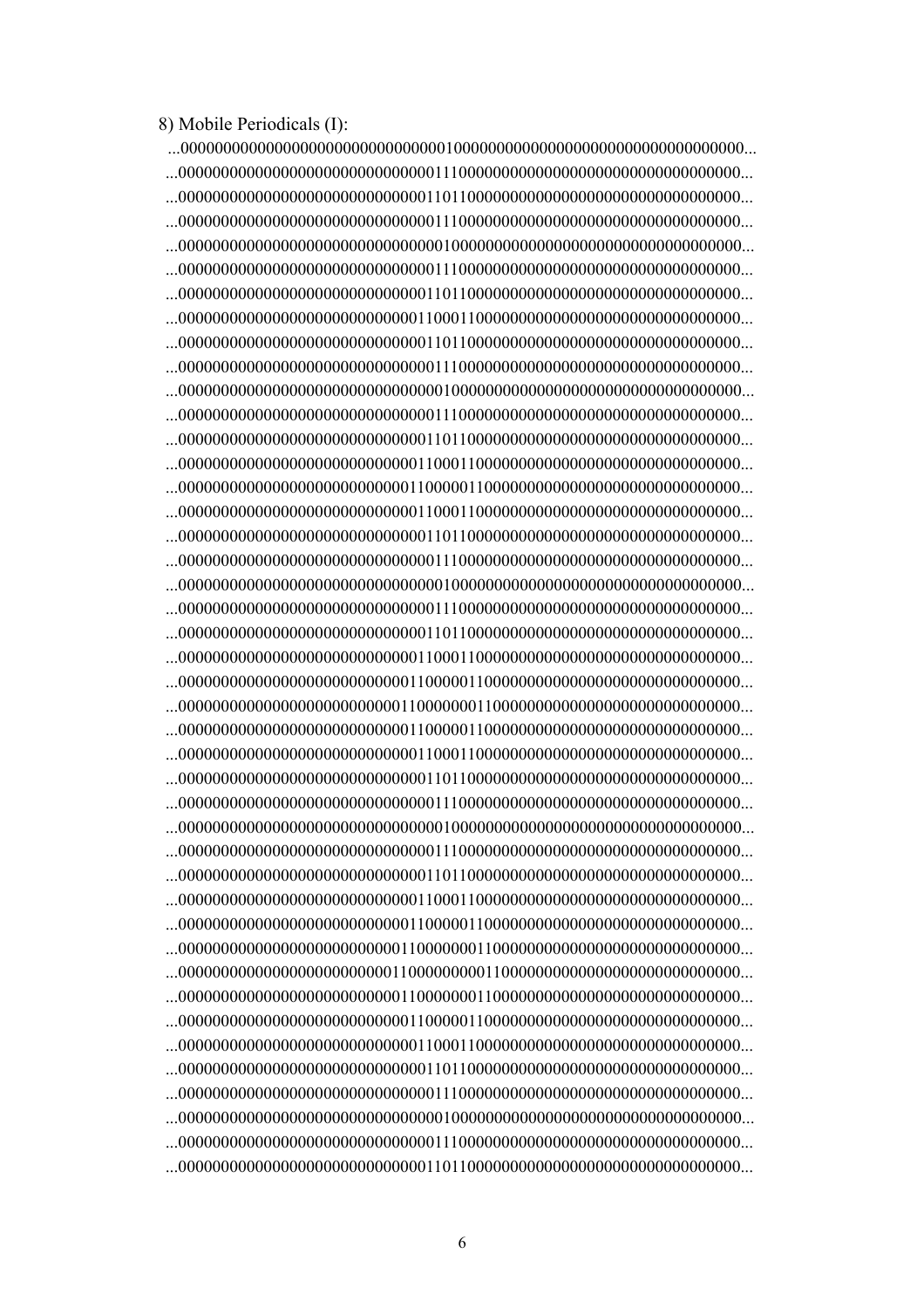...000000000000000000000000000011000110000000000000000000000000000000... ...000000000000000000000000000110000011000000000000000000000000000000... ...000000000000000000000000001100000001100000000000000000000000000000... ...000000000000000000000000011000000000110000000000000000000000000000... ...000000000000000000000000110000000000011000000000000000000000000000... ........................................................................

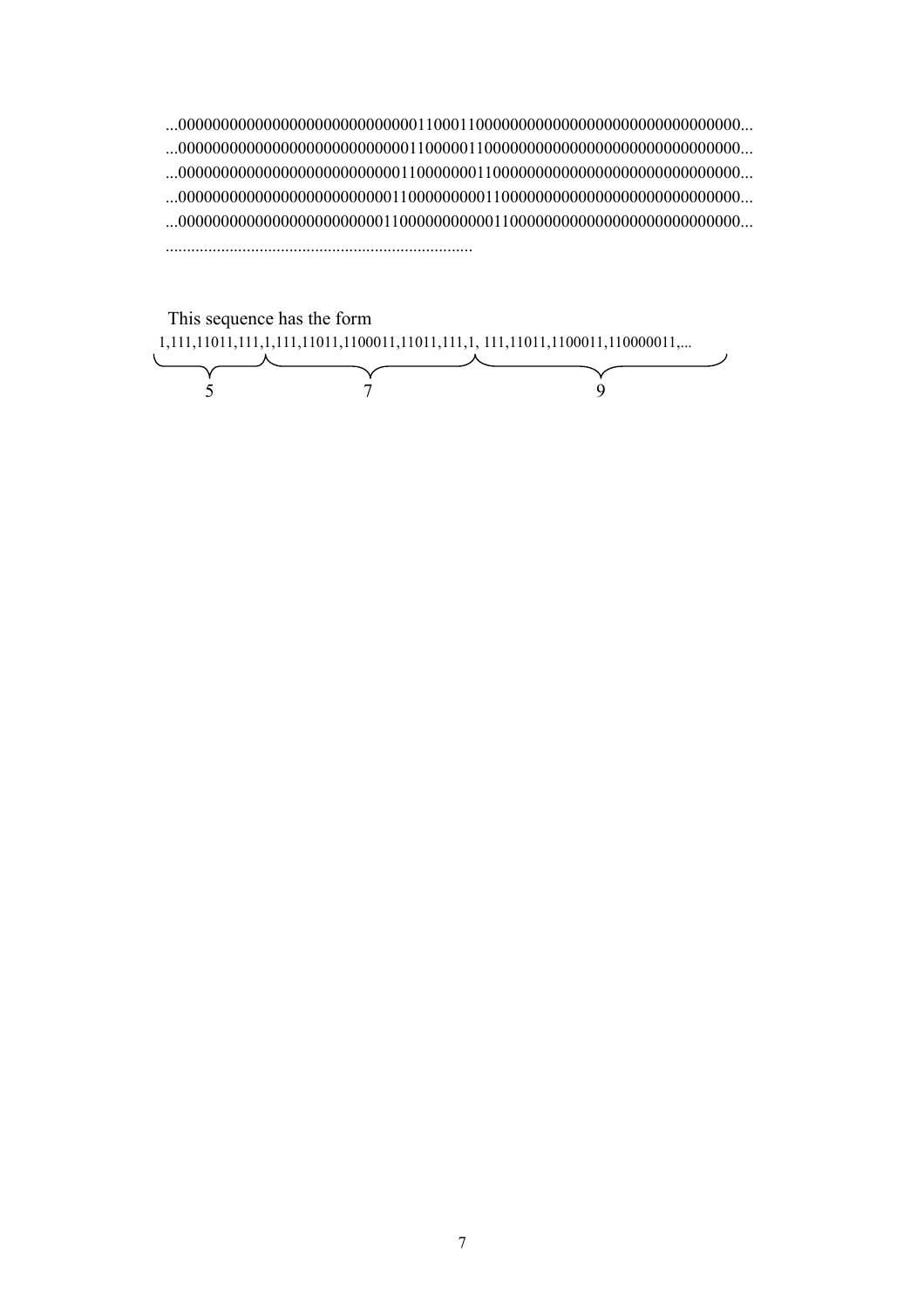9) Mobile Periodicals (II):

 ...000000000000000000000000000000010000000000000000000000000000000000... ...000000000000000000000000000000111000000000000000000000000000000000... ...000000000000000000000000000001121100000000000000000000000000000000... ...000000000000000000000000000000111000000000000000000000000000000000... ...000000000000000000000000000000010000000000000000000000000000000000... ...000000000000000000000000000000111000000000000000000000000000000000... ...000000000000000000000000000001121100000000000000000000000000000000... ...000000000000000000000000000011232110000000000000000000000000000000... ...000000000000000000000000000001121100000000000000000000000000000000... ...000000000000000000000000000000111000000000000000000000000000000000... ...000000000000000000000000000000010000000000000000000000000000000000... ...000000000000000000000000000000111000000000000000000000000000000000... ...000000000000000000000000000001121100000000000000000000000000000000... ...000000000000000000000000000011232110000000000000000000000000000000... ...000000000000000000000000000112343211000000000000000000000000000000... ...000000000000000000000000000011232110000000000000000000000000000000... ...000000000000000000000000000001121100000000000000000000000000000000... ...000000000000000000000000000000111000000000000000000000000000000000... ...000000000000000000000000000000010000000000000000000000000000000000... ...000000000000000000000000000000111000000000000000000000000000000000... ...000000000000000000000000000001121100000000000000000000000000000000... ...000000000000000000000000000011232110000000000000000000000000000000... ...000000000000000000000000000112343211000000000000000000000000000000... ...000000000000000000000000001123454321100000000000000000000000000000... ...000000000000000000000000000112343211000000000000000000000000000000... ...000000000000000000000000000011232110000000000000000000000000000000... ...000000000000000000000000000001121100000000000000000000000000000000... ...000000000000000000000000000000111000000000000000000000000000000000... ...000000000000000000000000000000010000000000000000000000000000000000... ...000000000000000000000000000000111000000000000000000000000000000000... ...000000000000000000000000000001121100000000000000000000000000000000... ...000000000000000000000000000011232110000000000000000000000000000000... ...000000000000000000000000000112343211000000000000000000000000000000... ...000000000000000000000000001123454321100000000000000000000000000000... ...000000000000000000000000011234565432110000000000000000000000000000... ...000000000000000000000000001123454321100000000000000000000000000000... ...000000000000000000000000000112343211000000000000000000000000000000... ...000000000000000000000000000011232110000000000000000000000000000000... ...000000000000000000000000000001121100000000000000000000000000000000... ...000000000000000000000000000000111000000000000000000000000000000000... ...000000000000000000000000000000010000000000000000000000000000000000... ...000000000000000000000000000000111000000000000000000000000000000000... ...000000000000000000000000000001121100000000000000000000000000000000...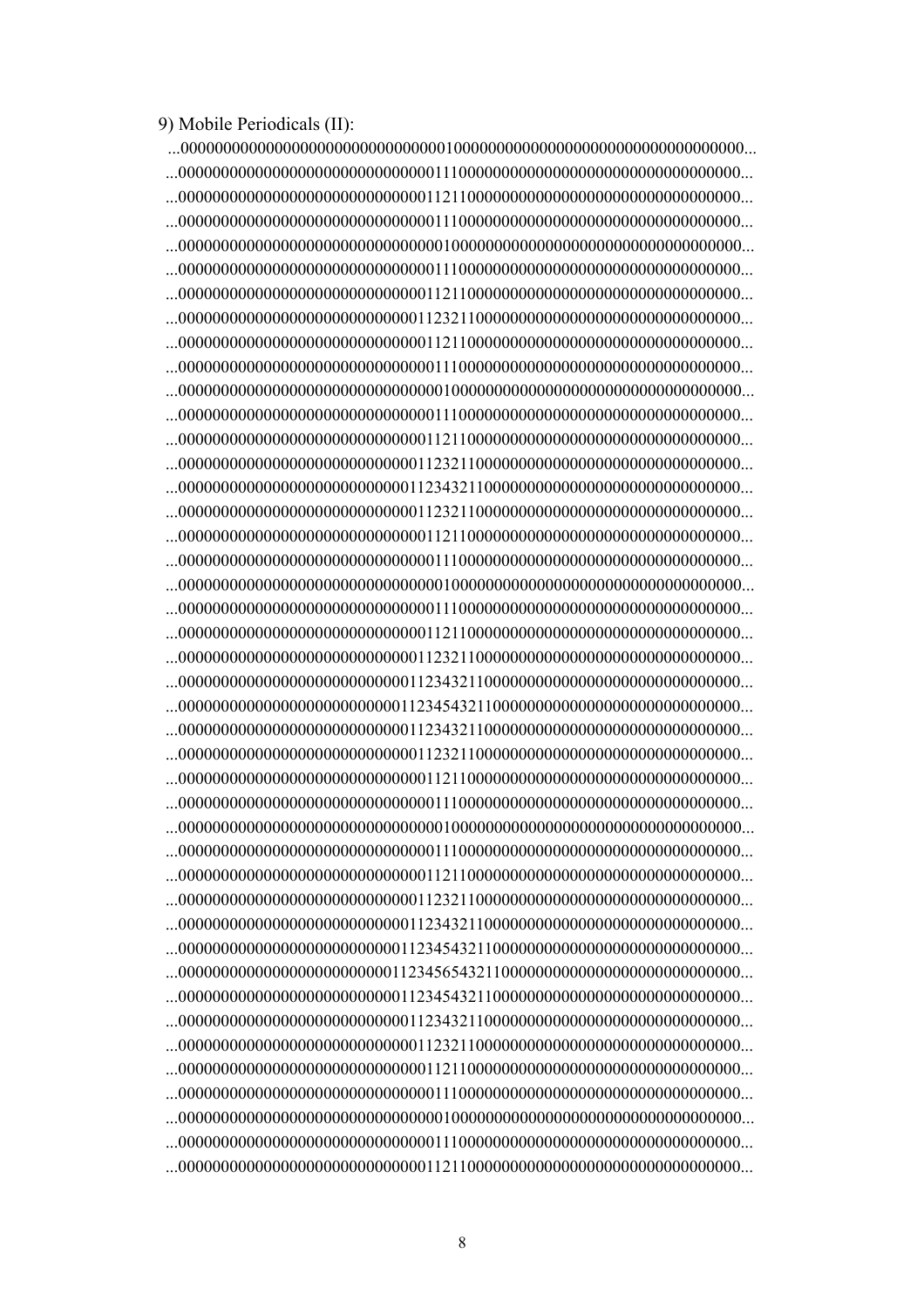...000000000000000000000000000011232110000000000000000000000000000000... ...000000000000000000000000000112343211000000000000000000000000000000... ...000000000000000000000000001123454321100000000000000000000000000000... ...000000000000000000000000011234565432110000000000000000000000000000... ...000000000000000000000000112345676543211000000000000000000000000000... ........................................................................

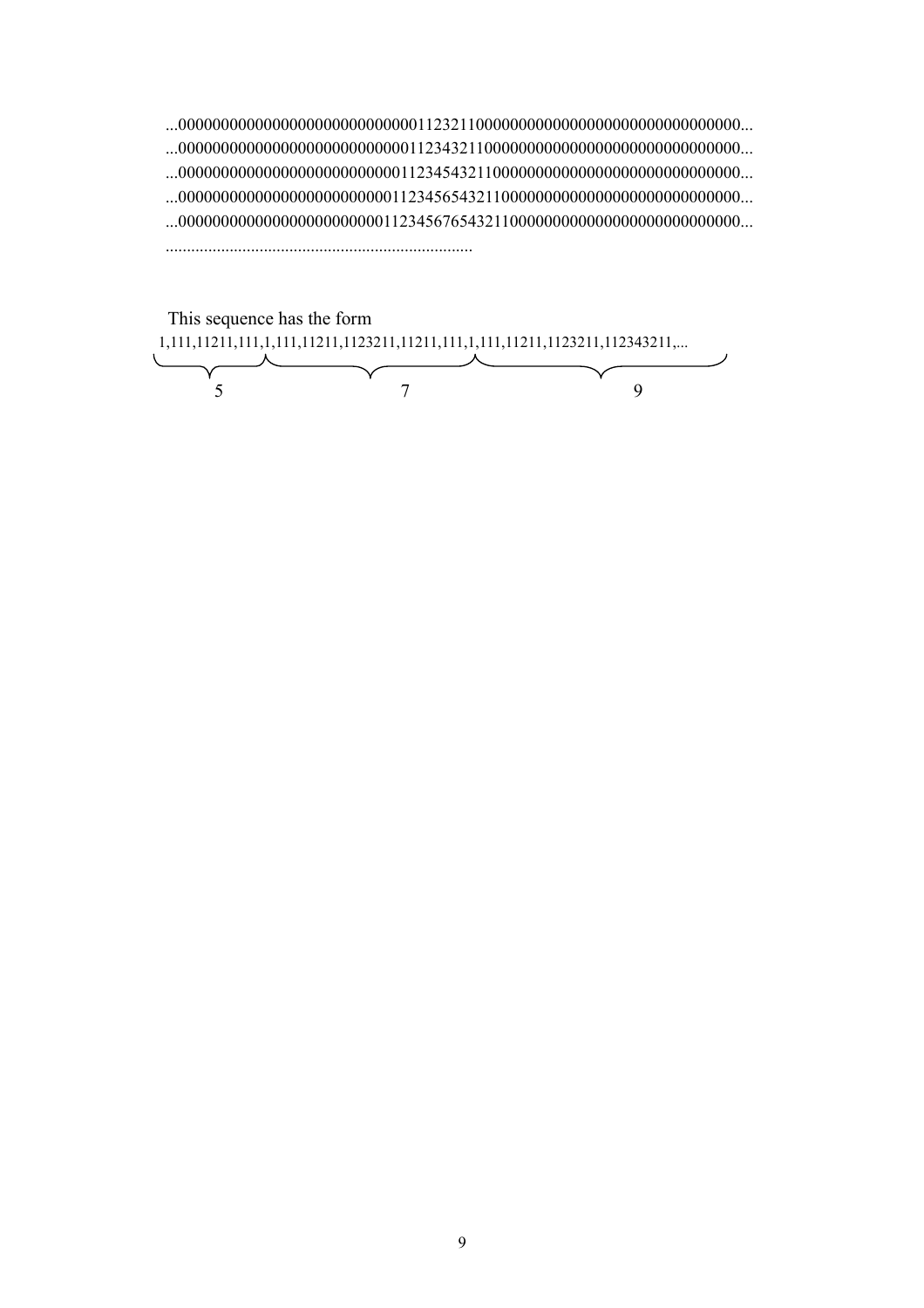| 10) Infinite Numbers (I): |  |
|---------------------------|--|
|                           |  |
|                           |  |
|                           |  |
|                           |  |
|                           |  |
|                           |  |
|                           |  |
|                           |  |
|                           |  |
|                           |  |
|                           |  |
|                           |  |
|                           |  |
|                           |  |
|                           |  |
|                           |  |
|                           |  |
|                           |  |
|                           |  |
|                           |  |
|                           |  |
|                           |  |
|                           |  |
|                           |  |
|                           |  |
|                           |  |
|                           |  |
|                           |  |

 ...111111111111111111111111111100111001111111111111111111111111111111... ...111111111111111111111111111110010011111111111111111111111111111111... ...111111111111111111111111111111000111111111111111111111111111111111... ...111111111111111111111111111111101111111111111111111111111111111111... ...111111111111111111111111111111000111111111111111111111111111111111... ...111111111111111111111111111110010011111111111111111111111111111111... ...111111111111111111111111111100111001111111111111111111111111111111... ...111111111111111111111111111001111100111111111111111111111111111111... ...111111111111111111111111110011111110011111111111111111111111111111... ...111111111111111111111111111001111100111111111111111111111111111111... ...111111111111111111111111111100111001111111111111111111111111111111... ...111111111111111111111111111110010011111111111111111111111111111111... ...111111111111111111111111111111000111111111111111111111111111111111... ...111111111111111111111111111111101111111111111111111111111111111111... ...111111111111111111111111111111000111111111111111111111111111111111... ...111111111111111111111111111110010011111111111111111111111111111111... ...111111111111111111111111111100111001111111111111111111111111111111... ...111111111111111111111111111001111100111111111111111111111111111111... ...111111111111111111111111110011111110011111111111111111111111111111... ...111111111111111111111111100111111111001111111111111111111111111111... ...111111111111111111111111110011111110011111111111111111111111111111... ...111111111111111111111111111001111100111111111111111111111111111111... ...111111111111111111111111111100111001111111111111111111111111111111... ...111111111111111111111111111110010011111111111111111111111111111111... ...111111111111111111111111111111000111111111111111111111111111111111... ...111111111111111111111111111111101111111111111111111111111111111111... ...111111111111111111111111111111000111111111111111111111111111111111...

...111111111111111111111111111110010011111111111111111111111111111111...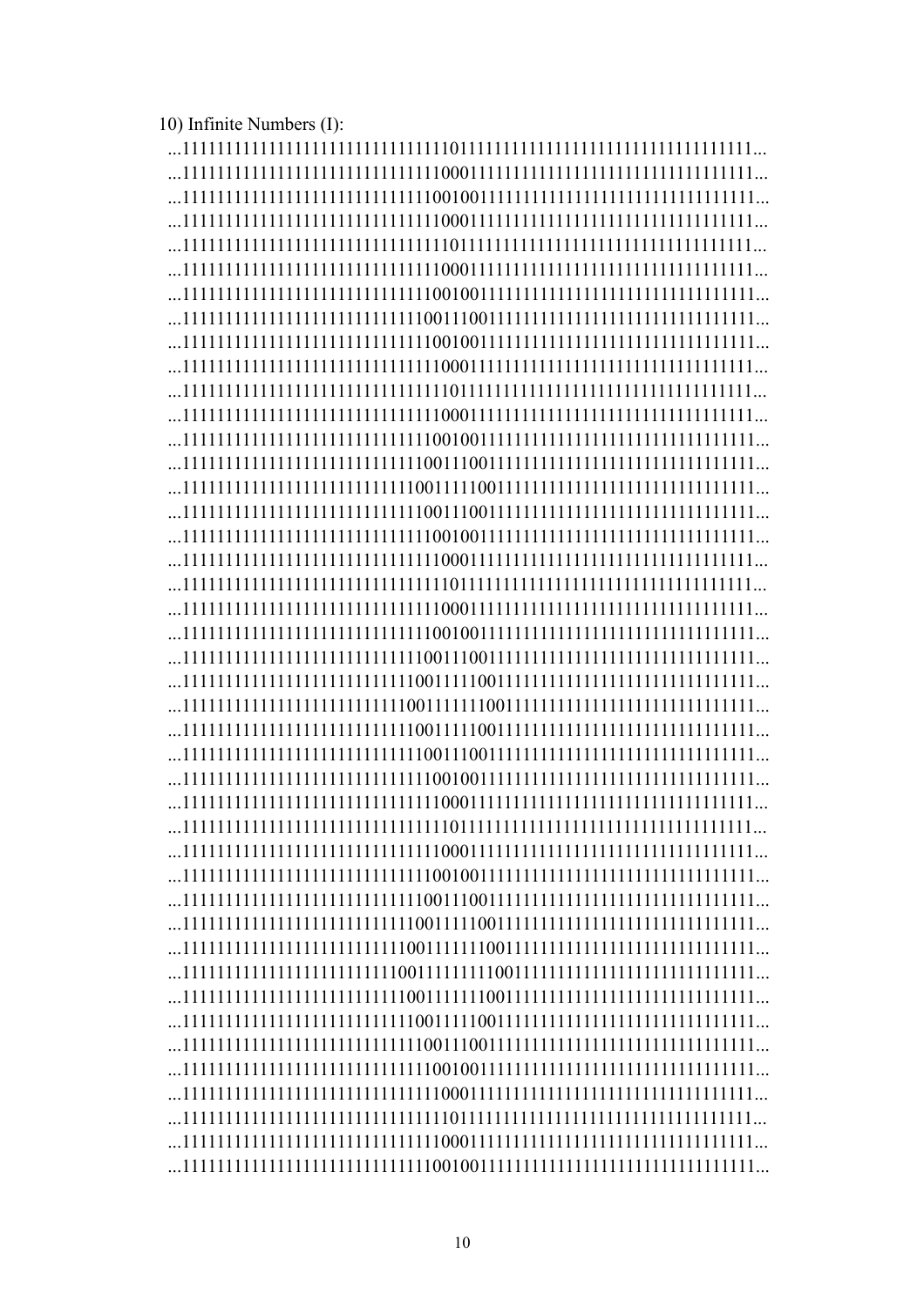## ...111111111111111111111111111100111001111111111111111111111111111111... ...111111111111111111111111111001111100111111111111111111111111111111... ...111111111111111111111111110011111110011111111111111111111111111111... ...111111111111111111111111100111111111001111111111111111111111111111... ...111111111111111111111111001111111111100111111111111111111111111111...

........................................................................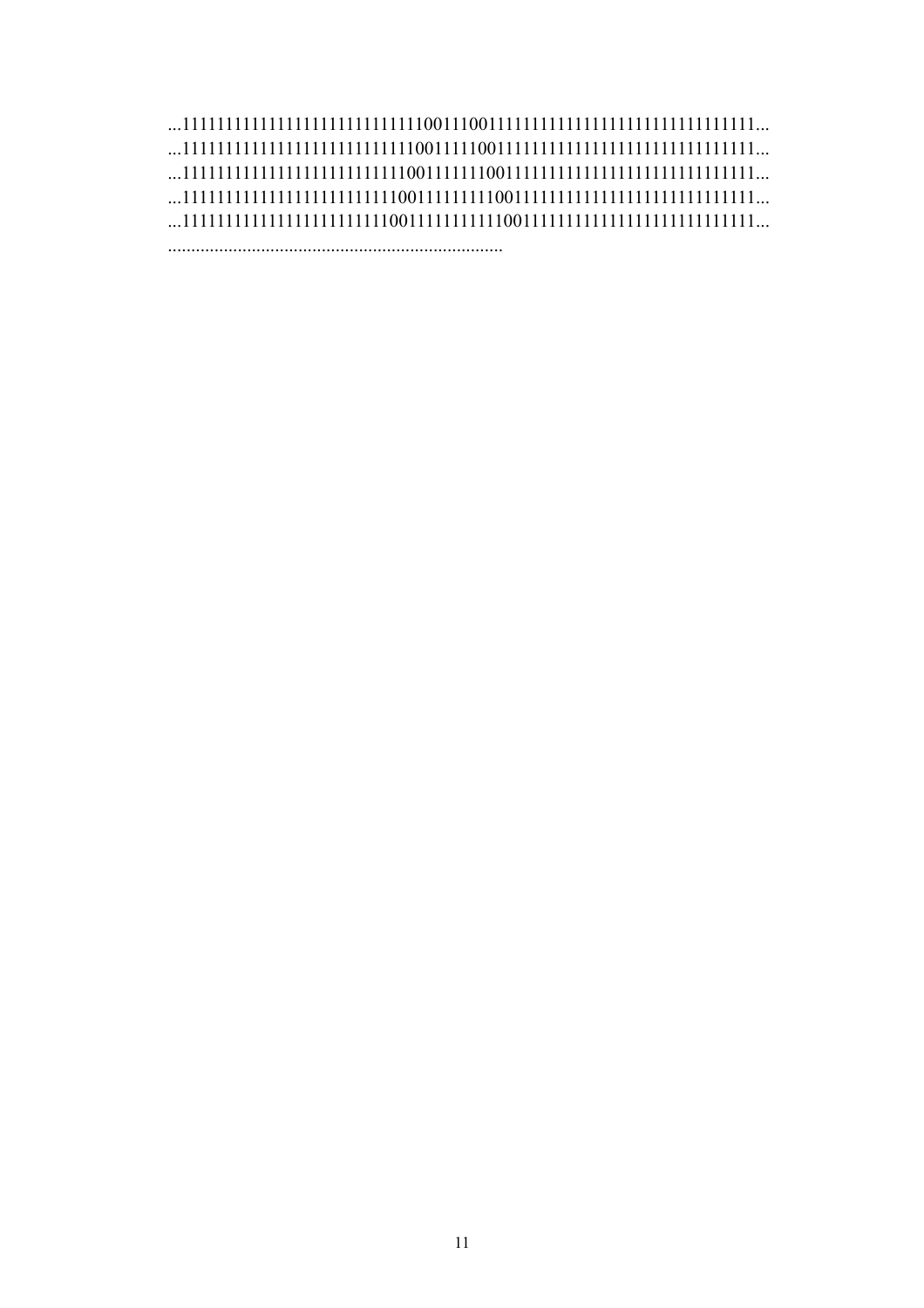11) Infinite Numbers (II):

| 11111111111111111111111111112234565432211111111111111111111111111111 |  |
|----------------------------------------------------------------------|--|
|                                                                      |  |
|                                                                      |  |
|                                                                      |  |
|                                                                      |  |
|                                                                      |  |
|                                                                      |  |
|                                                                      |  |
|                                                                      |  |
|                                                                      |  |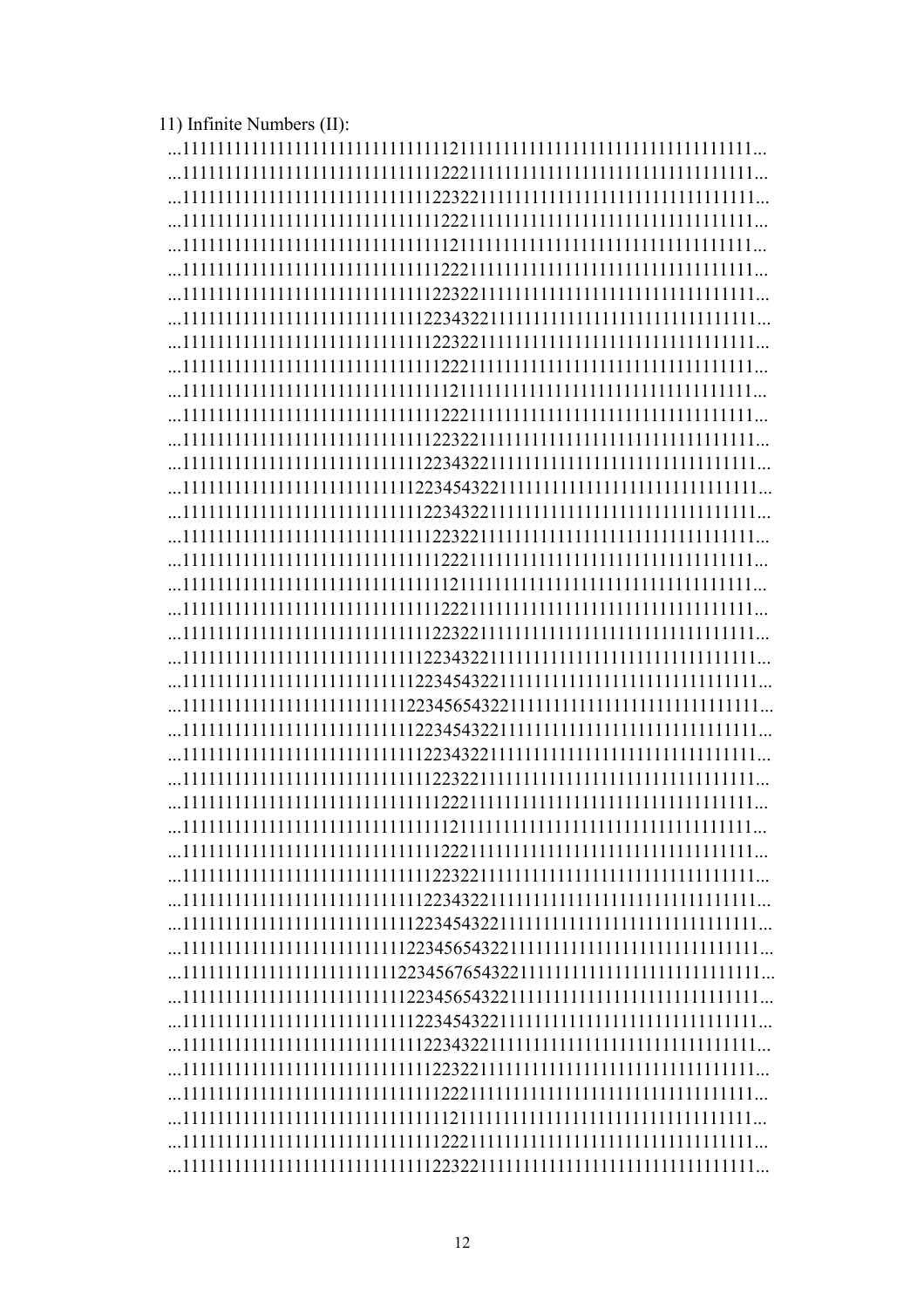### ...111111111111111111111111111122343221111111111111111111111111111111... ...111111111111111111111111111223454322111111111111111111111111111111... ...111111111111111111111111112234565432211111111111111111111111111111... ...111111111111111111111111122345676543221111111111111111111111111111...  $\dots$ 111111111111111111111111111223456787654322111111111111111111111111111 $\dots$

........................................................................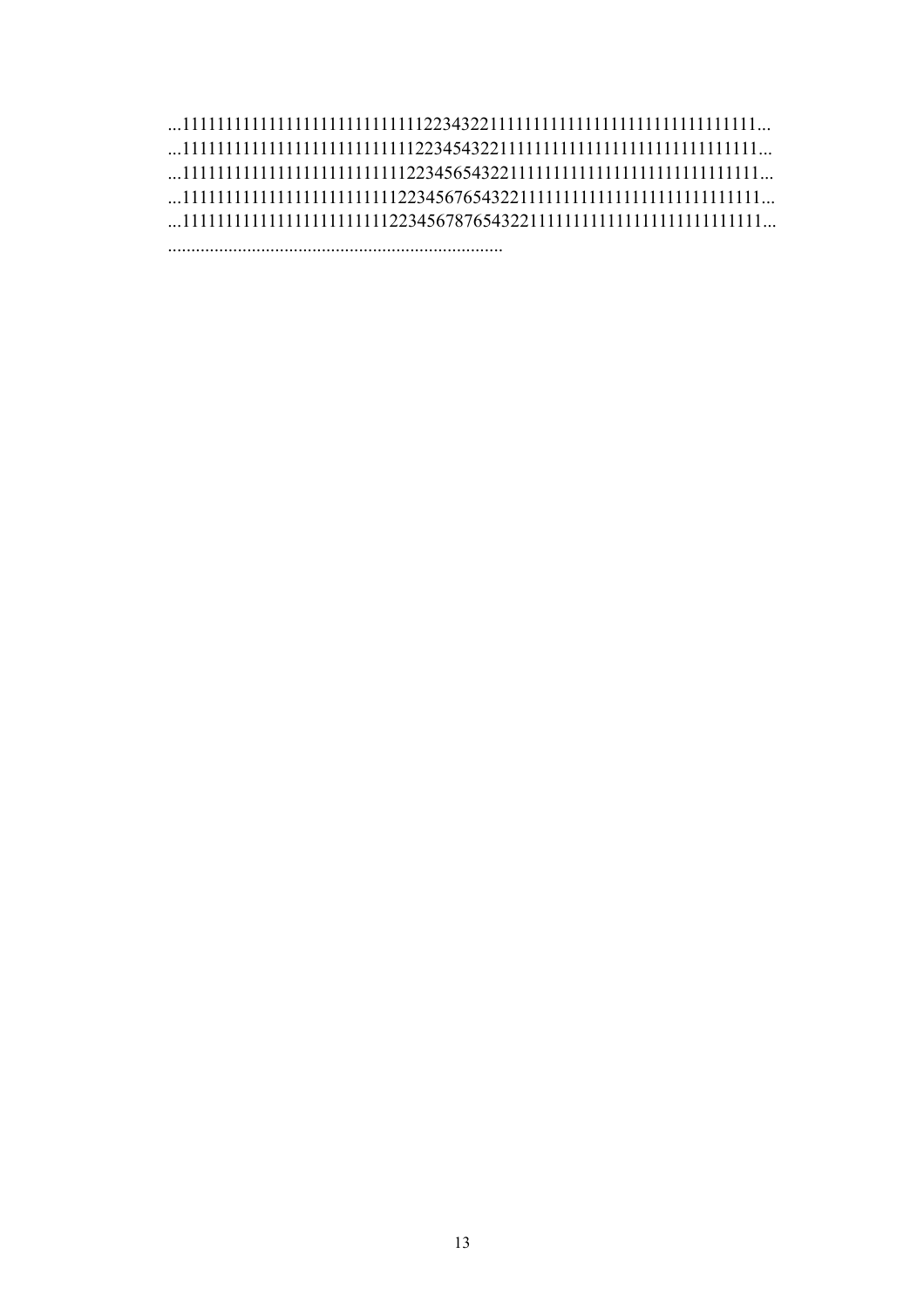12) Numerical Car:

 ...000000000000000000000000000000000000000000000000000000000000000000... ...000000000000000000111111111111111111111111100000000000000000000000... ...000000000000000001111111111111111111111111110000000000000000000000... ...000000000000000011000000000000000000000000011000000000000000000000... ...000000000000000110000000000000000000000000001100000000000000000000... ...000000011111111100000000000000000000000000000111111111111110000000... ...000000111111111000000000000000000000000000000011111111111111000000... ...000000110000000000000000000000000000000000000000000000000011200000... ...000000110000000000000000000000000000000000000000000000000011000000... ...000000110000044400000000000000000000000000000000000044400011000000... ...000000111111444441111111111111111111111111111111111444441111200000... ...000000011114444444111111111111111111111111111111114444444110000000... ...000000000000444440000000000000000000000000000000000444440000000000... ...000000000000044400000000000000000000000000000000000044400000000000... ...000000000000000000000000000000000000000000000000000000000000000000... ........................................................................

13) Finite Lattice:

 ...000000000000000000000000000000000000000000000000000000000000000000... ...077700000000000700000007777777700777777770077007777777700777777770... ...077700000000007770000007777777700777777770077007777777700777777770... ...077700000000077077000000007700000000770000077007770000000770000000... ...077700000000770007700000007700000000770000077007770000000777770000... ...077700000007777777700000007700000000770000077007770000000770000000... ...077777700077000000077000007700000000770000077007777777700777777770... ...077777700770000000007700007700000000770000077007777777700777777770... ...000000000000000000000000000000000000000000000000000000000000000000... ........................................................................

#### 14) Infinite Lattice:

........................................................................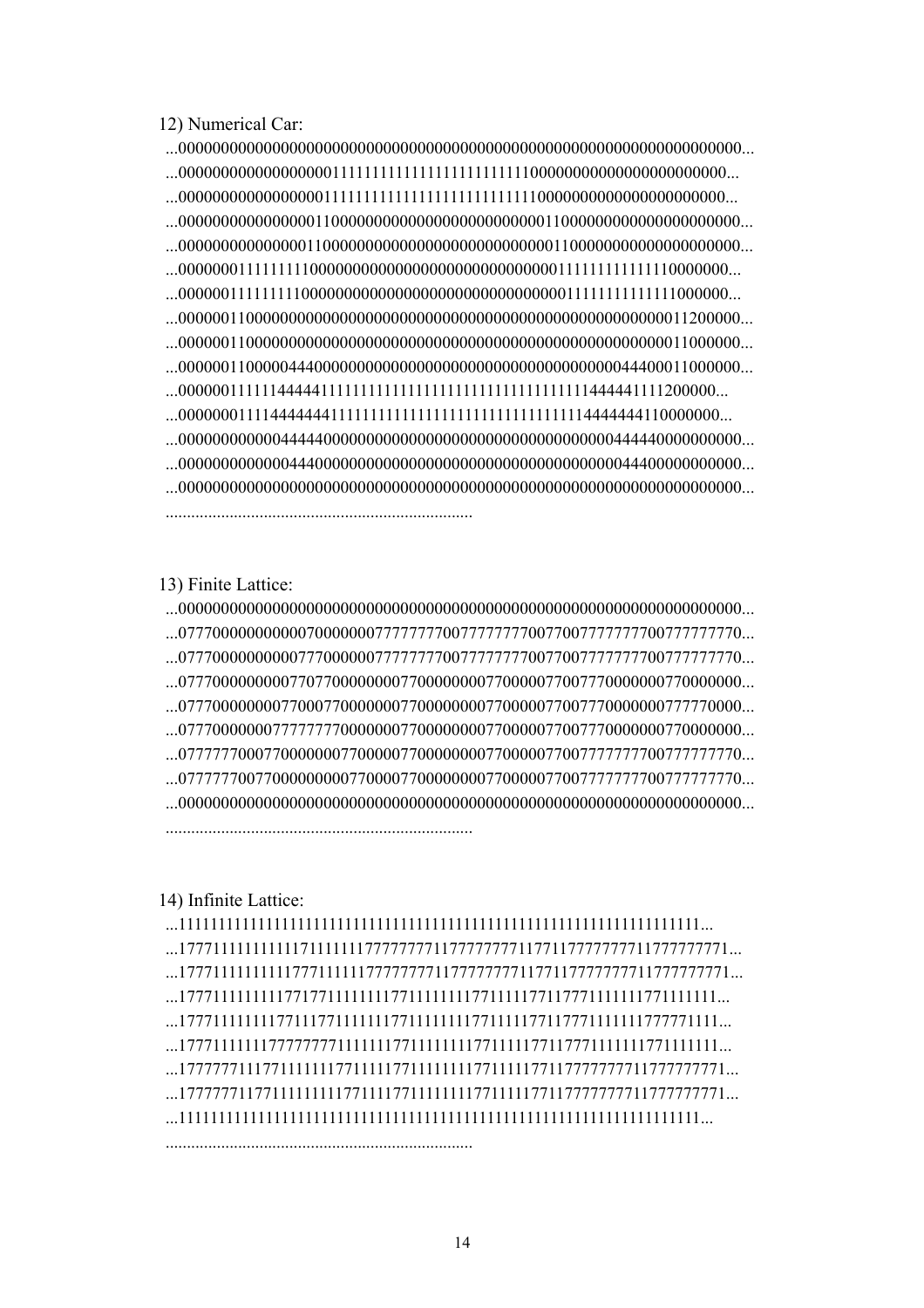Remark: Of course, it's interesting to "design" a large variety of numerical <object sequences> in the same way.

 Their numbers may be finite if the picture's background is zeroed, or infinite if the picture's background is not zeroed -- as for the previous examples.

15) Simple Numbers:

 2,3,4,5,6,7,8,9,10,11,13,14,15,17,19,21,22,23,25,26,27,29,31,33,34,35,37,38, 39,41,43,45,46,47,49,51,53,55,57,58,61,62,65,67,69,71,73,74,77,78,79,82,83, 85,86,87,89,91,93,94,95,97,101,103,...

 (A number n is called <simple number> if the product of its proper divisors is less than or equal to n.)

Generally speaking, n has the form:

 $n = p$ , or  $p^2$ , or  $p^3$ , or  $p^q$ , where p and q are distinct primes.

References:

Florentin Smarandache, "Only Problems, not Solutions!", Xiquan

Publishing House, Phoenix-Chicago, 1990, 1991, 1993;

ISBN: 1-879585-00-6.

 (reviewed in <Zentralblatt für Mathematik> by P. Kiss: 11002, pre744, 1992;

and <The American Mathematical Monthly>, Aug.-Sept. 1991);

 Student Conference, University of Craiova, Department of Mathematics, April 1979, "Some problems in number theory" by Florentin Smarandache.

16) Digital Sum:

 $0,1,2,3,4,5,6,7,8,9,12,3,4,5,6,7,8,9,10, \underline{2},3,4,5,6,7,8,9,10,11,$ 

 $3,4,5,6,7,8,9,10,11,12, \underline{4},5,6,7,8,9,10,11,12,13, \underline{5},6,7,8,9,10,11,12,13,14, \dots$ 

 $(d_s(n))$  is the sum of digits.)

#### 17) Digital Products:

 $0,1,2,3,4,5,6,7,8,9,0,1,2,3,4,5,6,7,8,9,0,2,4,6,8,19,12,14,16,18,$ 

 $0,3,6,9,12,15,18,21,24,27, 0,4,8,12,16,20,24,28,32,36, 0,5,10,15,20,25,...$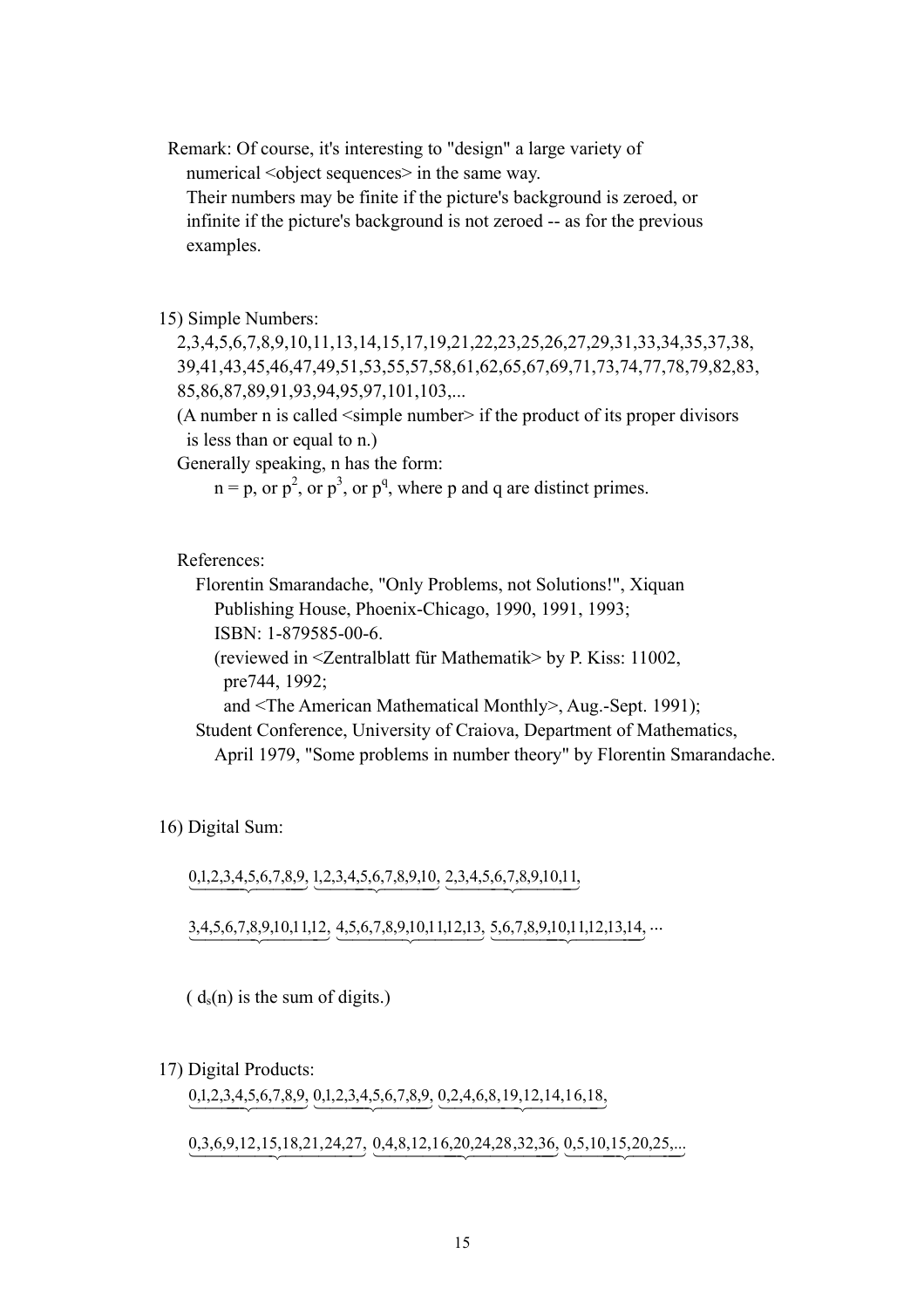$(d_p(n))$  is the product of digits.)

18) Code Puzzle:

151405,202315,2008180505,06152118,06092205,190924,1905220514,0509070820, 14091405,200514,051205220514,...

Using the following letter-to-number code:

|                                        |  |  |  | A B C D E F G H I J K L M              |  |  |
|----------------------------------------|--|--|--|----------------------------------------|--|--|
|                                        |  |  |  | 01 05 06 07 08 09 10 11 12 13 14 15 16 |  |  |
|                                        |  |  |  | N O P Q R S T U V W X Y Z              |  |  |
| 14 15 16 17 18 19 20 21 22 23 24 25 26 |  |  |  |                                        |  |  |

then  $c_n(n)$ = the numerical code for the spelling of n in English language; for example:  $1 = ONE = 151405$ , etc.

19)) Pierced Chain:

 101,1010101,10101010101,101010101010101,1010101010101010101, 10101010101010101010101,101010101010101010101010101,...

$$
(c(n) = 101*1 0001 0001...0001 , for n \ge 1.)
$$

بی ہے اس کہا جاتا ہے جس کر اس کا ان کا ان کا ان کا ان کا ان کا ان کا ان کا ان کا ان کا ان کا ان کا ان کا ان کا  $1 \t 2 \t ... n-1$ 

How many c(n)/101 are primes ?

References:

 Florentin Smarandache, "Only Problems, not Solutions!", Xiquan Publishing House, Phoenix-Chicago, 1990, 1991, 1993; ISBN: 1-879585-00-6.

 (reviewed in <Zentralblatt fur Mathematik> by P. Kiss: 11002, pre744, 1992;

and <The American Mathematical Monthly>, Aug.-Sept. 1991);

 Arizona State University, Hayden Library, "The Florentin Smarandache papers" special collection, Tempe, AZ 85287-1006, USA.

 Student Conference, University of Craiova, Department of Mathematics, April 1979, "Some problems in number theory" by Florentin Smarandache.

20) Divisor Products:

 1,2,3,8,5,36,7,64,27,100,11,1728,13,196,225,1024,17,5832,19,8000,441,484, 23,331776,125,676,729,21952,29,810000,31,32768,1089,1156,1225,100776 96,37,1444,1521,2560000,41,...

( $P_d(n)$ ) is the product of all positive divisors of n.)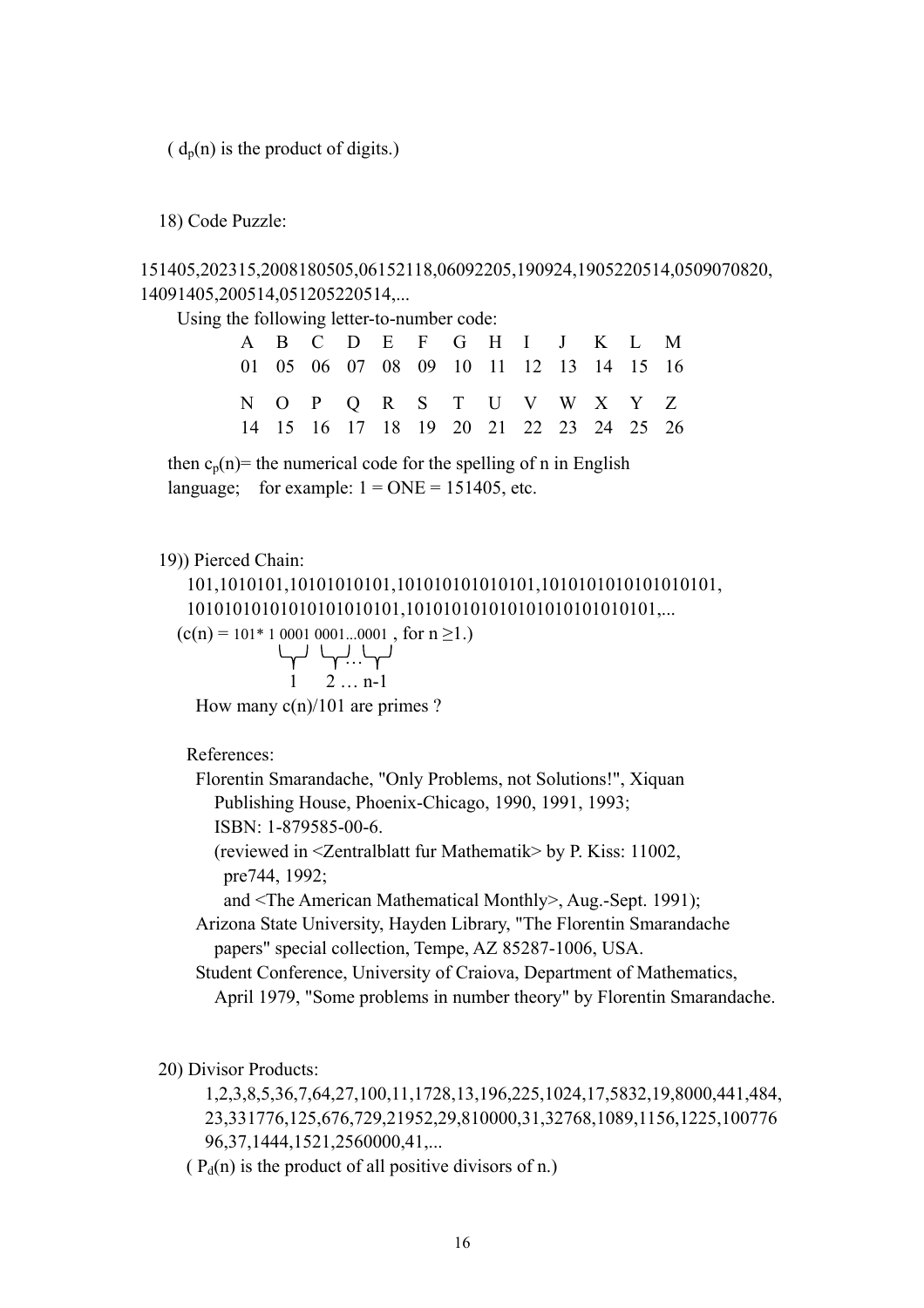21) Proper Divisor Products:

 1,1,1,2,1,6,1,8,3,10,1,144,1,14,15,64,1,324,1,400,21,22,1,13824,5,26,27, 784,1,27000,1,1024,33,34,35,279936,1,38,39,64000,1,...

( $P_d(n)$  is the product of all positive divisors of n but n.)

22) Cube Free Sieve:

 2,3,4,5,6,7,9,10,11,12,13,14,15,17,18,19,20,21,22,23,25,26,28,29,30,31,33, 34,35,36,37,38,39,41,42,43,44,45,46,47,49,50,51,52,53,55,57,58,59,60,61,62, 63,65,66,67,68,69,70,71,73,...

Definition: from the set of natural numbers (except 0 and 1):

- take off all multiples of  $2^3$  (i.e. 8, 16, 24, 32, 40, ...)

- take off all multiples of  $3<sup>3</sup>$
- take off all multiples of  $5<sup>3</sup>$

... and so on (take off all multiples of all cubic primes).

(One obtains all cube free numbers.)

23) m-Power Free Sieve:

Definition: from the set of natural numbers (except 0 and 1) take off all multiples of  $2^m$ , afterwards all multiples of  $3^m$ , ... and so on (take off all multiples of all m-power primes,  $m \ge 2$ ). (One obtains all m-power free numbers.)

#### 24) Irrational Root Sieve:

 2,3,5,6,7,10,11,12,13,14,15,17,18,19,20,21,22,23,24,26,28,29,30,31,33,34, 35,37,38,39,40,41,42,43,44,45,46,47,48,50,51,52,53,54,55,56,57,58,59,60,61, 62,63,65,66,67,68,69,70,71,72,73,...

Definition: from the set of natural numbers (except 0 and 1):

- take off all powers of  $2^k$ ,  $k \ge 2$ , (i.e. 4, 8, 16, 32, 64, ...)

- take off all powers of  $3^k$ ,  $k \ge 2$ ;
- take off all powers of  $5^k$ ,  $k \geq 2$ ;
- take off all powers of  $6^k$ ,  $k \geq 2$ ;
- take off all powers of  $7^k$ ,  $k \ge 2$ ;
- take off all powers of  $10^k$ ,  $k \ge 2$ ;

... and so on (take off all k-powers,  $k \ge 2$ , of all square free numbers).

We got all square free numbers by the following method (sieve):

from the set of natural numbers (except 0 and 1):

- take off all multiples of  $2^2$  (i.e. 4, 8, 12, 16, 20, ...)

- take off all multiples of  $3<sup>3</sup>$
- take off all multiples of  $5^3$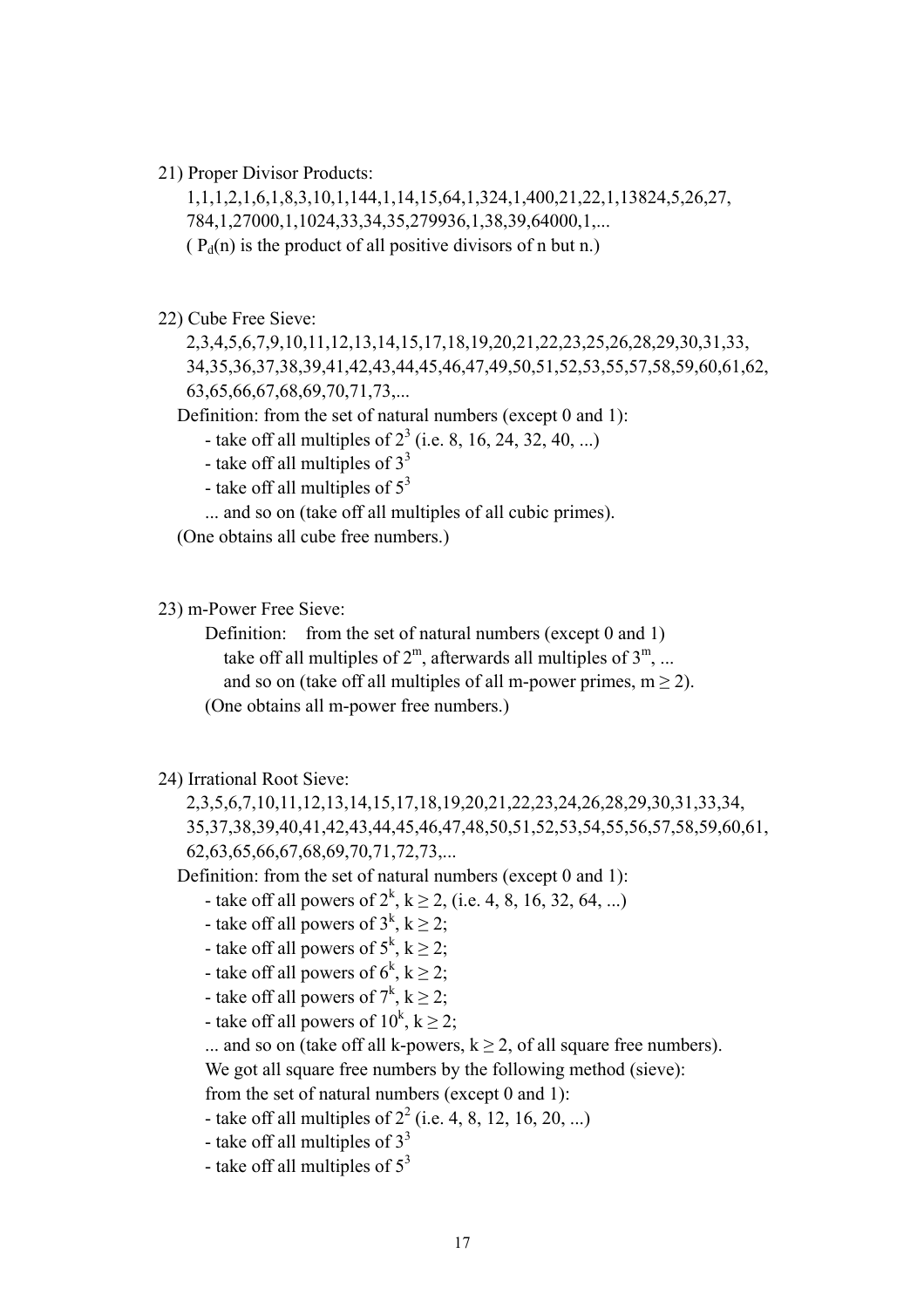... and so on (take off all multiples of all square primes); one obtains, therefore:

 2,3,5,6,7,10,11,13,14,15,17,19,21,22,23,26,29,30,31,33,34,35,37,38,39, 41,42,43,46,47,51,53,55,57,58,59,61,62,65,66,67,69,70,71,... , which are used for irrational root sieve.

(One obtains all natural numbers those m-th roots, for any  $m > 2$ , are irrational.)

References:

 Florentin Smarandache, "Only Problems, not Solutions!", Xiquan Publishing House, Phoenix-Chicago, 1990, 1991, 1993; ISBN: 1-879585-00-6.

 (reviewed in <Zentralblatt fur Mathematik> by P. Kiss: 11002, pre744, 1992;

and <The American Mathematical Monthly>, Aug.-Sept. 1991);

 Arizona State University, Hayden Library, "The Florentin Smarandache papers" special collection, Tempe, AZ 85287-1006, USA.

April 1979, "Some problems in number theory" by Florentin Smarandache.

"The Encyclopedia of Integer Sequences", by N. J. A. Sloane and

 S. Plouffe, Academic Press, San Diego, New York, Boston, London, Sydney, Tokyo, Toronto, 1995;

 also online, email: superseeker@research.att.com ( SUPERSEEKER by N. J. A. Sloane, S. Plouffe, B. Salvy, ATT Bell Labs, Murray Hill, NJ 07974, USA);

#### 25) Odd Sieve:

 7,13,19,23,25,31,33,37,43,47,49,53,55,61,63,67,73,75,79,83,85,91,93, 97,...

 (All odd numbers that are not equal to the difference of two primes.) A sieve is used to get this sequence:

- subtract 2 from all prime numbers and obtain a temporary sequence;

- choose all odd numbers that do not belong to the temporary one.

26) Binary Sieve:

 1,3,5,9,11,13,17,21,25,27,29,33,35,37,43,49,51,53,57,59,65,67,69,73,75,77, 81,85,89,91,97,101,107,109,113,115,117,121,123,129,131,133,137,139,145, 149,...

(Starting to count on the natural numbers set at any step from 1:

- delete every 2-nd numbers

- delete, from the remaining ones, every 4-th numbers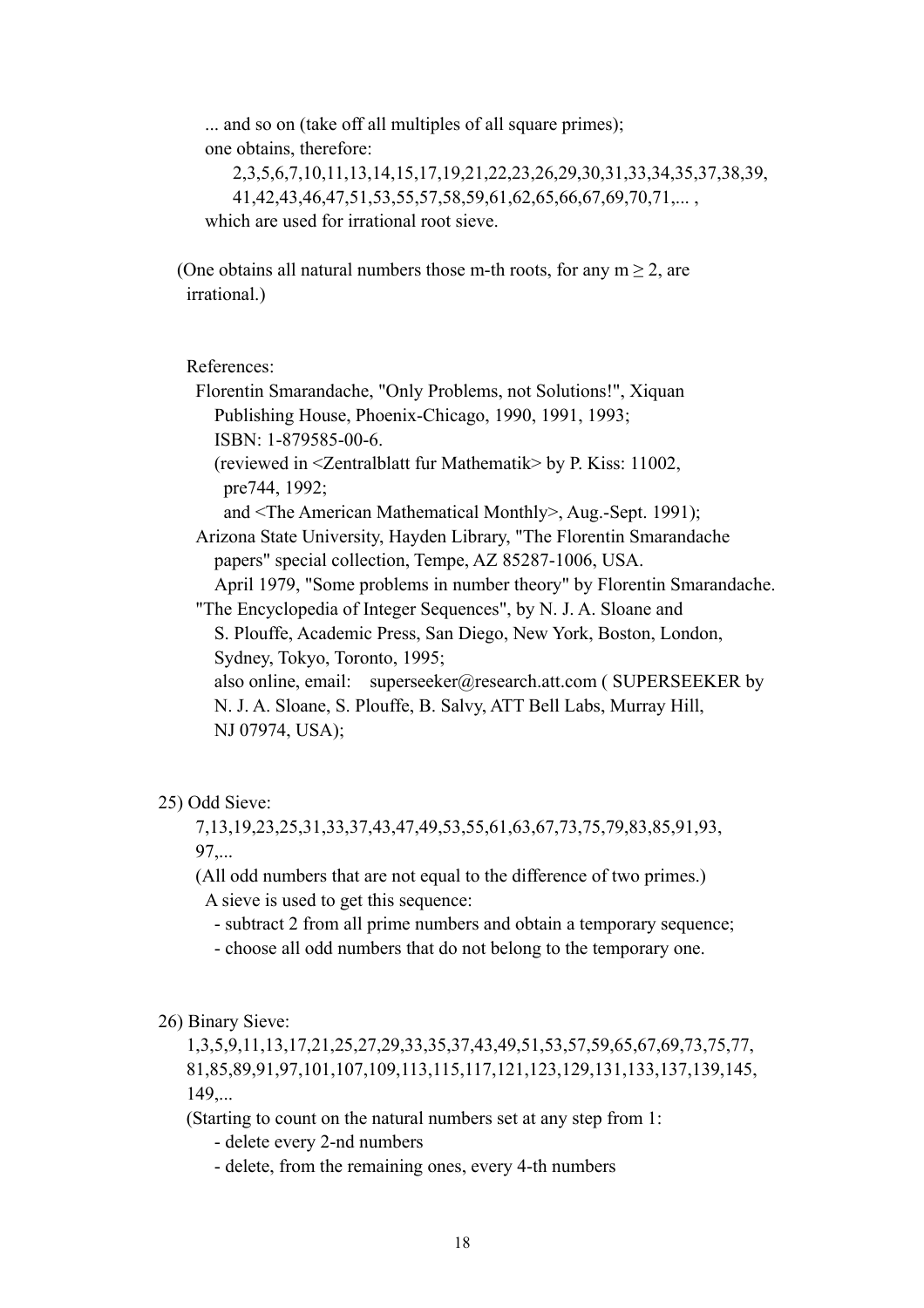... and so on: delete, from the remaining ones, every  $(2^k)$  –th numbers,  $k = 1, 2, 3, \dots$ .

Conjectures:

- there are an infinity of primes that belong to this sequence;

- there are an infinity of numbers of this sequence which are not prime.

27) Trinary Sieve:

 1,2,4,5,7,8,10,11,14,16,17,19,20,22,23,25,28,29,31,32,34,35,37,38,41,43,46, 47,49,50,52,55,56,58,59,61,62,64,65,68,70,71,73,74,76,77,79,82,83,85,86,88, 91,92,95,97,98,100,101,103,104,106,109,110,112,113,115,116,118,119,122, 124,125,127,128,130,131,133,137,139,142,143,145,146,149,...

(Starting to count on the natural numbers set at any step from 1:

- delete every 3-rd numbers

- delete, from the remaining ones, every 9-th numbers

... and so on: delete, from the remaining ones, every  $(3<sup>k</sup>)$ -th numbers,

 $k = 1, 2, 3, \dots$ .

Conjectures:

- there are an infinity of primes that belong to this sequence;

- there are an infinity of numbers of this sequence which are not prime.

28) n-ary Power Sieve (generalization,  $n > 2$ ):

(Starting to count on the natural numbers set at any step from 1:

- delete every n- th numbers

- delete, from the remaining ones, every  $(n^2)$  –th numbers

... and so on: delete, from the remaining ones, every  $(n<sup>k</sup>)$  –th numbers,

 $k = 1, 2, 3, \dots$ 

Conjectures:

- there are an infinity of primes that belong to this sequence;

- there are an infinity of numbers of this sequence which are not prime.

29) k-ary Consecutive Sieve (second version):

1, 2, 4, 7, 9, 14, 20, 25, 31, 34, 44, ... .

Keep the first k numbers, skip the k+1 numbers, for  $k = 2, 3, 4, ...$ .

Question: How many terms are prime?

References:

 Le M., On the Smarandache n-ary sieve, <Smarandache Notions Journal> (SNJ), Vol. 10, No. 1-2-3, 1999, 146-147.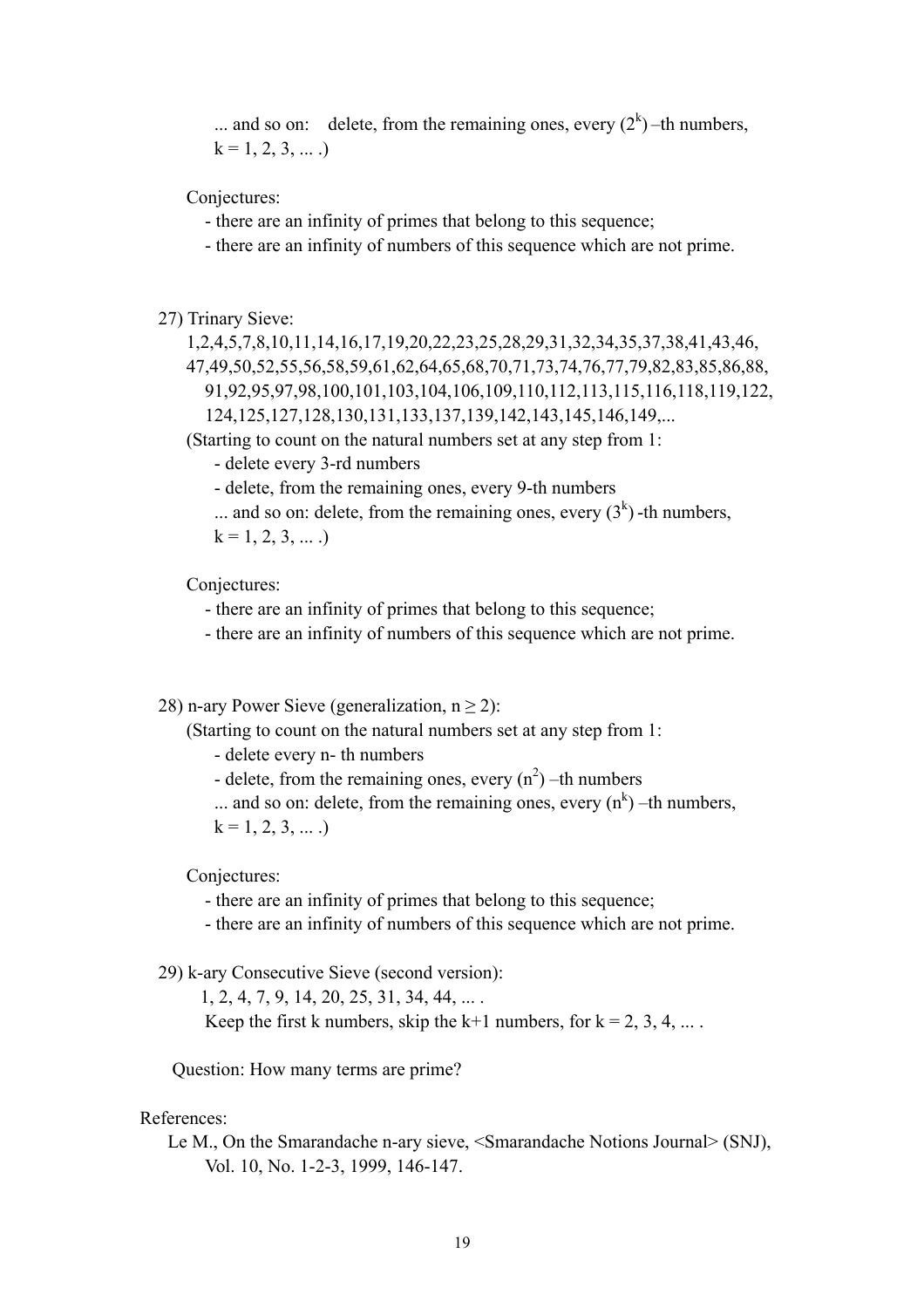Sloane, N. J. A., On-Line Encyclopedia of Integers, Sequences A048859, A007952.

30) Consecutive Sieve:

 1,3,5,9,11,17,21,29,33,41,47,57,59,77,81,101,107,117,131,149,153,173,191, 209,213,239,257,273,281,321,329,359,371,401,417,441,435,491,...

(From the natural numbers set:

- keep the first number,

delete one number out of 2 from all remaining numbers;

- keep the first remaining number,
	- delete one number out of 3 from the next remaining numbers;
- keep the first remaining number,

delete one number out of 4 from the next remaining numbers;

- ... and so on, for step k  $(k \ge 2)$ :
- keep the first remaining number,

delete one number out of k from the next remaining numbers;

... .)

 This sequence is much less dense than the prime number sequence, and their ratio tends to  $p_n$ : n as n tends to infinity.

 For this sequence we chose to keep the first remaining number at all steps,

but in a more general case:

the kept number may be any among the remaining k-plet (even at random).

#### 31) General-Sequence Sieve:

Let  $u_i > 1$ , for  $i = 1, 2, 3, \dots$ , a strictly increasing positive integer sequence Then:

From the natural numbers set:

- keep one number among  $1, 2, 3, \ldots, u_1-1$ , and delete every  $(u_1)$ –th numbers;
- keep one number among the next  $u_2$ -1 remaining numbers, and delete every  $(u_2)$ –th numbers;
- ... and so on, for step  $k (k \ge 1)$ :
- keep one number among the next  $u_k$ -1 remaining numbers, and delete every  $u_k$  -th numbers;
- ...

Problem: study the relationship between sequence  $u_i$ ,  $i = 1, 2, 3, ...,$  and the remaining sequence resulted from the general sieve.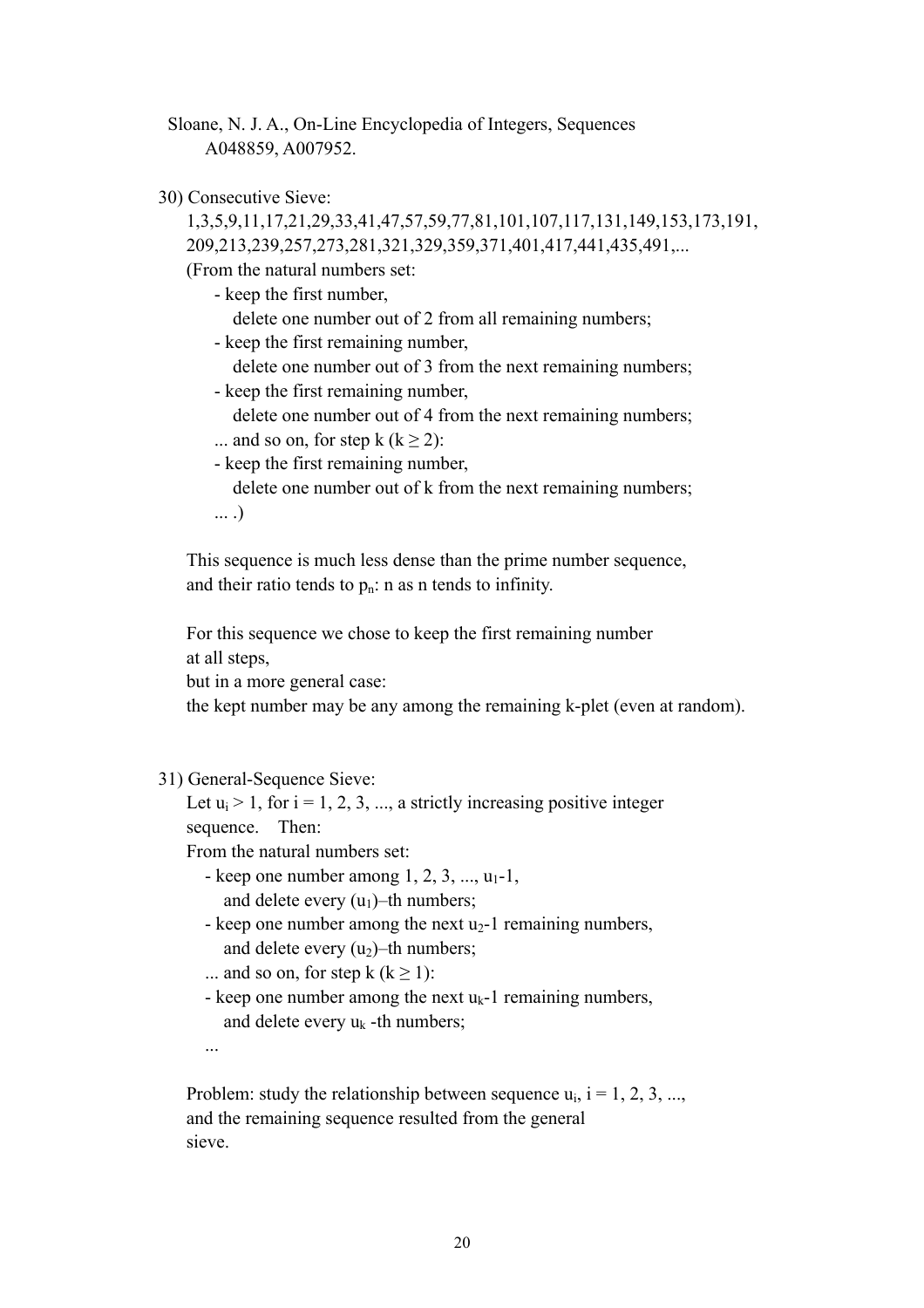ui, previously defined, is called sieve generator.

32) More General-Sequence Sieve:

For  $i = 1, 2, 3, \dots$ , let  $u_i > 1$ , be a strictly increasing positive integer sequence, and  $v_i < u_i$  another positive integer sequence. Then: From the natural numbers set:

- keep the  $(v_1)$ –th number among 1, 2, 3, ..., u 1, and delete every  $(u_1)$ –th numbers;
- keep the(v<sub>2</sub>)–th number among the next u<sub>2</sub> -1 remaining numbers, and delete every  $u_2$ -th numbers;
- ... and so on, for step k  $(k \ge 1)$ :
- keep the  $(v_k)$ –th number among the next  $u_k$ -1 remaining numbers, and delete every  $(u_k)$ –th numbers;
- ... .

Problem: study the relationship between sequences  $u_i$ ,  $v_i$ ,  $i = 1, 2, 3$ , ..., and the remaining sequence resulted from the more general sieve.

ui and vi previously defined, are called *sieve generators*.

#### 33) Digital Sequences:

 (This a particular case of sequences of sequences.) General definition: in any numeration base B, for any given infinite integer or rational sequence  $S_1$ ,  $S_2$ ,  $S_3$ , ..., and any digit D from 0 to B-1, it's built up a new integer sequence witch associates to  $S_1$  the number of digits D of  $S_1$  in base B, to  $S_2$  the number of digits D of  $S_2$  in base B, and so on...

 For example, considering the prime number sequence in base 10, then the number of digits 1 (for example) of each prime number following their order is: 0,0,0,0,2,1,1,1,0,0,1,0,... (Digit-1 Prime Sequence).

Second example if we consider the factorial sequence n! in base 10, then the number of digits 0 of each factorial number following their order is:  $0,0,0,0,0,1,1,2,2,1,3,...$ Digit-0 Factorial Sequence).

Third example if we consider the sequence  $n^n$  in base 10,  $n=1,2,...$ , then the number of digits 5 of each term  $1^1$ ,  $2^2$ ,  $3^3$ , ...,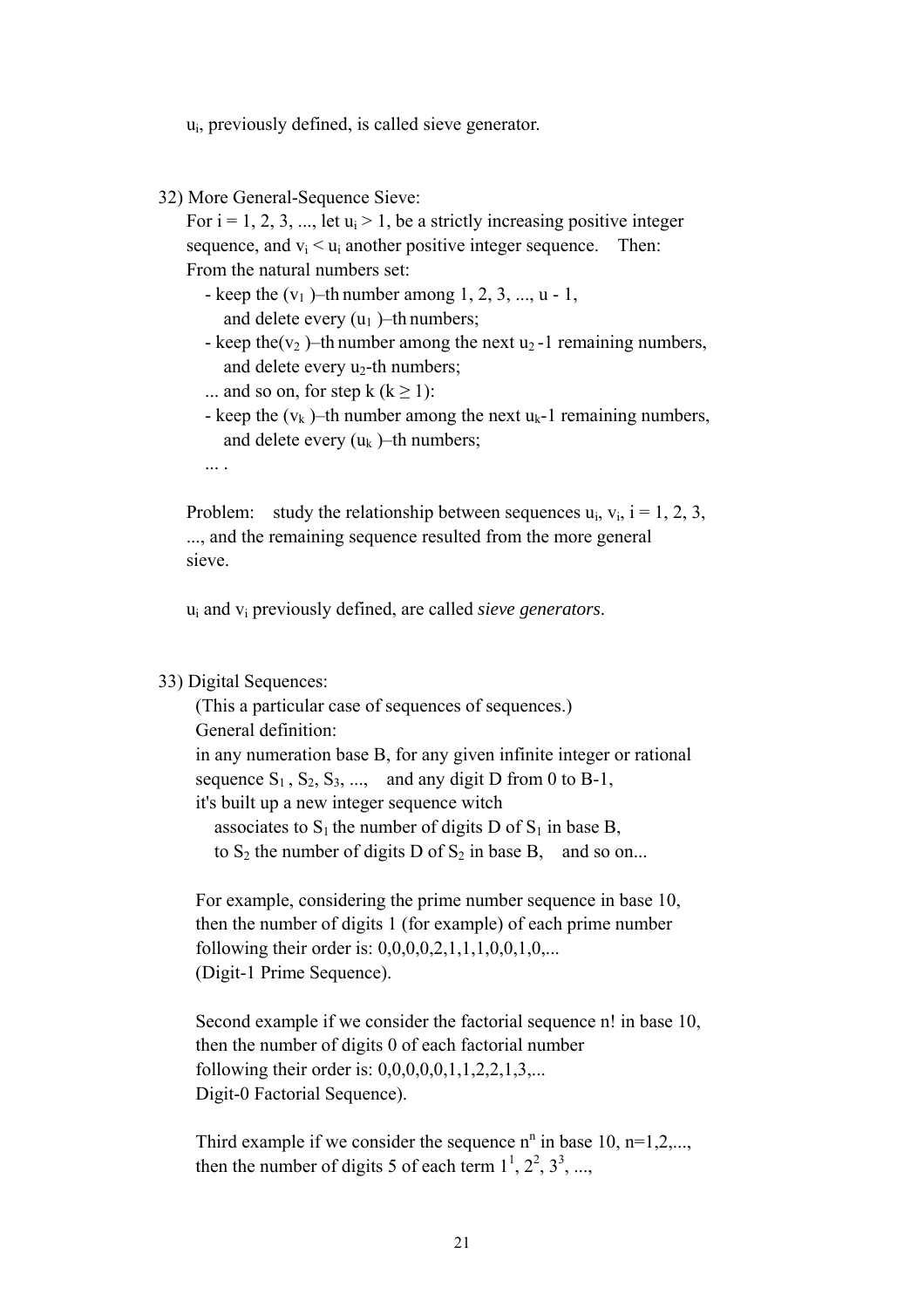following their order is:  $0,0,0,1,1,1,1,0,0,0,...$  $(Digit-5 n<sup>n</sup>-Sequence).$ 

References:

- E. Grosswald, University of Pennsylvania, Philadelphia, Letter to F. Smarandache, August 3, 1985;
- R. K. Guy, University of Calgary, Alberta, Canada, Letter to F. Smarandache, November 15, 1985;

 Florentin Smarandache, "Only Problems, not Solutions!", Xiquan Publishing House, Phoenix-Chicago, 1990, 1991, 1993; ISBN: 1-879585-00-6.

 (reviewed in <Zentralblatt für Mathematik> by P. Kiss: 11002, pre744, 1992;

and <The American Mathematical Monthly>, Aug.-Sept. 1991);

 Arizona State University, Hayden Library, "The Florentin Smarandache papers" special collection, Tempe, AZ 85287-1006, USA.

34) Construction Sequences:

 (This a particular case of sequences of sequences.) General definition:

 in any numeration base B, for any given infinite integer or rational sequence  $S_1$ ,  $S_2$ ,  $S_3$ , ..., and any digits  $D_1$ ,  $D_2$ , ...,  $D_K$  ( $k < B$ ), it's built up a new integer sequence such that

each of its terms  $Q_1 < Q_2 < Q_3 < ...$  is formed by these digits  $D_1$ ,  $D_2$ , ...,  $D_K$  only (all these digits are used), and matches a term  $S_i$  of the previous sequence.

 For example, considering in base 10 the prime number sequence, and the digits 1 and 7 (for example), we construct a written-only-with-these-digits (all these digits are used) prime number new sequence: 17,71,... (Digit-1-7-only Prime Sequence).

 Second example, considering in base 10 the multiple of 3 sequence, and the digits 0 and 1,

 we construct a written-only-with-these-digits (all these digits are used) multiple of 3 new sequence: 1011,1101,1110,10011,10101,10110, 11001,11010,11100,...

(Digit-0-1-only Multiple-of-3 Sequence).

References:

E. Grosswald, University of Pennsylvania, Philadelphia, Letter to F.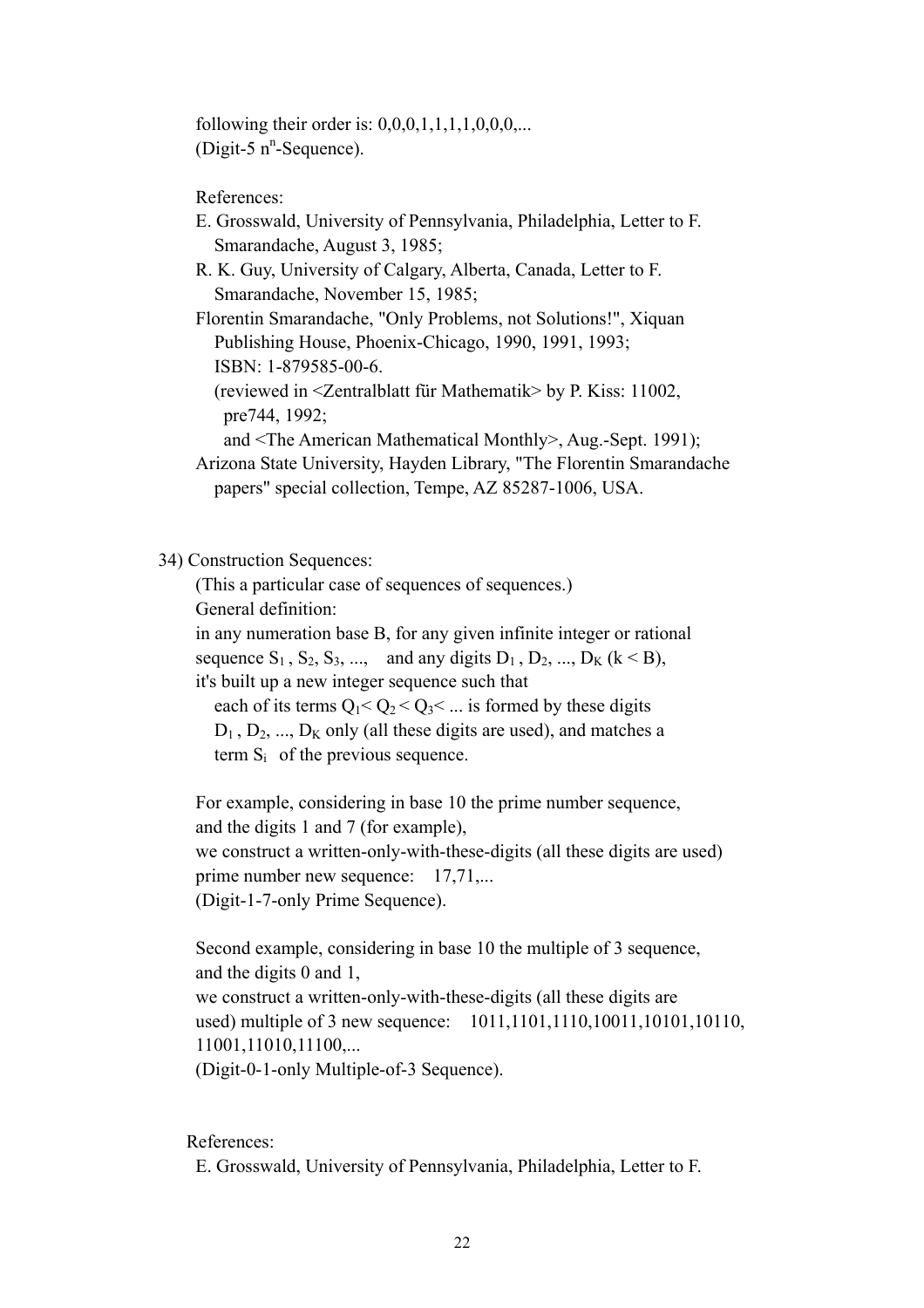Smarandache, August 3, 1985;

- R. K. Guy, University of Calgary, Alberta, Canada, Letter to F. Smarandache, November 15, 1985; Florentin Smarandache, "Only Problems, not Solutions!", Xiquan Publishing House, Phoenix-Chicago, 1990, 1991, 1993; ISBN: 1-879585-00-6. (reviewed in <Zentralblatt für Mathematik> by P. Kiss: 11002,
	- pre744, 1992;
	- and <The American Mathematical Monthly>, Aug.-Sept. 1991);
- Arizona State University, Hayden Library, "The Florentin Smarandache papers" special collection, Tempe, AZ 85287-1006, USA.
- 35) General Residual Sequence:
	- $(x + C_1)...(x + C_{F(m)})$ , m = 2, 3, 4, ...,

where  $C_i$ ,  $1 \le i \le F(m)$ , forms a reduced set of residues mod m, x is an integer, and F is Euler's totient.

The General Residual Sequence is induced from the

The Residual Function (see <Libertas Mathematica>):

Let  $L: Z \times Z \longrightarrow Z$  be a function defined by

 $L(x, m) = (x + C_1)...(x + C_{F(m)}),$ 

where  $C_i$ ,  $1 \le i \le F(m)$ , forms a reduced set of residues mod m,

 $m > 2$ , x is an integer, and F is Euler's totient.

The Residual Function is important because it generalizes

the classical theorems by Wilson, Fermat, Euler, Wilson, Gauss, Lagrange,

Leibnitz, Moser, and Sierpinski all together.

For x=0 it's obtained the following sequence:

 $L(m) = C_1 ... C_{F(m)}$ , where m = 2, 3, 4, ...

(the product of all residues of a reduced set mod m):

1,2,3,24,5,720,105,2240,189,3628800,385,479001600,19305,896896,2027025,

20922789888000,85085,6402373705728000,8729721,47297536000,1249937325,...

 which is found in "The Encyclopedia of Integer Sequences", by N. J. A. Sloane, Academic Press, San Diego, New York, Boston, London, Sydney, Tokyo, Toronto, 1995. The Residual Function extends it.

References:

 Fl. Smarandache, "A numerical function in the congruence theory", in <Libertah Mathematica>, Texas State University, Arlington, 12, pp. 181-185, 1992; see <Mathematical Reviews>, 93i:11005 (11A07), p.4727,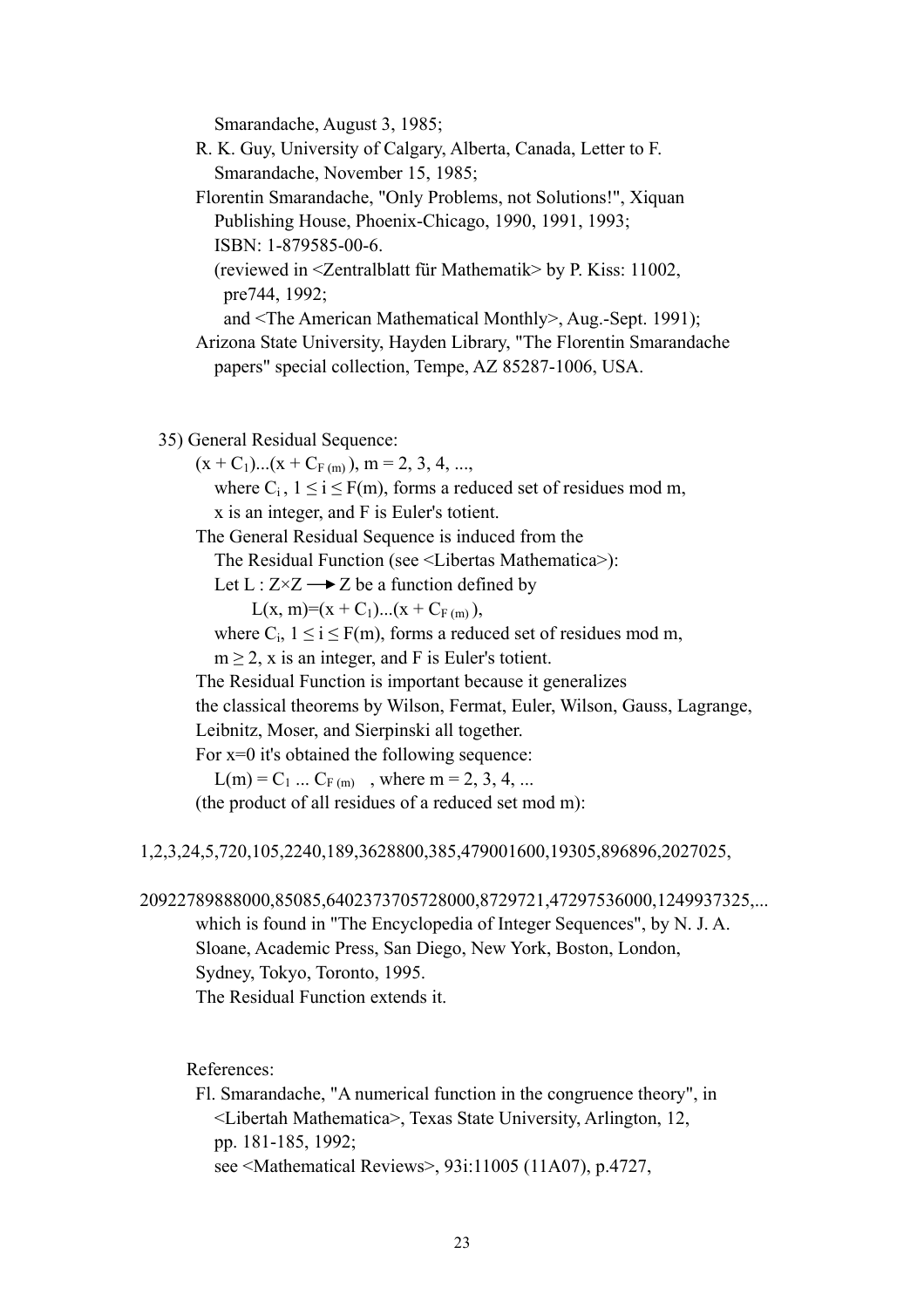and <Zentralblatt für Mathematik>, Band 773(1993/23), 11004 (11A);

 Fl. Smarandache, "Collected Papers" (Vol. 1), Ed. Tempus, Bucharest, 1995;

 Arizona State University, Hayden Library, "The Florentin Smarandache papers" special collection, Tempe, AZ 85287-1006, USA, phone: (602)965-6515 (Carol Moore librarian);

 Student Conference, University of Craiova, Department of Mathematics, April 1979, "Some problems in number theory" by Florentin Smarandache.

#### 36) Inferior f-Part of x.

Let f:  $Z \rightarrow Z$  be a strictly increasing function and  $x \in R$ . Then:

ISf(x) is the largest value of the function  $f(.)$  which is smaller than or equal to x, i.e. if  $f(k) \le x \le f(k+1)$  for k $\in \mathbb{Z}$  then IfP(x) = f(k).

#### 37) Superior f-Part of x.

Let f:  $Z \rightarrow Z$  be a strictly increasing function and  $x \in R$ . Then:  $S\text{Sf}(x)$  is the smallest value of the function f(.) which is greater than or equal to x, i.e.

if f(k) $\leq x \leq f(k+1)$  for k $\in \mathbb{Z}$  then SfP(x) = f(k+1).

#### References:

- Castillo, Jose, "Other Smarandache Type Functions",
	- http://www.gallup.unm.edu/~smarandache/funct2.txt.
- Dumitrescu, C., Seleacu, V., "Some Notions and Questions in Number THeory", Xiquan Publ. Hse., Phoenix-Chicago, 1994.

 Popescu, Marcela, Nicolescu, Mariana, "About the Smarandache Complementary Cubic Function", <Smarandache Notions Journal>, Vol. 7, no. 1-2-3, 54-62, 1996.

- Popescu, Marcela, Seleacu, Vasile, "About the Smarandache Complementary Prime Function", <Smarandache Notions Journal>, Vol. 7, no. 1-2-3, 12-22, 1996.
- Sloane, N.J.A.S, Plouffe, S., "The Encyclopedia of Integer Sequences", online, email: superseeker@research.att.com (SUPERSEEKER by N. J. A. Sloane, S. Plouffe, B. Salvy, ATT Bell Labs, Murray Hill, NJ 07974, USA).

 Smarandache, Florentin, "Only Problems, not Solutions!", Xiquan Publishing House, Phoenix-Chicago, 1990, 1991, 1993; ISBN: 1-879585-00-6.

 (reviewed in <Zentralblatt fur Mathematik> by P. Kiss: 11002, 744, 1992;

- and in <The American Mathematical Monthly>, Aug.-Sept. 1991); "The Florentin Smarandache papers" Special Collection, Arizona State
- University, Hayden Library, Tempe, Box 871006, AZ 85287-1006, USA; (Carol Moore & Marilyn Wurzburger: librarians).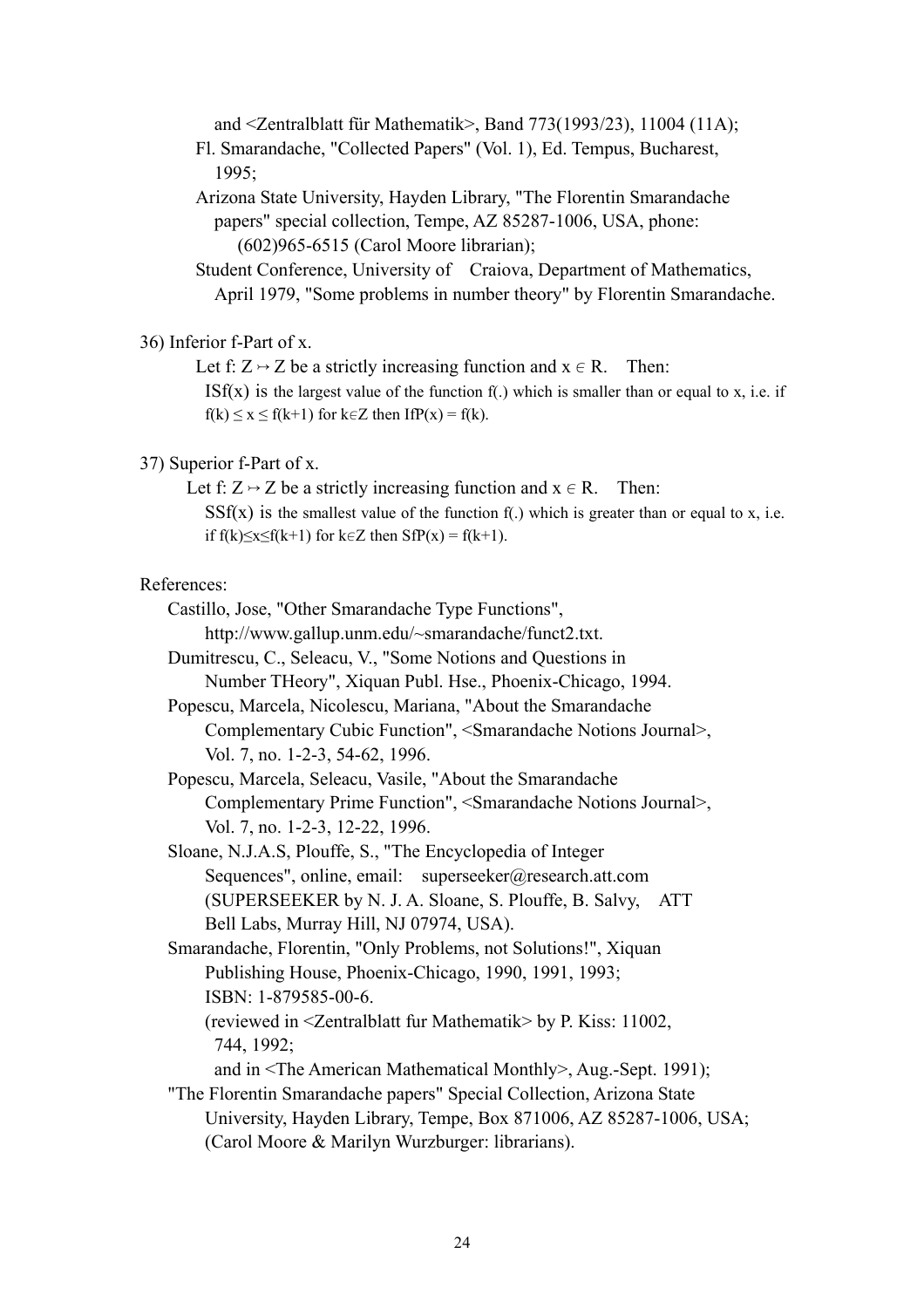38) (Inferior) Prime Part:

 2,3,3,5,5,7,7,7,7,11,11,13,13,13,13,17,17,19,19,19,19,23,23,23,23,23,23, 29,29,31,31,31,31,31,31,37,37,37,37,41,41,43,43,43,43,47,47,47,47,47,47, 53,53,53,53,53,53,59, ...

(For any positive real number n one defines  $p_p(n)$  as the largest prime number less than or equal to n.)

39) (Superior) Prime Part:

 2,2,2,3,5,5,7,7,11,11,11,11,13,13,17,17,17,17,19,19,23,23,23,23,29,29,29, 29,29,29,31,31,37,37,37,37,37,37,41,41,41,41,43,43,47,47,47,47,53,53,53, 53,53,53,59,59,59,59,59,59,61,...

(For any positive real number n one defines  $p_n(n)$  as the smallest prime number greater than or equal to n.)

References:

 Florentin Smarandache, "Only Problems, not Solutions!", Xiquan Publishing House, Phoenix-Chicago, 1990, 1991, 1993; ISBN: 1-879585-00-6.

 (reviewed in <Zentralblatt für Mathematik> by P. Kiss: 11002, pre744, 1992;

and <The American Mathematical Monthly>, Aug.-Sept. 1991);

 "The Florentin Smarandache papers" special collection, Arizona State University, Hayden Library, Tempe, Box 871006, AZ 85287-1006, USA; phone: (602) 965-6515 (Carol Moore & Marilyn Wurzburger: librarians).

"The Encyclopedia of Integer Sequences", by N. J. A. Sloane and

 S. Plouffe, Academic Press, San Diego, New York, Boston, London, Sydney, Tokyo, Toronto, 1995;

also online, email: superseeker@research.att.com (SUPERSEEKER by N. J. A. Sloane, S. Plouffe, B. Salvy, ATT Bell Labs, Murray Hill, NJ 07974, USA);

40) (Inferior) Square Part:

 0,1,1,1,4,4,4,4,4,9,9,9,9,9,9,9,16,16,16,16,16,16,16,16,16,25,25,25,25,25, 25,25,25,25,25,25,36,36,36,36,36,36,36,36,36,36,36,36,36,49,49,49,49,49, 49,49,49,49,49,49,49,49,49,49,64,64,...

(The largest square less than or equal to n.)

41) (Superior) Square Part:

0,1,4,4,4,9,9,9,9,9,16,16,16,16,16,16,16,25,25,25,25,25,25,25,25,25,36,36,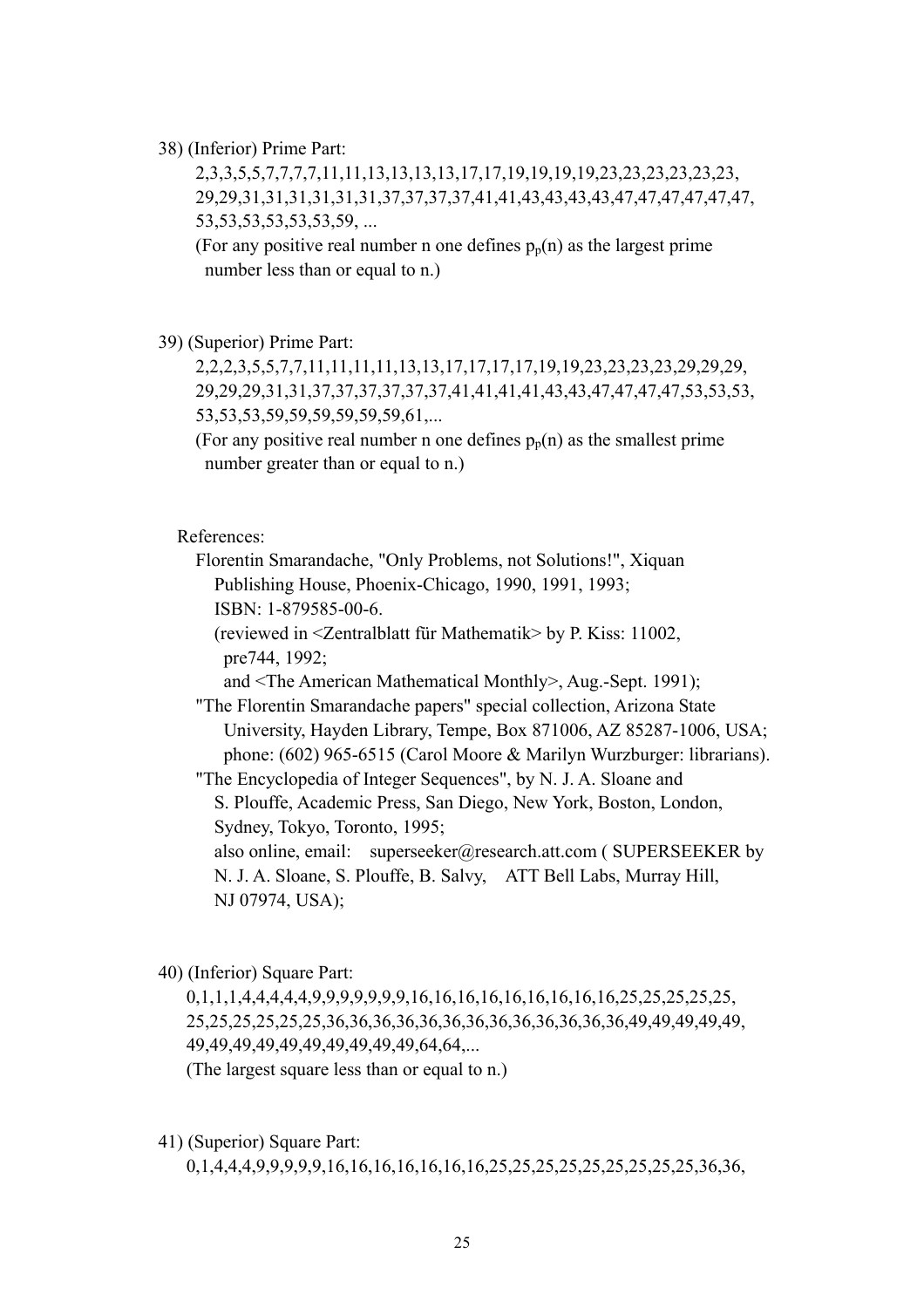36,36,36,36,36,36,36,36,36,49,49,49,49,49,49,49,49,49,49,49,49,49,64,64,64, 64,64,64,64,64,64,64,64,64,64,64,64,81,81,... (The smallest square greater than or equal to n.)

42) (Inferior) Cube Part:

 0,1,1,1,1,1,1,1,8,8,8,8,8,8,8,8,8,8,8,8,8,8,8,8,8,8,8,27,27,27,27,27,27, 27,27,27,27,27,27,27,27,27,27,27,27,27,27,27,27,27,27,27,27,27,27,27,27, 27,27,27,27,27,27,27,64,64,64,... (The largest cube less than or equal to n.)

43) (Superior) Cube Part:

 0,1,8,8,8,8,8,8,8,27,27,27,27,27,27,27,27,27,27,27,27,27,27,27,27,27,27, 27,64,64,64,64,64,64,64,64,64,64,64,64,64,64,64,64,64,64,64,64,64,64,64, 64,64,64,64,64,64,64,64,64,64,64,64,64,64,125,125,125,.. (The smallest cube greater than or equal to n.)

44) (Inferior) Factorial Part:

 1,2,2,2,2,6,6,6,6,6,6,6,6,6,6,6,6,6,6,6,6,6,6,24,24,24,24,24,24,24,24,24, 24,24,24,24,24,24,24,24,24,... ( $F_p(n)$  is the largest factorial less than or equal to n.)

45) (Superior) Factorial Part:

 1,2,6,6,6,6,24,24,24,24,24,24,24,24,24,24,24,24,24,24,24,24,24,24,120,120, 120,120,120,120,120,120,120,120,120,... ( $f_p(n)$  is the smallest factorial greater than or equal to n.)

46) Inferior Fractional f-Part of x.

Let f:  $Z \rightarrow Z$  be a strictly increasing function and  $x \in R$ . Then:  $IFSf(x) = x - ISf(x)$ , where  $\text{ISf}(x)$  is the Inferior f-Part of x defined above. For example: Inferior Fractional Cubic Part of 12.501  $= 12.501 - 8 = 4.501$ .

47) Superior Fractional f-Part of x.

Let f:  $Z \rightarrow Z$  be a strictly increasing function and  $x \in R$ . Then:  $SFSf(x) = SSf(x)-x$ , where  $S\text{Sf}(x)$  is the Superior f-Part of x defined above. For example: Superior Fractional Cubic Part of 12.501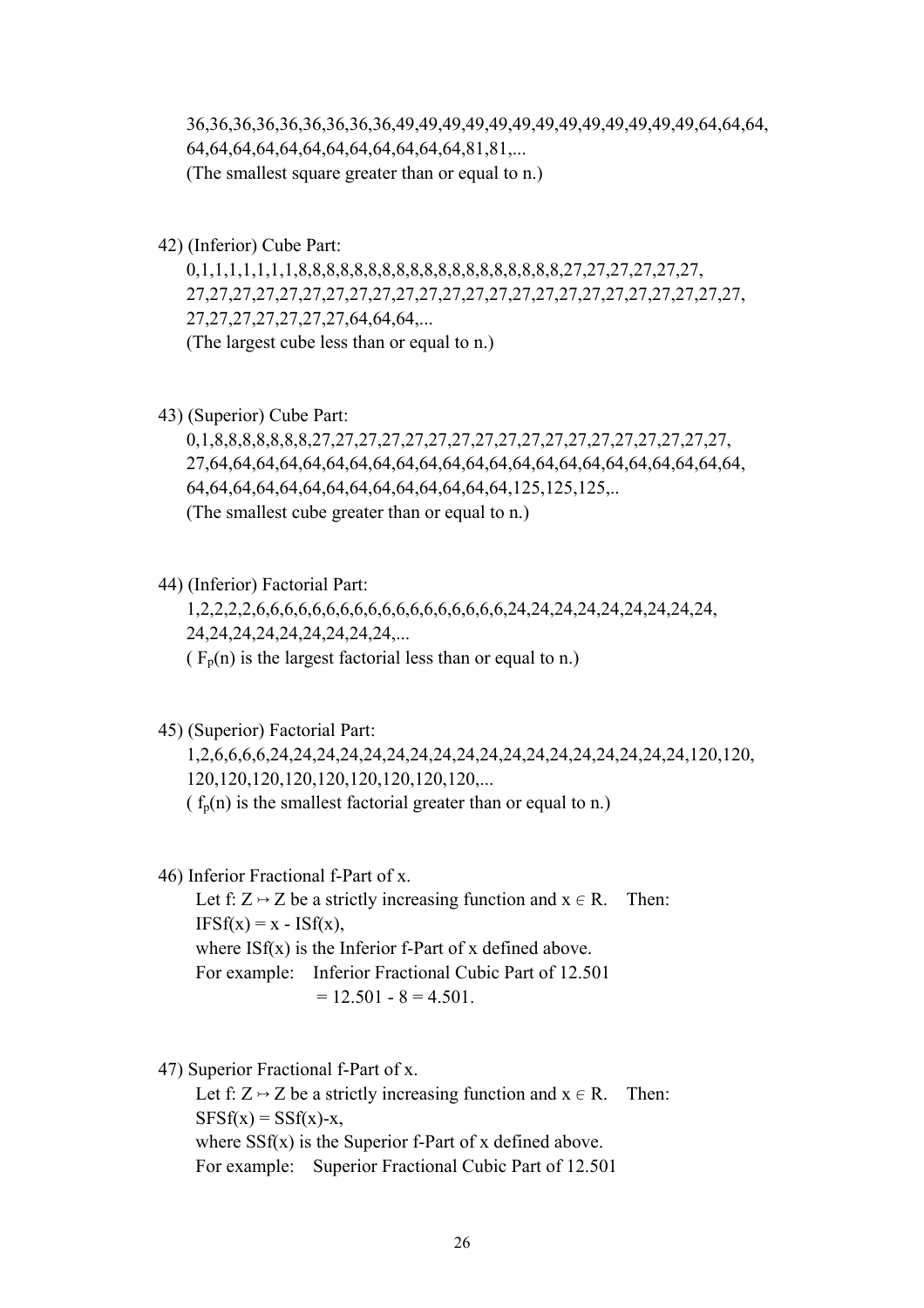$= 27 - 12.501 = 14.499$ .

The Fractional f-Parts are generalizations of the inferior and respectively superior fractional part of a number.

Particular cases:

 48) Fractional Prime Part:  $FSp(x) = x - ISp(x)$ , where  $\text{ISp}(x)$  is the Inferior Prime Part defined above. Example:  $FSp(12.501) = 12.501 - 11 = 1.501$ .

49) Fractional Square Part:

 $FSS(x) = x - ISS(x)$ , where  $ISS(x)$  is the Inferior Square Part defined above. Example:  $FSS(12.501) = 12.501 - 9 = 3.501$ .

#### 50) Fractional Cubic Part:

 $\text{FSc}(x) = x - \text{ISc}(x)$ , where  $\text{ISc}(x)$  is the Inferior Cubic Part defined above. Example:  $FSc(12.501) = 12.501 - 8 = 4.501$ .

51) Fractional Factorial Part:

 $\text{FSf}(x) = x - \text{ISf}(x)$ , where  $\text{ISf}(x)$  is the Inferior Factorial Part defined above. Example: FSf(12.501) = 12.501 -  $6 = 6.501$ .

#### 52) Smarandacheian Complements.

Let g:  $A \rightarrow be$  a strictly increasing function, and let "~" be a given internal law on A. Then f:  $A \rightarrow A$  is a smarandacheian complement with respect to the function g and the internal law " $\sim$ " if:  $f(x)$  is the smallest k such that there exists a z in A so that  $x \sim k = g(z)$ .

53) Square Complements:

 1,2,3,1,5,6,7,2,1,10,11,3,14,15,1,17,2,19,5,21,22,23,6,1,26,3,7,29,30,31, 2,33,34,35,1,37,38,39,10,41,42,43,11,5,46,47,3,1,2,51,13,53,6,55,14,57,58, 59,15,61,62,7,1,65,66,67,17,69,70,71,2,... Definition:

for each integer n to find the smallest integer k such that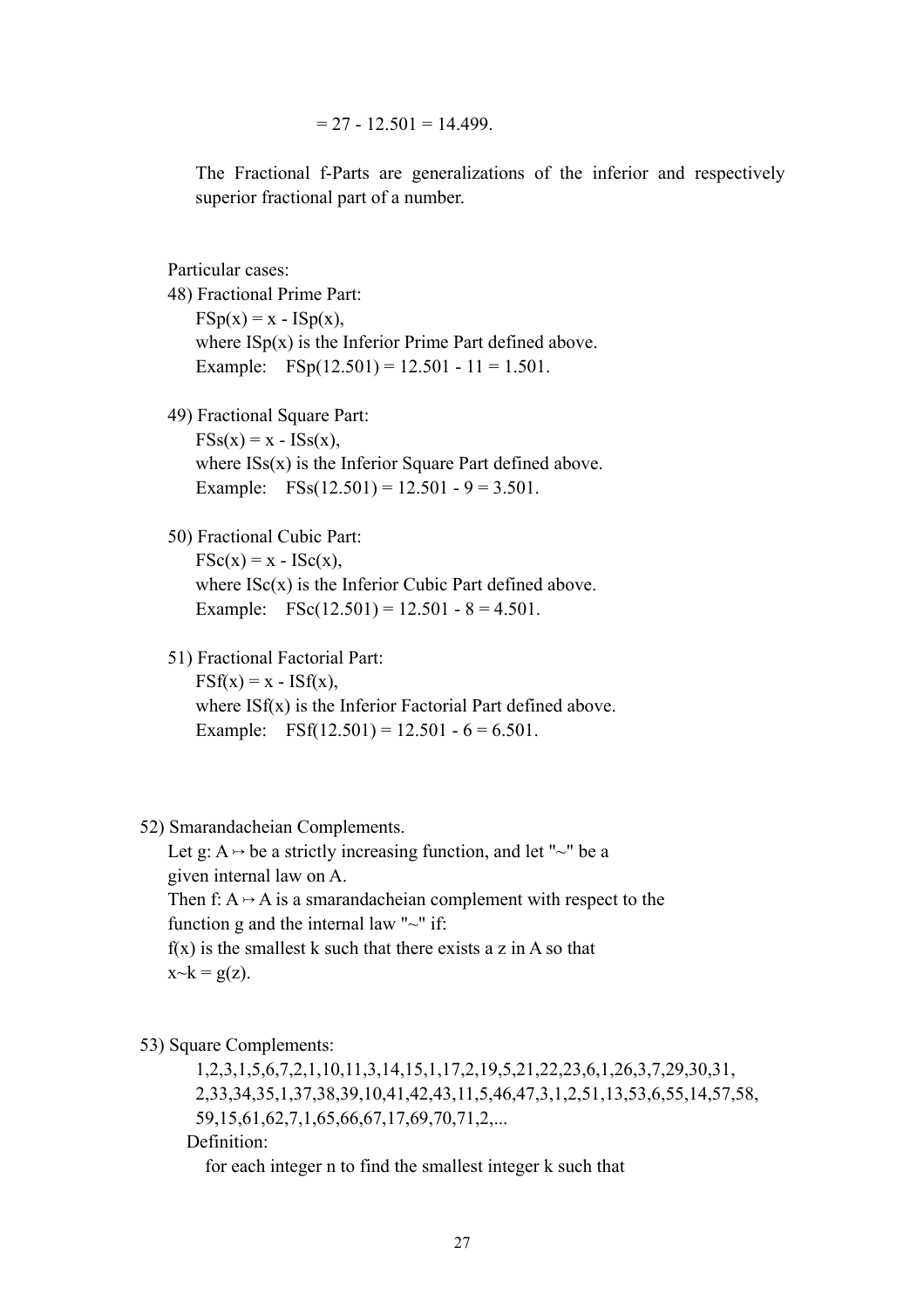n⋅k is a perfect square.. (All these numbers are square free.)

54) Cubic Complements:

 1,4,9,2,25,36,49,1,3,100,121,18,169,196,225,4,289,12,361,50,441,484,529, 9,5,676,1,841,900,961,2,1089,1156,1225,6,1369,1444,1521,25,1681,1764,1849, 242,75,2116,2209,36,7,20,... Definition:

 for each integer n to find the smallest integer k such that n⋅k is a perfect cub.

(All these numbers are cube free.)

55) m-Power Complements:

Definition:

 for each integer n to find the smallest integer k such that n⋅k is a perfect m-power  $(m > 2)$ .

(All these numbers are m-power free.)

References:

 Florentin Smarandache, "Only Problems, not Solutions!", Xiquan Publishing House, Phoenix-Chicago, 1990, 1991, 1993; ISBN: 1-879585-00-6. (reviewed in <Zentralblatt fur Mathematik> by P. Kiss: 11002, pre744, 1992; and <The American Mathematical Monthly>, Aug.-Sept. 1991); "The Florentin Smarandache papers" special collection, Arizona State University, Hayden Library, Tempe, Box 871006, AZ 85287-1006, USA; phone: (602) 965-6515 (Carol Moore & Marilyn Wurzburger: librarians). "The Encyclopedia of Integer Sequences", by N. J. A. Sloane and S. Plouffe, Academic Press, San Diego, New York, Boston, London, Sydney, Tokyo, Toronto, 1995; also online, email: superseeker@research.att.com ( SUPERSEEKER by N. J. A. Sloane, S. Plouffe, B. Salvy, ATT Bell Labs, Murray Hill, NJ 07974, USA);

 56) Double Factorial Complements: 1,1,1,2,3,8,15,1,105,192,945,4,10395,46080,1,3,2027025,2560,34459425,192,

5,3715891200,13749310575,2,81081,1961990553600,35,23040,213458046676875,

128,6190283353629375,12,...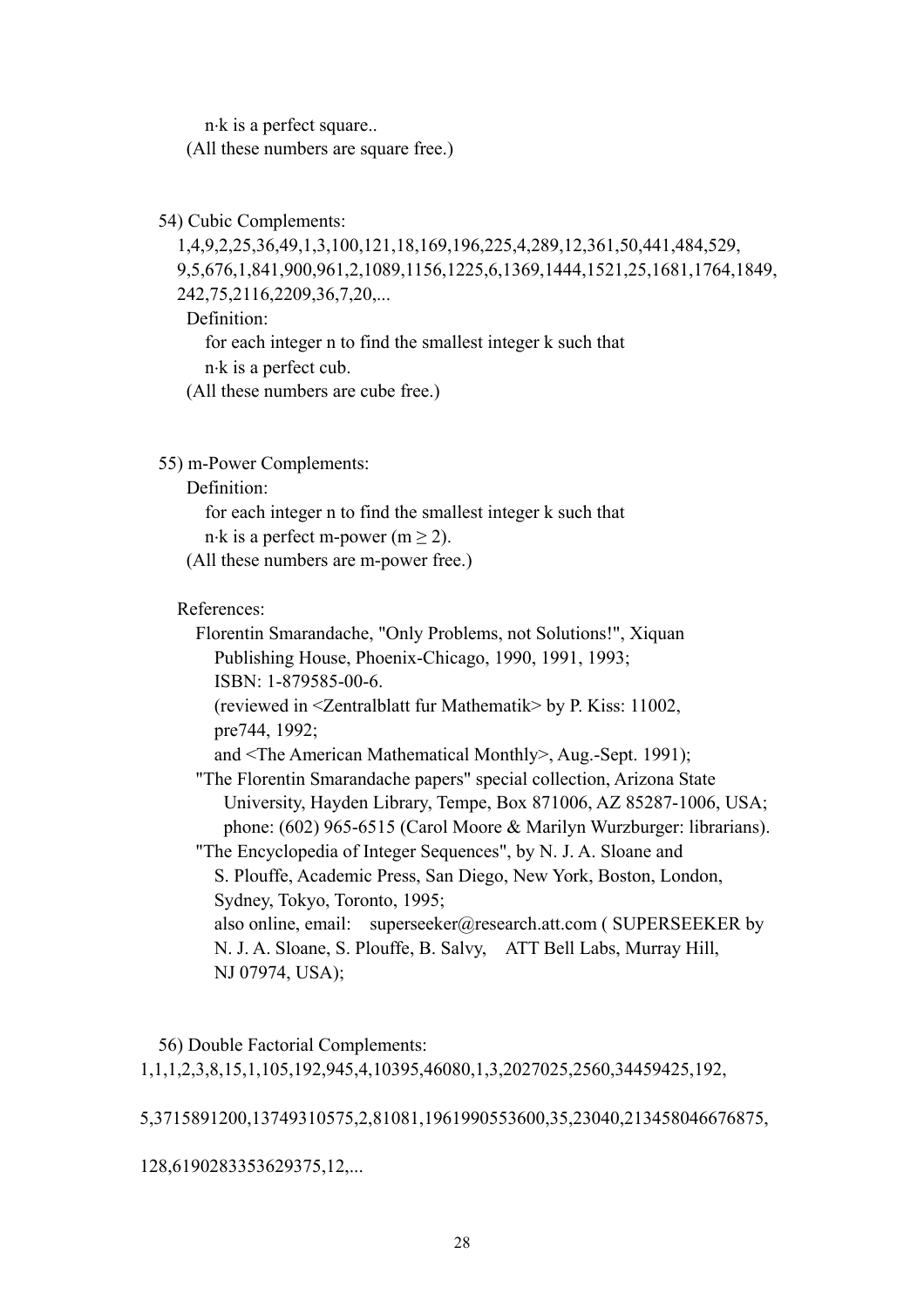(For each n to find the smallest k such that n⋅k is a double factorial, i.e.  $n \cdot k =$  either  $1 \cdot 3 \cdot 5 \cdot 7 \cdot 9 \cdot ... \cdot n$  if n is odd, either  $2.4.6.8...$  n if n is even.)

57) Prime Additive Complements:

 1,0,0,1,0,1,0,3,2,1,0,1,0,3,2,1,0,1,0,3,2,1,0,5,4,3,2,1,0,1,0,5,4,3,2,1,0, 3,2,1,0,1,0,3,2,1,0,5,4,3,2,1,0,... (For each n to find the smallest k such that n+k is prime.) Remark: Is it possible to get as large as we want but finite decreasing k, k-1, k-2,  $\dots$ , 2, 1, 0 (odd k) sequence included in the previous sequence, i.e. for any even integer are there two primes those difference is equal to it? We conjecture the answer is negative.

References:

 Florentin Smarandache, "Only Problems, not Solutions!", Xiquan Publishing House, Phoenix-Chicago, 1990, 1991, 1993; ISBN: 1-879585-00-6.

 (reviewed in <Zentralblatt für Mathematik> by P. Kiss: 11002, pre744, 1992;

and <The American Mathematical Monthly>, Aug.-Sept. 1991);

 "The Florentin Smarandache papers" special collection, Arizona State University, Hayden Library, Tempe, Box 871006, AZ 85287-1006, USA; phone: (602) 965-6515 (Carol Moore & Marilyn Wurzburger: librarians).

58) Prime Base:

0,1,10,100,101,1000,1001,10000,10001,10010,10100,100000,100001,1000000,

1000001,1000010,1000100,10000000,10000001,100000000,100000001,100000010,

100000100,1000000000,1000000001,1000000010,1000000100,1000000101,... (Each number n written in the prime base.)

 (We defined over the set of natural numbers the following infinite base:  $p_0 = 1$ , and for  $k \ge 1$   $p_k$  is the k-th prime number.) We proved that every positive integer A may be uniquely written in the prime base as:

$$
A = \left(\overline{a_n \cdots a_1 a_0}\right)_{(SP)} \stackrel{def}{=} \sum_{i=1}^n a_i p_i
$$
, with all  $a_i = 0$  or 1, (of course  $a_n = 1$ ),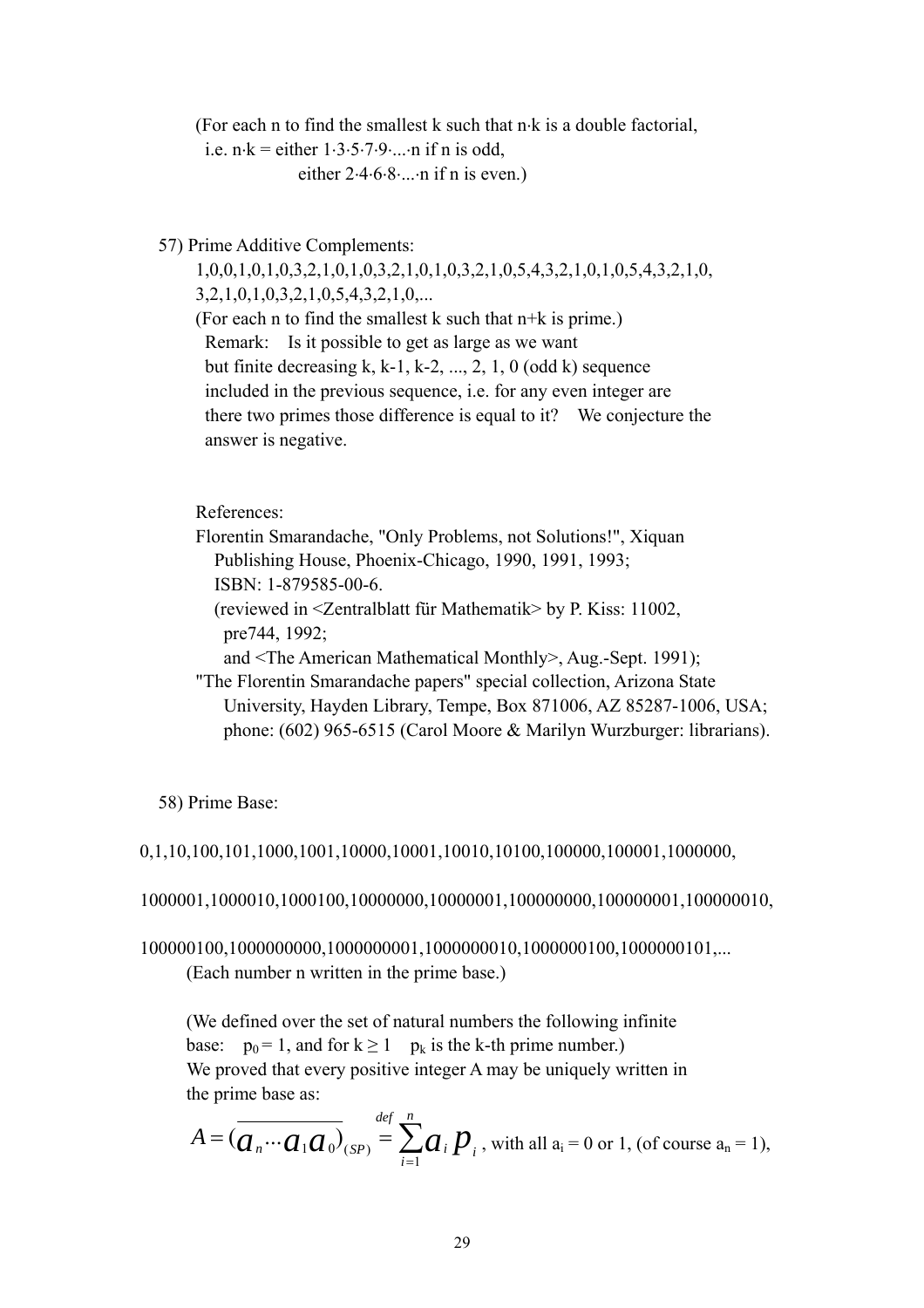in the following way:

- if  $p_n \leq A < p_{n+1}$  then  $A = p_n + r_1$ ;

- if  $p_m \le r_1 < p_{m+1}$  then  $r_1 = p_m + r_2$ ,  $m < n$ ;

and so on until one obtains a rest  $r_i = 0$ .

Therefore, any number may be written as a sum of prime numbers  $+e$ , where  $e = 0$  or 1.

If we note by  $p(A)$  the superior part of A (i.e. the largest prime less than or equal to A), then A is written in the prime base as:

$$
A = p(A) + p(A - p(A)) + p(A - p(A) - p(A - p(A))) + ...
$$

This base is important for partitions with primes.

59) Square Base:

0,1,2,3,10,11,12,13,20,100,101,102,103,110,111,112,1000,1001,1002,1003,

1010,1011,1012,1013,1020,10000,10001,10002,10003,10010,10011,10012,10013,

10020,10100,10101,100000,100001,100002,100003,100010,100011,100012,100013,

100020,100100,100101,100102,100103,100110,100111,100112,101000,101001,

101002,101003,101010,101011,101012,101013,101020,101100,101101,101102,

1000000,...

(Each number n written in the square base.)

 (We defined over the set of natural numbers the following infinite base: for  $k \ge 0$  s<sub>k</sub>=k<sup>2</sup>.)

 We proved that every positive integer A may be uniquely written in the square base as:

$$
A = (\overline{a_n \cdots a_1 a_0}_{(s_2)}) \stackrel{\text{def}}{=} \sum_{i=0}^n a_i S_i
$$
, with  $a_i = 0$  or 1 for  $i \ge 2$ ,  
  $0 \le a_0 \le 3$ ,  $0 \le a_1 \le 2$ , and of course  $a_n = 1$ ,

in the following way:

- if  $s_n \leq A \leq s_{n+1}$  then  $A = s_n + r_1$ ; - if  $s_m \le r_1 < p_{m+1}$  then  $r_1 = s_m + r_2$ ,  $m < n$ ; and so on until one obtains a rest  $r_i = 0$ .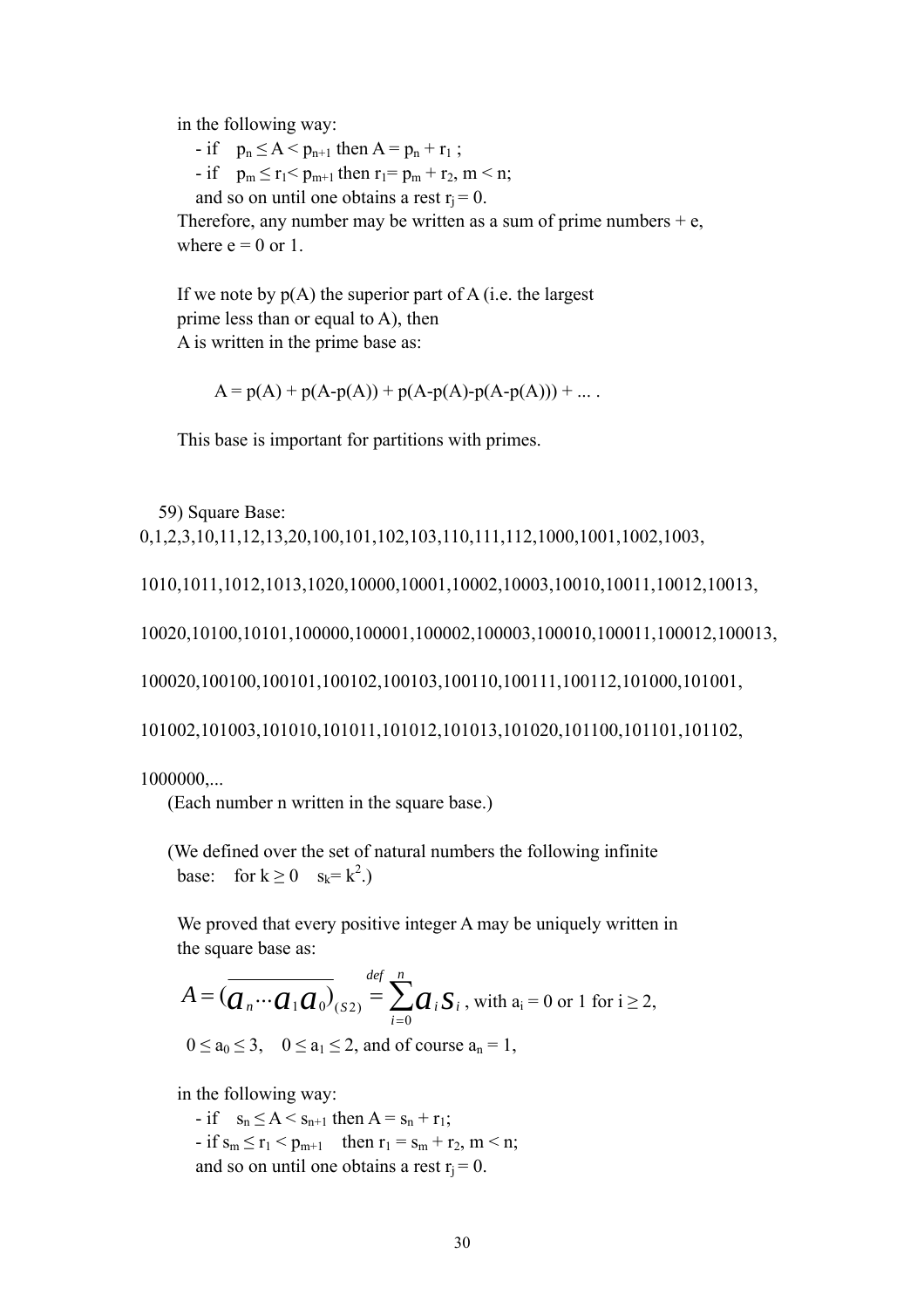Therefore, any number may be written as a sum of squares (1 not counted as a square -- being obvious) + e, where  $e = 0$ , 1, or 3.

If we note by  $s(A)$  the superior square part of A (i.e. the largest square less than or equal to A), then A is written in the square base as:

 $A = s(A) + s(A-s(A)) + s(A-s(A-s(A)) + \dots$ 

This base is important for partitions with squares.

60) m-Power Base (generalization):

 (Each number n written in the m-power base, where m is an integer  $\geq$  2.)

 (We defined over the set of natural numbers the following infinite m-power base: for  $k \ge 0$   $t_k = k^m$ )

 We proved that every positive integer A may be uniquely written in the m-power base as:

$$
A = \left(\overline{a_n \cdots a_1 a_0}\right)_{(SM)} \stackrel{def}{=} \sum_{i=0}^n a_i t_i
$$
, with  $a_i = 0$  or 1 for  $i \ge m$ ,

$$
0 \le a_i \le \left[ \frac{(i+2)^m - 1}{(i+1)^m} \right] \text{ (integer part)}
$$

for  $i = 0, 1, ..., m-1$ ,  $a_i = 0$  or 1 for  $i \ge m$ , and of course  $a_n = 1$ , in the following way:

- if  $t_n \leq A < t_{n+1}$  then  $A = t_n + r_1$ ; - if  $t_m \le r_1 < t_{m+1}$  then  $r_1 = t_m + r_2$ ,  $m < n$ ; and so on until one obtains a rest  $r_i = 0$ .

Therefore, any number may be written as a sum of m-powers (1 not counted

as an m-power -- being obvious) + e, where  $e = 0, 1, 2, \dots$ , or  $2^m$ -1.

If we note by  $t(A)$  the superior m-power part of A (i.e. the largest m-power less than or equal to A), then A is written in the m-power base as:

$$
A = t(A) + t(A-t(A)) + t(A-t(A)-t(A-t(A))) + ...
$$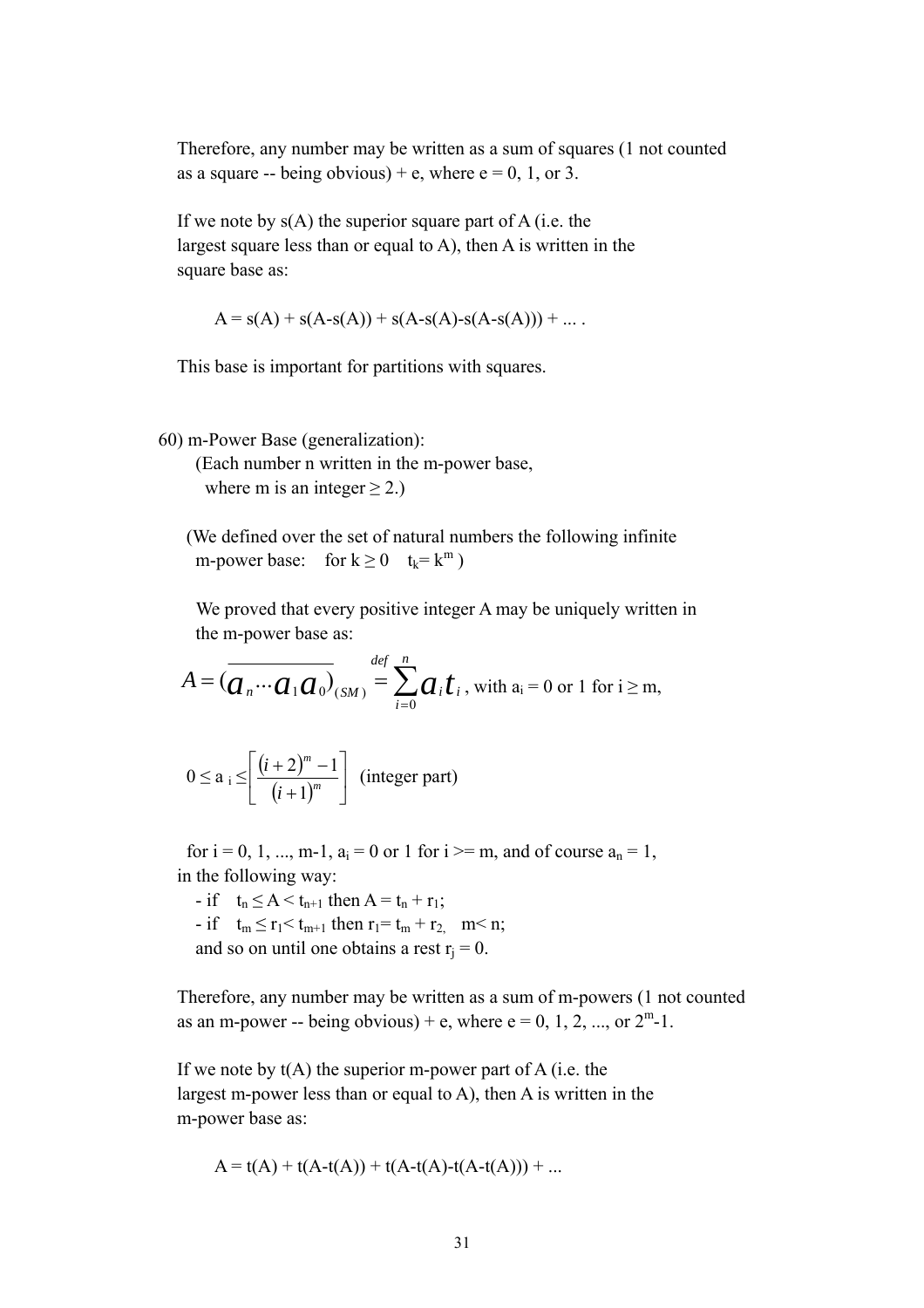This base is important for partitions with m-powers.

61) Factorial Base:

 0,1,10,11,20,21,100,101,110,111,120,121,200,201,210,211,220,221,300,301,310, 311,320,321,1000,1001,1010,1011,1020,1021,1100,1101,1110,1111,1120,1121, 1200,...

(Each number n written in the factorial base.)

 (We defined over the set of natural numbers the following infinite base: for  $k \ge 1$  f<sub>k</sub> = k!)

 We proved that every positive integer A may be uniquely written in the square base as:

$$
A = \left(\overline{a_n \cdots a_2 a_1}\right)_{(F)} = \sum_{i=1}^{def} a_i f_i
$$
, with all  $a_i = 0, 1, ..., i$  for  $i \ge 1$ ,

in the following way:

- if  $f_n \leq A < f_{n+1}$  then  $A = f_n + r_1$ ;
- if  $f_m \le r_1 < f_{m+1}$  then  $r_1 = f_m + r_2$ ,  $m < n$

and so on until one obtains a rest  $r_i = 0$ .

What's very interesting:  $a_1 = 0$  or 1;  $a_2 = 0$ , 1, or 2;  $a_3 = 0$ , 1, 2, or 3, and so on...

If we note by  $f(A)$  the superior factorial part of A (i.e. the largest factorial less than or equal to A), then A is written in the factorial base as:

$$
A = f(A) + f(A - f(A)) + f(A - f(A) - f(A - f(A))) + ...
$$

 Rules of addition and subtraction in factorial base: For each digit  $a_i$  we add and subtract in base i+1, for  $i \ge 1$ . For example, an addition:

$$
\frac{\text{base} \quad 5432}{210+21}
$$
\n
$$
\frac{221}{1101}
$$

because:  $0+1=1$  (in base 2);

 $1+2=10$  (in base 3), therefore we write 0 and keep 1;  $2+2+1=11$  (in base 4).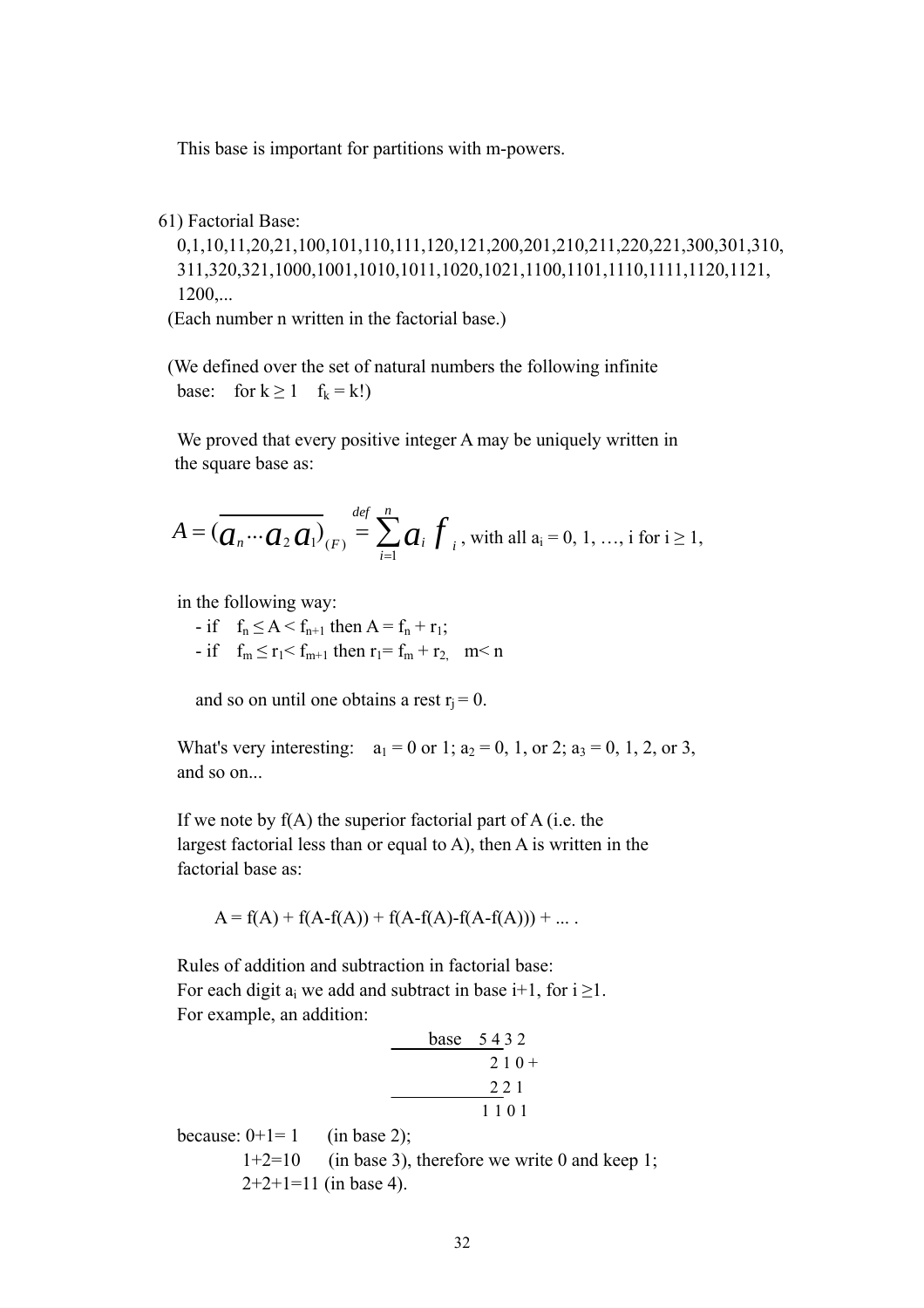Now a subtraction:

|  | base 5432 |
|--|-----------|
|  | $1001-$   |
|  | 320       |
|  | $=$ = 1.1 |

because:  $1-0=1$  (in base 2);

 0-2=? it's not possible (in base 3), go to the next left unit, which is 0 again (in base 4), go again to the next left unit, which is 1 (in base 5), therefore  $1001 \rightarrow 0401 \rightarrow 0331$ and then 0331-320=11.

Find some rules for multiplication and division.

In a general case:

if we want to design a base such that any number

$$
A = \left(\overline{a_n \cdots a_2 a_1}\right)_{(B)} \stackrel{def}{=} \sum_{i=1}^n a_i b_i
$$
, with all  $a_i = 0, 1, ..., t_i$  for  $i \ge 1$ , where all  $t_i \ge 1$ ,

then:

 this base should be  $b_1 = 1$ ,  $b_{i+1} = (t_i + 1) * b_i$  for  $i \ge 1$ .

62) Double Factorial Base:

 1,10,100,101,110,200,201,1000,1001,1010,1100,1101,1110,1200, 10000,10001,10010,10100,10101,10110,10200,10201,11000,11001, 11010,11100,11101,11110,11200,11201,12000,...

 ( Numbers written in the double factorial base, defined as follows:  $df(n) = n!!$ )

63) Triangular Base:

 1,2,10,11,12,100,101,102,110,1000,1001,1002,1010,1011,10000, 10001,10002,10010,10011,10012,100000,100001,100002,100010, 100011,100012,100100,1000000,1000001,1000002,1000010,1000011, 1000012,1000100,...

 ( Numbers written in the triangular base, defined as follows:  $t(n) = \frac{n(n+1)}{2}$ 2  $\frac{n(n+1)}{2}$ , for n  $\geq 1$ .)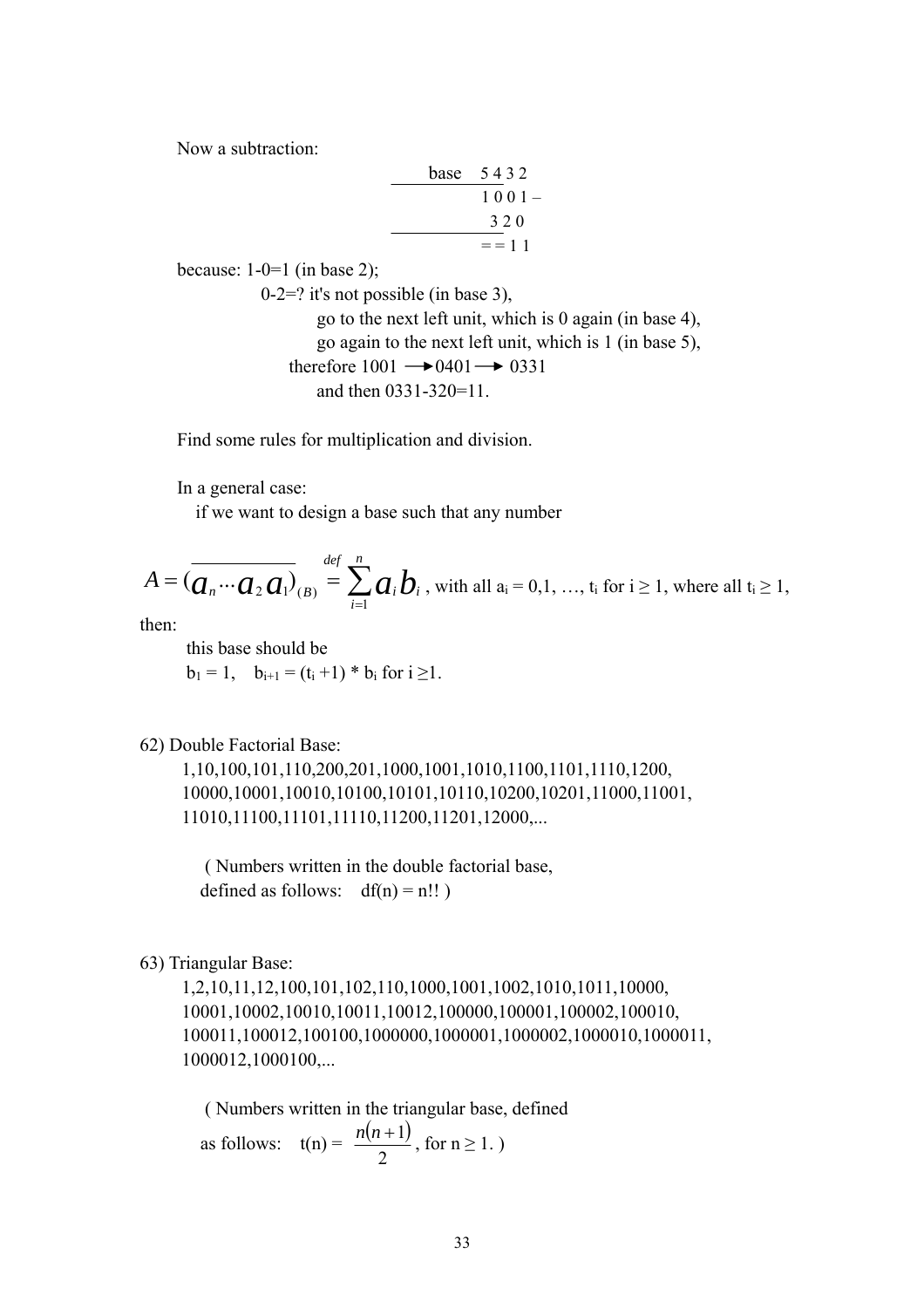64) Generalized Base:

(Each number n written in the generalized base.)

 (We defined over the set of natural numbers the following infinite generalized base:  $1 = g_0 < g_1 < ... < g_k < ...$ )

 We proved that every positive integer A may be uniquely written in the generalized base as:

$$
A = \left(\overline{a_n \cdots a_1 a_0}\right)_{(SG)} \stackrel{\text{def}}{=} \sum_{i=0}^n a_i g_i, \text{ with } 0 \leq a_i \leq \left[\frac{\left(g_{i+1} - 1\right)}{g_i}\right]
$$

(integer part) for  $i = 0, 1, ..., n$ , and of course  $a_n \ge 1$ ,

in the following way:

- if  $g_n \leq A < g_{n+1}$  then  $A = g_n + r_1$ ; - if  $g_m \le r_1 < g_{m+1}$  then  $r_1 = g_m + r_2$ ,  $m < n$ and so on until one obtains a rest  $r_i = 0$ .

If we note by  $g(A)$  the superior generalized part of A (i.e. the largest  $g_i$  less than or equal to A), then A is written in the m-power base as:

$$
A = g(A) + g(A - g(A)) + g(A - g(A) - g(A - g(A))) + ...
$$

 This base is important for partitions: the generalized base may be any infinite integer set (primes, squares, cubes, any m-powers, Fibonacci/Lucas numbers, Bernoully numbers, Smarandache numbers, etc.) those partitions are studied.

A particular case is when the base verifies:  $2g_i \ge g_{i+1}$  any i, and  $g_0 = 1$ , because all coefficients of a written number in this base will be 0 or 1.

Remark: another particular case: if one takes  $g_i = p^{i-1}$ ,  $i = 1, 2, 3$ , ..., p an integer  $\geq 2$ , one gets the representation of a number in the numerical base p {p may be 10 (decimal), 2 (binary), 16 (hexadecimal), etc.}.

65) Smarandache numbers:

 1,2,3,4,5,3,7,4,6,5,11,4,13,7,5,6,17,6,19,5,7,11,23,4,10,13,9,7,29, 5,31,8,11,17,7,6,37,19,13,5,41,7,43,11,5,23,47,6,14,10,17,13,53,9,11, 7,19,29,59,5,61,31,7,8,13,...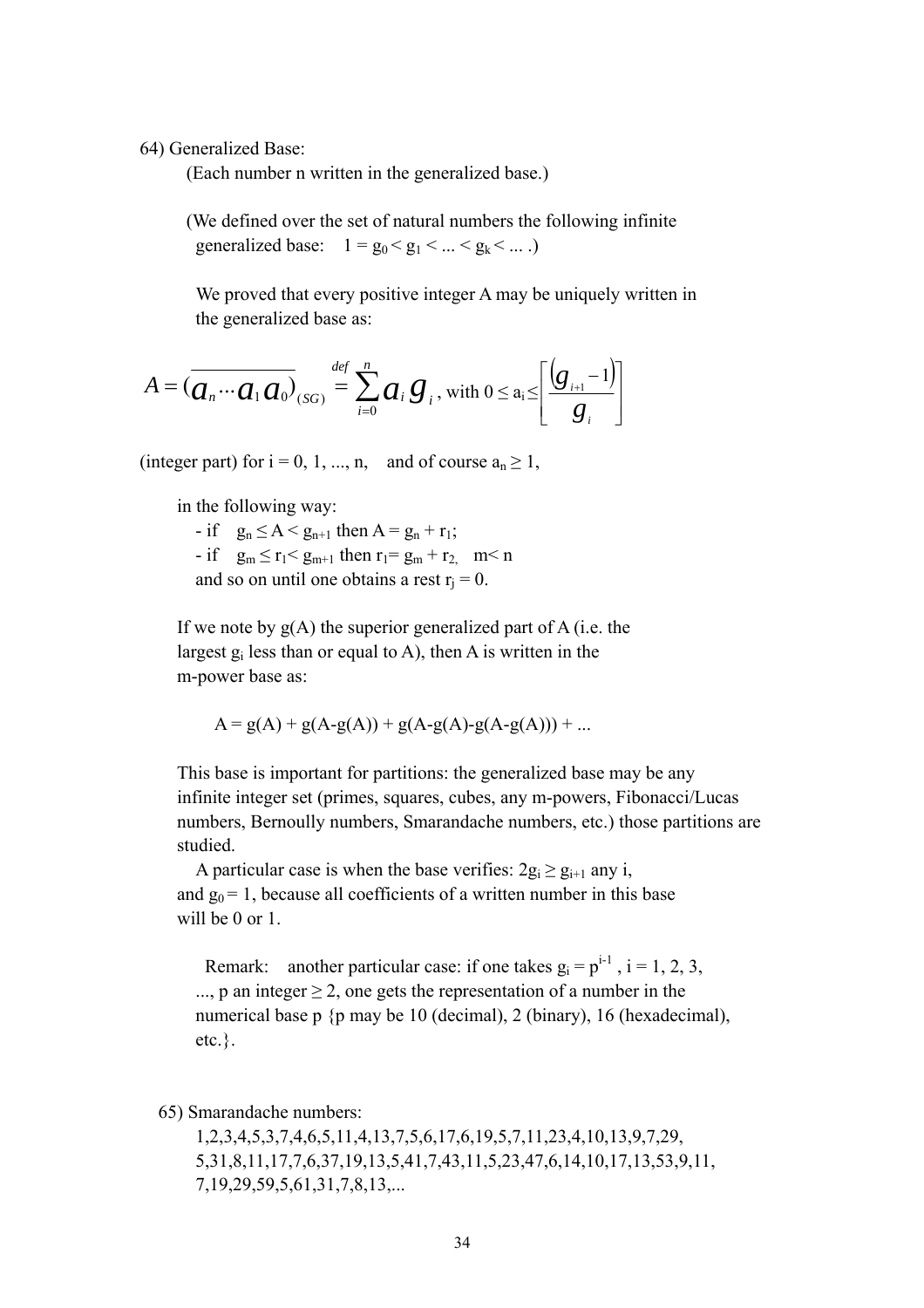$(S(n)$  is the smallest integer such that  $S(n)!$  is divisible by n.) Remark: S(n) are the values of Smarandache function.

66) Smarandache quotients:

 1,1,2,6,24,1,720,3,80,12,3628800,2,479001600,360,8,45,20922789888000, 40,6402373705728000,6,240,1814400,1124000727777607680000,1,145152, 239500800,13440,180,304888344611713860501504000000,... (For each n to find the smallest k such that n⋅k is a factorial number.)

References:

 "The Florentin Smarandache papers" special collection, Arizona State University, Hayden Library, Tempe, Box 871006, AZ 85287-1006, USA; phone: (602) 965-6515 (Carol Moore & Marilyn Wurzburger: librarians). "The Encyclopedia of Integer Sequences", by N. J. A. Sloane and S. Plouffe, Academic Press, San Diego, New York, Boston, London, Sydney, Tokyo, Toronto, 1995; also online, email: superseeker@research.att.com ( SUPERSEEKER by N. J. A. Sloane, S. Plouffe, B. Salvy, ATT Bell Labs, Murray Hill, NJ 07974, USA);

67) Double Factorial Numbers:

 1,2,3,4,5,6,7,4,9,10,11,6,13,14,5,6,17,12,19,10,7,22,23,6,15,26,9,14,29, 10,31,8,11,34,7,12,37,38,13,10,41,14,43,22,9,46,47,6,21,10,...  $(d_f(n))$  is the smallest integer such that  $d_f(n)$ !! is a multiple of n.)

where m!! is the double factorial of m, i.e.

 $m!! = 2.4.6 \dots m$  if m is even.

and m!! =  $1.3.5...$  m if m is odd.

References:

 Florentin Smarandache, "Only Problems, not Solutions!", Xiquan Publishing House, Phoenix-Chicago, 1990, 1991, 1993; ISBN: 1-879585-00-6. (reviewed in <Zentralblatt für Mathematik> by P. Kiss: 11002, pre744, 1992;

and <The American Mathematical Monthly>, Aug.-Sept. 1991);

 "The Florentin Smarandache papers" special collection, Arizona State University, Hayden Library, Tempe, Box 871006, AZ 85287-1006, USA; phone: (602) 965-6515 (Carol Moore & Marilyn Wurzburger: librarians).

68) Primitive Numbers (of power 2):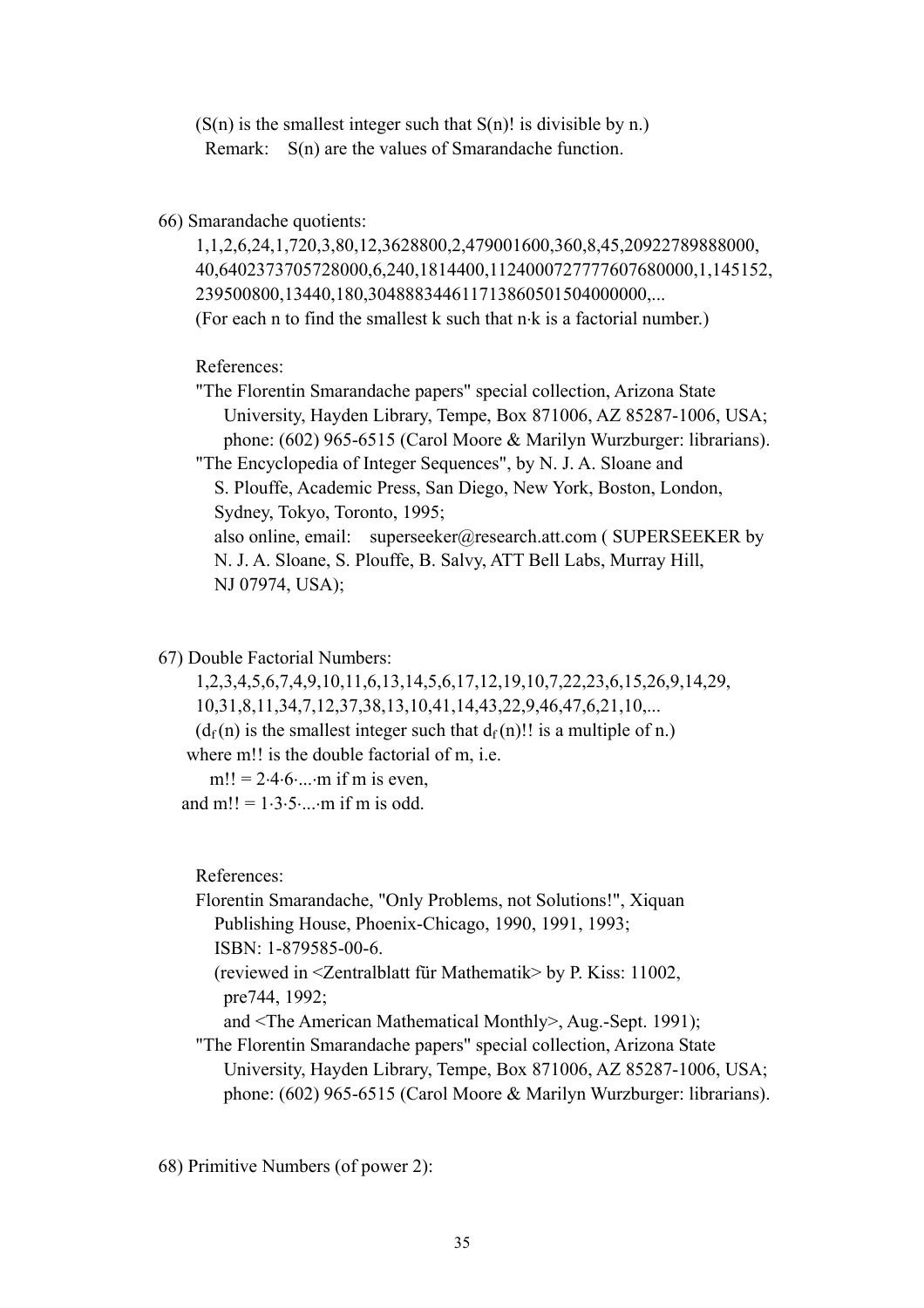2,4,4,6,8,8,8,10,12,12,14,16,16,16,16,18,20,20,22,24,24,24,26,28,28,30,32, 32,32,32,32,34,36,36,38,40,40,40,42,44,44,46,48,48,48,48,50,52,52,54,56,56, 56,58,60,60,62,64,64,64,64,64,64,66,...  $(S_2(n)$  is the smallest integer such that  $S_2(n)!$  is divisible by  $2^n$ .)

 Curious property: This is the sequence of even numbers, each number being repeated as many times as its exponent (of power 2) is.

This is one of irreducible functions, noted S  $_2$  (k), which helps to calculate the Smarandache function (called also Smarandache numbers in "The Encyclopedia of Integer Sequences", by N. J. A. Sloane and S. Plouffe, Academic Press, San Diego, New York, Boston, London, Sydney, Tokyo, Toronto, 1995).

69) Primitive Numbers (of power 3):

 3,6,9,9,12,15,18,18,21,24,27,27,27,30,33,36,36,39,42,45,45,48,51,54,54,54, 57,60,63,63,66,69,72,72,75,78,81,81,81,81,84,87,90,90,93,96,99,99,102,105, 108,108,108,111,...

 $(S_3(n)$  is the smallest integer such that  $S_3(n)!$  is divisible by  $3^n$ .)

 Curious property: this is the sequence of multiples of 3, each number being repeated as many times as its exponent (of power 3) is.

This is one of irreducible functions, noted  $S_3(k)$ , which helps to calculate the Smarandache function (called also Smarandache numbers in "The Encyclopedia of Integer Sequences", by N. J. A. Sloane and S. Plouffe, Academic Press, San Diego, New York, Boston, London, Sydney, Tokyo, Toronto, 1995).

 70) Primitive Numbers (of power p, p prime) {generalization}:  $(S_p(n)$  is the smallest integer such that  $S_p(n)!$  is divisible by  $p^n$ .)

 Curious property: this is the sequence of multiples of p, each number being repeated as many times as its exponent (of power p) is.

These are the irreducible functions, noted  $S_p(k)$ , for any prime number p, which helps to calculate the Smarandache function (called also Smarandache numbers in "The Encyclopedia of Integer Sequences", by N. J. A. Sloane and S. Plouffe, Academic Press, San Diego, New York, Boston, London, Sydney, Tokyo, Toronto, 1995).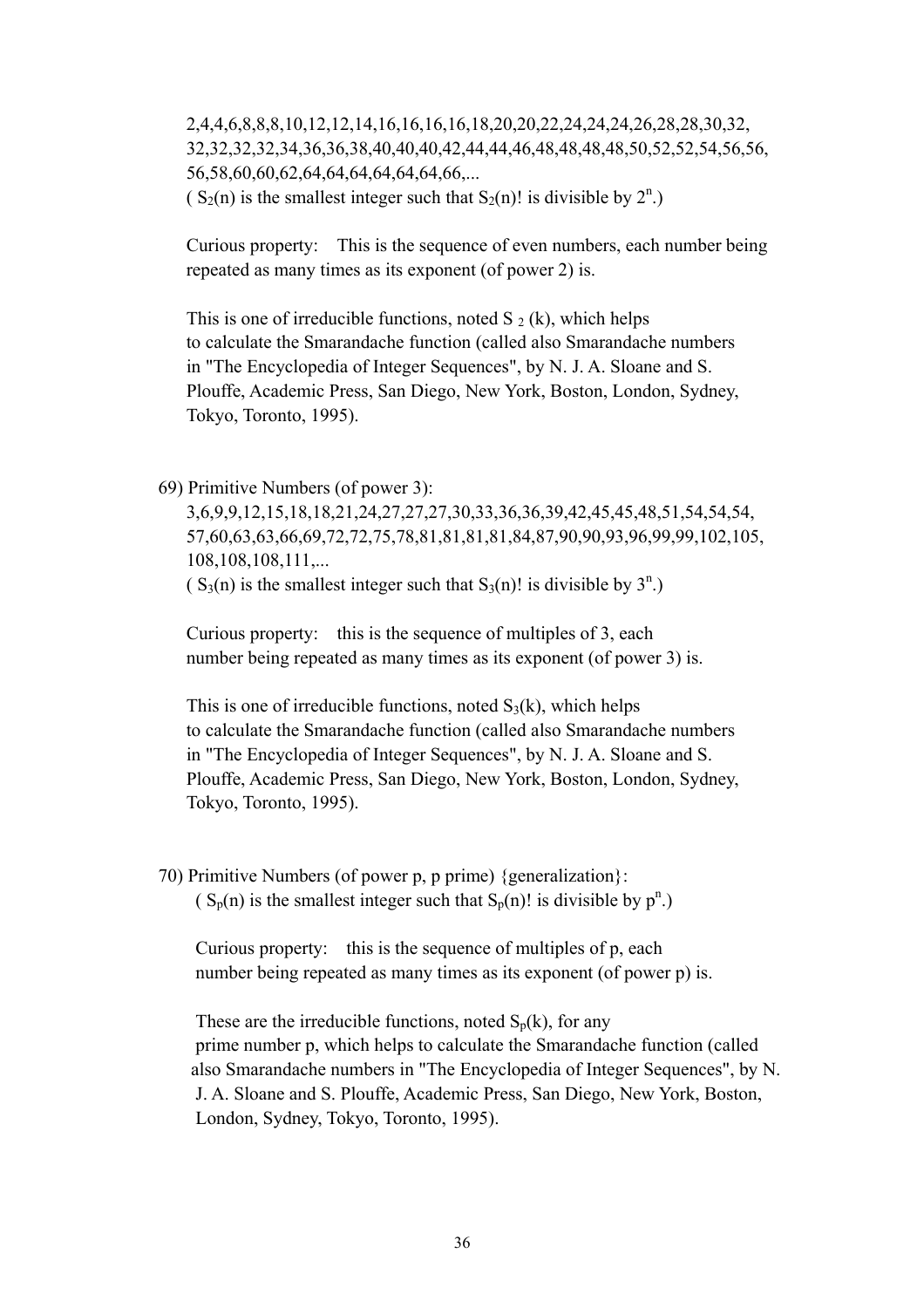71) Smarandache Functions of the First Kind:

 $S_n : N^* \rightarrow N^*$ 

- i) If  $n = u^r$  (with  $u = 1$ , or  $u = p$  prime number), then  $S_n$  (a) = k, where k is the smallest positive integer such that k! is a multiple of  $u^{ra}$  ;
	- ii) If  $n = p1^{r1} \cdot p2^{r2} \cdot \ldots \cdot pt^{rt}$ , then  $S_n(a) = \max \{ S_{pi\gamma r}(a) \}.$ 1≤j≤t
- 72) Smarandache Functions of the Second Kind:  $S^k : N^* \rightarrow N^*$ ,  $S^k$  $S^k(n) = S_n(k)$  for  $k \in N^*$ , where  $S_n$  are the Smarandache functions of the first kind.
- 73) Smarandache Function of the Third Kind:

 $S_a^b(n) = S_{an}(b_n)$ , where  $S_{an}$  is the Smarandache function of the first kind, and the sequences  $(a_n)$  and  $(b_n)$  are different from the following situations: i)  $a_n = 1$  and  $b_n = n$ , for  $n \in N^*$ ;

ii)  $a_n = n$  and  $b_n = 1$ , for  $n \in N^*$ .

Reference:

Balacenoiu, Ion, "Smarandache Numerical Functions", <Bulletin of Pure and Applied Sciences>, Vol. 14E, No. 2, 1995, pp. 95-100.

74) Pseudo-Smarandache Numbers Z(n):

 $Z(n)$  is the smallest integer such that  $1 + 2 + ... + Z(n)$  is divisible by n.

For example:

|                      |  |  | n 1 2 3 4 5 6 7 |  |
|----------------------|--|--|-----------------|--|
| $Z(n)$ 1 3 2 3 4 3 6 |  |  |                 |  |

Reference:

K.Kashihara, "Comments and Topics on Smarandache Notions and Problems", Erhus Univ. Press, Vail, USA, 1996.

75) Square Residues:

 1,2,3,2,5,6,7,2,3,10,11,6,13,14,15,2,17,6,19,10,21,22,23,6,5,26,3,14,29,30, 31,2,33,34,35,6,37,38,39,10,41,42,43,22,15,46,47,6,7,10,51,26,53,6,14,57,58, 59,30,61,62,21,...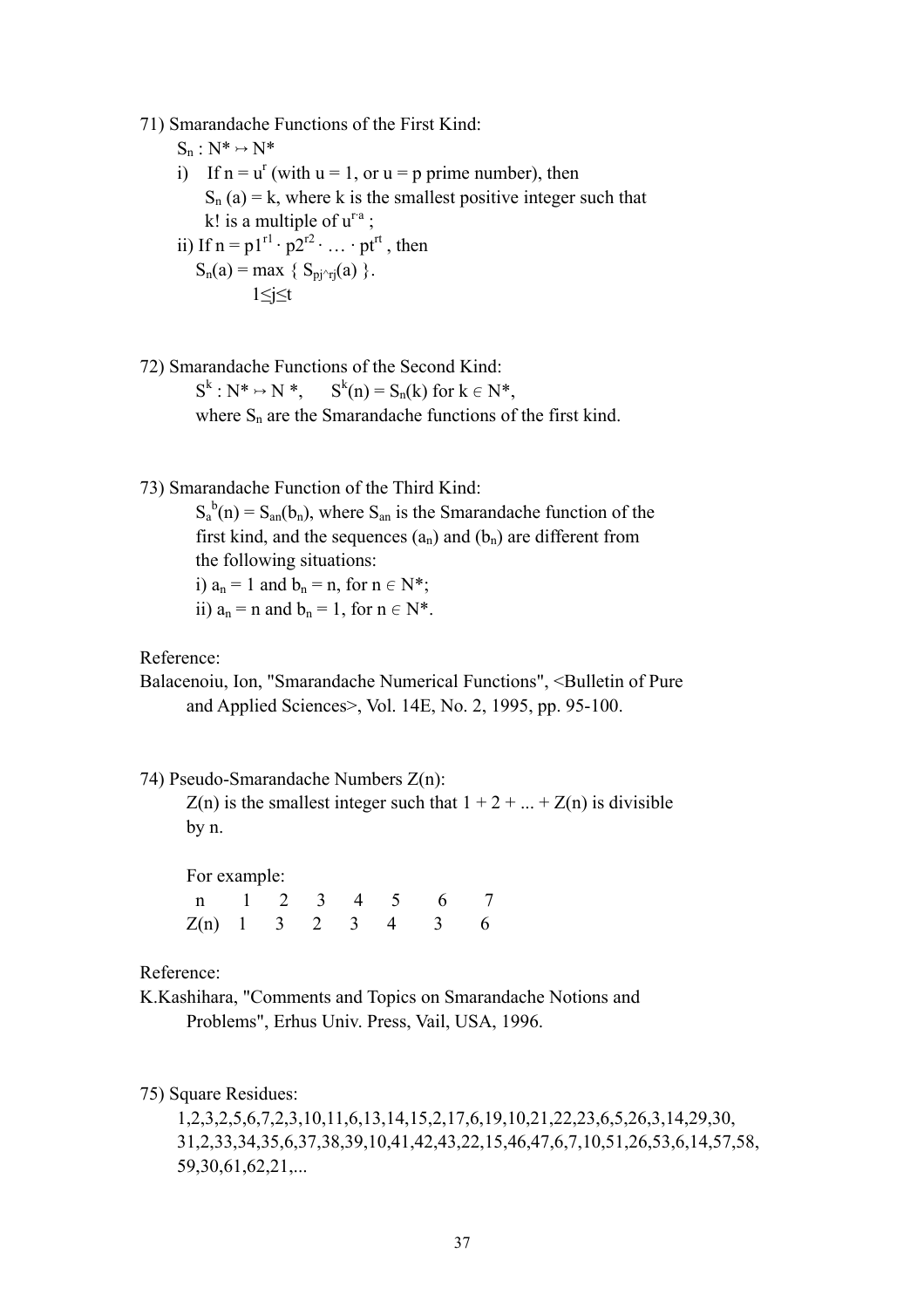$(S_r(n)$  is the largest square free number which divides n.) Or,  $S_r(n)$  is the number n released of its squares:

if  $n = (P_1^{a_1}) * ... * (P_r)$ *ar* ), with all  $p_i$  primes and all  $a_i \ge 1$ , then  $S_r(n) = p_1 * ... * p_r$ .

Remark: at least the  $(2^2)^*$ k-th numbers (k = 1, 2, 3, ...) are released of their squares; and more general: all  $(p^2)^*$ k-th numbers (for all p prime, and k = 1, 2, 3, ...) are released of their squares.

#### 76) Cubical Residues:

 1,2,3,4,5,6,7,4,9,10,11,12,13,14,15,4,17,18,19,20,21,22,23,12,25,26,9,28, 29,30,31,4,33,34,35,36,37,38,39,20,41,42,43,44,45,46,47,12,49,50,51,52,53, 18,55,28,...

 $(c_r(n))$  is the largest cube free number which divides n.)

Or,  $c_r(n)$  is the number n released of its cubicals:

if  $n = (P_r)$  $a_{1}$ ) \* ... \* (*Pr ar* ), with all  $p_i$  primes and all  $a_i \geq 1$ ,

then  $c_r(n) = (P_r)$  $b_{1}$ ) \* ... \* (*Pr*  $b_r$ ), with all  $b_i = min \{2, a_i\}$ .

Remark: at least the  $(2^3)^*$ k-th numbers (k = 1, 2, 3, ...) are released of their cubicals;

and more general: all  $(p^3)^*$ k-th numbers (for all p prime, and k = 1, 2, 3, ...) are released of their cubicals.

77) m-Power Residues (generalization):

 $(m_r(n))$  is the largest m-power free number which divides n.)

Or,  $m_r(n)$  is the number n released of its m-powers:

if n = 
$$
(P_r^{a_1})
$$
 \* ... \*  $(P_r^{a_r})$ , with all p<sub>i</sub> primes and all a<sub>i</sub>  $\ge$  1,

then m<sub>r</sub>(n)= ( $P_r$  $b_1$ ) \* ... \* (*Pr*  $b_r$ ), with all  $b_i = \min \{ m-1, a_i \}$ .

Remark: at least the  $(2^m)^*$ k-th numbers (k = 1, 2, 3, ...) are released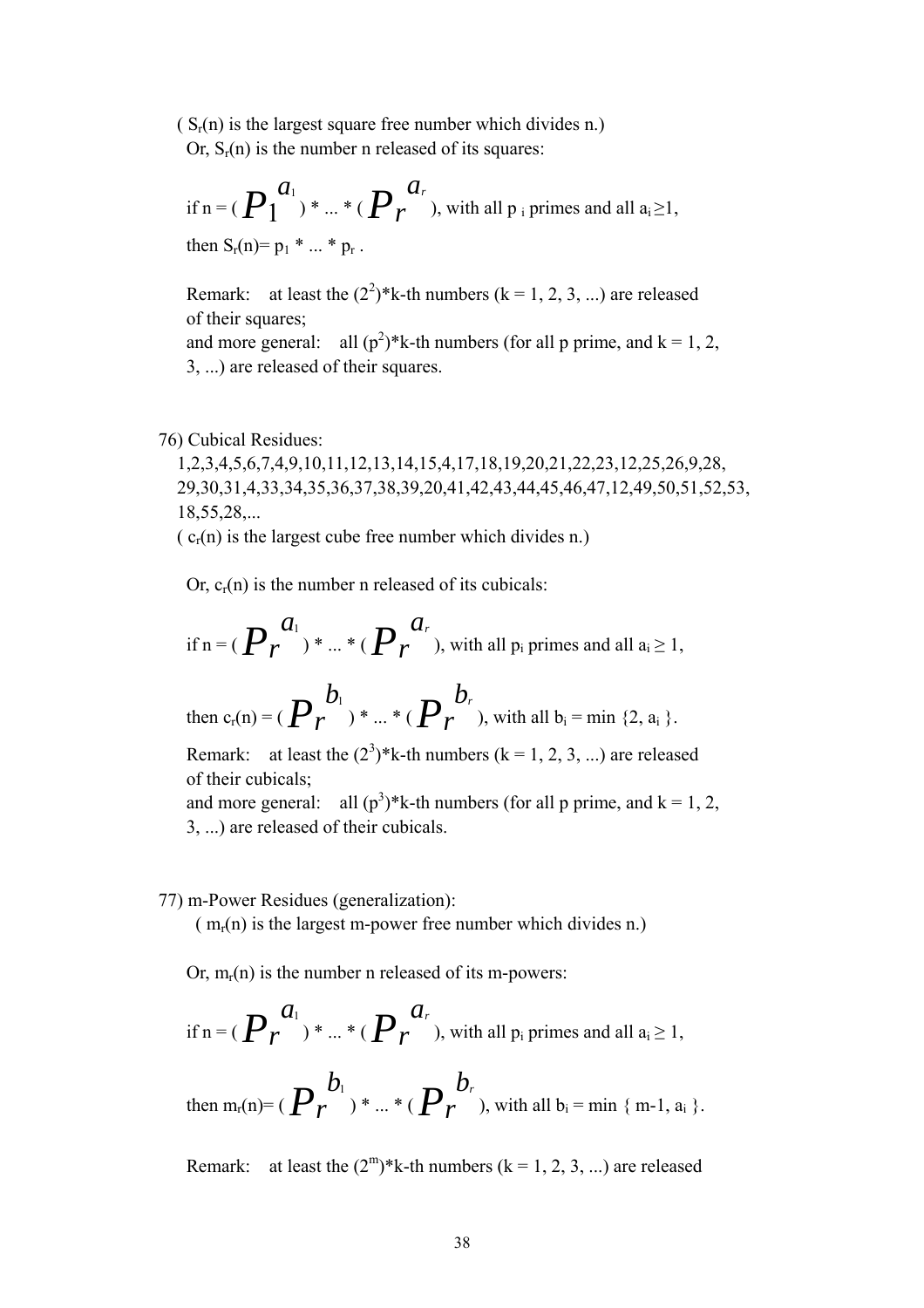of their m-powers;

and more general: all  $(p^m)*k$ -th numbers (for all p prime, and  $k = 1, 2,$ 3, ...) are released of their m-powers.

78) Exponents (of power 2):

 0,1,0,2,0,1,0,3,0,1,0,2,0,1,0,4,0,1,0,2,0,1,0,2,0,1,0,2,0,1,0,5,0,1,0,2,0, 1,0,3,0,1,0,2,0,1,0,3,0,1,0,2,0,1,0,3,0,1,0,2,0,1,0,6,0,1,...  $(e_2(n)$  is the largest exponent (of power 2) which divides n.)

Or,  $e_2(n) = k$  if  $2^k$  divides n but  $2^{k+1}$  does not.

79) Exponents (of power 3):

 0,0,1,0,0,1,0,0,2,0,0,1,0,0,1,0,0,2,0,0,1,0,0,1,0,0,3,0,0,1,0,0,1,0,0,2,0,  $0,1,0,0,1,0,0,2,0,0,1,0,0,1,0,0,2,0,0,1,0,0,2,0,0,1,0,...$  $(e<sub>3</sub>(n)$  is the largest exponent (of power 3) which divides n.)

Or,  $e_3(n) = k$  if  $3^k$  divides n but  $3^{k+1}$  does not.

80) Exponents (of power p) {generalization}:

 $(e_p(n))$  is the largest exponent (of power p) which divides n, where p is an integer  $\geq$  2.)

Or,  $e_p(n) = k$  if  $p^k$  divides n but  $p^{k+1}$  does not.

References:

 Florentin Smarandache, "Only Problems, not Solutions!", Xiquan Publishing House, Phoenix-Chicago, 1990, 1991, 1993; ISBN: 1-879585-00-6. (reviewed in <Zentralblatt fur Mathematik> by P. Kiss: 11002, pre744, 1992; and <The American Mathematical Monthly>, Aug.-Sept. 1991); Arizona State University, Hayden Library, "The Florentin Smarandache papers" special collection, Tempe, AZ 85287-1006, USA.

81) Pseudo-Primes of First Kind:

 2,3,5,7,11,13,14,16,17,19,20,23,29,30,31,32,34,35,37,38,41,43,47,50,53,59, 61,67,70,71,73,74,76,79,83,89,91,92,95,97,98,101,103,104,106,107,109,110, 112,113,115,118,119,121,124,125,127,128,130,131,133,134,136,137,139,140, 142,143,145,146, ...

(A number is a pseudo-prime of first kind if some permutation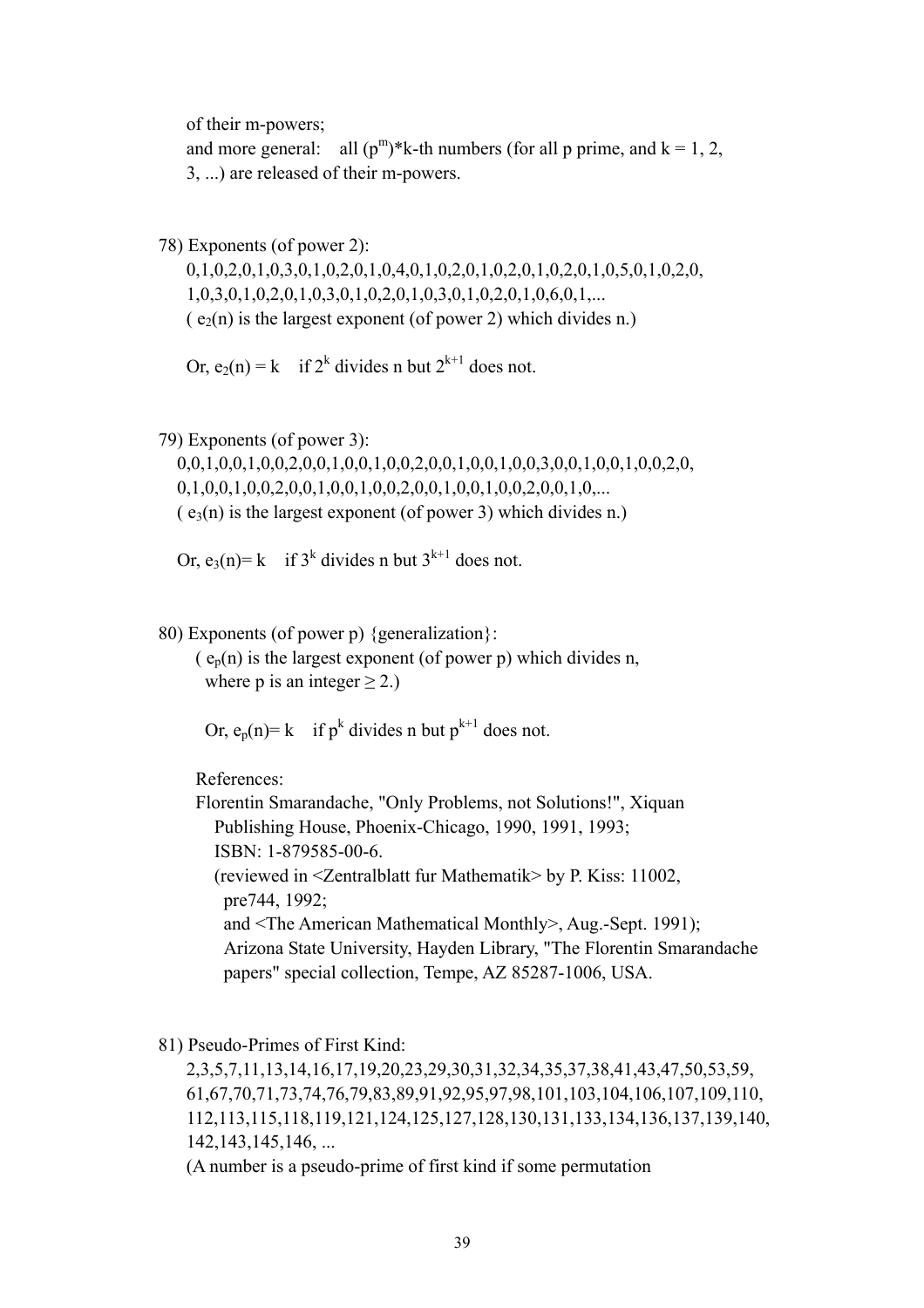of the digits is a prime number, including the identity permutation.)

 (Of course, all primes are pseudo-primes of first kind, but not the reverse!)

82) Pseudo-Primes of Second Kind:

 14,16,20,30,32,34,35,38,50,70,74,76,91,92,95,98,104,106,110,112,115,118, 119,121,124,125,128,130,133,134,136,140,142,143,145,146, ... (A composite number is a pseudo-prime of second kind if some permutation of the digits is a prime number.)

83) Pseudo-Primes of Third Kind:

 11,13,14,16,17,20,30,31,32,34,35,37,38,50,70,71,73,74,76,79,91,92,95,97,98, 101,103,104,106,107,109,110,112,113,115,118,119,121,124,125,127,128,130, 131,133,134,136,137,139,140,142,143,145,146, ... (A number is a pseudo-prime of third kind if some nontrivial

permutation of the digits is a prime number.)

 Question: How many pseudo-primes of third kind are prime numbers? (We conjecture: an infinity).

 (There are primes which are not pseudo-primes of third kind, and the reverse:

there are pseudo-primes of third kind which are not primes.)

84) Almost Primes of First Kind:

Let  $a_1 \geq 2$ , and for  $n \geq 1$  a<sub>n+1</sub> is the smallest number that is not divisible by any of the previous terms (of the sequence)  $a_1, a_2, ..., a_n$ .

Example for  $a_1 = 10$ : 10,11,12,13,14,15,16,17,18,19,21,23,25,27,29,31,35,37,41,43,47,49,53,57, 61,67,71,73,...

If one starts by  $a_1 = 2$ , it obtains the complete prime sequence and only it.

If one starts by  $a_1 > 2$ , it obtains after a rank r, where  $a_r = p(a_1)^2$ with  $p(x)$  the strictly superior prime part of x, i.e. the largest prime strictly less than x, the prime sequence:

- between  $a_1$  and  $a_r$ , the sequence contains all prime numbers of this interval and some composite numbers;
- from  $a_{r+1}$  and up, the sequence contains all prime numbers greater than ar and no composite numbers.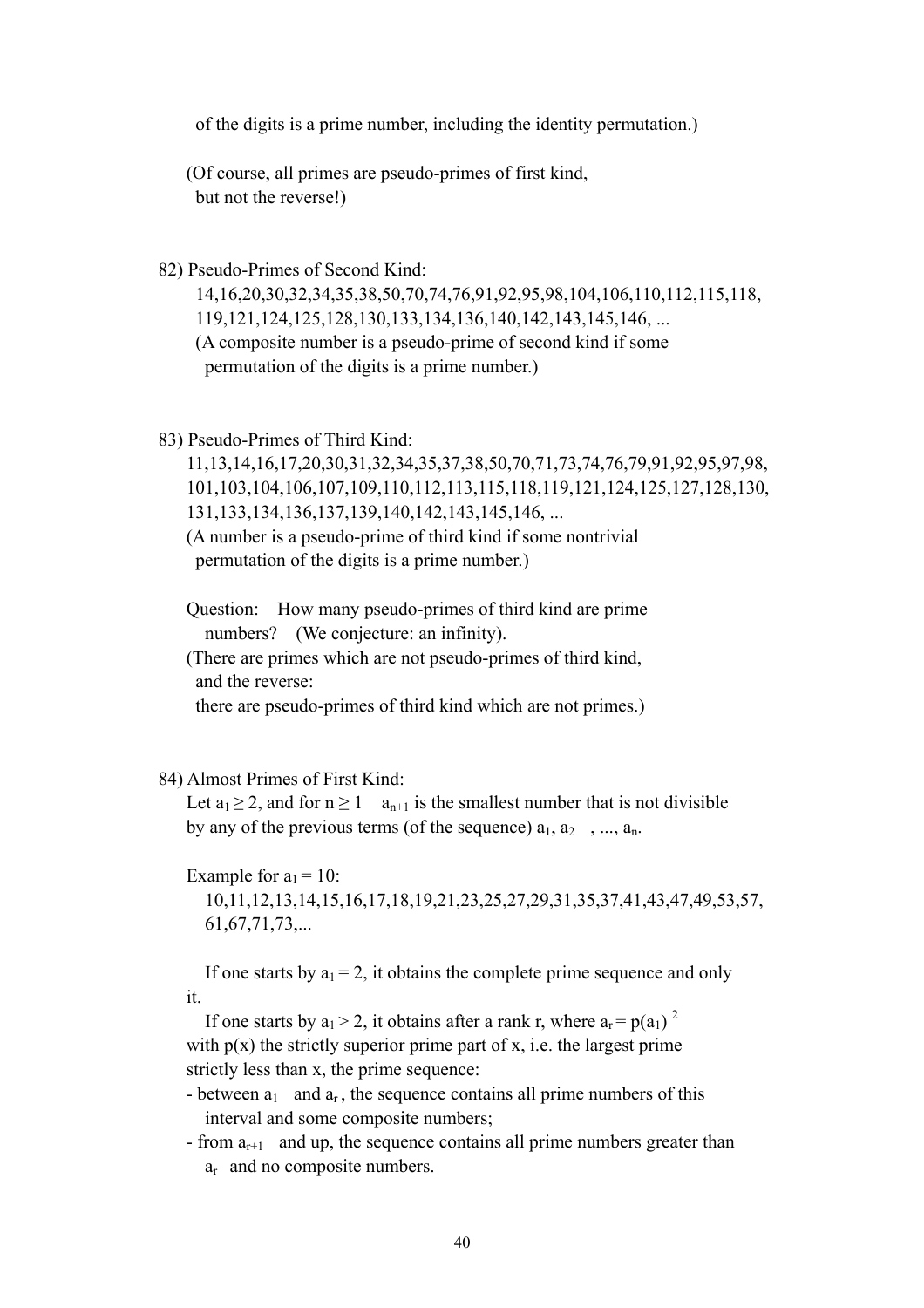85) Almost Primes of Second Kind:

 $a_1 > 2$ , and for  $n > 1$  a<sub>n+1</sub> is the smallest number that is coprime with all of the previous terms (of the sequence),  $a_1, a_2, \ldots, a_n$ .

 This second kind sequence merges faster to the prime numbers than the first kind sequence.

Example for  $a_1 = 10$ :

10,11,13,17,19,21,23,29,31,37,41,43,47,53,57,61,67,71,73,...

If one starts by  $a_1 = 2$ , it obtains the complete prime sequence and only it.

If one starts by  $a_1 > 2$ , it obtains after a rank r, where  $a_1 = p_i p_i$ with  $p_i$  and  $p_i$  prime numbers strictly less than and not dividing  $a_1$ , the prime sequence:

- between  $a_1$  and  $a_r$ , the sequence contains all prime numbers of this interval and some composite numbers;
- from  $a_{r+1}$  and up, the sequence contains all prime numbers greater than ar and no composite numbers.

86) Pseudo-Squares of First Kind:

 1,4,9,10,16,18,25,36,40,46,49,52,61,63,64,81,90,94,100,106,108,112,121,136, 144,148,160,163,169,180,184,196,205,211,225,234,243,250,252,256,259,265, 279,289,295,297,298,306,316,324,342,360,361,400,406,409,414,418,423,432, 441,448,460,478,481,484,487,490,502,520,522,526,529,562,567,576,592,601, 603,604,610,613,619,625,630,631,640,652,657,667,675,676,691,729,748,756, 765,766,784,792,801,810,814,829,841,844,847,874,892,900,904,916,925,927, 928,940,952,961,972,982,1000, ...

 (A number is a pseudo-square of first kind if some permutation of the digits is a perfect square, including the identity permutation.)

 (Of course, all perfect squares are pseudo-squares of first kind, but not the reverse!)

One listed all pseudo-squares of first kind up to 1000.

87) Pseudo-Squares of Second Kind:

 10,18,40,46,52,61,63,90,94,106,108,112,136,148,160,163,180,184,205,211,234, 243,250,252,259,265,279,295,297,298,306,316,342,360,406,409,414,418,423,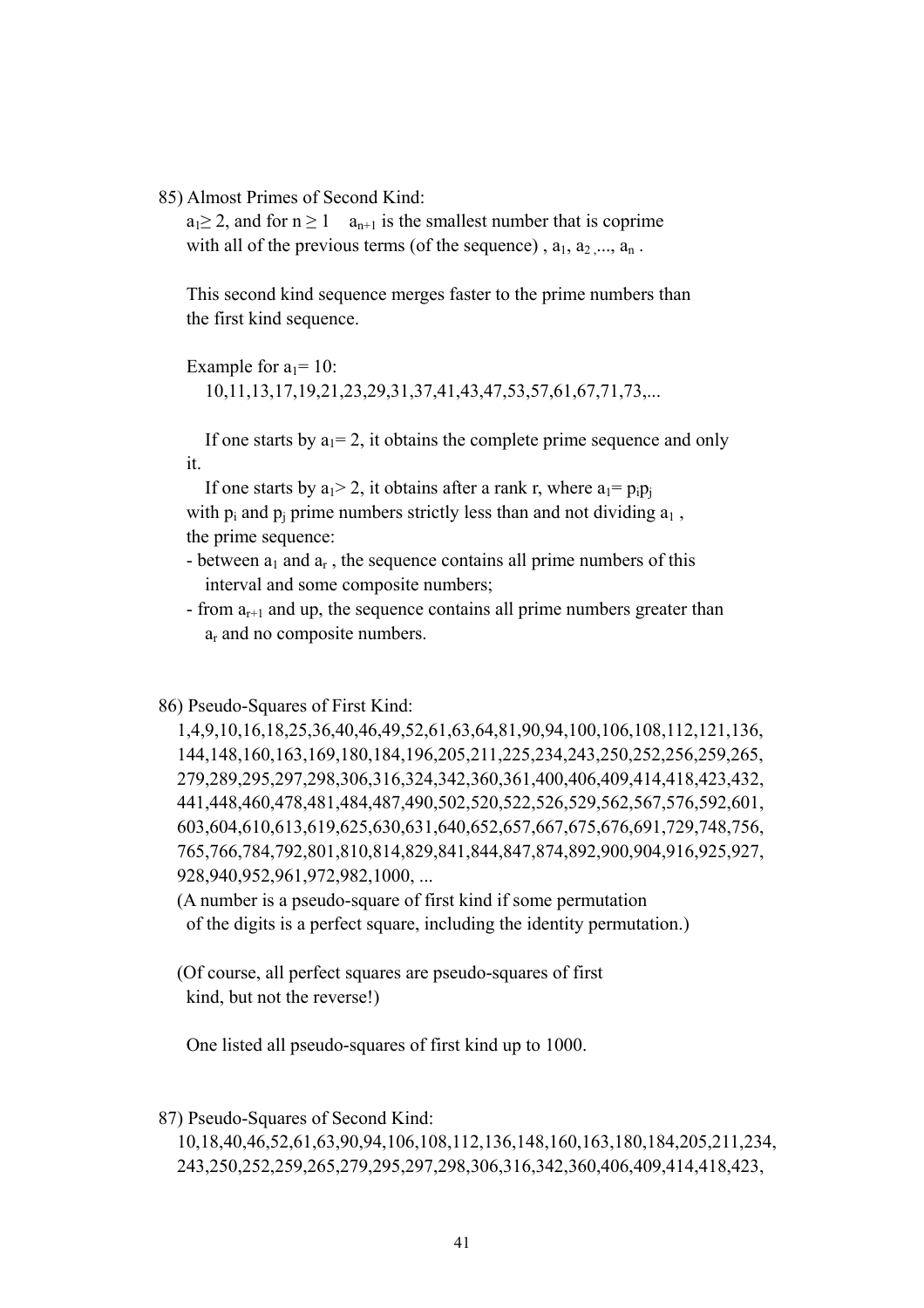432,448,460,478,481,487,490,502,520,522,526,562,567,592,601,603,604,610, 613,619,630,631,640,652,657,667,675,691,748,756,765,766,792,801,810,814, 829,844,847,874,892,904,916,925,927,928,940,952,972,982,1000, ... (A non-square number is a pseudo-square of second kind if some permutation of the digits is a square.)

One listed all pseudo-squares of second kind up to 1000.

88) Pseudo-Squares of Third Kind:

 10,18,40,46,52,61,63,90,94,100,106,108,112,121,136,144,148,160,163,169,180, 184,196,205,211,225,234,243,250,252,256,259,265,279,295,297,298,306,316, 342,360,400,406,409,414,418,423,432,441,448,460,478,481,484,487,490,502, 520,522,526,562,567,592,601,603,604,610,613,619,625,630,631,640,652,657, 667,675,676,691,748,756,765,766,792,801,810,814,829,844,847,874,892,900, 904,916,925,927,928,940,952,961,972,982,1000,...

 (A number is a pseudo-square of third kind if some nontrivial permutation of the digits is a square.)

 Question: How many pseudo-squares of third kind are square numbers? (We conjecture: an infinity).

 (There are squares which are not pseudo-squares of third kind, and the reverse:

there are pseudo-squares of third kind which are not squares.)

One listed all pseudo-squares of third kind up to 1000.

89) Pseudo-Cubes of First Kind:

 1,8,10,27,46,64,72,80,100,125,126,152,162,207,215,216,251,261,270,279,297, 334,343,406,433,460,512,521,604,612,621,640,702,720,729,792,800,927,972, 1000,...

 (A number is a pseudo-cube of first kind if some permutation of the digits is a cube, including the identity permutation.)

 (Of course, all perfect cubes are pseudo-cubes of first kind, but not the reverse!)

One listed all pseudo-cubes of first kind up to 1000.

90) Pseudo-Cubes of Second Kind:

 10,46,72,80,100,126,152,162,207,215,251,261,270,279,297,334,406,433,460, 521,604,612,621,640,702,720,792,800,927,972,...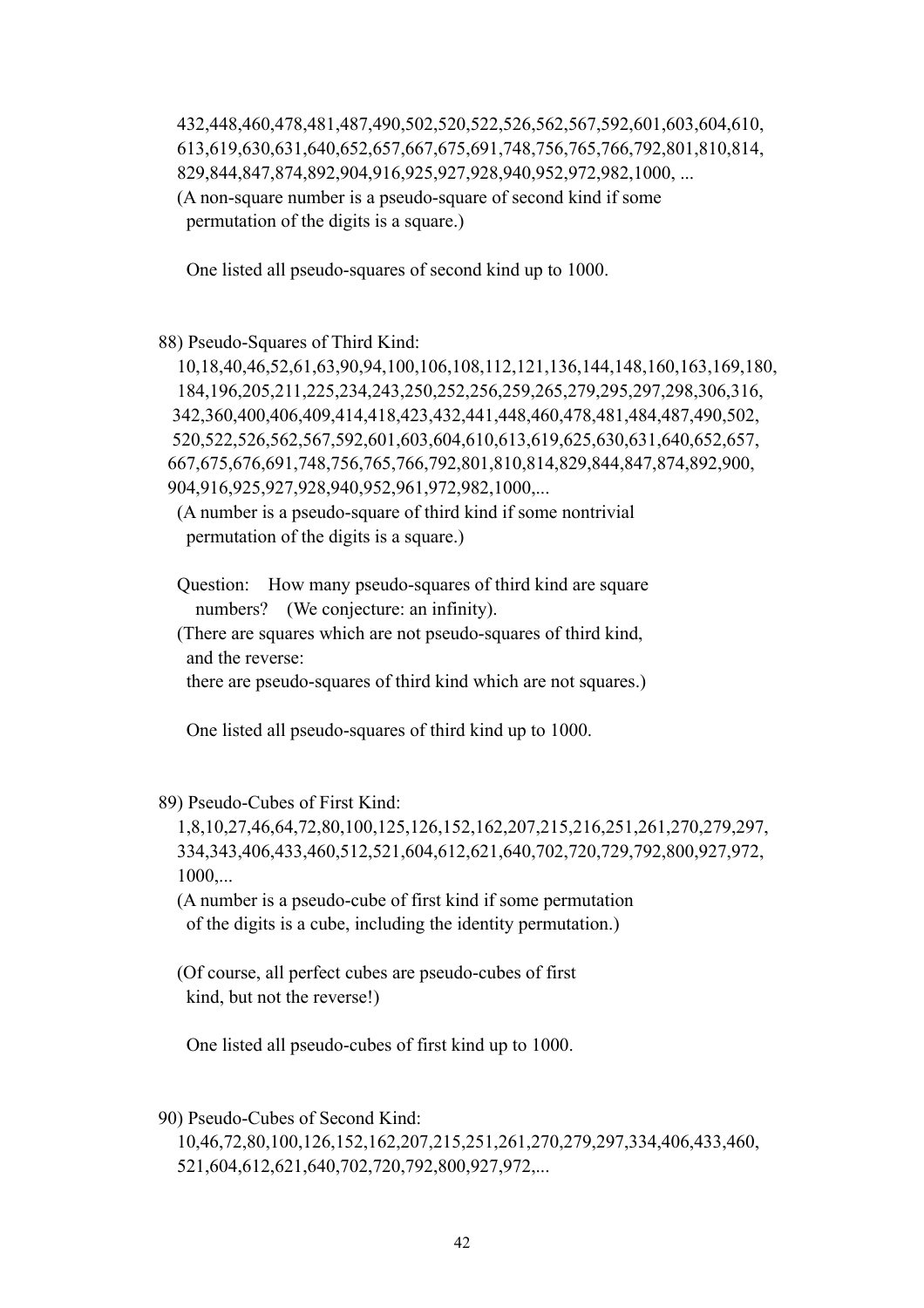(A non-cube number is a pseudo-cube of second kind if some permutation of the digits is a cube.)

One listed all pseudo-cubes of second kind up to 1000.

91) Pseudo-Cubes of Third Kind:

 10,46,72,80,100,125,126,152,162,207,215,251,261,270,279,297,334,343, 406,433,460,512,521,604,612,621,640,702,720,792,800,927,972,1000,... (A number is a pseudo-cube of third kind if some nontrivial permutation of the digits is a cube.)

 Question: How many pseudo-cubes of third kind are cubes? (We conjecture: an infinity).

 (There are cubes which are not pseudo-cubes of third kind, and the reverse:

there are pseudo-cubes of third kind which are not cubes.)

One listed all pseudo-cubes of third kind up to 1000.

92) Pseudo-m-Powers of First Kind:

 (A number is a pseudo-m-power of first kind if some permutation of the digits is an m-power, including the identity permutation;  $m \ge 2$ .)

# 93) Pseudo-m-powers of second kind:

 (A non m-power number is a pseudo-m-power of second kind if some permutation of the digits is an m-power;  $m \ge 2$ .)

# 94) Pseudo-m-Powers of Third Kind:

 (A number is a pseudo-m-power of third kind if some nontrivial permutation of the digits is an m-power;  $m \ge 2$ .)

 Question: How many pseudo-m-powers of third kind are m-power numbers? (We conjecture: an infinity).

 (There are m-powers which are not pseudo-m-powers of third kind, and the reverse:

 there are pseudo-m-powers of third kind which are not m-powers.)

 References: Florentin Smarandache, "Only Problems, not Solutions!", Xiquan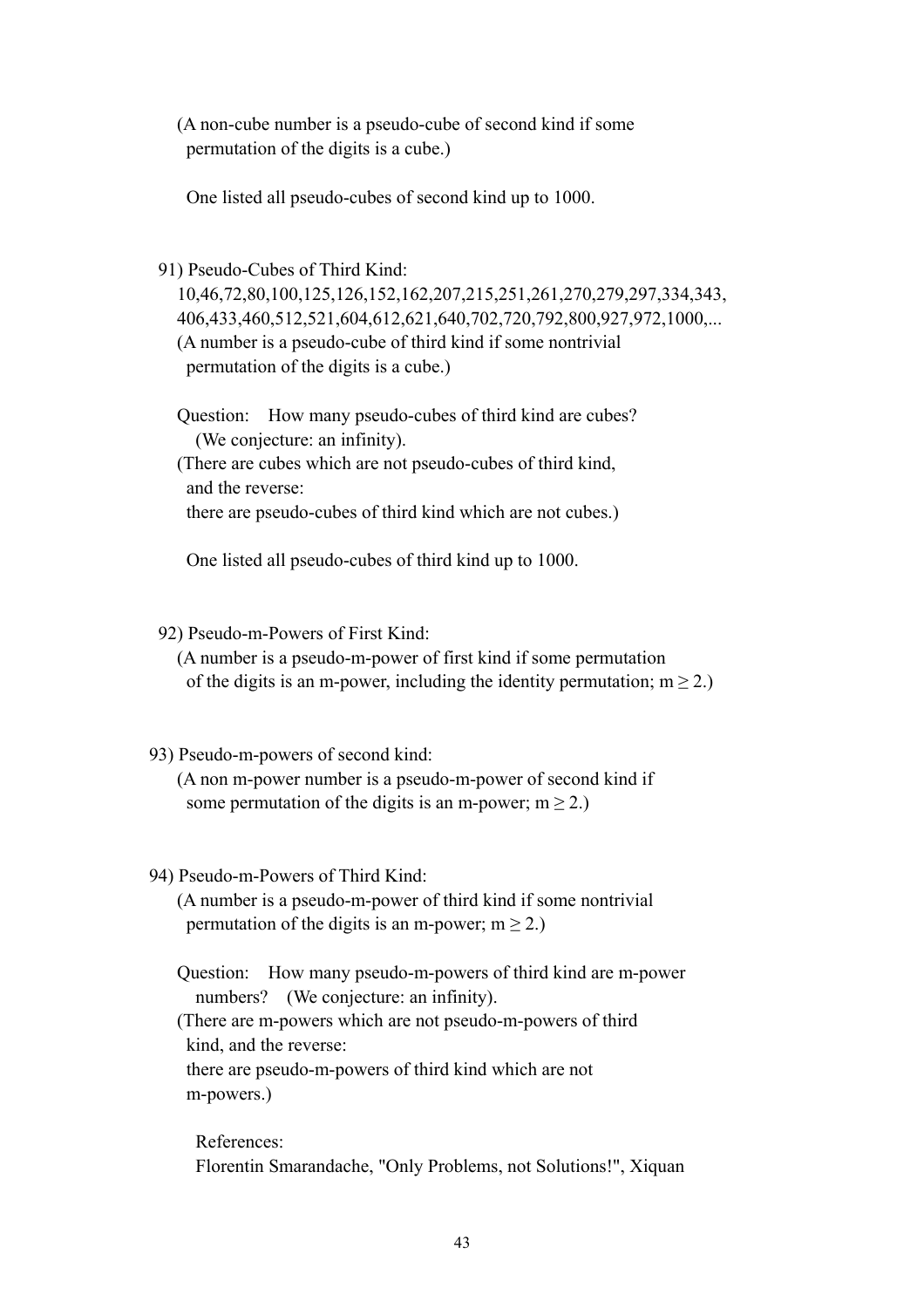Publishing House, Phoenix-Chicago, 1990, 1991, 1993; ISBN: 1-879585-00-6. (reviewed in <Zentralblatt für Mathematik> by P. Kiss: 11002, pre744, 1992; and <The American Mathematical Monthly>, Aug.-Sept. 1991); Arizona State University, Hayden Library, "The Florentin Smarandache papers" special collection, Tempe, AZ 85287-1006, USA. "The Encyclopedia of Integer Sequences", by N. J. A. Sloane and S. Plouffe, Academic Press, San Diego, New York, Boston, London, Sydney, Tokyo, Toronto, 1995; also online, email: superseeker@research.att.com ( SUPERSEEKER by N. J. A. Sloane, S. Plouffe, B. Salvy, ATT Bell Labs, Murray Hill, NJ 07974, USA);

 95) Pseudo-Factorials of First Kind: 1,2,6,10,20,24,42,60,100,102,120,200,201,204,207,210,240,270,402,420,600,

702,720,1000,1002,1020,1200,2000,2001,2004,2007,2010,2040,2070,2100,2400,

2700,4002,4005,4020,4050,4200,4500,5004,5040,5400,6000,7002,7020,7200,...

(A number is a pseudo-factorial of first kind if

 some permutation of the digits is a factorial number, including the identity permutation.)

 (Of course, all factorials are pseudo-factorials of first kind, but not the reverse!)

One listed all pseudo-factorials of first kind up to 10000.

Procedure to obtain this sequence:

- calculate all factorials with one digit only  $(1!=1, 2!=2,$  and  $3!=6)$ , this is line\_1 (of one digit pseudo-factorials): 1,2,6;

 - add 0 (zero) at the end of each element of line\_1, calculate all factorials with two digits (4!=24 only) and all permutations of their digits: this is line\_2 (of two digits pseudo-factorials): 10,20,60; 24, 42;

 - add 0 (zero) at the end of each element of line\_2 as well as anywhere in between their digits, calculate all factorials with three digits  $(5!=120, \text{ and } 6!=720)$ and all permutations of their digits:

this is line\_3 (of three digits pseudo-factorials):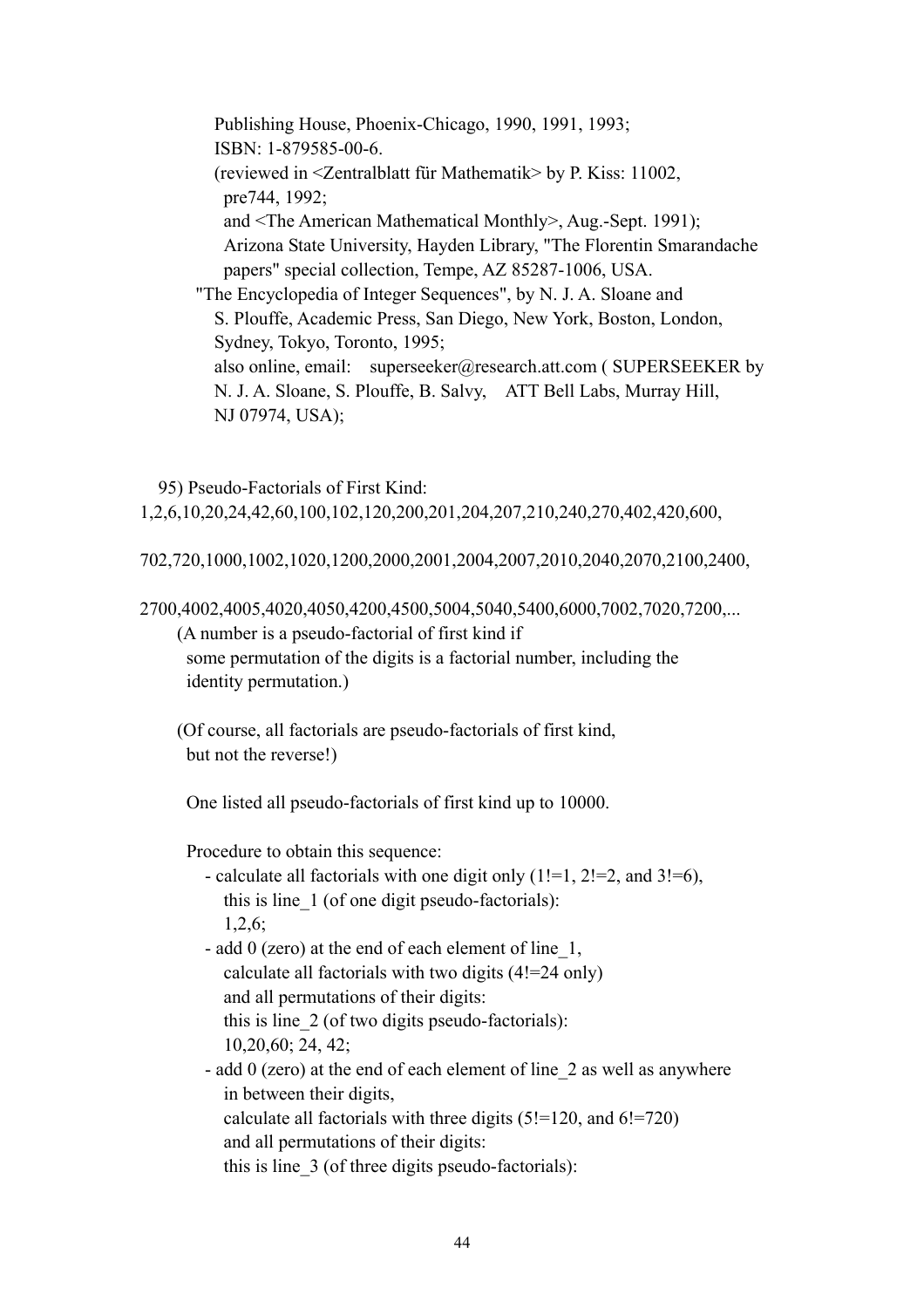100,200,600,240,420,204,402; 120,720, 102,210,201,702,270,720; and so on ...

to get from line k to line  $(k+1)$  do:

 - add 0 (zero) at the end of each element of line\_k as well as anywhere in between their digits,

calculate all factorials with  $(k+1)$  digits

and all permutations of their digits;

The set will be formed by all line 1 to the last line elements in an increasing order.

 The pseudo-factorials of second kind and third kind can be deduced from the first kind ones..

96) Pseudo-Factorials of Second Kind:

 10,20,42,60,100,102,200,201,204,207,210,240,270,402,420,600, 702,1000,1002,1020,1200,2000,2001,2004,2007,2010,2040,2070,2100,2400, 2700,4002,4005,4020,4050,4200,4500,5004,5400,6000,7002,7020,7200,...

 (A non-factorial number is a pseudo-factorial of second kind if some permutation of the digits is a factorial number.)

97) Pseudo-Factorials of Third Kind:

 10,20,42,60,100,102,200,201,204,207,210,240,270,402,420,600, 702,1000,1002,1020,1200,2000,2001,2004,2007,2010,2040,2070,2100,2400, 2700,4002,4005,4020,4050,4200,4500,5004,5400,6000,7002,7020,7200,... (A number is a pseudo-factorial of third kind if some nontrivial permutation of the digits is a factorial number.)

 Question: How many pseudo-factorials of third kind are factorial numbers? (We conjectured: none! ... that means the pseudo-factorials of second kind set and pseudo-factorials of third kind set coincide!).

 (Unfortunately, the second and third kinds of pseudo-factorials coincide.)

98) Pseudo-Divisors of First Kind:

 1,10,100,1,2,10,20,100,200,1,3,10,30,100,300,1,2,4,10,20,40,100,200,400, 1,5,10,50,100,500,1,2,3,6,10,20,30,60,100,200,300,600,1,7,10,70,100,700, 1,2,4,8,10,20,40,80,100,200,400,800,1,3,9,10,30,90,100,300,900,1,2,5,10, 20,50,100,200,500,1000,...

(The pseudo-divisors of first kind of n.)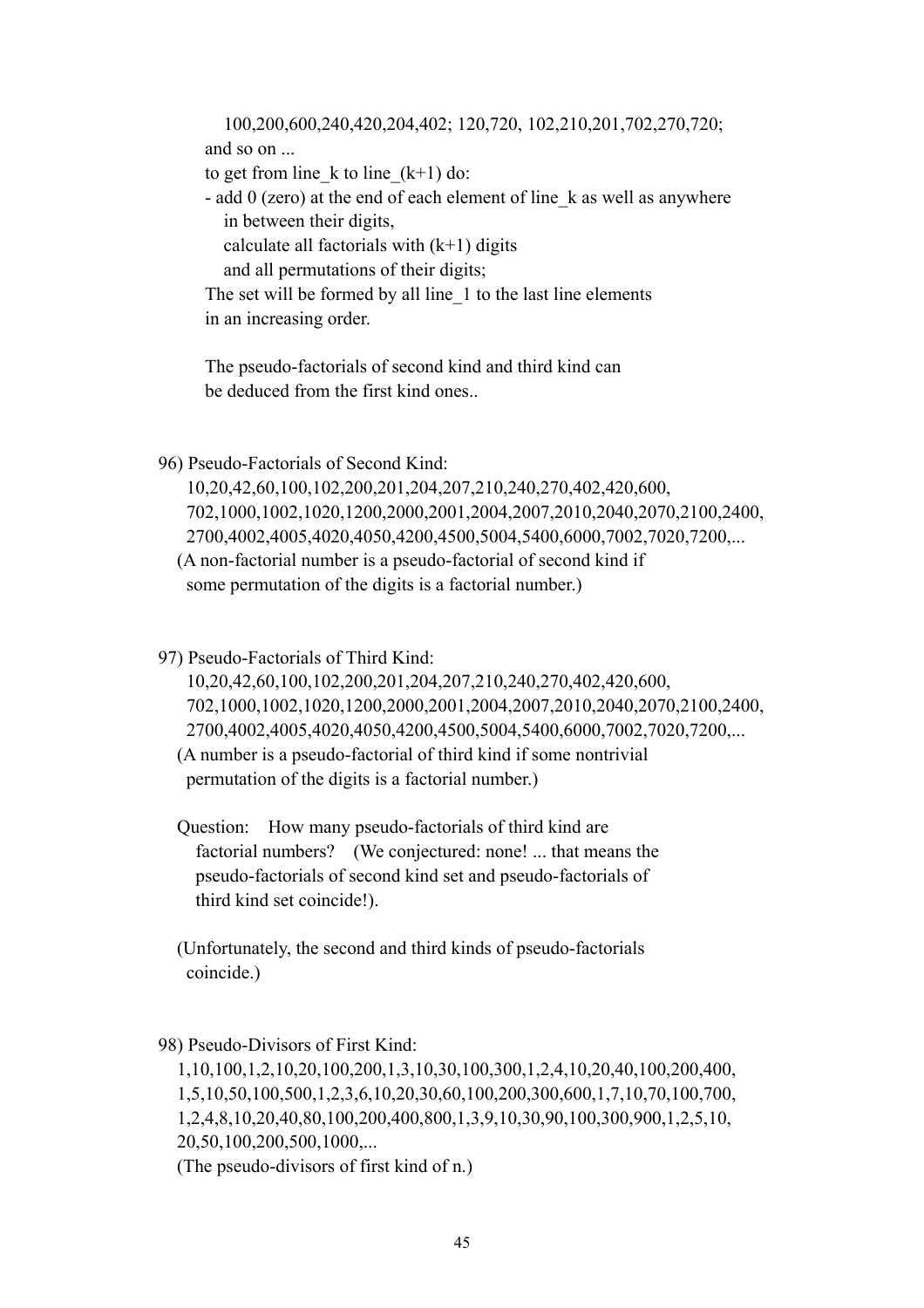(A number is a pseudo-divisor of first kind of n if some permutation of the digits is a divisor of n, including the identity permutation.)

 (Of course, all divisors are pseudo-divisors of first kind, but not the reverse!)

A strange property: any integer has an infinity of pseudo-divisors of first kind !!

because 10...0 becomes  $0...01 = 1$ , by a circular permutation of its digits, and 1 divides any integer !

 One listed all pseudo-divisors of first kind up to 1000 for the numbers 1, 2, 3, ..., 10.

Procedure to obtain this sequence:

| - calculate all divisors with one digit only,                           |
|-------------------------------------------------------------------------|
| this is line 1 (of one digit pseudo-divisors);                          |
| - add 0 (zero) at the end of each element of line $1$ ,                 |
| calculate all divisors with two digits                                  |
| and all permutations of their digits:                                   |
| this is line 2 (of two digits pseudo-divisors);                         |
| - add 0 (zero) at the end of each element of line 2 as well as anywhere |
| in between their digits,                                                |
| calculate all divisors with three digits                                |
| and all permutations of their digits:                                   |
| this is line $\overline{3}$ (of three digits pseudo-divisors);          |
| and so on                                                               |
| to get from line k to line $(k+1)$ do:                                  |
| - add 0 (zero) at the end of each element of line k as well as anywhere |
| in between their digits,                                                |
| calculate all divisors with $(k+1)$ digits                              |
| and all permutations of their digits;                                   |
| The set will be formed by all line 1 to the last line elements          |
| in an increasing order.                                                 |
| The pseudo-divisors of second kind and third kind can                   |

be deduced from the first kind ones.

99) Pseudo-Divisors of Second Kind:

 10,100,10,20,100,200,10,30,100,300,10,20,40,100,200,400,10,50,100,500,10, 20,30,60,100,200,300,600,10,70,100,700,10,20,40,80,100,200,400,800,10,30,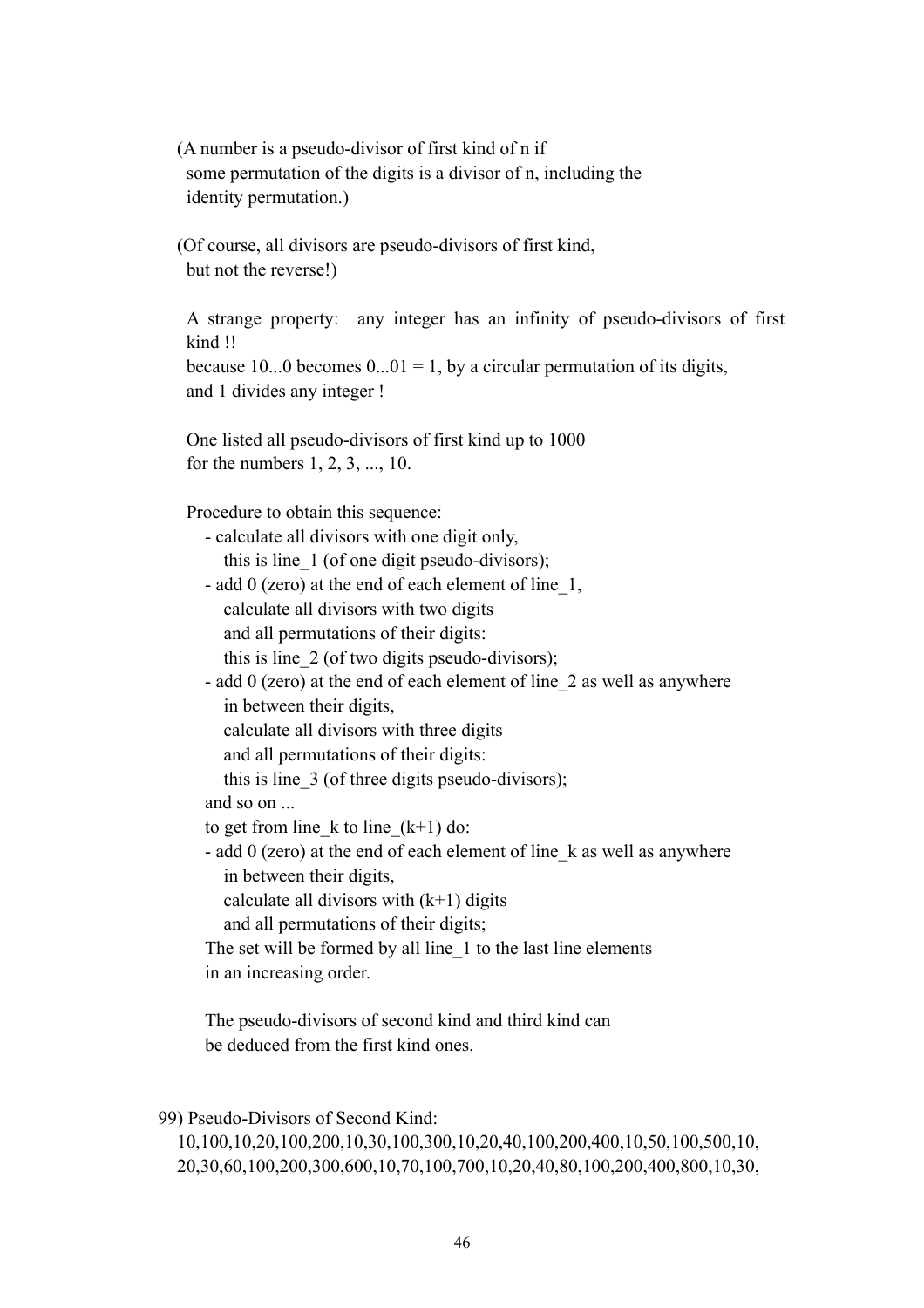90,100,300,900,20,50,100,200,500,1000,... (The pseudo-divisors of second kind of n.)

 (A non-divisor of n is a pseudo-divisor of second kind of n if some permutation of the digits is a divisor of n.)

100) Pseudo-Divisors of Third Kind:

 10,100,10,20,100,200,10,30,100,300,10,20,40,100,200,400,10,50,100,500,10, 20,30,60,100,200,300,600,10,70,100,700,10,20,40,80,100,200,400,800,10,30, 90,100,300,900,10,20,50,100,200,500,1000,... (The pseudo-divisors of third kind of n.)

 (A number is a pseudo-divisor of third kind of n if some nontrivial permutation of the digits is a divisor of n.)

A strange property: any integer has an infinity of pseudo-divisors of third kind !! because 10...0 becomes  $0...01 = 1$ , by a circular permutation of its digits,

and 1 divides any integer !

 There are divisors of n which are not pseudo-divisors of third kind of n, and the reverse: there are pseudo-divisors of third kind of n which are not divisors of n.

101) Pseudo-Odd Numbers of First Kind:

 1,3,5,7,9,10,11,12,13,14,15,16,17,18,19,21,23,25,27,29,30,31,32,33,34,35, 36,37,38,39,41,43,45,47,49,50,51,52,53,54,55,56,57,58,59,61,63,65,67,69,70, 71,72,73,74,75,76,... (Some permutation of digits is an odd number.)

102) Pseudo-odd Numbers of Second Kind:

 10,12,14,16,18,30,32,34,36,38,50,52,54,56,58,70,72,74,76,78,90,92,94,96,98, 100,102,104,106,108,110,112,114,116,118,...

(Even numbers such that some permutation of digits is an odd number.)

 103) Pseudo-Odd Numbers of Third Kind: 10,11,12,13,14,15,16,17,18,19,30,31,32,33,34,35,36,37,38,39,50,51,52,53,54, 55,56,57,58,59,70,71,72,73,74,75,76,...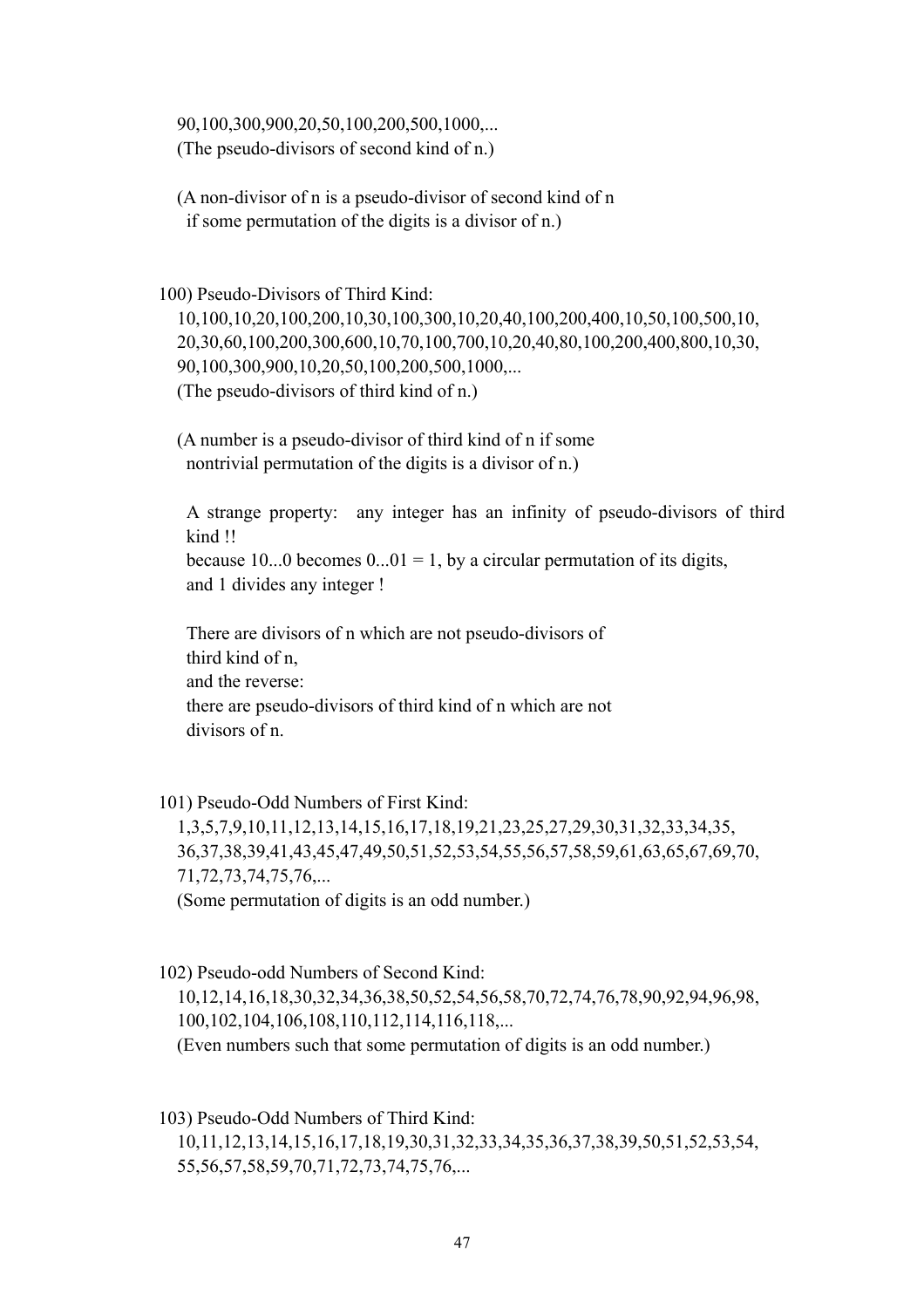(Nontrivial permutation of digits is an odd number.)

104) Pseudo-Triangular Numbers:

 1,3,6,10,12,15,19,21,28,30,36,45,54,55,60,61,63,66,78,82,87,91,... (Some permutation of digits is a triangular number.)

A triangular number has the general form:  $\frac{n(n+1)}{2}$ .

 105) Pseudo-Even Numbers of First Kind: 0,2,4,6,8,10,12,14,16,18,20,21,22,23,24,25,26,27,28,29,30,32,34,36,38,40, 41,42,43,44,45,46,47,48,49,50,52,54,56,58,60,61,62,63,64,65,66,67,68,69,70, 72,74,76,78,80,81,82,83,84,85,86,87,88,89,90,92,94,96,98,100,... (The pseudo-even numbers of first kind.)

 (A number is a pseudo-even number of first kind if some permutation of the digits is a even number, including the identity permutation.)

 (Of course, all even numbers are pseudo-even numbers of first kind, but not the reverse!)

 A strange property: an odd number can be a pseudo-even number!

One listed all pseudo-even numbers of first kind up to 100.

 106) Pseudo-Even Numbers of Second Kind: 21,23,25,27,29,41,43,45,47,49,61,63,65,67,69,81,83,85,87,89,101,103,105, 107,109,121,123,125,127,129,141,143,145,147,149,161,163,165,167,169,181, 183,185,187,189,201,... (The pseudo-even numbers of second kind.)

 (A non-even number is a pseudo-even number of second kind if some permutation of the digits is a even number.)

 107) Pseudo-Even Numbers of Third Kind: 20,21,22,23,24,25,26,27,28,29,40,41,42,43,44,45,46,47,48,49,60,61,62,63,64, 65,66,67,68,69,80,81,82,83,84,85,86,87,88,89,100,101,102,103.104,105,106, 107,108,109,110,120,121,122,123,124,125,126,127,128,129,130,...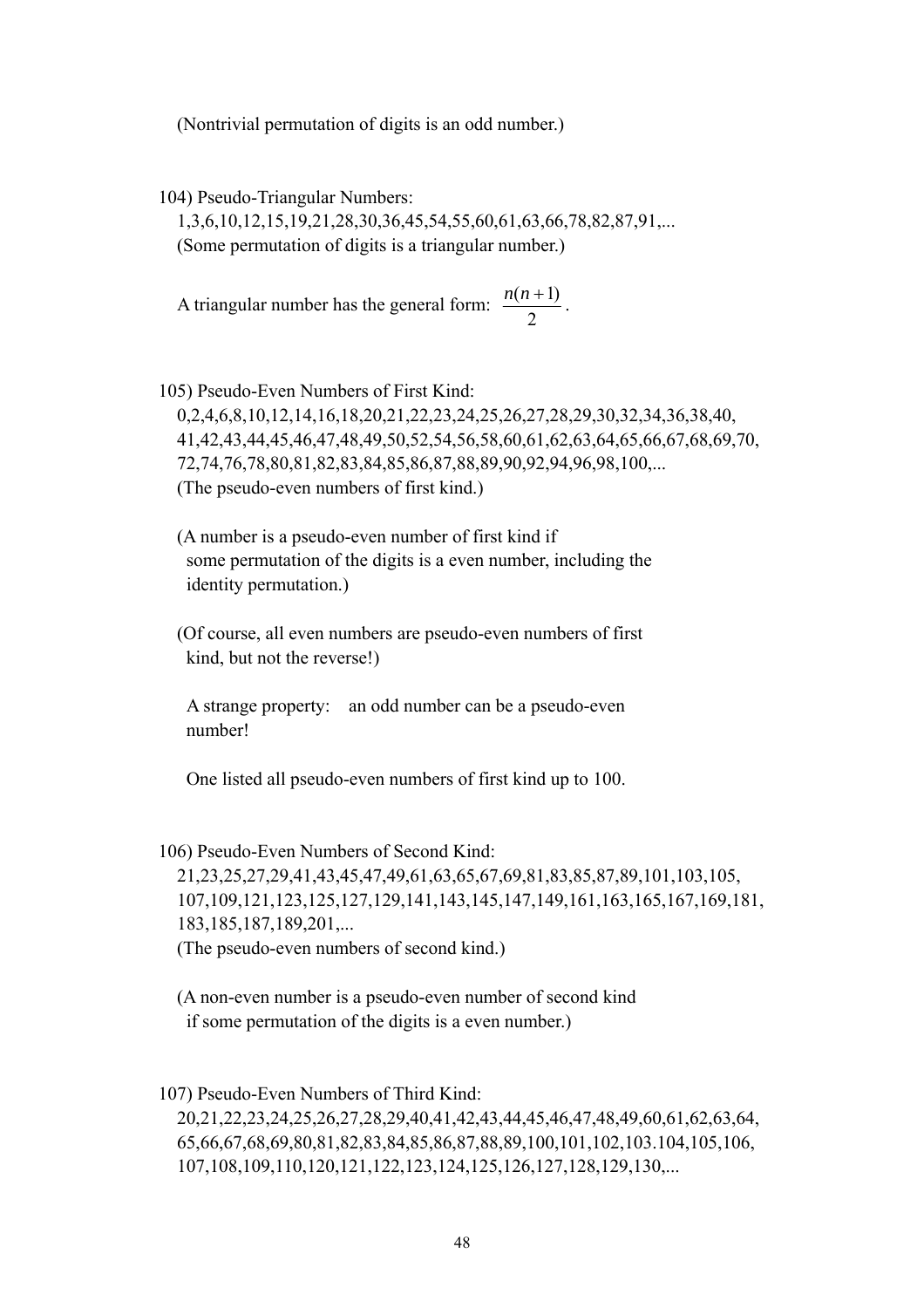(The pseudo-even numbers of third kind.)

 (A number is a pseudo-even number of third kind if some nontrivial permutation of the digits is a even number.)

108) Pseudo-Multiples of First Kind (of 5):

 0,5,10,15,20,25,30,35,40,45,50,51,52,53,54,55,56,57,58,59,60,65,70,75,80, 85,90,95,100,101,102,103,104,105,106,107,108,109,110,115,120,125,130,135, 140,145,150,151,152,153,154,155,156,157,158,159,160,165,... (The pseudo-multiples of first kind of 5.)

 (A number is a pseudo-multiple of first kind of 5 if some permutation of the digits is a multiple of 5, including the identity permutation.)

 (Of course, all multiples of 5 are pseudo-multiples of first kind, but not the reverse!)

 109) Pseudo-Multiples of Second Kind (of 5): 51,52,53,54,56,57,58,59,101,102,103,104,106,107,108,109,151,152,153,154, 156,157,158,159,201,202,203,204,206,207,208,209,251,252,253,254,256,257, 258,259,301,302,303,304,306,307,308,309,351,352... (The pseudo-multiples of second kind of 5.)

 (A non-multiple of 5 is a pseudo-multiple of second kind of 5 if some permutation of the digits is a multiple of 5.)

 110) Pseudo-Multiples of Third kind (of 5): 50,51,52,53,54,55,56,57,58,59,100,101,102,103,104,105,106,107,108,109,110, 115,120,125,130,135,140,145,150,151,152,153,154,155,156,157,158,159,160, 165,170,175,180,185,190,195,200,... (The pseudo-multiples of third kind of 5.)

 (A number is a pseudo-multiple of third kind of 5 if some nontrivial permutation of the digits is a multiple of 5.)

111) Pseudo-Multiples of first kind of p (p is an integer  $\geq$ 2) {Generalizations}: (The pseudo-multiples of first kind of p.)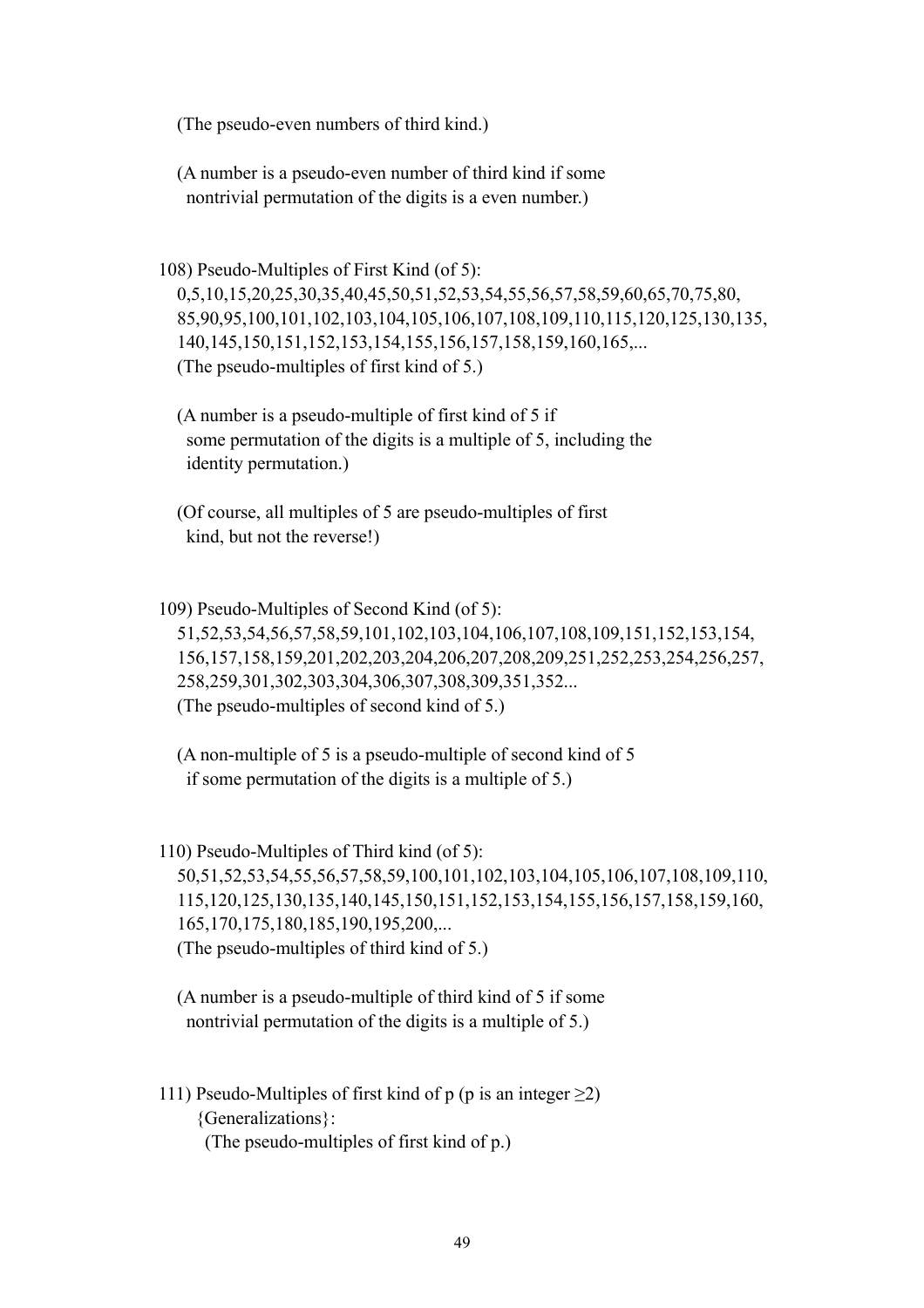(A number is a pseudo-multiple of first kind of p if some permutation of the digits is a multiple of p, including the identity permutation.)

 (Of course, all multiples of p are pseudo-multiples of first kind, but not the reverse!)

Procedure to obtain this sequence:

- calculate all multiples of p with one digit only (if any), this is line  $1$  (of one digit pseudo-multiples of p);
- add 0 (zero) at the end of each element of line\_1, calculate all multiples of p with two digits (if any) and all permutations of their digits:
	- this is line  $2$  (of two digits pseudo-multiples of p);
- add 0 (zero) at the end of each element of line\_2 as well as anywhere in between their digits,
	- calculate all multiples with three digits (if any)
	- and all permutations of their digits:

this is line  $3$  (of three digits pseudo-multiples of p);

and so on ...

to get from line k to line  $(k+1)$  do:

 - add 0 (zero) at the end of each element of line\_k as well as anywhere in between their digits,

```
calculate all multiples with (k+1) digits (if any)
```
and all permutations of their digits;

The set will be formed by all line 1 to the last line elements in an increasing order.

 The pseudo-multiples of second kind and third kind of p can be deduced from the first kind ones.

112) Pseudo-Multiples of Second Kind of p (p is an integer  $\geq$  2): (The pseudo-multiples of second kind of p.)

 (A non-multiple of p is a pseudo-multiple of second kind of p if some permutation of the digits is a multiple of p.)

- 113) Pseudo-multiples of third kind of p (p is an integer  $\geq$  2): (The pseudo-multiples of third kind of p.)
	- (A number is a pseudo-multiple of third kind of p if some nontrivial permutation of the digits is a multiple of p.)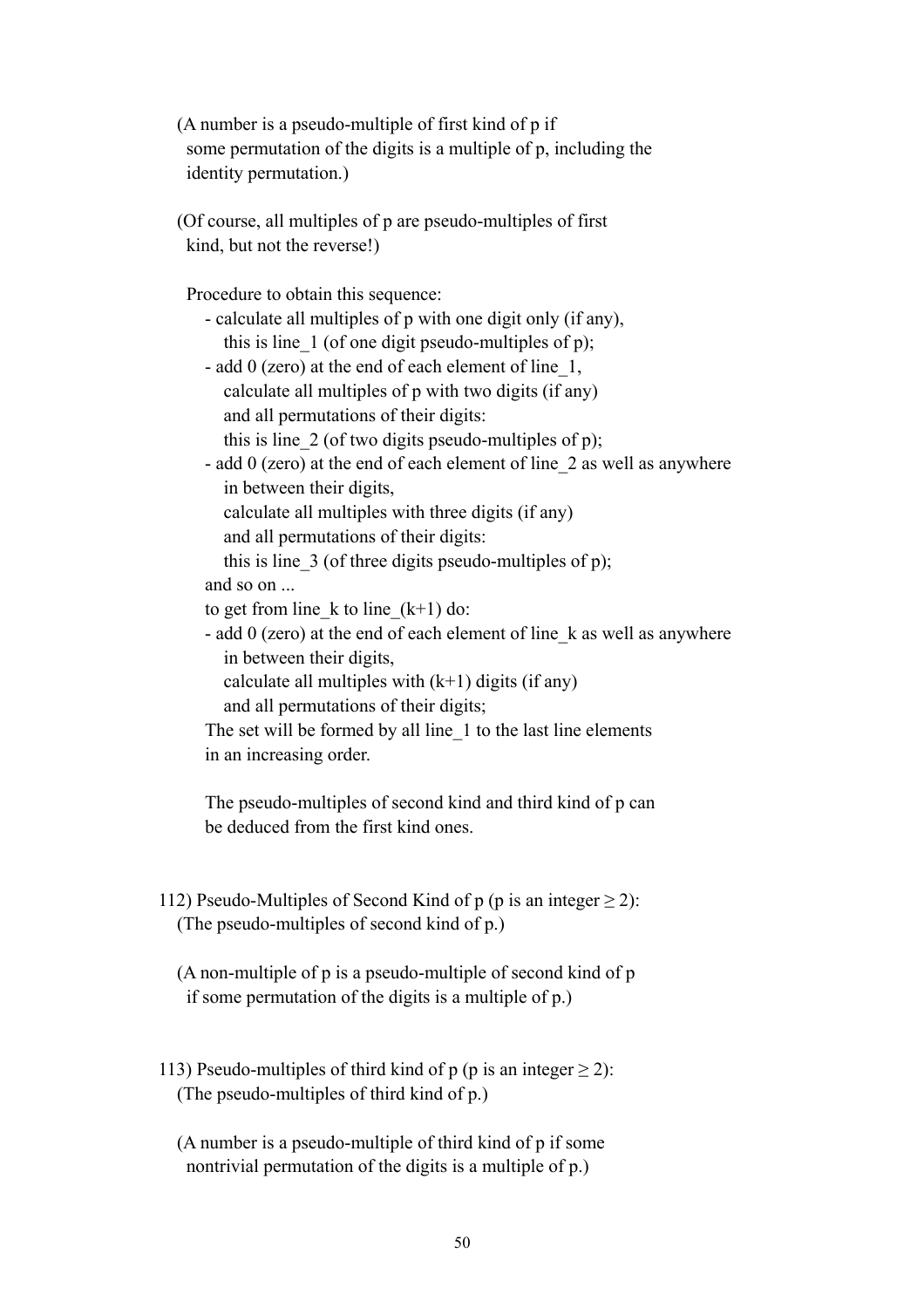References:

 Florentin Smarandache, "Only Problems, not Solutions!", Xiquan Publishing House, Phoenix-Chicago, 1990, 1991, 1993; ISBN: 1-879585-00-6. (reviewed in <Zentralblatt für Mathematik> by P. Kiss: 11002, pre744, 1992; and <The American Mathematical Monthly>, Aug.-Sept. 1991); Arizona State University, Hayden Library, "The Florentin Smarandache papers" special collection, Tempe, AZ 85287-1006, USA.

114) Constructive Set (of digits 1,2):

 1,2,11,12,21,22,111,112,121,122,211,212,221,222,1111,1112,1121,1122,1211, 1212,1221,1222,21112112,2121,2122,2211,2212,2221,2222,... (Numbers formed by digits 1 and 2 only.)

## Definition:

- a1) 1, 2 belong to  $S$ ;
- a2) if a, b belong to S, then  $\overline{ab}$  belongs to S too;
- a3) only elements obtained by rules a1) and a2) applied a finite number of times belong to S.

## Remark:

- there are  $2^k$  numbers of k digits in the sequence, for  $k = 1, 2,$  3, ... ;
	- to obtain from the k-digits number group the  $(k+1)$ -digits number group, just put first the digit 1 and second the digit 2 in the front of all k-digits numbers.

## 115) Constructive Set (of digits 1,2,3):

 1,2,3,11,12,13,21,22,23,31,32,33,111,112,113,121,122,123,131,132,133,211, 212,213,221,222,223,231,232,233,311,312,313,321,322,323,331,332,333,... (Numbers formed by digits 1, 2, and 3 only.)

#### Definition:

a1) 1, 2, 3 belong to S;

- a2) if a, b belong to S, then  $\overline{ab}$  belongs to S too;
- a3) only elements obtained by rules a1) and a2) applied a finite number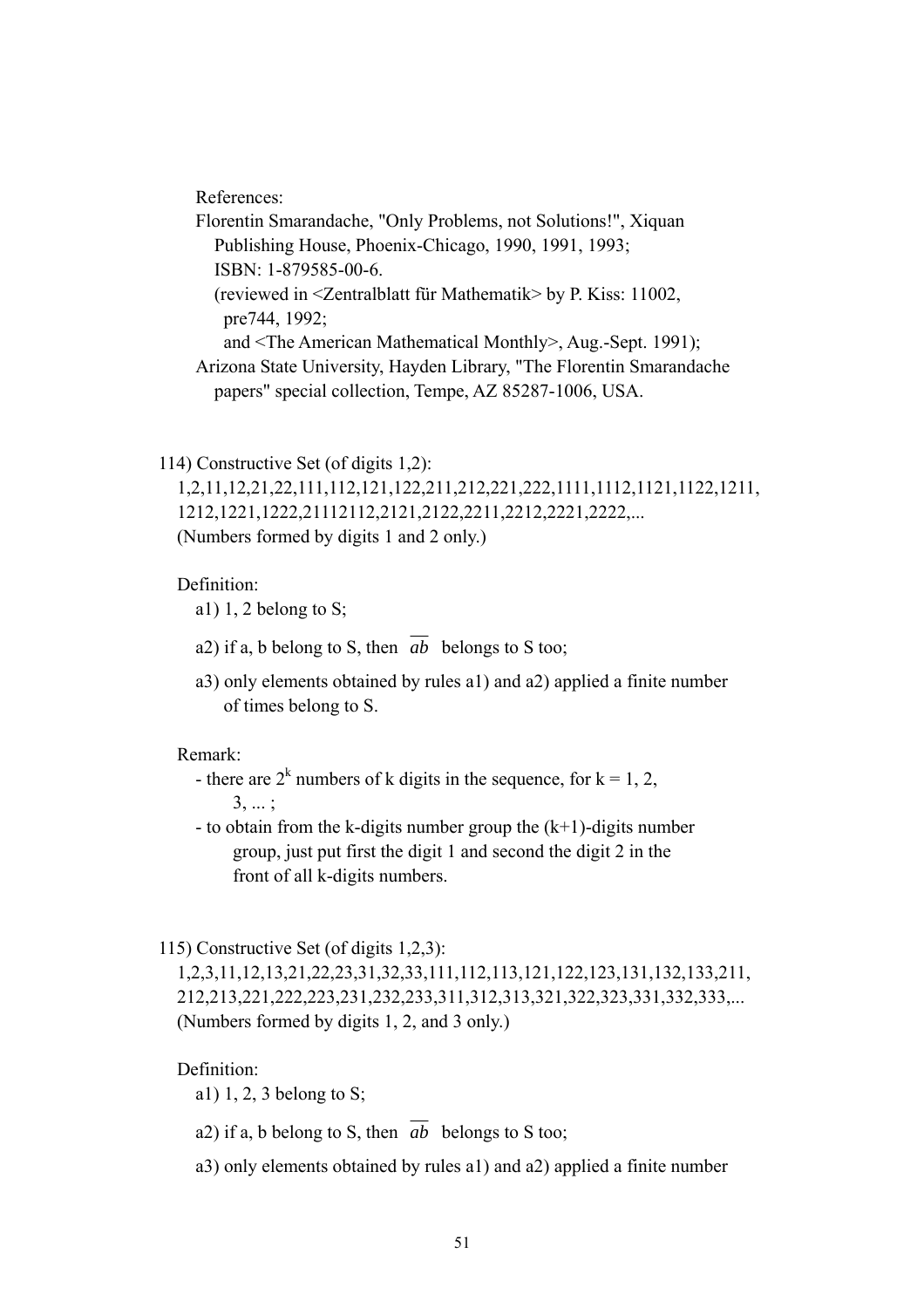of times belong to S.

Remark:

- there are  $3^k$  numbers of k digits in the sequence, for  $k = 1, 2,$ 3, ... ;

> - to obtain from the k-digits number group the  $(k+1)$ -digits number group, just put first the digit 1, second the digit 2, and third the digit 3 in the front of all k-digits numbers.

116) Generalized constructive set:

(Numbers formed by digits  $d_1$ ,  $d_2$ , ...,  $d_m$  only, all d<sub>i</sub> being different each other,  $1 \le m \le 9$ .)

Definition:

a1)  $d_1$ ,  $d_2$ , ...,  $d_m$  belong to S;

- a2) if a, b belong to S, then *ab* belongs to S too;
- a3) only elements obtained by rules a1) and a2) applied a finite number of times belong to S.

Remark:

- there are m<sup>k</sup> numbers of k digits in the sequence, for  $k = 1, 2,$  3, ... ;
	- to obtain from the k-digits number group the  $(k+1)$ -digits number group, just put first the digit  $d_1$ , second the digit  $d_2$ , ..., and the m-th time digit  $d_m$  in the front of all k-digits numbers.

More general: all digits  $d_i$  can be replaced by numbers as large as we want (therefore of many digits each), and also m can be as large as we want.

#### 117) Square Roots:

 0,1,1,1,2,2,2,2,2,3,3,3,3,3,3,3,4,4,4,4,4,4,4,4,4,5,5,5,5,5,5,5,5,5,5,5, 6,6,6,6,6,6,6,6,6,6,6,6,6,7,7,7,7,7,7,7,7,7,7,7,7,7,7,7,8,8,8,8,8,8,8,8,8, 8,8,8,8,8,8,8,8,9,9,9,9,9,9,9,9,9,9,9,9,9,9,9,9,9,9,9,10,10,10,10,10,10,10, 10,10,10,10,10,10,10,10,10,10,10,10,10,10,...  $(s<sub>o</sub>(n))$  is the superior integer part of square root of n.)

 Remark: this sequence is the natural sequence, where each number is repeated 2n+1 times, because between  $n^2$  (included) and  $(n+1)^2$  (excluded) there are  $(n+1)^2$  -  $n^2$  different numbers.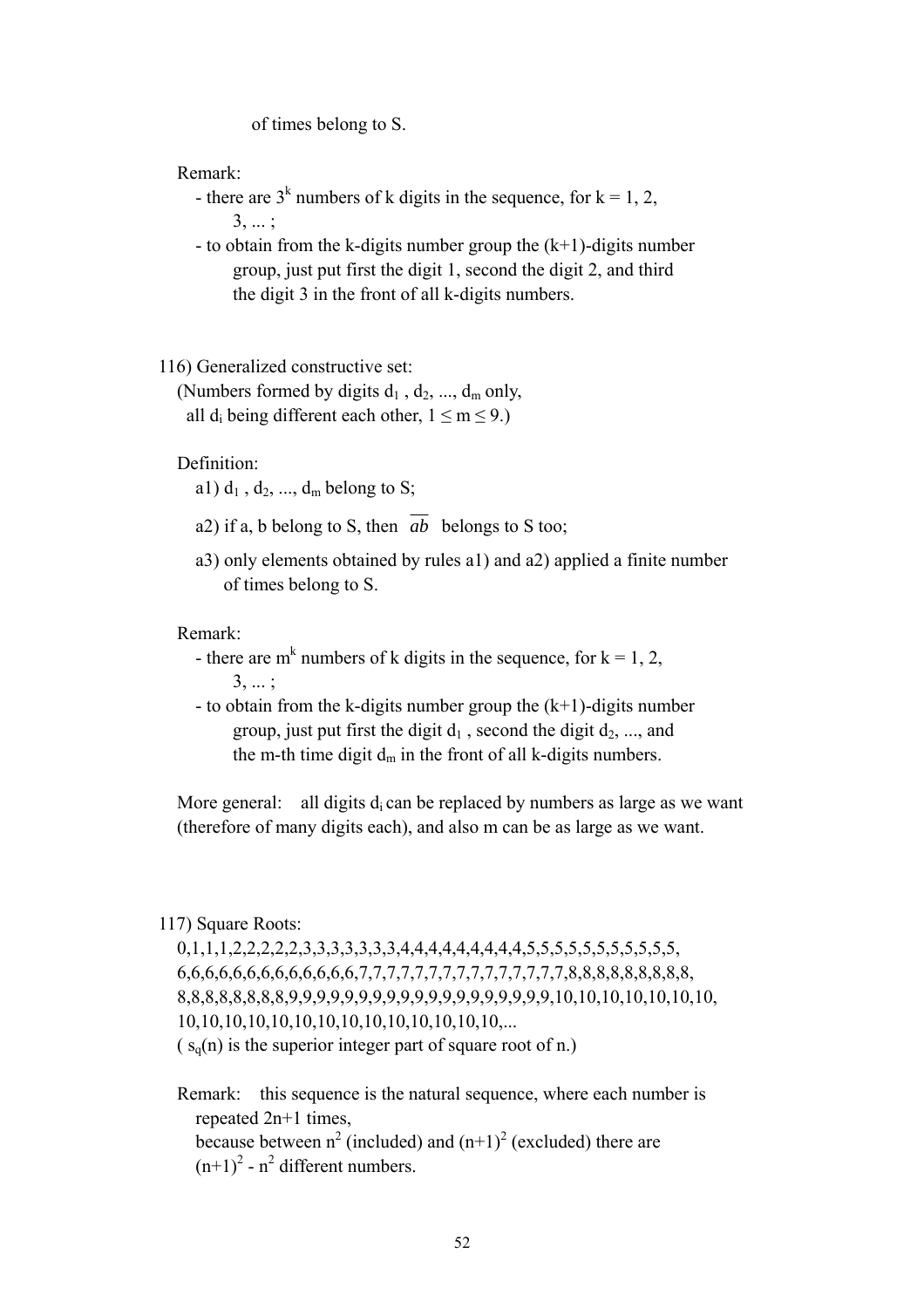118) Cubical Roots:

 0,1,1,1,1,1,1,1,2,2,2,2,2,2,2,2,2,2,2,2,2,2,2,2,2,2,2,3,3,3,3,3,3,3,3,3,3, 3,3,3,3,3,3,3,3,3,3,3,3,3,3,3,3,3,3,3,3,3,3,3,3,3,3,3,4,4,4,4,4,4,4,4,4,4, 4,4,4,4,4,4,4,4,4,4,4,4,4,4,4,4,4,4,4,4,4,4,4,4,4,4,4,4,4,4,4,4,4,4,4,4,4, 4,4,4,4,4,4,4,4,4,4,4,4,4,4,...  $(c_q(n))$  is the superior integer part of cubical root of n.)

 Remark: this sequence is the natural sequence, where each number is repeated  $3n^2 + 3n + 1$  times, because between  $n^3$  (included) and  $(n+1)^3$  (excluded) there are  $(n+1)^3$  - n<sup>3</sup> different numbers.

119) m-Power Roots:

 $(m_q(n))$  is the superior integer part of m-power root of n.)

 Remark: this sequence is the natural sequence, where each number is repeated  $(n+1)^m$  -  $n^m$  times.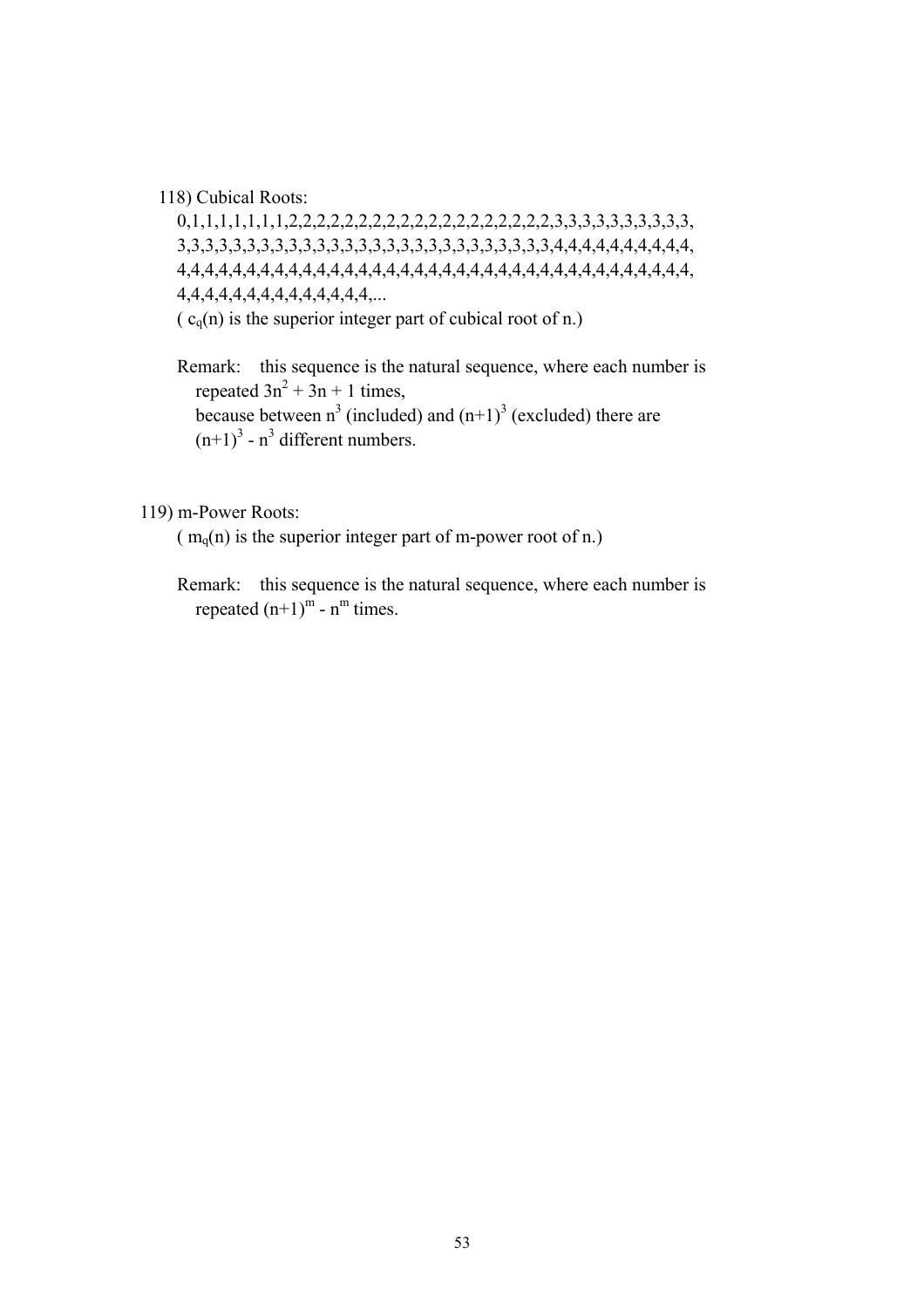120) Numerical Carpet: has the general form

 . . . 1 1a1 1aba1 1abcba1 1abcdcba1 1abcdedcba1 1abcdefedcba1 ...1abcdefgfedcba1... 1abcdefedcba1 1abcdedcba1 1abcdcba1 1abcba1 1aba1 1a1 1 . .

On the border of level 0, the elements are equal to "1";

they form a rhomb.

.

 Next, on the border of level 1, the elements are equal to "a", where "a" is the sum of all elements of the previous border; the "a"s form a rhombus too inside the previous one.

 Next again, on the border of level 2, the elements are equal to "b", where "b" is the sum of all elements of the previous border; the "b"s form a rhombus too inside the previous one.

And so on...

 The carpet is symmetric and esthetic, in its middle g is the sum of all carpet numbers (the core).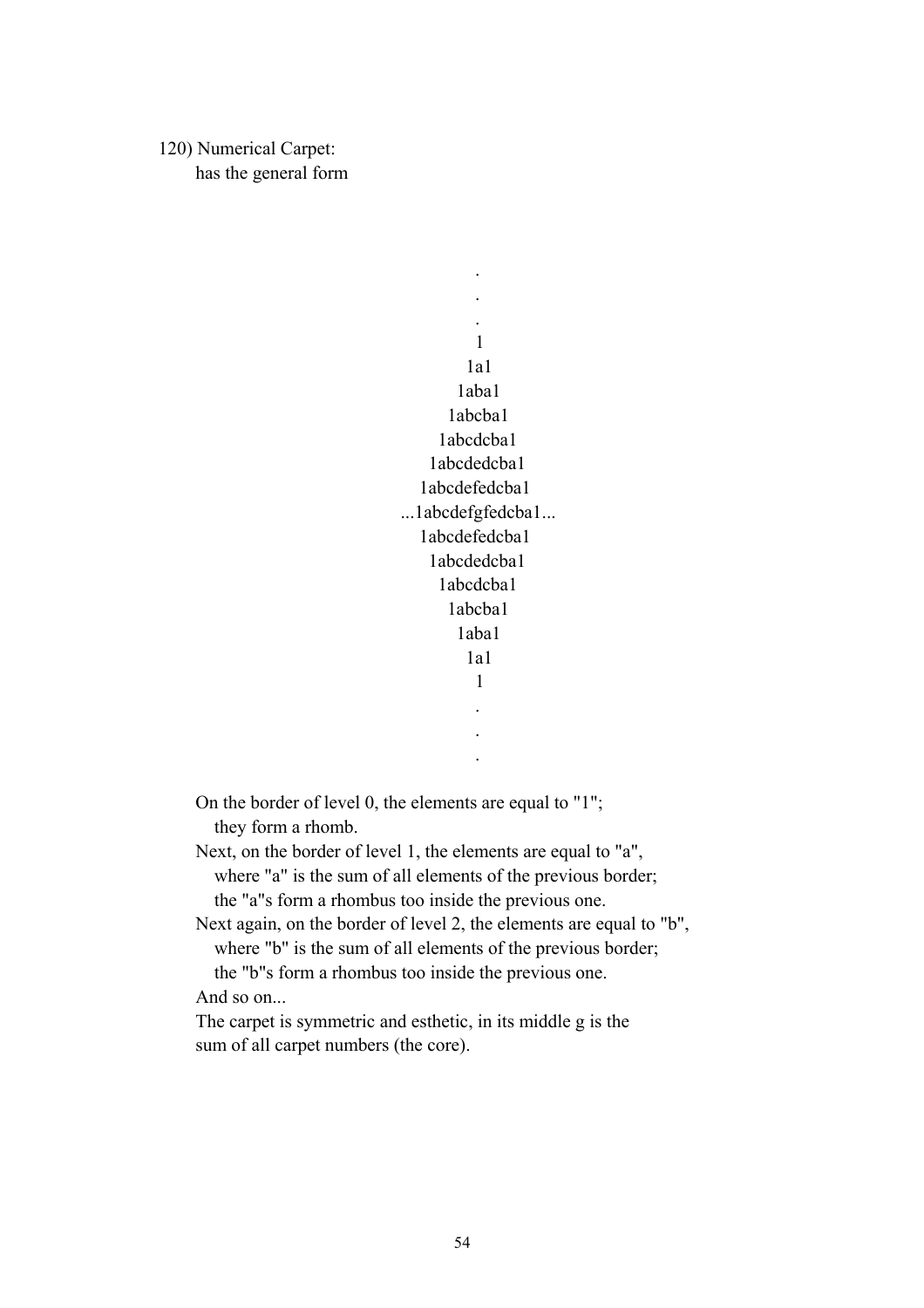Look at a few terms of the Numerical Carpet:

.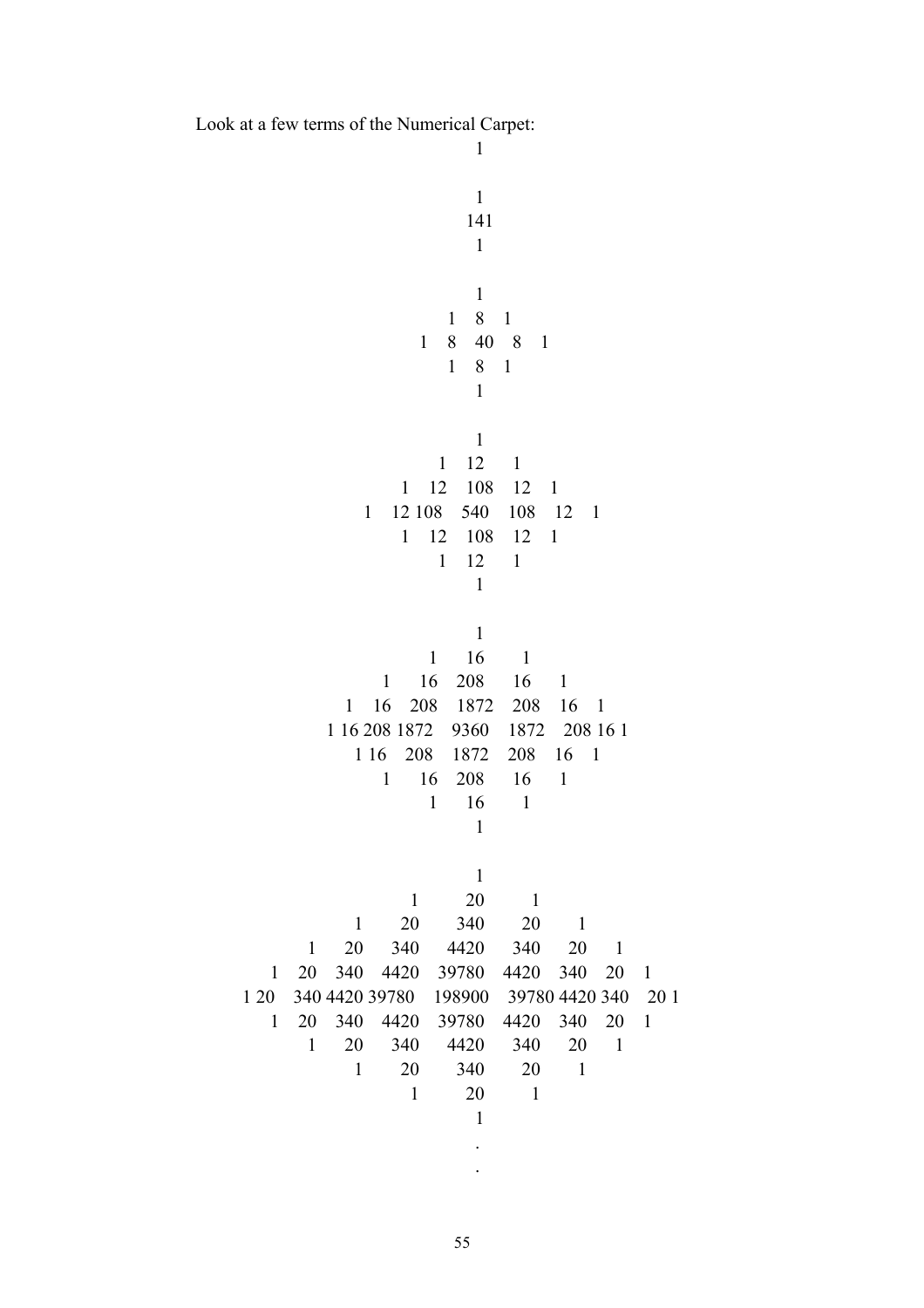Or, under other form: 1 1 4 1 8 40 1 12 108 504 1 16 208 1872 9360 1 20 340 4420 39780 198900 1 24 504 8568 111384 1002456 5012280 1 28 700 14700 249900 3248700 29238300 146191500 1 32 928 23200 487200 8282400 107671200 969040800 4845204000 .................................................................. . . .

General Formula:

$$
C(n,k) = 4n \prod_{i=1}^{K} (4n - 4i + 1), \text{ for } 1 \le k \le n,
$$

and  $C(n,0) = 1$ .

References:

 Arizona State University, Hayden Library, "The Florentin Smarandache papers" special collection, Tempe, AZ 85287-1006, USA.

 Student Conference, University of Craiova, Department of Mathematics, April 1979, "Some problems in number theory" by Florentin Smarandache.

 Fl. Smarandache, "Collected Papers" (Vol. 1), Ed. Tempus, Bucharest, 1995;

121) Goldbach-Smarandache table:

6,10,14,18,26,30,38,42,42,54,62,74,74,90,...

 ( t(n) is the largest even number such that any other even number not exceeding it is the sum of two of the first n odd primes.)

It helps to better understand Goldbach's conjecture:

- if t(n) is unlimited, then the conjecture is true;

- if t(n) is constant after a certain rank, then the conjecture is false.

 Also, the table gives how many times an even number is written as a sum of two odd primes, and in what combinations -- which can be found in the "Encyclopedia of Integer Sequences" by N. J. A. Sloane and S. Plouffe,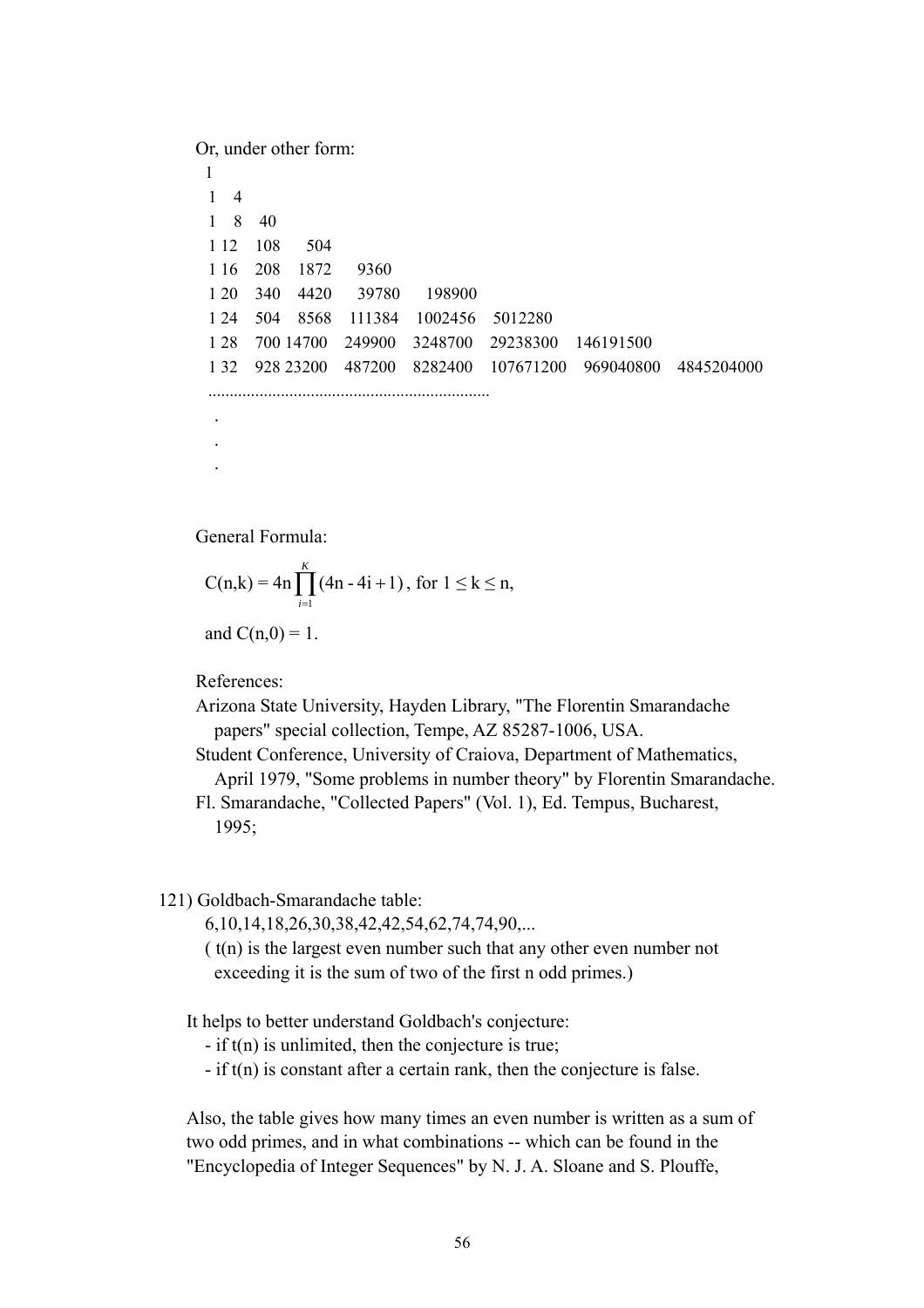Academic Press, San Diego, New York, Boston, London, Sydney, Tokyo, Toronto, 1995.

Of course,  $t(n) \le 2p_n$ , where  $p_n$  is the n-th odd prime,  $n = 1, 2, 3, ...$ .

Here is the table:

| $^{+}$         | 3 |    | 5 | 7  | 11 | 13 | 17 | 19 | 23 | 29 | 31 | 37 | 41 | 43 | 47     |
|----------------|---|----|---|----|----|----|----|----|----|----|----|----|----|----|--------|
| $\overline{3}$ | 6 |    | 8 | 10 | 14 | 16 | 20 | 22 | 26 | 32 | 34 | 40 | 44 | 46 | $50$ . |
| 5              |   | 10 |   | 12 | 16 | 18 | 22 | 24 | 28 | 34 | 36 | 42 | 46 | 48 | $52$ . |
| $\overline{7}$ |   |    |   | 14 | 18 | 20 | 24 | 26 | 30 | 36 | 38 | 44 | 48 | 50 | 54.    |
| 11             |   |    |   |    | 22 | 24 | 28 | 30 | 34 | 40 | 42 | 48 | 52 | 54 | 58.    |
| 13             |   |    |   |    |    | 26 | 30 | 32 | 36 | 42 | 44 | 50 | 54 | 56 | 60.    |
| 17             |   |    |   |    |    |    | 34 | 36 | 40 | 46 | 48 | 54 | 58 | 60 | 64.    |
| 19             |   |    |   |    |    |    |    | 38 | 42 | 48 | 50 | 56 | 60 | 62 | 66.    |
| 23             |   |    |   |    |    |    |    |    | 46 | 52 | 54 | 60 | 64 | 66 | $70$ . |
| 29             |   |    |   |    |    |    |    |    |    | 58 | 60 | 66 | 70 | 72 | 76.    |
| 31             |   |    |   |    |    |    |    |    |    |    | 62 | 68 | 72 | 74 | $78$ . |
| 37             |   |    |   |    |    |    |    |    |    |    |    | 74 | 78 | 80 | 84.    |
| 41             |   |    |   |    |    |    |    |    |    |    |    |    | 82 | 84 | $88$ . |
| 43             |   |    |   |    |    |    |    |    |    |    |    |    |    | 86 | $90.$  |
| 47             |   |    |   |    |    |    |    |    |    |    |    |    |    |    | 94.    |

. .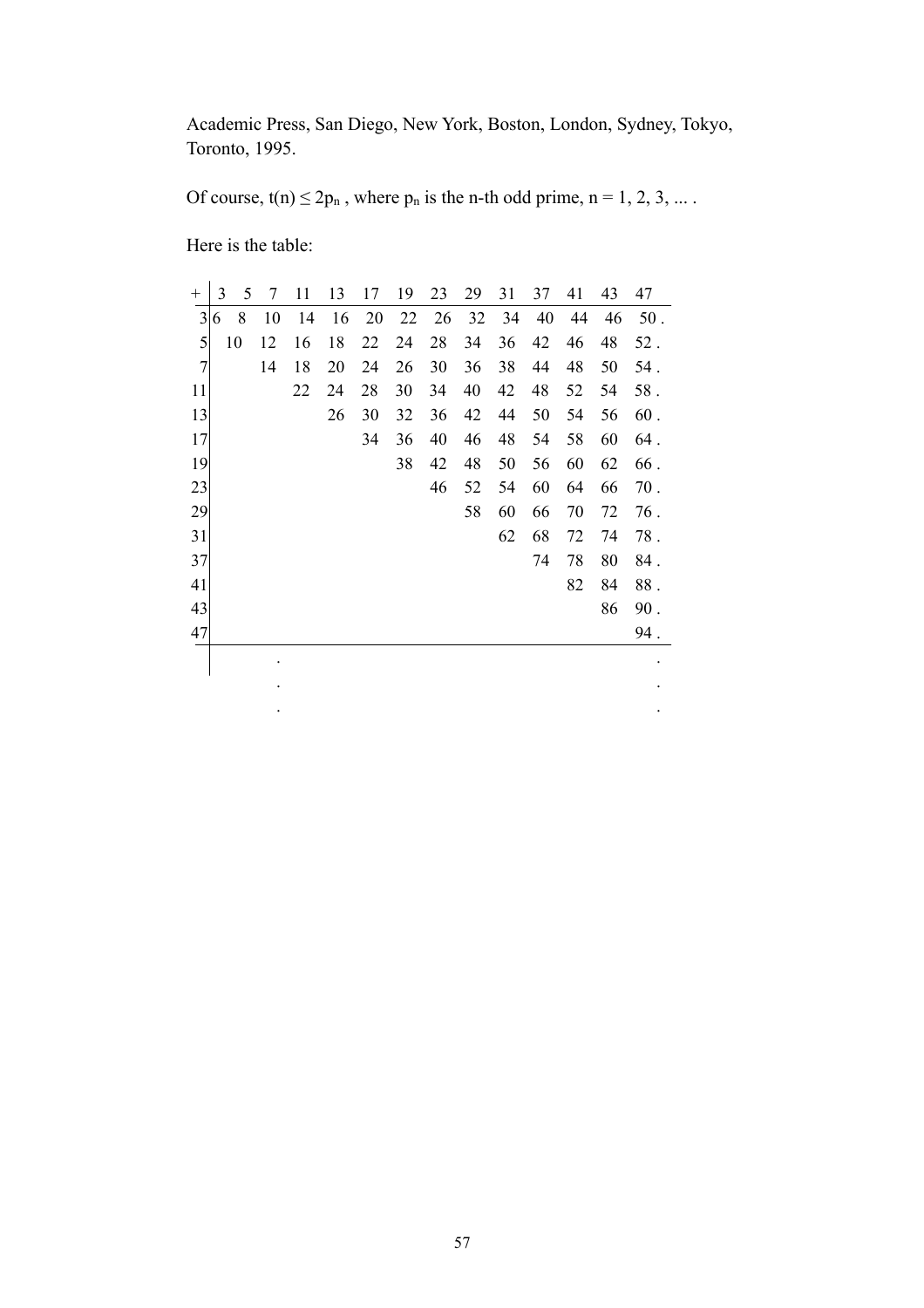122) Smarandache-Vinogradov table:

9,15,21,29,39,47,57,65,71,93,99,115,129,137,...

 $(v(n))$  is the largest odd number such that any odd number  $\geq 9$  not exceeding it is the sum of three of the first n odd primes.)

It helps to better understand Goldbach's conjecture for three primes:

 $-$  if  $v(n)$  is unlimited, then the conjecture is true;

 $-$  if  $v(n)$  is constant after a certain rank, then the conjecture is false.

(Vinogradov proved in 1937 that any odd number greater than  $3^{3^{15}}$ 

satisfies this conjecture.

But what about values less than  $3^{3^{15}}$ ?)

> Also, the table gives you in how many different combinations an odd number is written as a sum of three odd primes, and in what combinations.

Of course,  $v(n) \le 3p_n$ , where  $p_n$  is the n-th odd prime,  $n = 1, 2, 3, ...$ . It is also generalized for the sum of m primes, and how many times a number is written as a sum of m primes  $(m > 2)$ .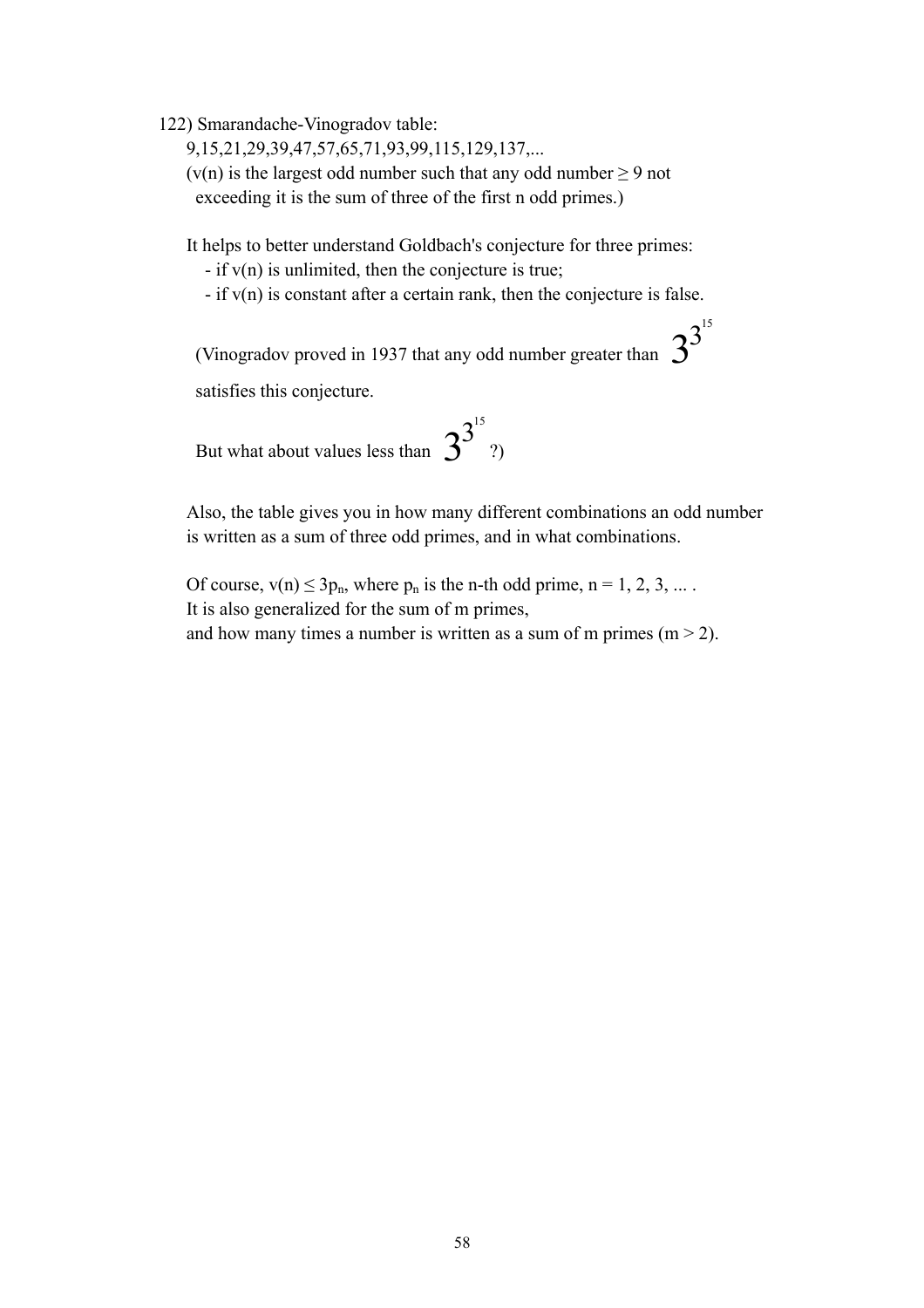|                | $\overline{3}$ | 5  | 7  | 11 | 13 | 17 | 19 | 23 | 29 | 31 | 37 | 41 | 43 | 47.    |
|----------------|----------------|----|----|----|----|----|----|----|----|----|----|----|----|--------|
| $\overline{3}$ | 9              | 11 | 13 | 17 | 19 | 23 | 25 | 29 | 35 | 37 | 43 | 47 | 49 | 53.    |
| 5              |                | 13 | 15 | 19 | 21 | 25 | 27 | 31 | 37 | 39 | 45 | 49 | 51 | $55$ . |
| $\overline{7}$ |                |    | 17 | 21 | 23 | 27 | 29 | 33 | 39 | 41 | 47 | 51 | 53 | 57.    |
| 11             |                |    |    | 25 | 27 | 31 | 33 | 37 | 43 | 45 | 51 | 55 | 57 | 61.    |
| 13             |                |    |    |    | 29 | 33 | 35 | 39 | 45 | 47 | 53 | 57 | 59 | 63.    |
| 17             |                |    |    |    |    | 37 | 39 | 43 | 49 | 51 | 57 | 61 | 63 | 67.    |
| 19             |                |    |    |    |    |    | 41 | 45 | 51 | 53 | 59 | 63 | 65 | 69.    |
| 23             |                |    |    |    |    |    |    | 49 | 55 | 57 | 63 | 67 | 69 | 73.    |
| 29             |                |    |    |    |    |    |    |    | 61 | 63 | 69 | 73 | 75 | 79.    |
| 31             |                |    |    |    |    |    |    |    |    | 65 | 71 | 75 | 77 | 81.    |
| 37             |                |    |    |    |    |    |    |    |    |    | 77 | 81 | 83 | 87.    |
| 41             |                |    |    |    |    |    |    |    |    |    |    | 85 | 87 | 91.    |
| 43             |                |    |    |    |    |    |    |    |    |    |    |    | 89 | 93.    |
| 47             |                |    |    |    |    |    |    |    |    |    |    |    |    | 97.    |

.

 This is a 3-dimensional 14x14x14 table, that we can expose only as 14 planar 14x14 tables (using Goldbach-Smarandache table):

| 5          |    |    |    |    |    |    |    |    |    |    |    |    |    |        |
|------------|----|----|----|----|----|----|----|----|----|----|----|----|----|--------|
| $^{+}$     |    |    |    |    |    |    |    |    |    |    |    |    |    |        |
|            | 3  | 5  | 7  | 11 | 13 | 17 | 19 | 23 | 29 | 31 | 37 | 41 | 43 | 47.    |
| 3          | 11 | 13 | 15 | 19 | 21 | 25 | 27 | 31 | 37 | 39 | 45 | 49 | 51 | $55$ . |
| 5          |    | 15 | 17 | 21 | 23 | 27 | 29 | 33 | 39 | 41 | 47 | 51 | 53 | 57.    |
| $\sqrt{ }$ |    |    | 19 | 23 | 25 | 29 | 31 | 35 | 41 | 43 | 49 | 53 | 55 | 59.    |
| 11         |    |    |    | 27 | 29 | 33 | 35 | 39 | 45 | 47 | 53 | 57 | 59 | 63.    |
| 13         |    |    |    |    | 31 | 35 | 37 | 41 | 47 | 49 | 55 | 59 | 61 | 65.    |
| 17         |    |    |    |    |    | 39 | 41 | 45 | 51 | 53 | 59 | 63 | 65 | 69.    |
| 19         |    |    |    |    |    |    | 43 | 47 | 53 | 55 | 61 | 65 | 67 | 71.    |
| 23         |    |    |    |    |    |    |    | 51 | 57 | 59 | 65 | 69 | 71 | 75.    |
| 29         |    |    |    |    |    |    |    |    | 63 | 65 | 71 | 75 | 77 | $81$ . |
| 31         |    |    |    |    |    |    |    |    |    | 67 | 73 | 77 | 79 | 83.    |
| 37         |    |    |    |    |    |    |    |    |    |    | 79 | 83 | 85 | 89.    |
| 41         |    |    |    |    |    |    |    |    |    |    |    | 87 | 89 | 93.    |
| 43         |    |    |    |    |    |    |    |    |    |    |    |    | 91 | 95.    |
| 47         |    |    |    |    |    |    |    |    |    |    |    |    |    | 99.    |

 . .

.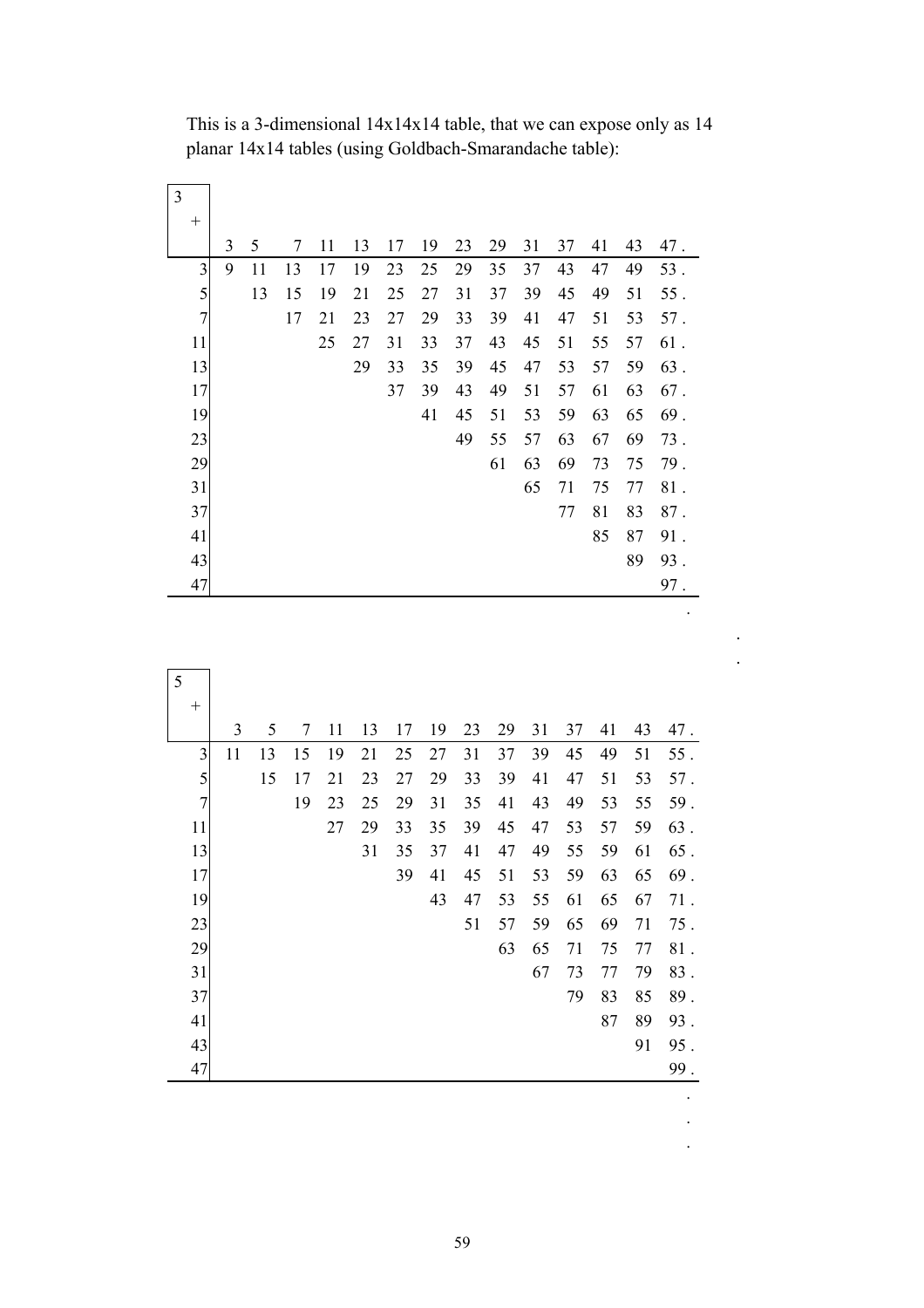|                | 3  | 5  | 7  | 11 | 13 | 17 | 19 | 23 | 29 | 31 | 37 | 41 | 43 | 47.  |
|----------------|----|----|----|----|----|----|----|----|----|----|----|----|----|------|
| 3              | 13 | 15 | 17 | 21 | 23 | 27 | 29 | 33 | 39 | 41 | 47 | 51 | 53 | 57.  |
| 5              |    | 17 | 19 | 23 | 25 | 29 | 31 | 35 | 41 | 43 | 49 | 53 | 55 | 59.  |
| $\overline{7}$ |    |    | 21 | 25 | 27 | 31 | 33 | 37 | 43 | 45 | 51 | 55 | 57 | 61.  |
| 11             |    |    |    | 29 | 31 | 35 | 37 | 41 | 47 | 49 | 55 | 59 | 61 | 65.  |
| 13             |    |    |    |    | 33 | 37 | 39 | 43 | 49 | 51 | 57 | 61 | 63 | 67.  |
| 17             |    |    |    |    |    | 41 | 43 | 47 | 53 | 55 | 61 | 65 | 67 | 71.  |
| 19             |    |    |    |    |    |    | 45 | 49 | 55 | 57 | 63 | 67 | 69 | 73.  |
| 23             |    |    |    |    |    |    |    | 53 | 59 | 61 | 67 | 71 | 73 | 77.  |
| 29             |    |    |    |    |    |    |    |    | 65 | 67 | 73 | 77 | 79 | 83.  |
| 31             |    |    |    |    |    |    |    |    |    | 69 | 75 | 79 | 81 | 85.  |
| 37             |    |    |    |    |    |    |    |    |    |    | 81 | 85 | 87 | 91.  |
| 41             |    |    |    |    |    |    |    |    |    |    |    | 89 | 91 | 95.  |
| 43             |    |    |    |    |    |    |    |    |    |    |    |    | 93 | 97.  |
| 47             |    |    |    |    |    |    |    |    |    |    |    |    |    | 101. |

| 11             |    |    |    |    |    |    |    |    |    |    |    |    |    |        |
|----------------|----|----|----|----|----|----|----|----|----|----|----|----|----|--------|
| $^{+}$         |    |    |    |    |    |    |    |    |    |    |    |    |    |        |
|                | 3  | 5  | 7  | 11 | 13 | 17 | 19 | 23 | 29 | 31 | 37 | 41 | 43 | 47.    |
| 3              | 17 | 19 | 21 | 25 | 27 | 31 | 33 | 37 | 43 | 45 | 51 | 55 | 57 | 61.    |
| 5              |    | 21 | 23 | 27 | 29 | 33 | 35 | 39 | 45 | 47 | 53 | 57 | 59 | 63.    |
| $\overline{7}$ |    |    | 25 | 29 | 31 | 35 | 37 | 41 | 47 | 49 | 55 | 59 | 61 | $65$ . |
| 11             |    |    |    | 33 | 35 | 39 | 41 | 45 | 51 | 53 | 59 | 63 | 65 | 69.    |
| 13             |    |    |    |    | 37 | 41 | 43 | 47 | 53 | 55 | 61 | 65 | 67 | 71.    |
| 17             |    |    |    |    |    | 45 | 47 | 51 | 57 | 59 | 65 | 69 | 71 | $75$ . |
| 19             |    |    |    |    |    |    | 49 | 53 | 59 | 61 | 67 | 71 | 73 | 77.    |
| 23             |    |    |    |    |    |    |    | 57 | 63 | 65 | 71 | 75 | 77 | $81$ . |
| 29             |    |    |    |    |    |    |    |    | 69 | 71 | 77 | 81 | 83 | 87.    |
| 31             |    |    |    |    |    |    |    |    |    | 73 | 79 | 83 | 85 | 89.    |
| 37             |    |    |    |    |    |    |    |    |    |    | 85 | 89 | 91 | 95.    |
| 41             |    |    |    |    |    |    |    |    |    |    |    | 93 | 95 | 99.    |
| 43             |    |    |    |    |    |    |    |    |    |    |    |    | 97 | 101.   |
| 47             |    |    |    |    |    |    |    |    |    |    |    |    |    | 105.   |

.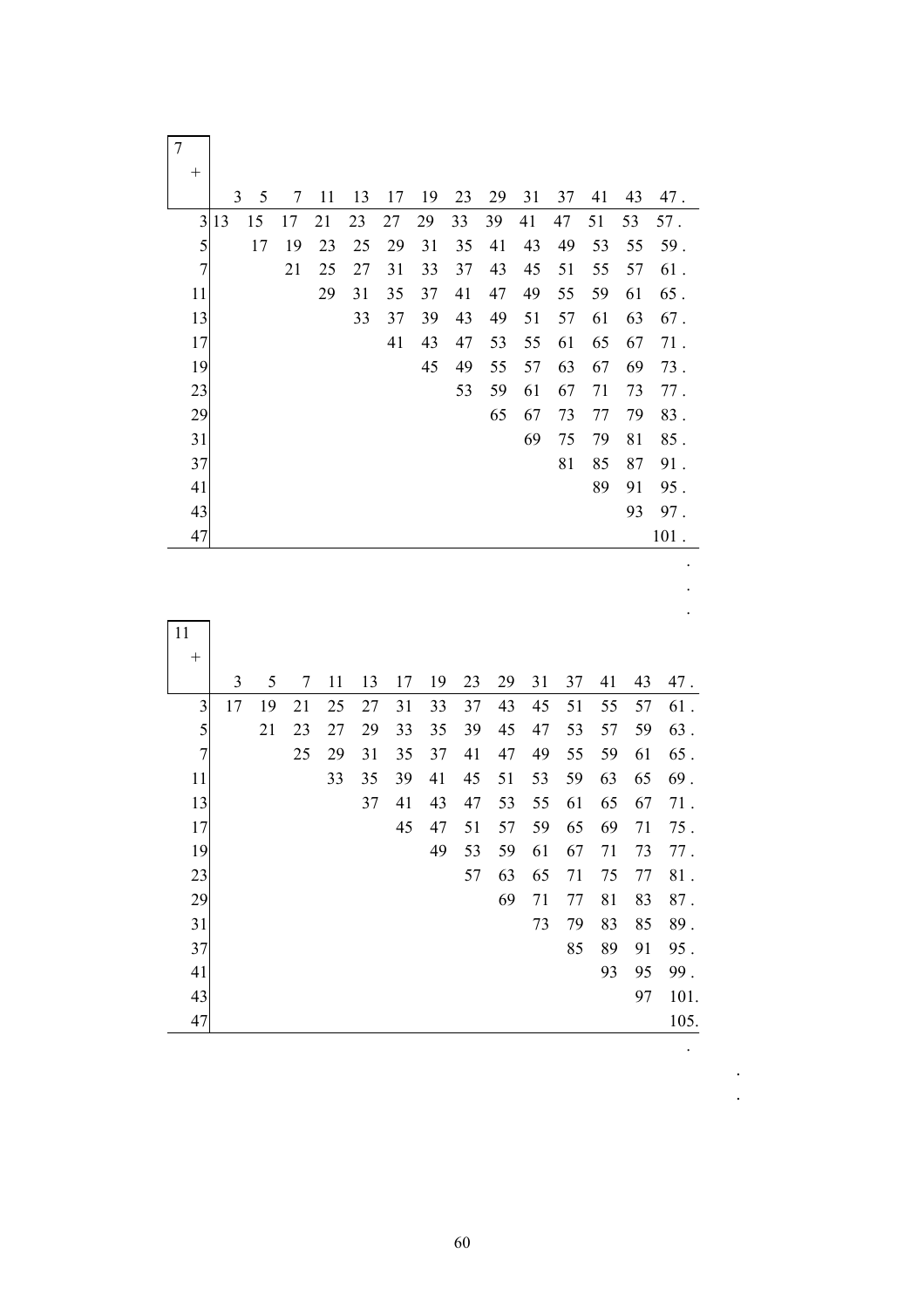| 13                      |                |    |    |    |    |    |    |                |          |    |    |    |    |         |
|-------------------------|----------------|----|----|----|----|----|----|----------------|----------|----|----|----|----|---------|
| $^{+}$                  | $\overline{3}$ | 5  | 7  | 11 | 13 | 17 | 19 | 23             | 29       | 31 | 37 | 41 | 43 | 47.     |
| 3                       | 19             | 21 | 23 | 27 | 29 | 33 | 35 | 39             | 45       | 47 | 53 | 57 | 59 | 63.     |
| 5                       |                | 23 | 25 | 29 | 31 | 35 | 37 | 41             | 47       | 49 | 55 | 59 | 61 | $65$ .  |
| $\overline{7}$          |                |    | 27 | 31 | 33 | 37 | 39 | 43             | 49       | 51 | 57 | 61 | 63 | 67.     |
| 11                      |                |    |    | 35 | 37 | 41 | 43 | 47             | 53       | 55 | 61 | 65 | 67 | $71$ .  |
| 13                      |                |    |    |    | 39 | 43 | 45 | 49             | 55       | 57 | 63 | 67 | 69 | 73.     |
| 17                      |                |    |    |    |    | 47 | 49 | 53             | 59       | 61 | 67 | 71 | 73 | 77.     |
| 19                      |                |    |    |    |    |    | 51 | 55             | 61       | 63 | 69 | 73 | 75 | 79.     |
| 23                      |                |    |    |    |    |    |    | 59             | 65       | 67 | 73 | 77 | 79 | 83.     |
| 29                      |                |    |    |    |    |    |    |                | 71       | 73 | 79 | 83 | 85 | 89.     |
| 31                      |                |    |    |    |    |    |    |                |          | 75 | 81 | 85 | 87 | 91.     |
| 37                      |                |    |    |    |    |    |    |                |          |    | 87 | 91 | 93 | 97.     |
| 41                      |                |    |    |    |    |    |    |                |          |    |    | 95 | 97 | $101$ . |
| 43                      |                |    |    |    |    |    |    |                |          |    |    |    | 99 | 103.    |
| 47                      |                |    |    |    |    |    |    |                |          |    |    |    |    | $107$ . |
|                         |                |    |    |    |    |    |    |                |          |    |    |    |    |         |
|                         |                |    |    |    |    |    |    |                |          |    |    |    |    |         |
| 17                      |                |    |    |    |    |    |    |                |          |    |    |    |    |         |
| $^{+}$                  |                |    |    |    |    |    |    |                |          |    |    |    |    |         |
|                         | 3              | 5  | 7  | 11 | 13 | 17 | 19 | 23             | 29       | 31 | 37 | 41 | 43 | 47.     |
| $\overline{\mathbf{c}}$ | 2 <sub>2</sub> | 25 | 27 | 21 | 22 | 27 | 30 | $\overline{A}$ | $\Delta$ | 51 | 57 | 61 | 62 | 67.     |

|                | 3  | 5  | 7  | 11 | 13 | 17 | 19 | 23 | 29 | 31 | 37 | 41 | 43 | 47.      |
|----------------|----|----|----|----|----|----|----|----|----|----|----|----|----|----------|
| $\mathfrak{Z}$ | 23 | 25 | 27 | 31 | 33 | 37 | 39 | 43 | 49 | 51 | 57 | 61 | 63 | 67.      |
| 5              |    | 27 | 29 | 33 | 35 | 39 | 41 | 45 | 51 | 53 | 59 | 63 | 65 | 69.      |
| $\sqrt{ }$     |    |    | 31 | 35 | 37 | 41 | 43 | 47 | 53 | 55 | 61 | 65 | 67 | 71.      |
| 11             |    |    |    | 39 | 41 | 45 | 47 | 51 | 57 | 59 | 65 | 69 | 71 | 75.      |
| 13             |    |    |    |    | 43 | 47 | 49 | 53 | 59 | 61 | 67 | 71 | 73 | 77.      |
| 17             |    |    |    |    |    | 51 | 53 | 57 | 63 | 65 | 71 | 75 | 77 | 81.      |
| 19             |    |    |    |    |    |    | 55 | 59 | 65 | 67 | 73 | 77 | 79 | 83.      |
| 23             |    |    |    |    |    |    |    | 63 | 69 | 71 | 77 | 81 | 83 | 87.      |
| 29             |    |    |    |    |    |    |    |    | 75 | 77 | 83 | 87 | 89 | 93.      |
| 31             |    |    |    |    |    |    |    |    |    | 79 | 85 | 89 | 91 | 95.      |
| 37             |    |    |    |    |    |    |    |    |    |    | 91 | 95 | 97 | 101.     |
| 41             |    |    |    |    |    |    |    |    |    |    |    | 99 |    | 101 105. |
| 43             |    |    |    |    |    |    |    |    |    |    |    |    |    | 103 107. |
| 47             |    |    |    |    |    |    |    |    |    |    |    |    |    | 111.     |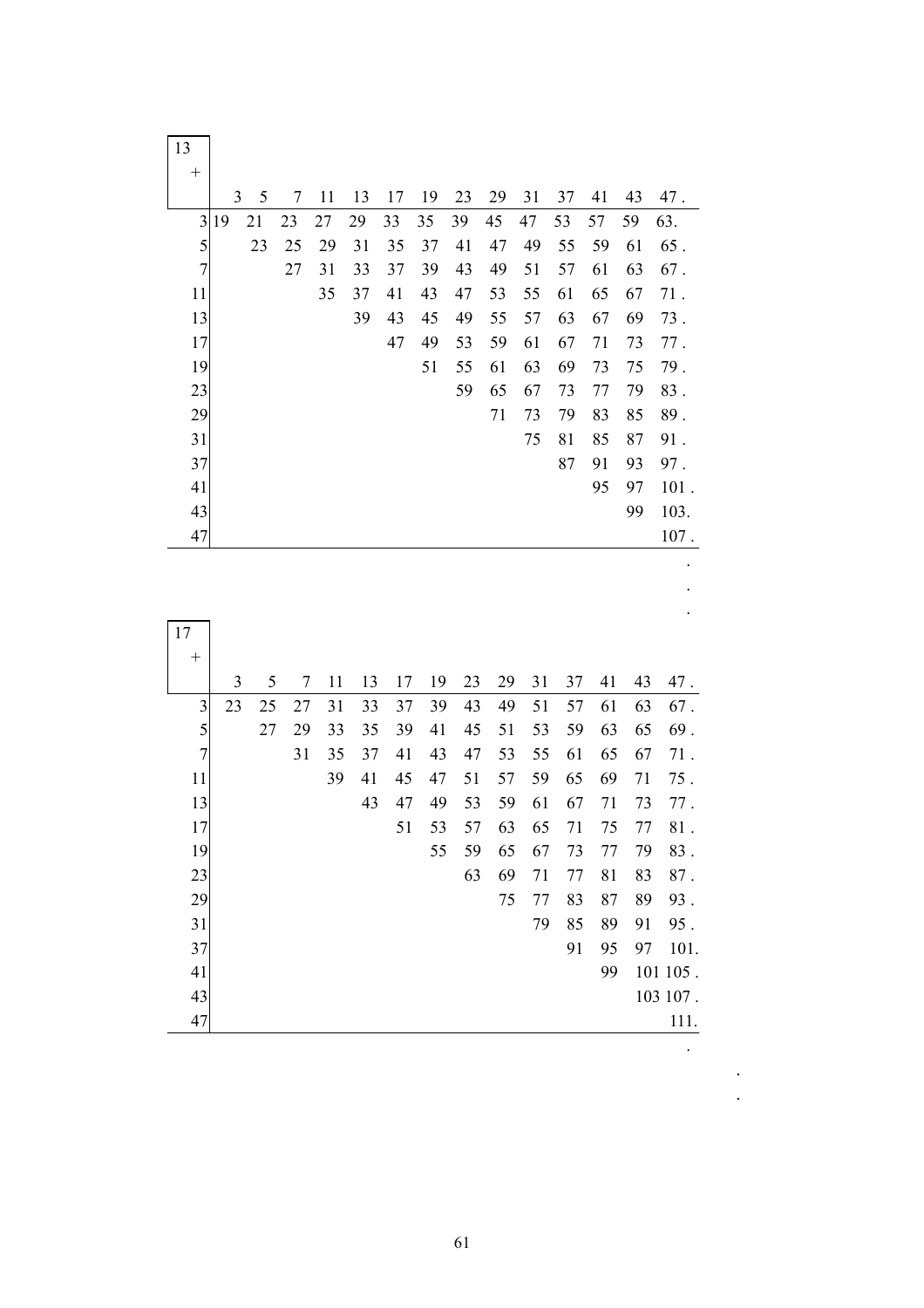| 19                      |    |        |        |    |    |    |    |    |    |    |    |     |    |          |
|-------------------------|----|--------|--------|----|----|----|----|----|----|----|----|-----|----|----------|
| $^{+}$                  |    |        |        |    |    |    |    |    |    |    |    |     |    |          |
|                         |    | 3<br>5 | $\tau$ | 11 | 13 | 17 | 19 | 23 | 29 | 31 | 37 | 41  | 43 | 47.      |
| $\overline{\mathbf{3}}$ | 25 | 27     | 29     | 33 | 35 | 39 | 41 | 45 | 51 | 53 | 59 | 63  | 65 | 69.      |
| 5                       |    | 29     | 31     | 35 | 37 | 41 | 43 | 47 | 53 | 55 | 61 | 65  | 67 | $71$ .   |
| $\overline{7}$          |    |        | 33     | 37 | 39 | 43 | 45 | 49 | 55 | 57 | 63 | 67  | 69 | 73.      |
| 11                      |    |        |        | 41 | 43 | 47 | 49 | 53 | 59 | 61 | 67 | 71  | 73 | $77$ .   |
| 13                      |    |        |        |    | 45 | 49 | 51 | 55 | 61 | 63 | 69 | 73  | 75 | 79.      |
| 17                      |    |        |        |    |    | 53 | 55 | 59 | 65 | 67 | 73 | 77  | 79 | 83.      |
| 19                      |    |        |        |    |    |    | 57 | 61 | 67 | 69 | 75 | 79  | 81 | 85.      |
| 23                      |    |        |        |    |    |    |    | 65 | 71 | 73 | 79 | 83  | 85 | 89.      |
| 29                      |    |        |        |    |    |    |    |    | 77 | 79 | 85 | 89  | 91 | 95.      |
| 31                      |    |        |        |    |    |    |    |    |    | 81 | 87 | 91  | 93 | 97.      |
| 37                      |    |        |        |    |    |    |    |    |    |    | 93 | 97  | 99 | 103.     |
| 41                      |    |        |        |    |    |    |    |    |    |    |    | 101 |    | 103 107. |
| 43                      |    |        |        |    |    |    |    |    |    |    |    |     |    | 105 109. |
| 47                      |    |        |        |    |    |    |    |    |    |    |    |     |    | 113.     |
|                         |    |        |        |    |    |    |    |    |    |    |    |     |    |          |
|                         |    |        |        |    |    |    |    |    |    |    |    |     |    |          |
|                         |    |        |        |    |    |    |    |    |    |    |    |     |    |          |
| 23                      |    |        |        |    |    |    |    |    |    |    |    |     |    |          |
| $^{+}$                  |    |        |        |    |    |    |    |    |    |    |    |     |    |          |
|                         | 3  | 5      | 7      | 11 | 13 | 17 | 19 | 23 | 29 | 31 | 37 | 41  | 43 | 47.      |
| $\overline{3}$          | 29 | 31     | 33     | 37 | 39 | 43 | 45 | 49 | 55 | 57 | 63 | 67  | 69 | 73.      |

|                         | 3  | 5  | 7  | 11 | 13 | 17 | 19 | 23 | 29 | 31 | 37 | 41 | 43      | 47.  |
|-------------------------|----|----|----|----|----|----|----|----|----|----|----|----|---------|------|
| $\overline{\mathbf{3}}$ | 29 | 31 | 33 | 37 | 39 | 43 | 45 | 49 | 55 | 57 | 63 | 67 | 69      | 73.  |
| 5                       |    | 33 | 35 | 39 | 41 | 45 | 47 | 51 | 57 | 59 | 65 | 69 | 71      | 75.  |
| $\overline{7}$          |    |    | 37 | 41 | 43 | 47 | 49 | 53 | 59 | 61 | 67 | 71 | 73      | 77.  |
| 11                      |    |    |    | 45 | 47 | 51 | 53 | 57 | 63 | 65 | 71 | 75 | 77      | 81.  |
| 13                      |    |    |    |    | 49 | 53 | 55 | 59 | 65 | 67 | 73 | 77 | 79      | 83.  |
| 17                      |    |    |    |    |    | 57 | 59 | 63 | 69 | 71 | 77 | 81 | 83      | 87.  |
| 19                      |    |    |    |    |    |    | 61 | 65 | 71 | 73 | 79 | 83 | 85      | 89.  |
| 23                      |    |    |    |    |    |    |    | 69 | 75 | 77 | 83 | 87 | 89      | 93.  |
| 29                      |    |    |    |    |    |    |    |    | 81 | 83 | 89 | 93 | 95      | 99.  |
| 31                      |    |    |    |    |    |    |    |    |    | 85 | 91 | 95 | 97      | 101. |
| 37                      |    |    |    |    |    |    |    |    |    |    | 97 |    | 101 103 | 107. |
| 41                      |    |    |    |    |    |    |    |    |    |    |    |    | 105 107 | 111. |
| 43                      |    |    |    |    |    |    |    |    |    |    |    |    | 109     | 113. |
| 47                      |    |    |    |    |    |    |    |    |    |    |    |    |         | 117. |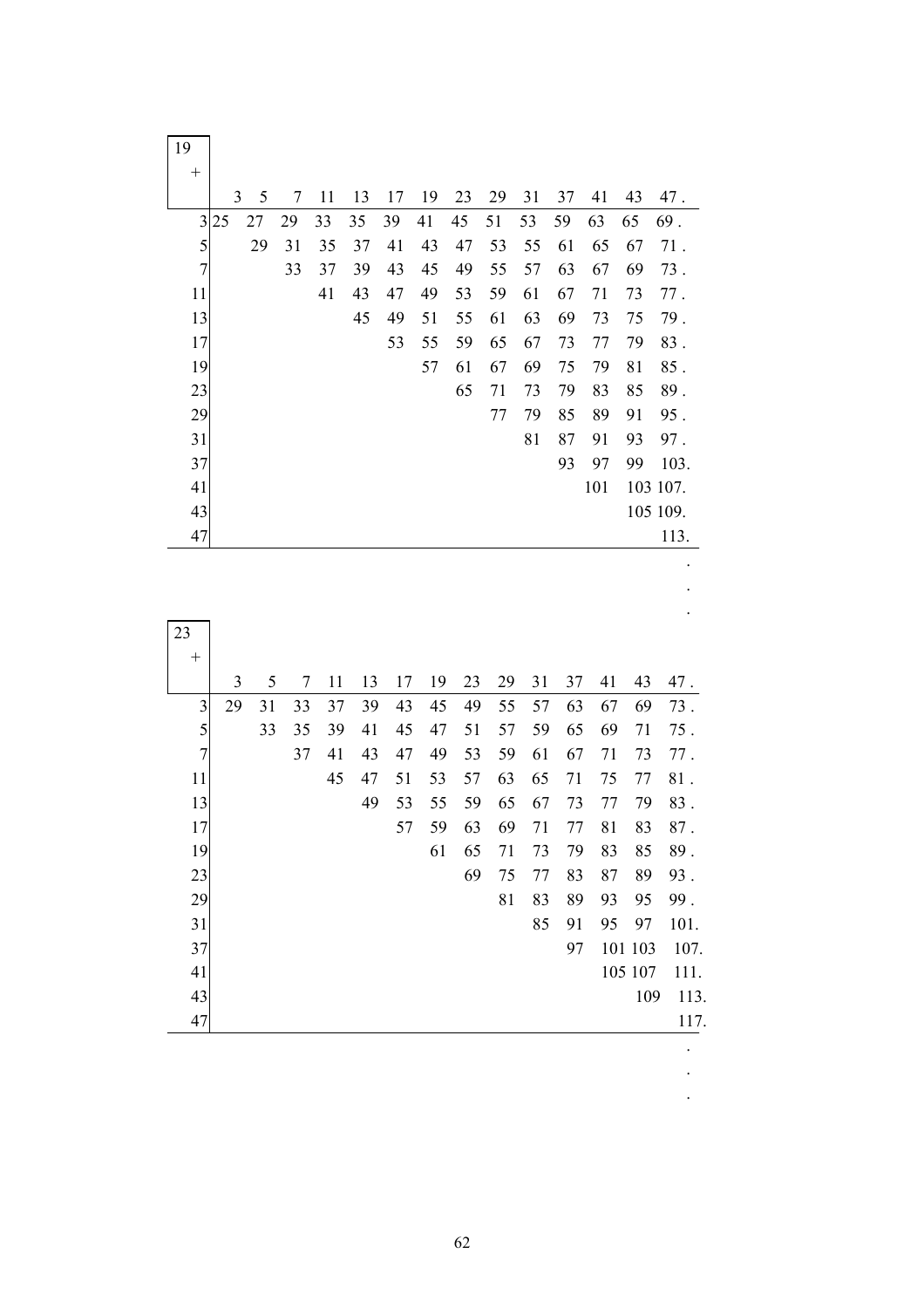| 29                      |                |          |                |    |          |          |    |    |         |    |     |    |              |                                                                      |
|-------------------------|----------------|----------|----------------|----|----------|----------|----|----|---------|----|-----|----|--------------|----------------------------------------------------------------------|
| $^{+}$                  | 3              | 5        | $\tau$         |    |          |          |    |    |         |    |     |    | 43           |                                                                      |
|                         |                |          |                | 11 | 13       | 17       | 19 | 23 | 29      | 31 | 37  | 41 |              | 47.                                                                  |
| $\overline{3}$          | 35             | 37<br>39 | 39             | 43 | 45       | 49<br>51 | 51 | 55 | 61      | 63 | 69  | 73 | 75           | 79.                                                                  |
| 5<br>$\overline{7}$     |                |          | 41             | 45 | 47       |          | 53 | 57 | 63      | 65 | 71  | 75 | 77           | $81$ .                                                               |
|                         |                |          | 43             | 47 | 49       | 53       | 55 | 59 | 65      | 67 | 73  | 77 | 79           | 83.                                                                  |
| 11                      |                |          |                | 51 | 53<br>55 | 57       | 59 | 63 | 69      | 71 | 77  | 81 | 83           | $87$ .                                                               |
| 13                      |                |          |                |    |          | 59       | 61 | 65 | 71      | 73 | 79  | 83 | 85           | 89.                                                                  |
| 17                      |                |          |                |    |          | 63       | 65 | 69 | 75      | 77 | 83  | 87 | 89           | 93.                                                                  |
| 19                      |                |          |                |    |          |          | 67 | 71 | $77 \,$ | 79 | 85  | 89 | 91           | 95.                                                                  |
| 23                      |                |          |                |    |          |          |    | 75 | 81      | 83 | 89  | 93 | 95           | 99.                                                                  |
| 29                      |                |          |                |    |          |          |    |    | 87      | 89 | 95  | 99 |              | 101 105.                                                             |
| 31                      |                |          |                |    |          |          |    |    |         | 91 | 97  |    | 101 103 107. |                                                                      |
| 37                      |                |          |                |    |          |          |    |    |         |    | 103 |    | 107 109 113. |                                                                      |
| 41                      |                |          |                |    |          |          |    |    |         |    |     |    | 111 113 117. |                                                                      |
| 43                      |                |          |                |    |          |          |    |    |         |    |     |    |              | 115 119.                                                             |
|                         |                |          |                |    |          |          |    |    |         |    |     |    |              |                                                                      |
| 47                      |                |          |                |    |          |          |    |    |         |    |     |    |              |                                                                      |
|                         |                |          |                |    |          |          |    |    |         |    |     |    |              |                                                                      |
|                         |                |          |                |    |          |          |    |    |         |    |     |    |              |                                                                      |
|                         |                |          |                |    |          |          |    |    |         |    |     |    |              |                                                                      |
| 31                      |                |          |                |    |          |          |    |    |         |    |     |    |              |                                                                      |
| $^{+}$                  | $\overline{3}$ | 5        | $\overline{7}$ | 11 | 13       | 17       | 19 | 23 | 29      | 31 | 37  | 41 | 43           |                                                                      |
| $\overline{\mathbf{3}}$ | 37             | 39       | 41             | 45 | 47       | 51       | 53 | 57 | 63      | 65 | 71  | 75 | 77           |                                                                      |
| 5                       |                | 41       | 43             | 47 | 49       | 53       | 55 | 59 | 65      | 67 | 73  | 77 | 79           |                                                                      |
| $\overline{7}$          |                |          | 45             | 49 | 51       | 55       | 57 | 61 | 67      | 69 | 75  | 79 | 81           |                                                                      |
| 11                      |                |          |                | 53 | 55       | 59       | 61 | 65 | 71      | 73 | 79  | 83 | 85           |                                                                      |
| 13                      |                |          |                |    | 57       | 61       | 63 | 67 | 73      | 75 | 81  | 85 | 87           |                                                                      |
| 17                      |                |          |                |    |          | 65       | 67 | 71 | 77      | 79 | 85  | 89 | 91           |                                                                      |
| 19                      |                |          |                |    |          |          | 69 | 73 | 79      | 81 | 87  | 91 | 93           |                                                                      |
| 23                      |                |          |                |    |          |          |    | 77 | 83      | 85 | 91  | 95 | 97           | 123.<br>47.<br>81.<br>83.<br>85.<br>89.<br>91.<br>95.<br>97.<br>101. |

63

31 93 99 103 105 109.<br>37 105 109 111 115.

41 113 115 119.

 $\begin{array}{c|cc}\n 43 & 117 & 121. \\
& 47 & 125.\n \end{array}$  47 125. . . .

37 105 109 111 115.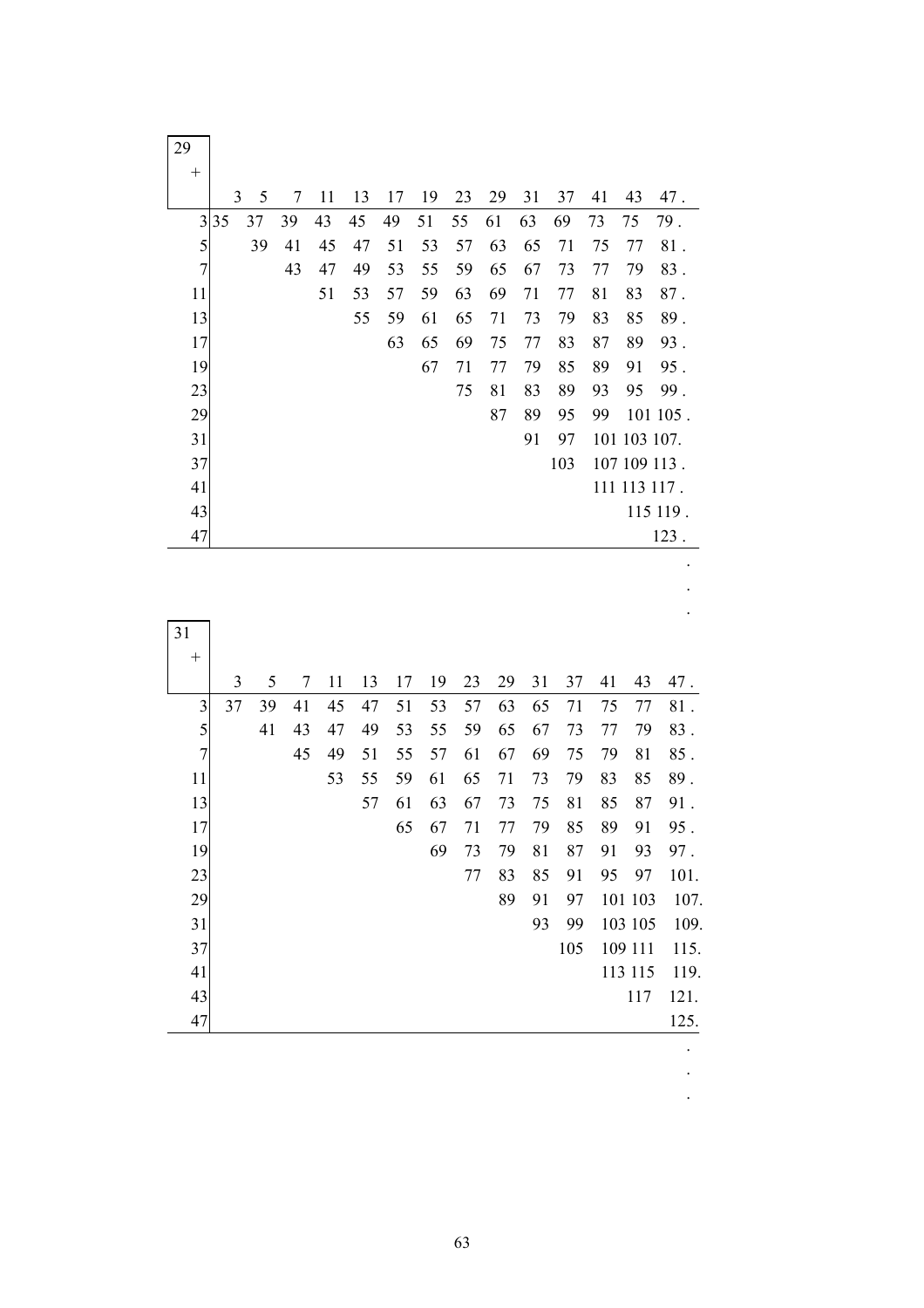| 37                      |    |    |    |    |    |    |    |    |    |        |    |             |         |          |
|-------------------------|----|----|----|----|----|----|----|----|----|--------|----|-------------|---------|----------|
| $^{+}$                  | 3  | 5  | 7  | 11 | 13 | 17 | 19 | 23 | 29 | 31     | 37 | 41          | 43      | 47.      |
| $\overline{\mathbf{3}}$ | 43 | 45 | 47 | 51 | 53 | 57 | 59 | 63 | 69 | 71     | 77 | 81          | 83      | $87$ .   |
| 5                       |    | 47 | 49 | 53 | 55 | 59 | 61 | 65 | 71 | 73     | 79 | 83          | 85      | 89.      |
| $\overline{7}$          |    |    | 51 | 55 | 57 | 61 | 63 | 67 | 73 | 75     | 81 | 85          | 87      | 91.      |
| 11                      |    |    |    | 59 | 61 | 65 | 67 | 71 | 77 | 79     | 85 | 89          | 91      | 95.      |
| 13                      |    |    |    |    | 63 | 67 | 69 | 73 | 79 | 81     | 87 | 91          | 93      | 97.      |
| 17                      |    |    |    |    |    | 71 | 73 | 77 | 83 | 85     | 91 | 95          | 97      | 101.     |
| 19                      |    |    |    |    |    |    | 75 | 79 | 85 | 87     | 93 | 97          | 99      | 103.     |
| 23                      |    |    |    |    |    |    |    | 83 | 89 | 91     | 97 |             | 101 103 | 107.     |
| 29                      |    |    |    |    |    |    |    |    | 95 | 97     |    | 103 107 109 |         | 113.     |
| 31                      |    |    |    |    |    |    |    |    |    | 99     |    | 105 109 111 |         | 115.     |
| 37                      |    |    |    |    |    |    |    |    |    |        |    | 111 115 117 |         | 121.     |
| 41                      |    |    |    |    |    |    |    |    |    |        |    |             | 119 121 | 125.     |
| 43                      |    |    |    |    |    |    |    |    |    |        |    |             | 123     | 127.     |
| 47                      |    |    |    |    |    |    |    |    |    |        |    |             |         | 131.     |
| 41                      |    |    |    |    |    |    |    |    |    |        |    |             |         |          |
| $^{+}$                  | 3  | 5  | 7  | 11 | 13 | 17 | 19 | 23 | 29 | 31     | 37 | 41          | 43      | 47.      |
| $\overline{\mathbf{3}}$ | 47 | 49 | 51 | 55 | 57 | 61 | 63 | 67 | 73 | 75     | 81 | 85          | 87      | 91.      |
| 5                       |    | 51 | 53 | 57 | 59 | 63 | 65 | 69 | 75 | 77     | 83 | 87          | 89      | 93.      |
| $\overline{7}$          |    |    | 55 | 59 | 61 | 65 | 67 | 71 | 77 | 79     | 85 | 89          | 91      | 95.      |
| 11                      |    |    |    | 63 | 65 | 69 | 71 | 75 | 81 | 83     | 89 | 93          | 95      | 99.      |
| 13                      |    |    |    |    | 67 | 71 | 73 | 77 | 83 | 85     | 91 | 95          | 97      | 101.     |
| $17$                    |    |    |    |    |    | 75 | 77 | 81 | 87 | 89     | 95 | 99          |         | 101 105. |
| 19                      |    |    |    |    |    |    | 79 | 83 | 89 | 91     | 97 |             | 101 103 | 107.     |
| 23                      |    |    |    |    |    |    |    | 87 | 93 | 95     |    | 101 105     | 107     | 111.     |
| 29                      |    |    |    |    |    |    |    |    |    | 99 101 |    | 107 111     | 113     | 117.     |
| 31                      |    |    |    |    |    |    |    |    |    | 103    |    | 109 113     | 115     | 119.     |
| $37\,$                  |    |    |    |    |    |    |    |    |    |        |    | 115 119     | 121     | 125.     |

64

 $\begin{bmatrix} 41 \\ 43 \end{bmatrix}$  123 125 129.<br>127 131.

 47 135. . . .

 $127$  131.<br>135.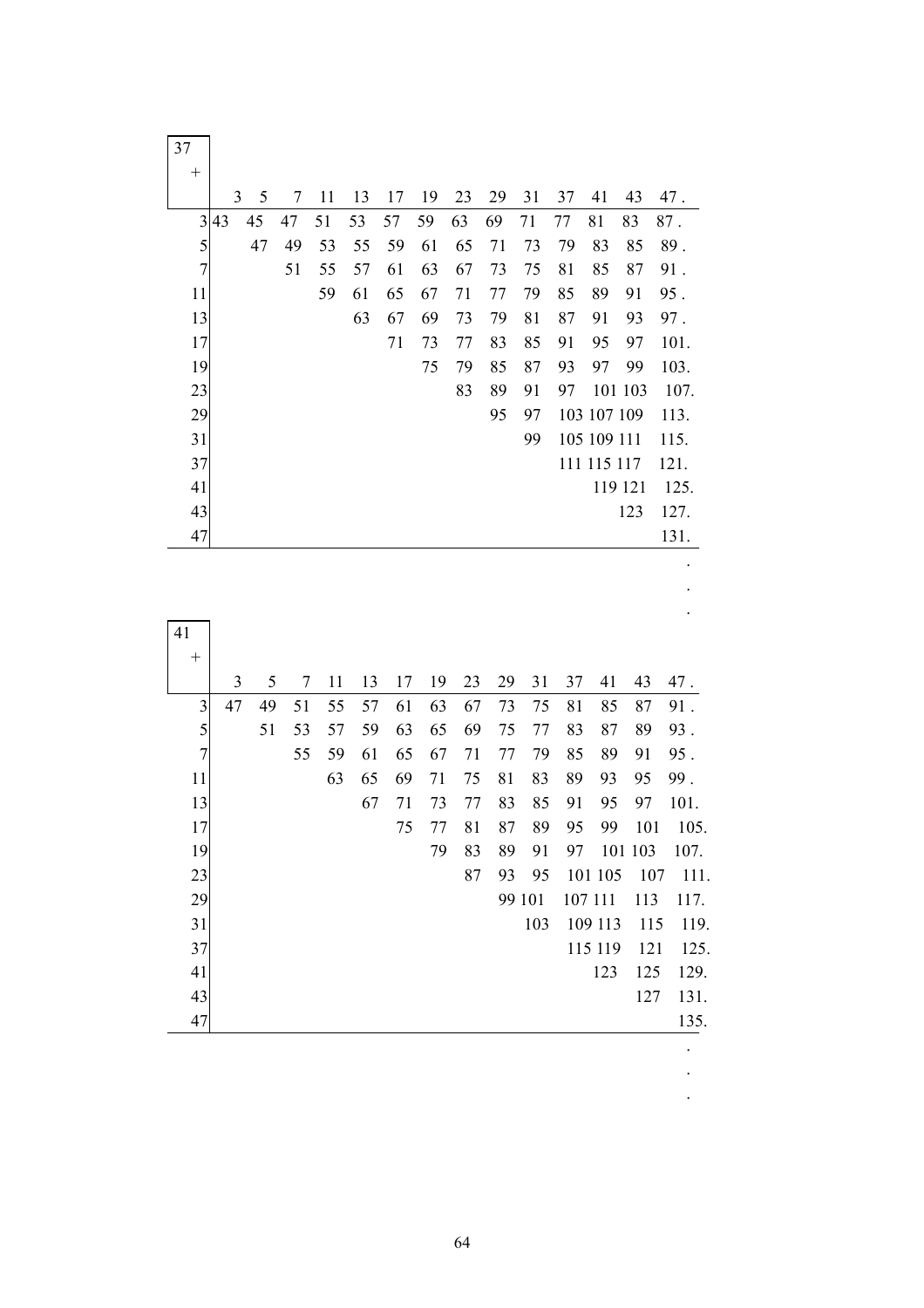|                         | 3  | 5  | 7  | 11 | 13 | 17       | 19       | 23       | 29       | 31       | 37      | 41          | 43      | 47.                                                                                               |
|-------------------------|----|----|----|----|----|----------|----------|----------|----------|----------|---------|-------------|---------|---------------------------------------------------------------------------------------------------|
| $\overline{\mathbf{3}}$ | 49 | 51 | 53 | 57 | 59 | 63       | 65       | 69       | 75       | 77       | 83      | 87          | 89      | 93.                                                                                               |
| $\overline{5}$          |    | 53 | 55 | 59 | 61 | 65       | 67       | 71       | 77       | 79       | 85      | 89          | 91      | 95.                                                                                               |
| $\overline{7}$          |    |    | 57 | 61 | 63 | 67       | 69       | 73       | 79       | 81       | 87      | 91          | 93      | 97.                                                                                               |
| 11                      |    |    |    | 65 | 67 | 71       | 73       | 77       | 83       | 85       | 91      | 95          | 97      | 101.                                                                                              |
| 13                      |    |    |    |    | 69 | 73       | 75       | 79       | 85       | 87       | 93      | 97          | 99      | 103.                                                                                              |
| 17                      |    |    |    |    |    | 77       | 79       | 83       | 89       | 91       | 97      |             | 101 103 | 107.                                                                                              |
| 19                      |    |    |    |    |    |          | 81       | 85       | 91       | 93       | 99      |             | 103 105 | 109.                                                                                              |
| 23                      |    |    |    |    |    |          |          | 89       | 95       |          | 97 103  |             | 107 109 | 113.                                                                                              |
| 29                      |    |    |    |    |    |          |          |          | 101 103  |          | 109     |             | 113 115 | 119.                                                                                              |
| 31                      |    |    |    |    |    |          |          |          |          | 105      | 111     |             | 115 117 | 121.                                                                                              |
| 37                      |    |    |    |    |    |          |          |          |          |          | 117     |             | 121 123 | 127.                                                                                              |
| 41                      |    |    |    |    |    |          |          |          |          |          |         |             | 125 127 | 131.                                                                                              |
| 43                      |    |    |    |    |    |          |          |          |          |          |         |             | 129     | 133.                                                                                              |
| 47                      |    |    |    |    |    |          |          |          |          |          |         |             |         | 137.                                                                                              |
| 47                      |    |    |    |    |    |          |          |          |          |          |         |             |         |                                                                                                   |
| $^{+}$                  |    |    |    |    |    |          |          |          |          |          |         |             |         |                                                                                                   |
|                         | 3  | 5  | 7  | 11 | 13 | 17       | 19       | 23       | 29       | 31       | 37      | 41          | 43      |                                                                                                   |
| 3                       | 53 | 55 | 57 | 61 | 63 | 67       | 69       | 73       | 79       | 81       | 87      | 91          | 93      |                                                                                                   |
| $\overline{5}$          |    | 57 | 59 | 63 | 65 | 69       | 71       | 75       | 81       | 83       | 89      | 93          | 95      |                                                                                                   |
| $\overline{7}$          |    |    | 61 | 65 | 67 | 71       | 73       | 77       | 83       | 85       | 91      | 95          | 97      |                                                                                                   |
| 11                      |    |    |    | 69 | 71 | 75       | 77<br>79 | 81       | 87<br>89 | 89       | 95      | 99          | 101     |                                                                                                   |
| 13<br>17                |    |    |    |    | 73 | 77<br>81 | 83       | 83<br>87 | 93       | 91<br>95 | 97      | 101 105 107 | 101 103 |                                                                                                   |
| 19                      |    |    |    |    |    |          | 85       | 89       | 95       | 97       |         | 103 107 109 |         |                                                                                                   |
| 23                      |    |    |    |    |    |          |          | 93       | 99       |          | 101 107 |             | 111 113 |                                                                                                   |
| 29                      |    |    |    |    |    |          |          |          | 105      |          | 107 113 |             | 117 119 |                                                                                                   |
| 31                      |    |    |    |    |    |          |          |          |          |          | 109 115 |             | 119 121 |                                                                                                   |
| 37                      |    |    |    |    |    |          |          |          |          |          | 121     |             | 125 127 |                                                                                                   |
| 41                      |    |    |    |    |    |          |          |          |          |          |         |             | 129 131 | 47.<br>97.<br>99.<br>101.<br>105.<br>107.<br>111.<br>113.<br>117.<br>123.<br>125.<br>131.<br>135. |
| 43                      |    |    |    |    |    |          |          |          |          |          |         |             | 133     | 137.                                                                                              |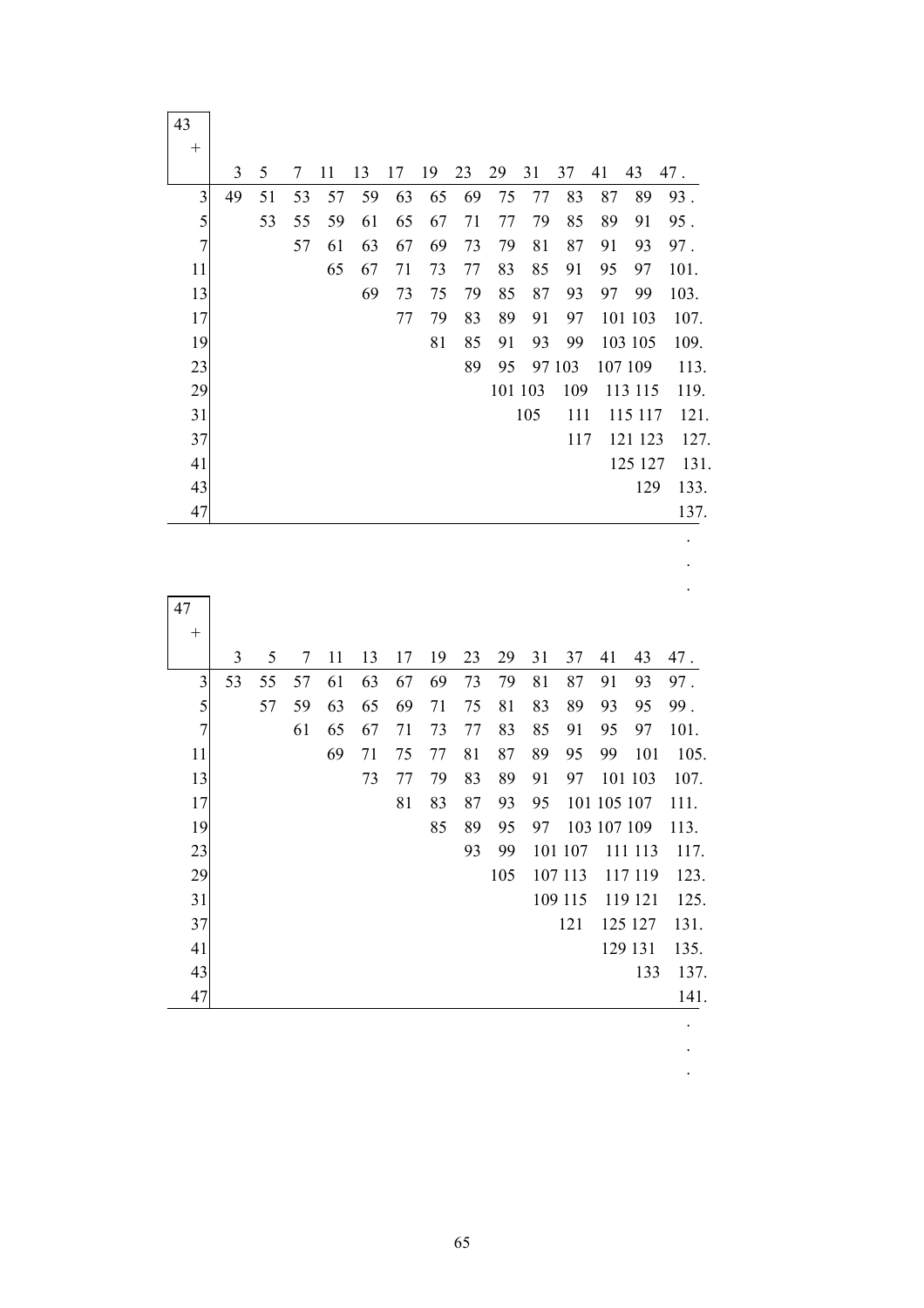123) Smarandache-Vinogradov sequence:

 0,0,0,0,1,2,4,4,6,7,9,10,11,15,17,16,19,19,23,25,26,26,28,33,32,35,43,39, 40,43,43,...

 $(a(2k+1)$  represents the number of different combinations such that  $2k+1$ is written as a sum of three odd primes.)

This sequence is deduced from the Smarandache-Vinogradov table.

References:

 Florentin Smarandache, "Only Problems, not Solutions!", Xiquan Publishing House, Phoenix-Chicago, 1990, 1991, 1993; ISBN: 1-879585-00-6.

 (reviewed in <Zentralblatt für Mathematik> by P. Kiss: 11002, pre744, 1992;

and <The American Mathematical Monthly>, Aug.-Sept. 1991);

- Florentin Smarandache, "Problems with and without ... problems!", Ed. Somipress, Fes, Morocco, 1983;
- Arizona State University, Hayden Library, "The Florentin Smarandache papers" special collection, Tempe, AZ 85287-1006, USA.

N. J. A. Sloane, e-mail to R. Muller, February 26, 1994.

124) Smarandache Paradoxist Numbers:

 There exist a few "Smarandache" number sequences. A number n is called a "Smarandache paradoxist number" if and only if n doesn't belong to any of the Smarandache defined numbers. Question: find the Smarandache paradoxist number sequence.

Solution:

 If a number k is a Smarandache paradoxist number, then k doesn't belong to any of the Smarandache defined numbers,

therefore k doesn't belong to the Smarandache paradoxist numbers too!

 If a number k doesn't belong to any of the Smarandache defined numbers, then k is a Smarandache paradoxist number,

 therefore k belongs to a Smarandache defined numbers (because Smarandache paradoxist numbers is also in the same category) - contradiction.

Dilemma: Is the Smarandache paradoxist number sequence empty ?

125) Non-Smarandache numbers:

 A number n is called a "non-Smarandache number" if and only if n is neither a Smarandache paradoxist number nor any of the Smarandache-defined numbers.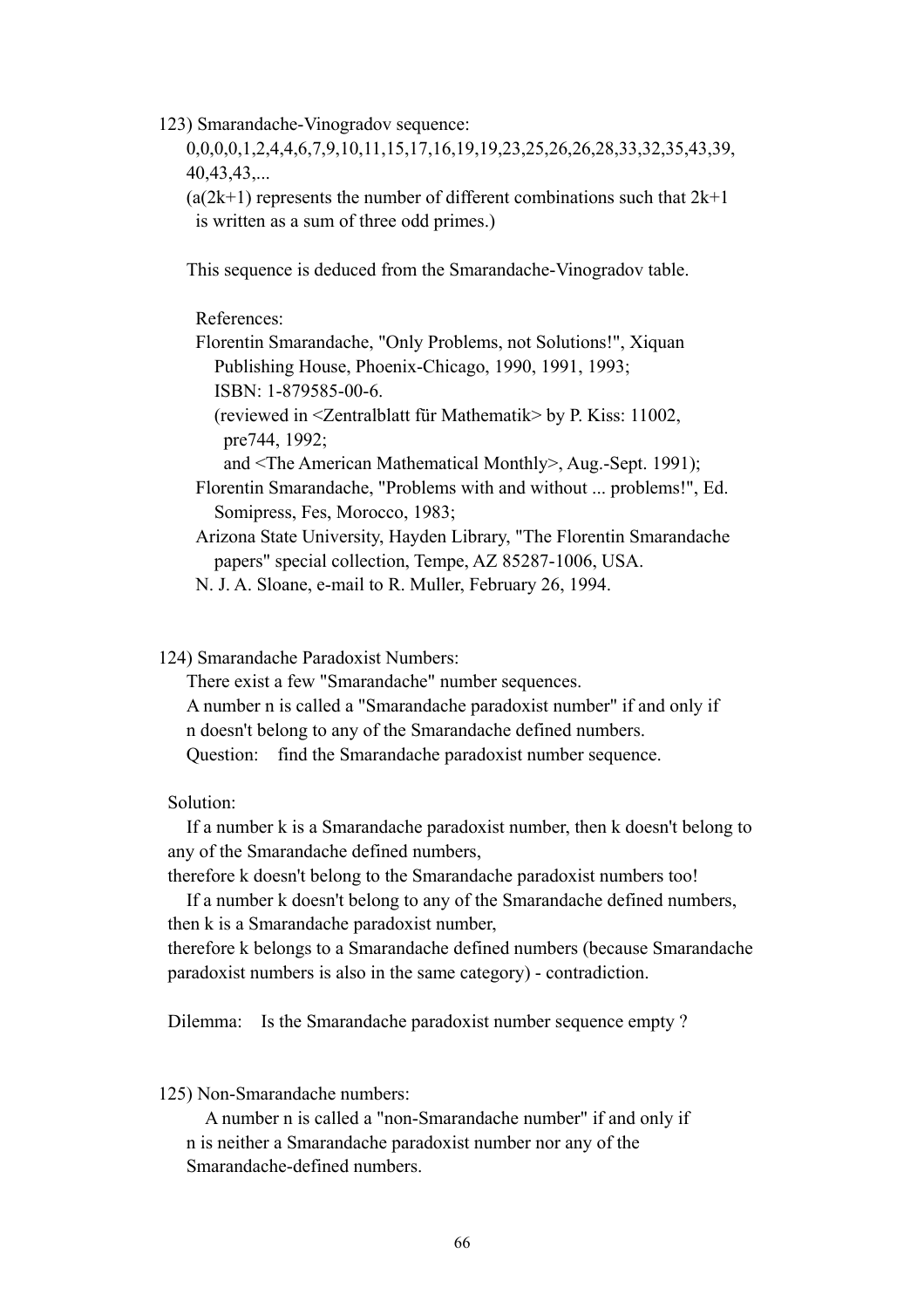Question: find the non-Smarandache number sequence.

Dilemma 1: is the non-Smarandache number sequence empty, too? Dilemma 2: is a non-Smarandache number equivalent to a Smarandache paradoxist number?? (this would be another paradox !! ... because a non-Smarandache number is not a Smarandache paradoxist number).

126) The paradox of Smarandache numbers:

 Any number is a Smarandache number, the non-Smarandache number too. (This is deduced from the following paradox (see the reference):

"All is possible, the impossible too!")

Reference:

Charles T. Le, "The Smarandache Class of Paradoxes", in <Bulletin of Pure and Applied Sciences>, Bombay, India, 1995;

```
 and in <Abracadabra>, Salinas, CA, 1993, and in <Tempus>, Bucharest, No. 
2, 1994.
```
#### 127) Romanian Multiplication:

Another algorithm to multiply two integer numbers, A and B:

- let k be an integer  $> 2$ ;

- write A and B on two different vertical columns:  $c(A)$ , respectively  $c(B)$ :
- multiply A by k, and write the product  $A_1$  on the column  $c(A)$ ;
- divide B by k, and write the integer part of the quotient  $B_1$ on the column  $c(B)$ ;
- ... and so on with the new numbers  $A_1$  and  $B_1$ ,

until we get a  $B_i < k$  on the column  $c(B)$ ;

Then:

- write another column  $c(r)$ , on the right side of  $c(B)$ , such that:

for each number of column  $c(B)$ , which may be a multiple of k plus the rest r (where  $r = 0, 1, 2, ..., k-1$ ),

```
the corresponding number on c(r) will be r;
```
- multiply each number of column A by its corresponding r of  $c(r)$ , and put the new products on another column  $c(P)$  on the right side of  $c(r)$ ;

- finally add all numbers of column c(P).

 $A \times B$  = the sum of all numbers of c(P).

 Remark that any multiplication of integer numbers can be done only by multiplication with 2, 3, ..., k, divisions by k, and additions.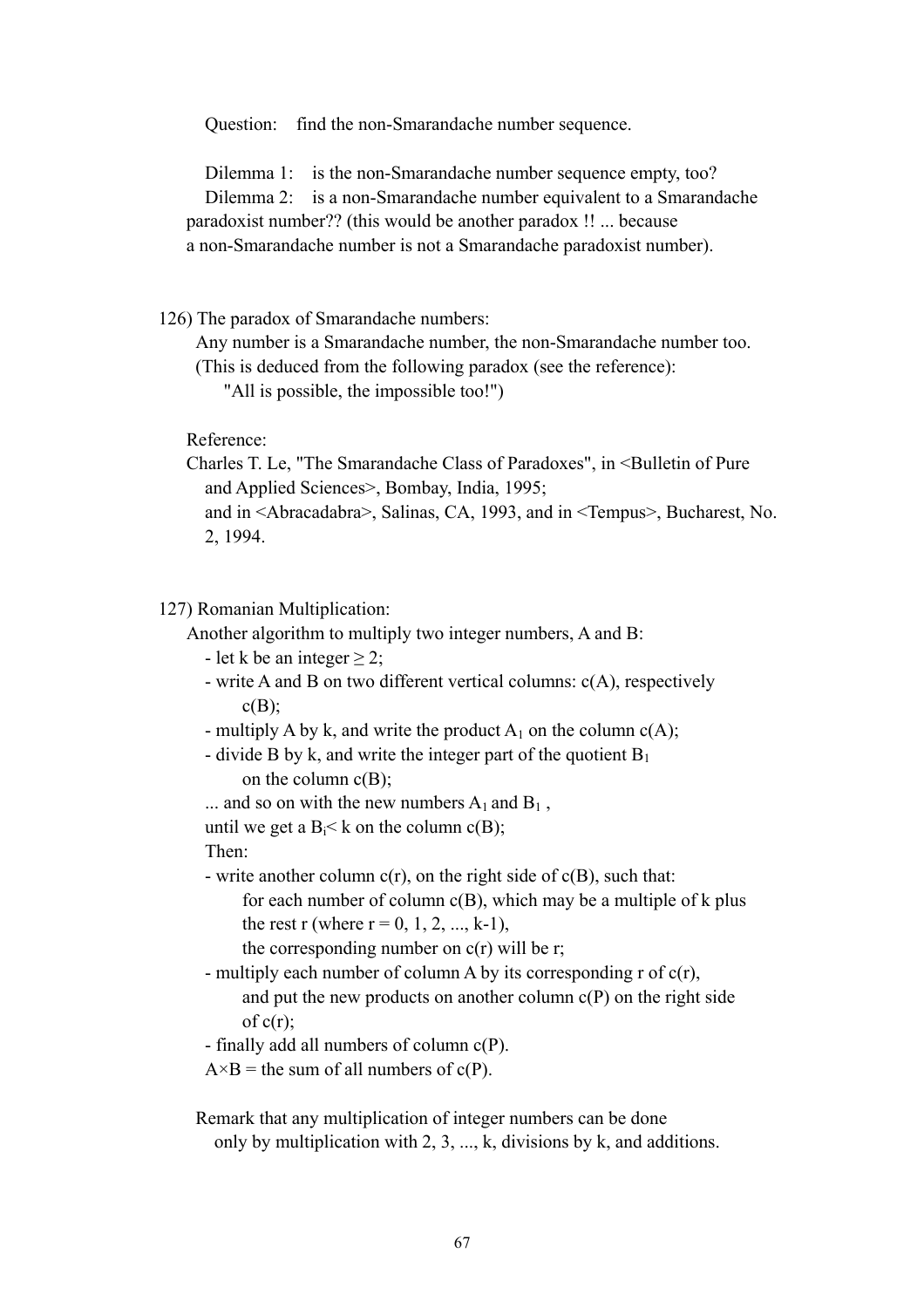This is a generalization of Russian multiplication (when  $k = 2$ ); we call it Romanian Multiplication.

 This special multiplication is useful when k is very small, the best values being for  $k = 2$  (Russian multiplication - known since Egyptian time), or  $k = 3$ . If k is greater than or equal to min  $\{10, B\}$ , this multiplication is trivial (the obvious multiplication).

Example 1 (if we choose  $k=3$ ):

 $73\times97=?$ 

| x <sub>3</sub> | /3   |                |      |
|----------------|------|----------------|------|
| c(A)           | c(B) | c(r)           | c(P) |
| 73             | 97   |                | 73   |
| 219            | 32   | $\overline{2}$ | 438  |
| 657            | 10   |                | 657  |
| 1971           | 3    |                | 0    |
| 5913           |      |                | 5913 |
|                |      |                | 700  |

7081 total

therefore: 73x97=7081.

 Remark that any multiplication of integer numbers can be done only by multiplication with 2, 3, divisions by 3, and additions.

Example 2 (if we choose  $k = 4$ ):

 $73x97=?$ 

|            |      | /4   | X4   |
|------------|------|------|------|
| c(P)       | c(r) | c(B) | c(A) |
| 73         |      | 97   | 73   |
|            | 0    | 24   | 292  |
| 2336       | 2    | 6    | 1168 |
| 4672       |      |      | 4672 |
| 7081 total |      |      |      |

therefore: 73x97=7081.

 Remark that any multiplication of integer numbers can be done only by multiplication with 2, 3, 4, divisions by 4, and additions.

Example 3 (if we choose  $k = 5$ ):

 $73x97=?$ 

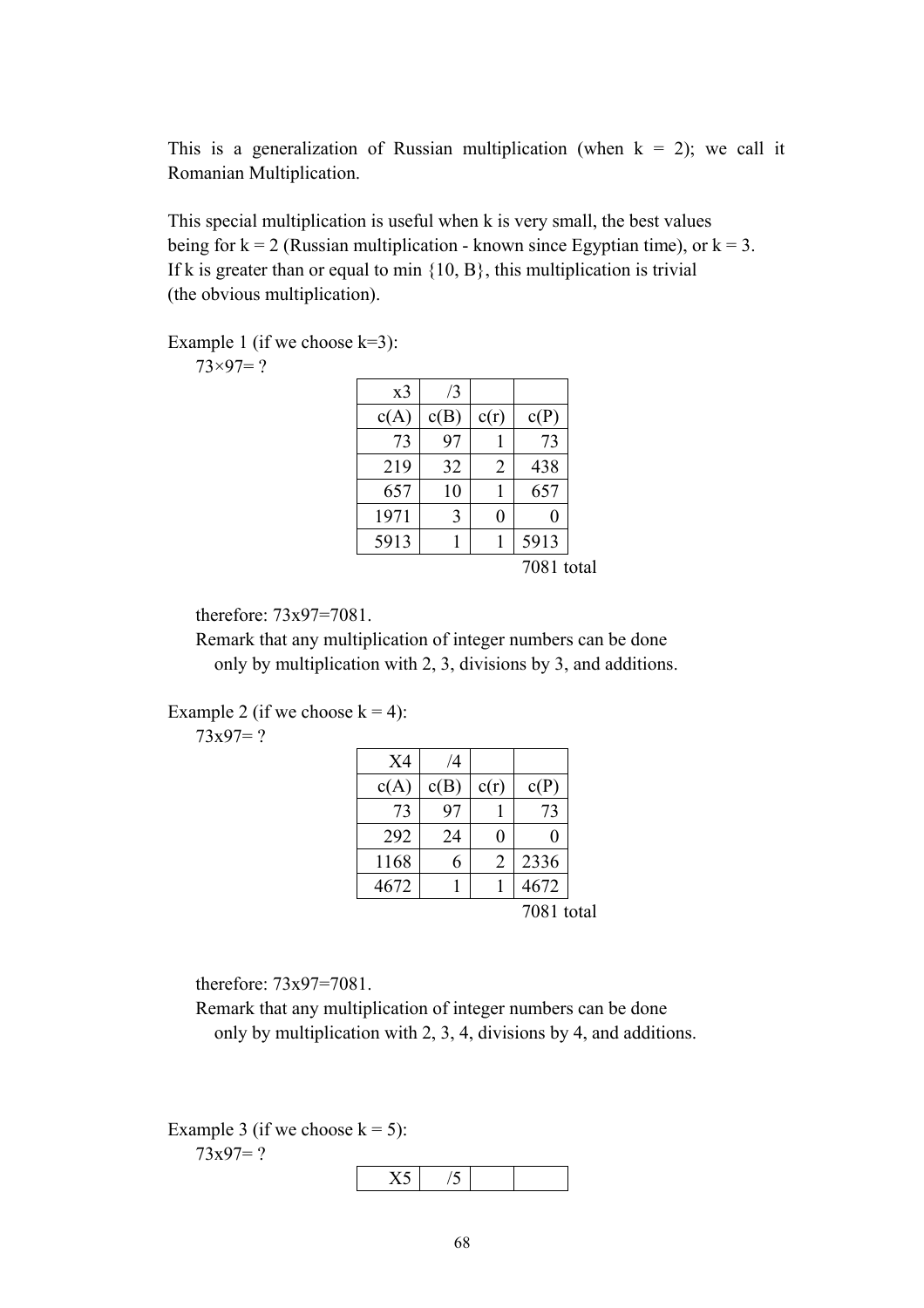| c(A) | c(B) | c(r)          | c(P)       |  |
|------|------|---------------|------------|--|
| 73   | 97   | $\mathcal{L}$ | 146        |  |
| 365  | 19   |               | 1460       |  |
| 1825 |      |               | 5475       |  |
|      |      |               | 7081 total |  |

therefore: 73x97=7081.

 Remark that any multiplication of integer numbers can be done only by multiplication with 2, 3, 4, 5, divisions by 5, and additions.

 This special multiplication becomes less useful when k increases. Look at another example (4), what happens when  $k = 10$ :

 $73x97=?$ 

| x10  | /10  |      |                 |
|------|------|------|-----------------|
| c(A) | c(B) | c(r) | c(P)            |
| 73   | 97   |      | $511(=73x7)$    |
| 730  | q    | 9    | $6570 (=730x9)$ |
|      |      |      | 7081 total      |

therefore: 73x97=7081.

 Remark that any multiplication of integer numbers can be done only by multiplication with 2, 3, ..., 9, 10, divisions by 10, and additions --

hence we obtain just the obvious multiplication!

128) Division by  $k^n$ :

Another algorithm to divide an integer number A by  $k^n$ , where k, n are integers  $>$  2:

- write A and  $k^n$  on two different vertical columns:  $c(A)$ , respectively  $c(k^n);$ 
	- divide A by k, and write the integer quotient  $A_1$  on the column  $c(A)$ ;
- divide  $k^n$  by k, and write the quotient  $q_1 = k^{n-1}$ on the column  $c(k^n)$ ;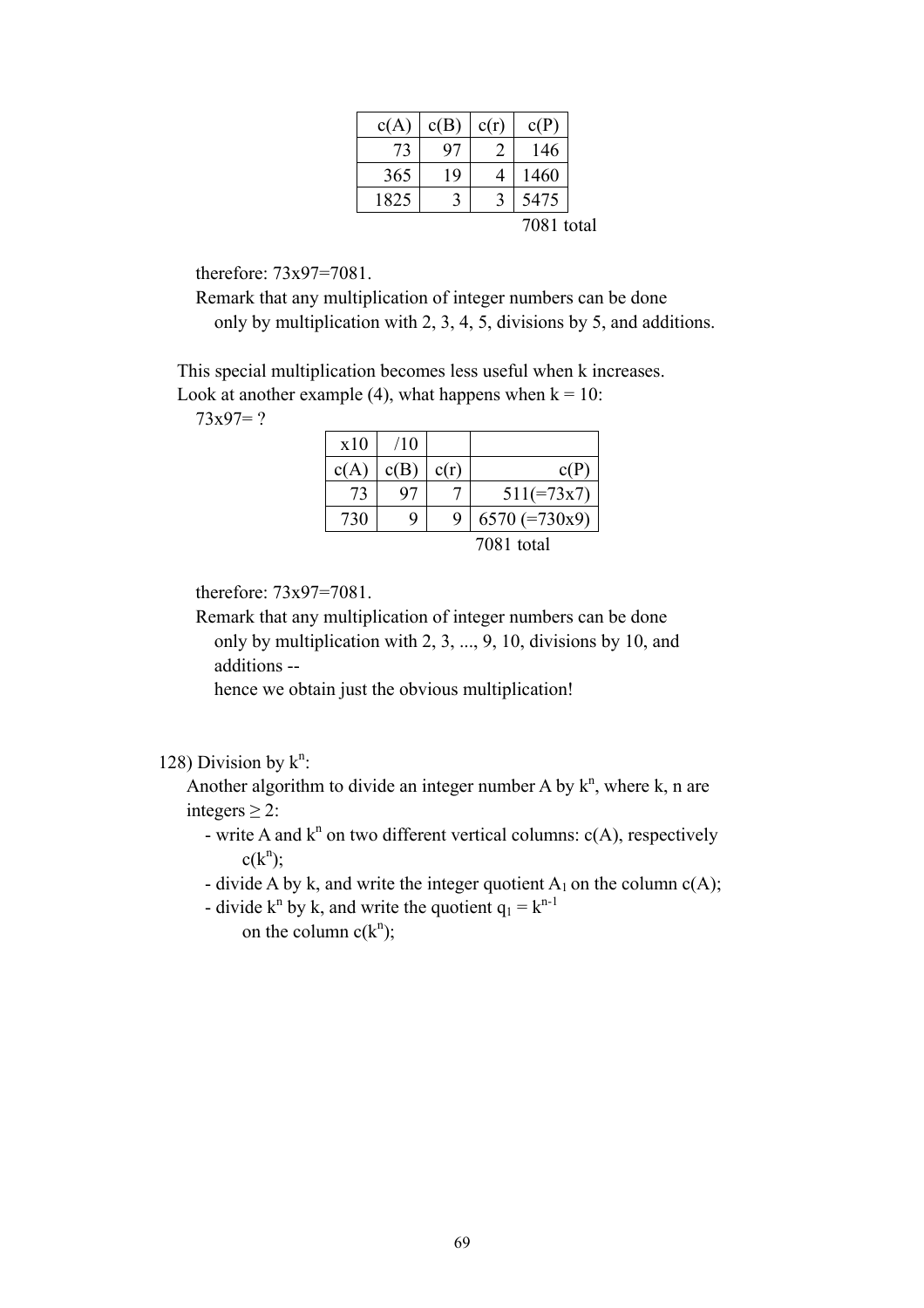... and so on with the new numbers  $A_1$  and  $q_1$ , until we get  $q_n = 1 (= k^0)$  on the column  $c(k^n)$ ; Then:

- write another column  $c(r)$ , on the left side of  $c(A)$ , such that:

for each number of column  $c(A)$ , which may be a multiple of k plus the rest r (where  $r = 0, 1, 2, ..., k-1$ ),

the corresponding number on  $c(r)$  will be r;

- write another column  $c(P)$ , on the left side of  $c(r)$ , in the following way: the element on line i (except the last line which is 0) will be  $k^{n-1}$ ;
- multiply each number of column  $c(P)$  by its corresponding r of  $c(r)$ , and put the new products on another column  $c(R)$  on the left side of  $c(P)$ ;
- finally add all numbers of column  $c(R)$  to get the final rest  $R_n$ ,

while the final quotient will be stated in front of  $c(k^n)$ 's 1. Therefore:

$$
\frac{A}{k^n} = A_n
$$
 and rest R<sub>n</sub>.

Remark that any division of an integer number by  $k^n$  can be done only by divisions to k, calculations of powers of k, multiplications with 1, 2, ..., k-1, additions.

 This special division is useful when k is small, the best values being when k is an one-digit number, and n large.

If k is very big and n very small, this division becomes useless.

# Example 1 :

 $1357/(2^7) = ?$ 

|      |                  |      | /2   | /2               |           |
|------|------------------|------|------|------------------|-----------|
| c(R) | c(P)             | c(r) | c(A) | c(2)             |           |
| 1    | $2^{0}$          |      | 1357 | $2^7$            | line 1    |
| 0    | $2^1$            | 0    | 678  | 2 <sup>6</sup>   | line 2    |
| 4    | $2^2$            |      | 339  | $\overline{2}^5$ | line 3    |
| 8    | $2^3$            |      | 169  | $2^4$            | line 4    |
| 0    | 2 <sup>4</sup>   | 0    | 84   | $\overline{2}^3$ | line 5    |
| 0    | $\overline{2^5}$ | 0    | 42   | $2^2$            | line 6    |
| 64   | 2 <sup>6</sup>   |      | 21   | 2 <sup>1</sup>   | line 7    |
|      |                  |      | 10   | $2^{0}$          | Last line |
|      |                  |      |      |                  |           |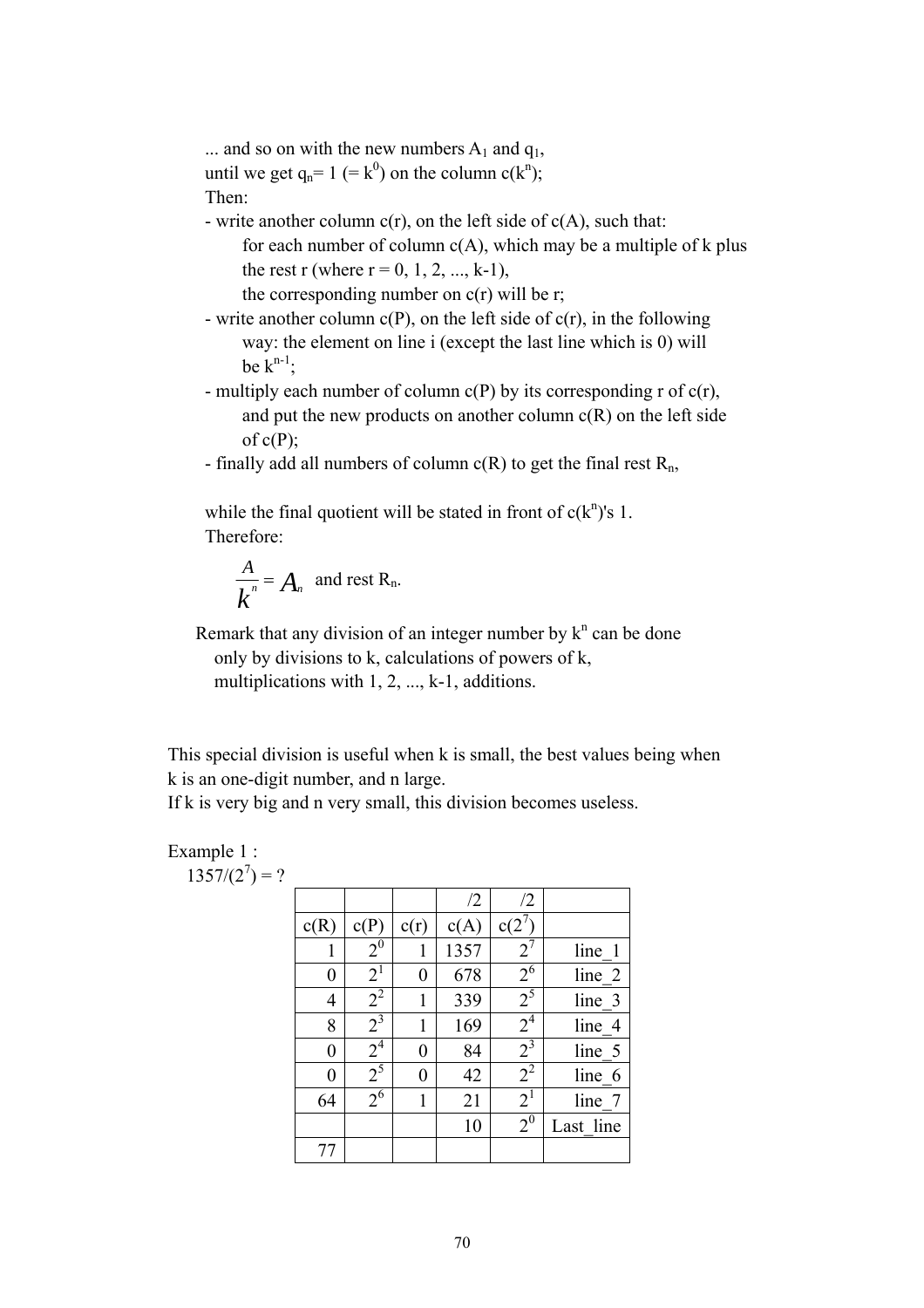Therefore:  $1357/(2^7) = 10$  and rest 77.

 Remark that the division of an integer number by any power of 2 can be done only by divisions to 2, calculations of powers of 2, multiplications and additions.

Example 2 :

 $19495/(3^8) = ?$ 

|      |                    |                | /3             | /3             |            |
|------|--------------------|----------------|----------------|----------------|------------|
| c(R) | c(P)               | c(r)           | c(A)           | $c(3^8)$       |            |
| 1    | 3 <sup>0</sup>     | 1              | 19495          | $3^8$          | line 1     |
| 0    | 3 <sup>1</sup>     | 0              | 6498           | $3^7$          | line 2     |
| 0    | 3 <sup>2</sup>     | 0              | 2166           | 3 <sup>6</sup> | line 3     |
| 54   | $3^{\overline{3}}$ | $\overline{2}$ | 722            | 3 <sup>5</sup> | line 4     |
| 0    | 3 <sup>4</sup>     | 0              | 240            | 3 <sup>4</sup> | line 5     |
| 486  | 3 <sup>5</sup>     | $\overline{2}$ | 80             | $3^3$          | line 6     |
| 1458 | $3^6$              | $\overline{2}$ | 26             | 3 <sup>2</sup> | line<br>-7 |
| 4374 | $3^7$              | $\overline{2}$ | 8              | 3 <sup>1</sup> | line 8     |
|      |                    |                | $\overline{2}$ | 3 <sup>0</sup> | Last line  |
| 6373 |                    |                |                |                |            |

Therefore:  $19495/(3^8) = 2$  and rest 6373.

 Remark that the division of an integer number by any power of 3 can be done only by divisions to 3, calculations of powers of 3, multiplications and additions.

References:

- Alain Bouvier et Michel George, sous la direction de François Le Lionnais, "Dictionnaire des Mathématiques", Presses Universitaires de France, Paris, 1979, p. 659;
- Colecţia "Florentin Smarandache", Arhivele Statului, Filiala Vâlcea, Rm. Vâlcea, Romania, curator: Ion Soare;
- "The Florentin Smarandache papers" special collection, Arizona State University, Tempe, AZ 85287, USA;
- "The Florentin Smarandache" collection, Texas State University, Center for American History, Archives of American Mathematics, Austin, TX 78713, USA.
- 129) Let M be a number in a base b. All distinct digits of M are named generalized period of M.

(For example, if  $M = 104001144$ , its generalized period is  $g(M) = \{0, 1, 4\}$ .)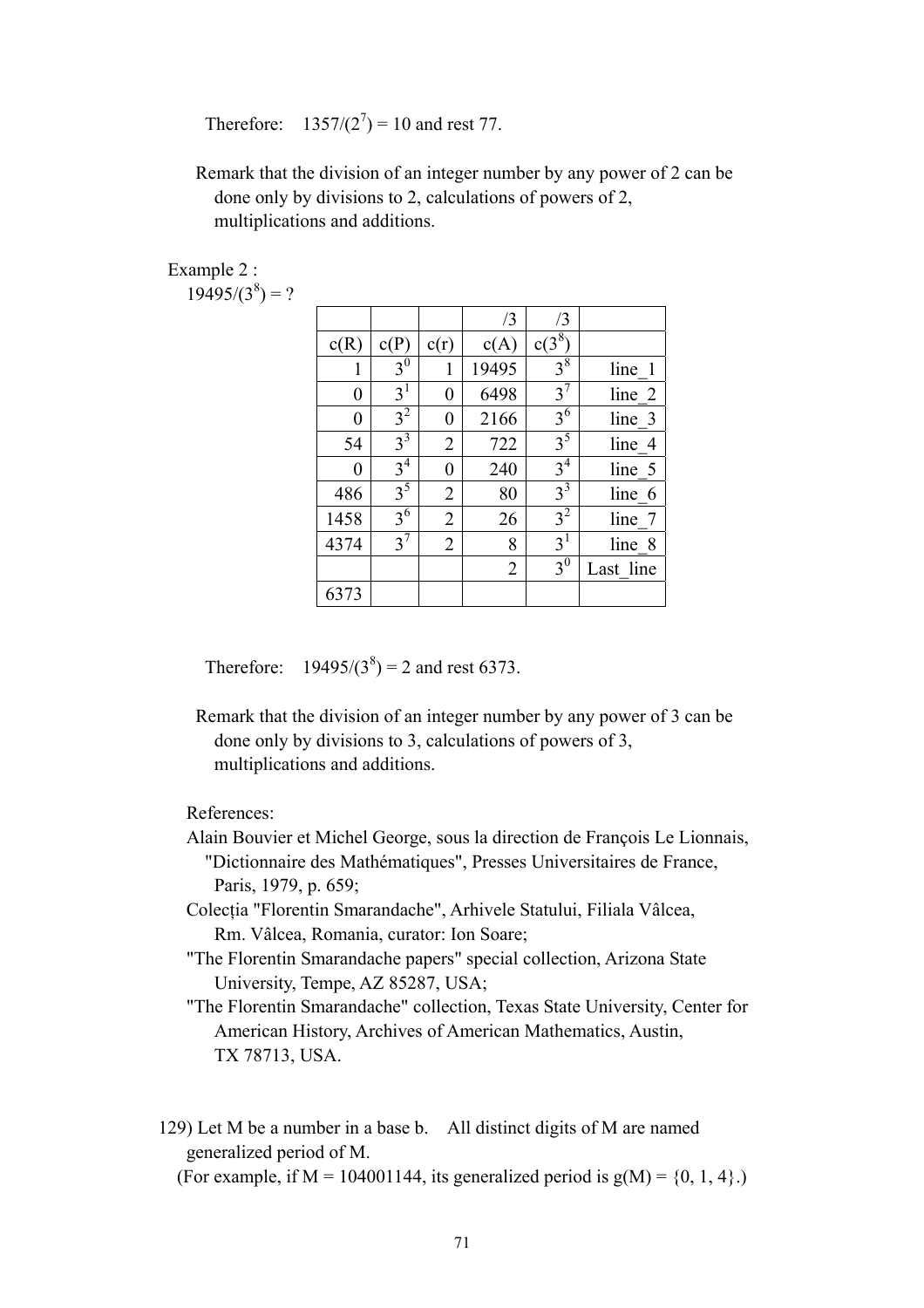Of course,  $g(M)$  is included in  $\{0, 1, 2, ..., b-1\}$ .

 130) The number of generalized periods of M is equal to the number of the groups of M such that each group contains all distinct digits of M. (For example,  $n_g(M) = 2$  because M= 104 001144.)

$$
\begin{array}{c} 1 \\ 1 \end{array}
$$

 131) Length of generalized period is equal to the number of its distinct digits. (For example,  $l_g(M) = 3.$ )

Questions:

- a) Find  $n_g$ ,  $l_g$  for  $p_n$ ,  $n!$ ,  $n^n$ ,  $\sqrt[n]{n}$ .
	- b) For a given  $k \ge 1$ , is there an infinite number of primes  $p_n$ , or n!, or

 $n^n$ , or  $\sqrt[n]{n}$  which have a generalized period of length k?

 Same question such that the number of generalized periods be equal to k.

c) Let  $a_1, a_2, ..., a_h$  be distinct digits. Is there an infinite number of

primes  $p_n$ , or n!, or  $n^n$ , or  $\sqrt[n]{n}$  which have as a

generalized period the set  $\{a_1, a_2, ..., a_h\}$ ?

Reference:

 Florentin Smarandache, "Only problems, not solutions!", Xiquan Publishing House, Phoenix, Chicago, 1990, Problem 22, p. 18.

132) Let  $\{x_n\}$  n≥1 be a sequence of integers, and  $0 \le k \le 9$  a digit. The sequence of position is defined as follows:

 $\int$  max {i}, if k is the 10<sup>i</sup>-th digit of x<sub>n</sub>;  $U_n^{(k)} = U^{(k)}(x_n) =$  $\Box$  -1, otherwise.

(For example: if  $x_1 = 5$ ,  $x_2 = 17$ ,  $x_3 = 775$ , and  $k = 7$ , then  $U_1^{(7)} = U^{(7)}(x_1) = -1$ ,  $U_2^{(7)} = 0$ ,  $U_3^{(7)} = max\{1, 2\} = 2$ .

- a) Study  $\{U^{(k)}(p_n)\}_n$ , where  $\{p_n\}_n$  is the sequence of primes. Convergence, monotony.
- b) Same question for the sequences:  $x_n = n!$  and  $x_n = n^n$ .

More generally: when  $\{x_n\}_n$  is a sequence of rational numbers, and k belongs to N.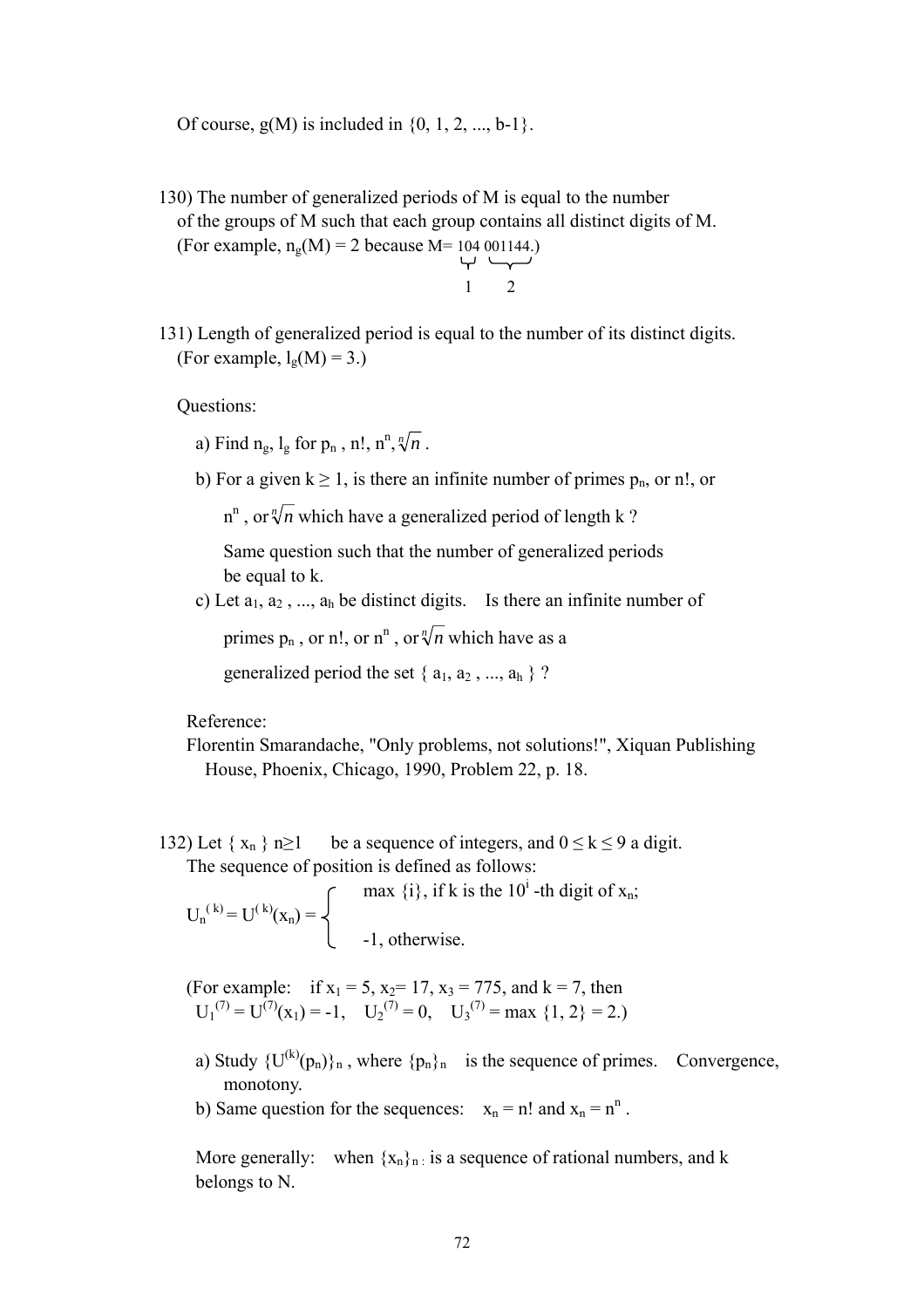133) Criterion for coprimes:

If a, b are strictly positive coprime integers, then:

$$
a^{F(b)+1} + b^{F(a)+1} \cong a + b \pmod{a \cdot b}
$$
,

where F is Euler's totient.

134) Congruence function:

L :  $Z^2 \longrightarrow Z$ , L(x, m) = (x + c <sub>1</sub>) ... (x + c<sub>F(m)</sub>), where F is Euler's totient, and all  $c_i$ ,  $1 \le i \le F(m)$ , are modulo m primitive rest classes.

Reference:

 Florentin Smarandache, "A numerical function in the congruence theory", in <Libertas Mathematica>, Texas State University, Arlington, Vol. XII, 1992, pp. 181-5.

135) Generalization of Euler's Theorem:

If a, m are integers,  $m = 0$ , then

$$
a^{(F(m_s)+s)} \equiv a^{s} \pmod{m},
$$

where  $F$  is Euler's totient, and  $m_s$  and s are obtained by the following algorithm:

(0)
$$
\begin{cases}\na = a_0 d_0; & (a_0, m_0) = 1 \\
m = m_0 d_0; & d = 1\n\end{cases}
$$
\n(1)
$$
\begin{cases}\nd_0 = d_0^1 d_1; & (d_0, m_1) = 1 \\
m_0 = m_1 d_1; & d_1 = 1\n\end{cases}
$$
\n
$$
\begin{cases}\nd_{s-2} = d_{s-2}^1 d_{s-1}; & (d_{s-2}^1, m_{s-1}) = 1\n\end{cases}
$$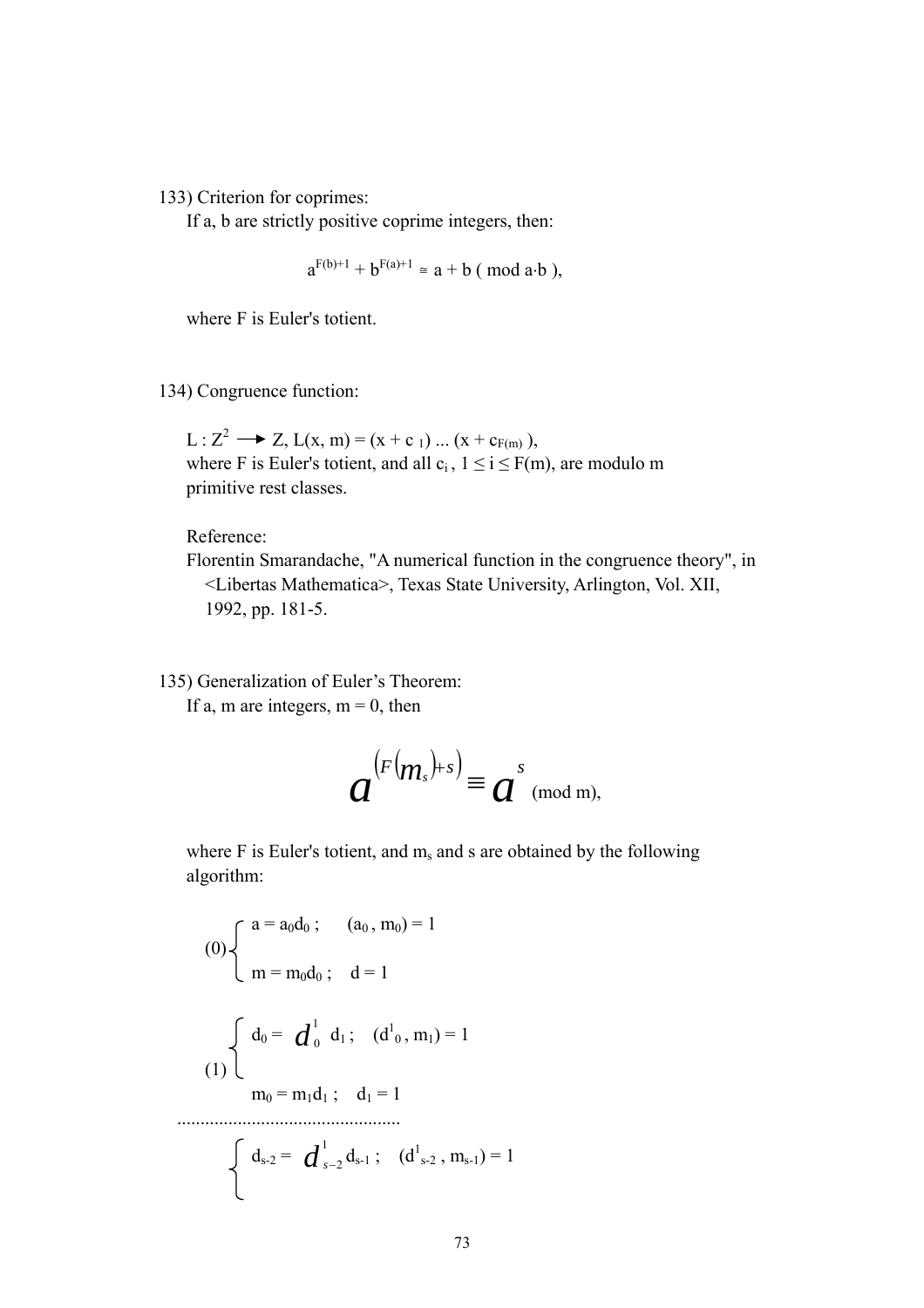(s-1)  
\n
$$
m_{s-2} = m_{s-1}d_{s-1} ; \quad d_{s-1} = 1
$$
\n
$$
(s) \begin{cases} d_{s-1} = d_{s-1}^1 d_s ; \quad (d_{s-1}^1, m_s) = 1 \\ m_{s-1} = m_s d_s ; d_s = 1. \end{cases}
$$

[This is a generalization of Euler's theorem on congruences.]

## References:

 Florentin Smarandache, "A generalization of Euler's theorem concerning congruences", in <Bulet. Univ. Brasov>, series C, Vol. XXIII, 1982, pp. 37-9;

 Idem, "Une généralisation du théorème d'Euler", in <Généralisations et Généralités>, Ed. Nouvelle, Fès, Morocco, 1984, pp. 9-13.

### 136) Smarandache simple functions:

For any positive prime number p one defines

 $S_p(k)$  is the smallest integer such that  $S_p(k)$ ! is divisible by  $p^k$ .

Reference:

 Editors of Problem Section, in <Mathematics Magazine>, USA, Vol. 61, No. 3, June 1988, p. 202.

#### 137) Smarandache function:

 $S(n)$  is defined as the smallest integer such that  $S(n)!$  is divisible by n (for  $n = 0$ ).

If the canonical factorization of n is

$$
{}_{n} = P_1^{k_1} \cdots P_s^{k_s}
$$

then  $S(n) = \max \{ S_p(k_i) \}$ , where  $S_p$  are Smarandache simple

functions.

 References: M. Andrei, I. Balacenoiu, V. Boju, E. Burton, C. Dumitrescu, Jim Duncan,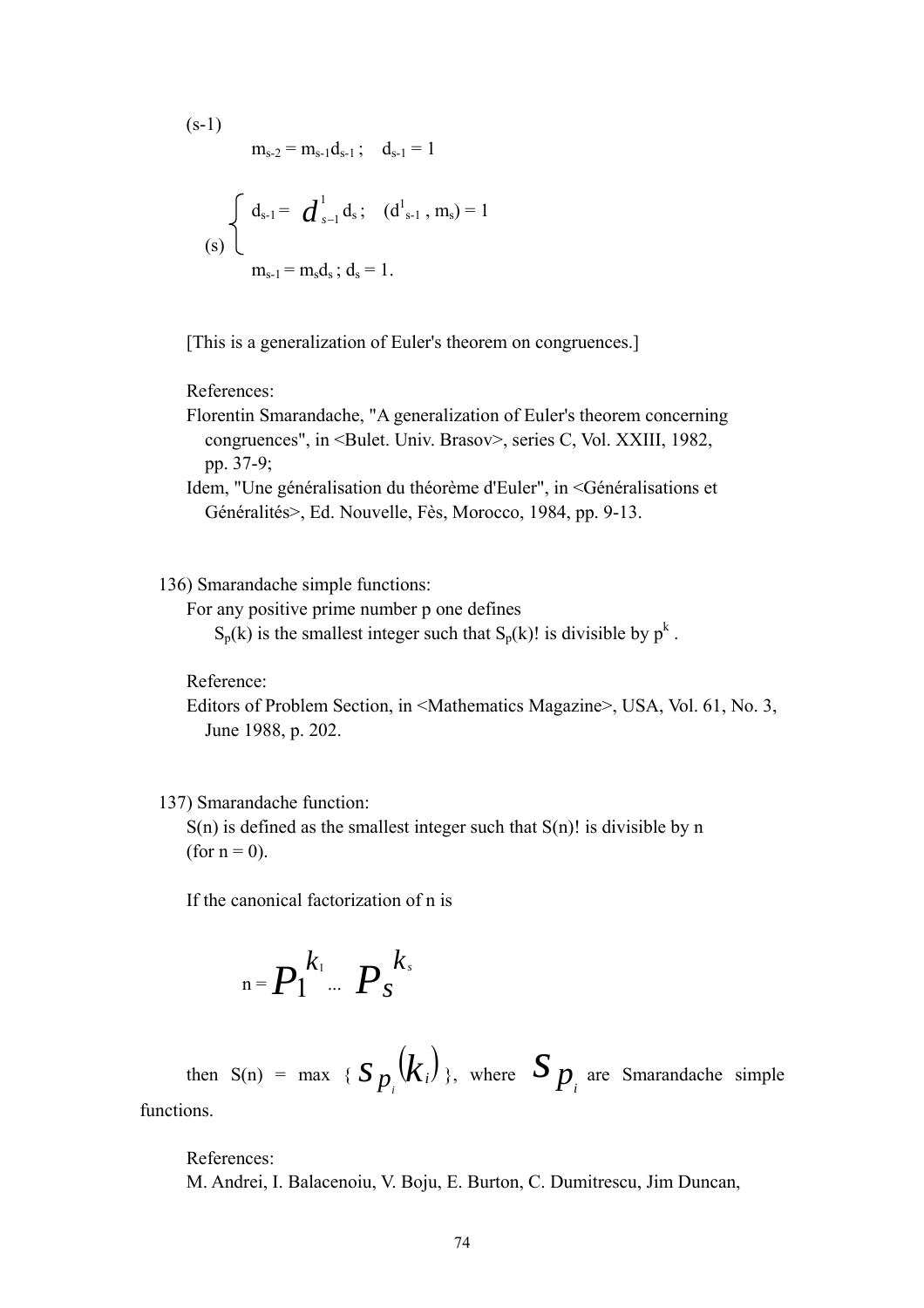Pal Gronas, Henry Ibstedt, John McCarthy, Mike Mudge, Marcela Popescu, Paul Popescu, E. Radescu, N. Radescu, V. Seleacu, J. R. Sutton,

L. Tutescu, Nina Varlan, St. Zanfir, and others,

 in <Smarandache Function Journal>, Department of Mathematics, University of Craiova, 1993-4.

138) Prime Equation Conjecture:

Let  $k > 0$  be an integer. There is only a finite number of solutions in integers p, q, x, y, each greater than 1, to the equation

 $x^p - y^q = k$ .

For  $k = 1$  this was conjectured by Cassels (1953) and proved by Tijdeman (1976).

References:

 Ibstedt, H., Surphing on the Ocean of Numbers - A Few Smarandache Notions and Similar Topics, Erhus Univ. Press, Vail, 1997, pp. 59-69.

 Smarandache, F., Only Problems, not Solutions!, Xiquan Publ. Hse., Phoenix, 1994, unsolved problem #20.

139) Generalized Prime Equation Conjecture:

Let  $k \geq 2$  be a positive integer. The Diophantine equation

 $y = 2x_1 x_2 ... x_k +1$ 

has infinitely many solutions in distinct primes y,  $x_1$ ,  $x_2$ , ...,  $x_k$ .

(For example: when  $k = 3$ ,  $647 = 2x17x19+1$ ; when  $k = 4$ ,  $571 = 2x3x5x19+1$ , etc.)

References:

 Ibstedt, H., Surphing on the Ocean of Numbers - A Few Smarandache Notions and Similar Topics, Erhus University Press, Vail, 1997, pp. 59-69.

 Smarandache, F., Only Problems, not Solutions!, Xiquan Publ. Hse., Phoenix, fourth edition,

140) Progressions:

How many primes do the following progressions contain:

a) {  $a \cdot p_n + b$  },  $n = 1, 2, 3, ...$ , where  $(a, b) = 1$  and  $p_n$  is the n-th prime?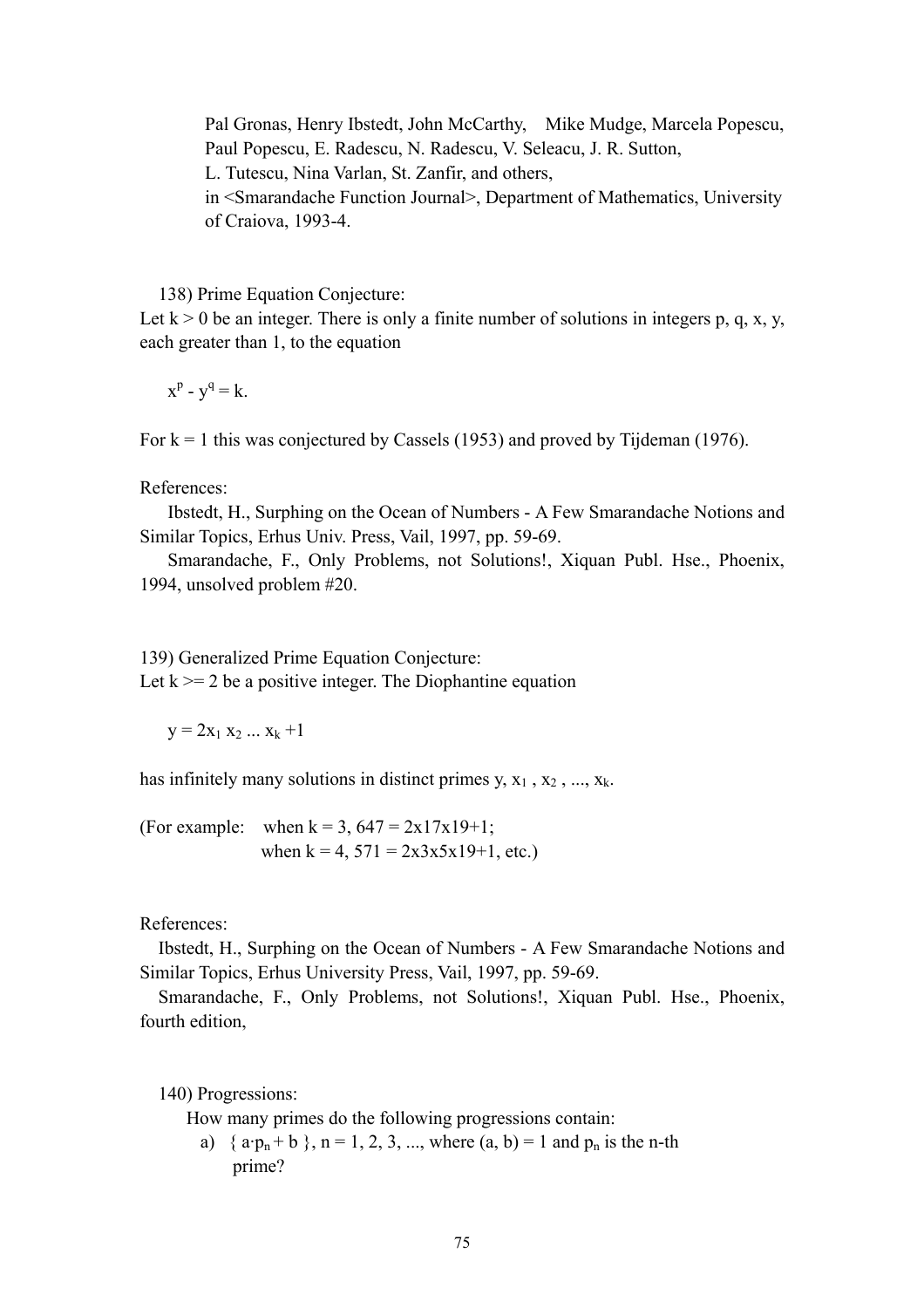b) {  $a^{n}$  + b }, n = 1, 2, 3, ..., where  $(a, b)$  = 1, and a is different from  $-1, 0, +1$  ? c) {  $n^{n}+1$  } and {  $n^{n}-1$  },  $n=1, 2, 3, ...$  ?

Reference:

 Florentin Smarandache, "Only problems, not solutions!", Xiquan Publishing House, Phoenix, Chicago, 1990, Problem 17.

141) Inequality:

$$
n! > k^{n-k+1} \prod_{i=0}^{k-1} \left( \frac{n-i}{k} \right)!
$$

for any non-null positive integers n and k.

If  $k = 2$  (for example), one obtains:

$$
n! > 2^{n-1} \left(\frac{n-i}{2}\right)! \left(\frac{n}{2}\right)!
$$

and if  $k = 3$  (another example), one obtains:

$$
n! > 3^{n-2} \left(\frac{n-2}{3}\right)! \left(\frac{n-1}{3}\right)! \left(\frac{n}{3}\right)!
$$

Reference:

 Florentin Smarandache, "Problèmes avec et sans ... problèmes!", Somipress, Fès, Morocco, 1983, Problèmes 7.88 & 7.89, pp. 110-1.

142) Divisibility Theorem:

If a and m are integers, and  $m > 0$ , then

$$
(am - a) (m - 1)!
$$

is divisible by m.

Reference:

 Florentin Smarandache, "Problèmes avec et sans ... problèmes!", Somipress, Fes, Morocco, 1983, Problème 7.140, pp. 173-4.

143) Dilemmas: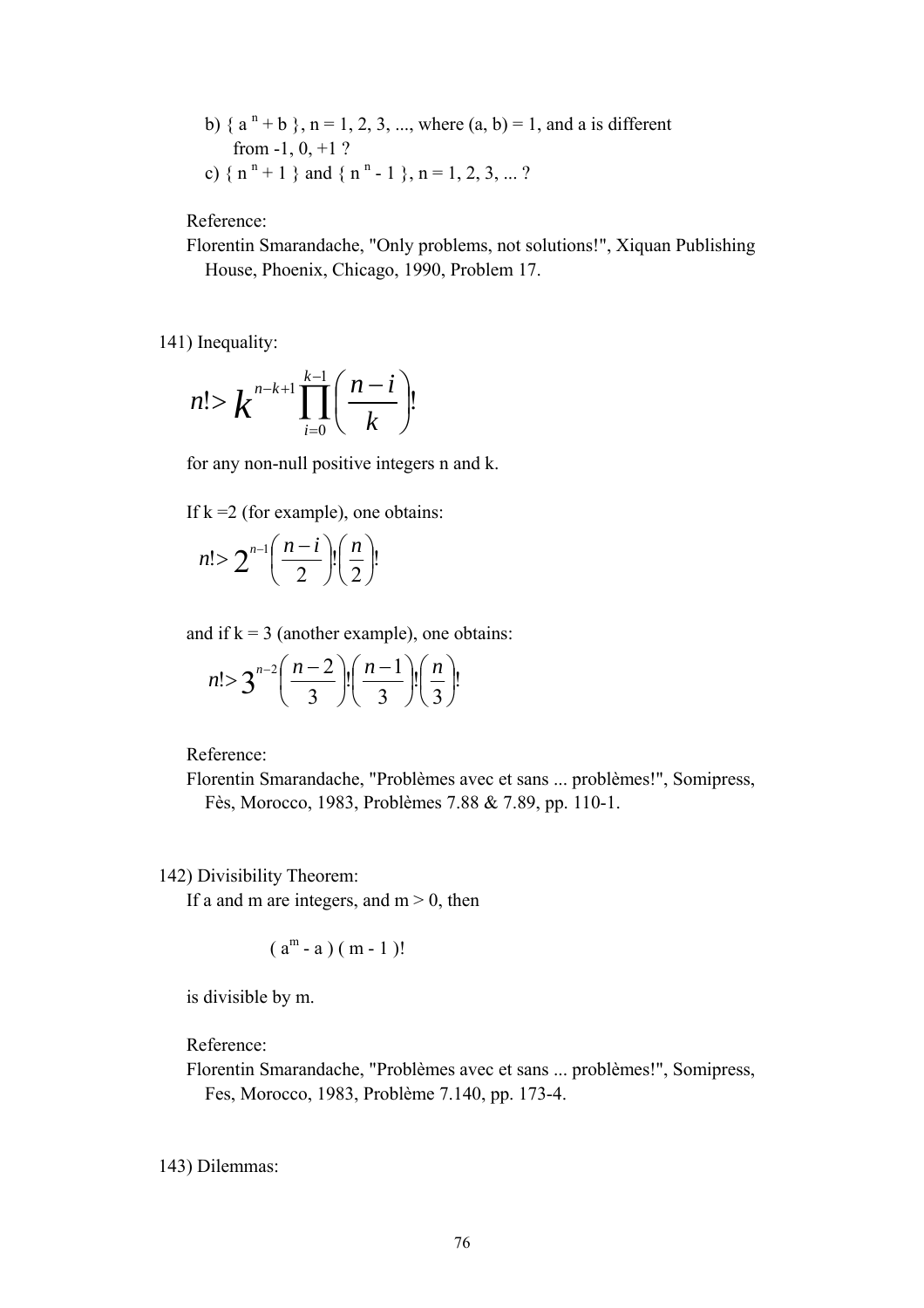Is it true that for any question there exists at least an answer? Reciprocally:

Is any assertion the result of at least a question?

Reference:

 Florentin Smarandache, "Only problems, not solutions!", Xiquan Publishing House, Phoenix, Chicago, 1990, Problem 5, p. 8.

144) Surface points:

- a) Let n be an integer  $> 5$ . Find a minimum number M(n) such that anyhow are chosen  $M(n)$  points in space, four by four non-coplanar, there exist n points among these which belong to the surface of a sphere.
- b) Same question for an arbitrary space body (for example: cone, cube, etc.).
- c) Same question in plane (for  $n \geq 4$ , and the points are chosen three by three non-colinear).

Reference:

 Florentin Smarandache, "Only problems, not solutions!", Xiquan Publishing House, Phoenix, Chicago, 1990, Problem 9, p. 10.

### 145) Inclusion Problems:

 a) Find a method to get the maximum number of circles of radius 1 included in a given planar figure, at most tangential two by two or tangential to the border of the planar figure.

 Study the general problem when "circle" are replaced by an arbitrary planar figure.

 b) Same question for spheres of radius 1 included in a given space body. Study the general problem when "sphere" are replaced by an arbitrary space body.

Reference:

- Florentin Smarandache, "Only problems, not solutions!", Xiquan Publishing House, Phoenix, Chicago, 1990, Problem 8, p. 10.
- 146) Convex Polyhedrons:
	- a) Given n points in space, four by four non-coplanar, find the maximum number  $M(n)$  of points which constitute the vertexes of a convex polyhedron.

Of course,  $M(n) > 4$ .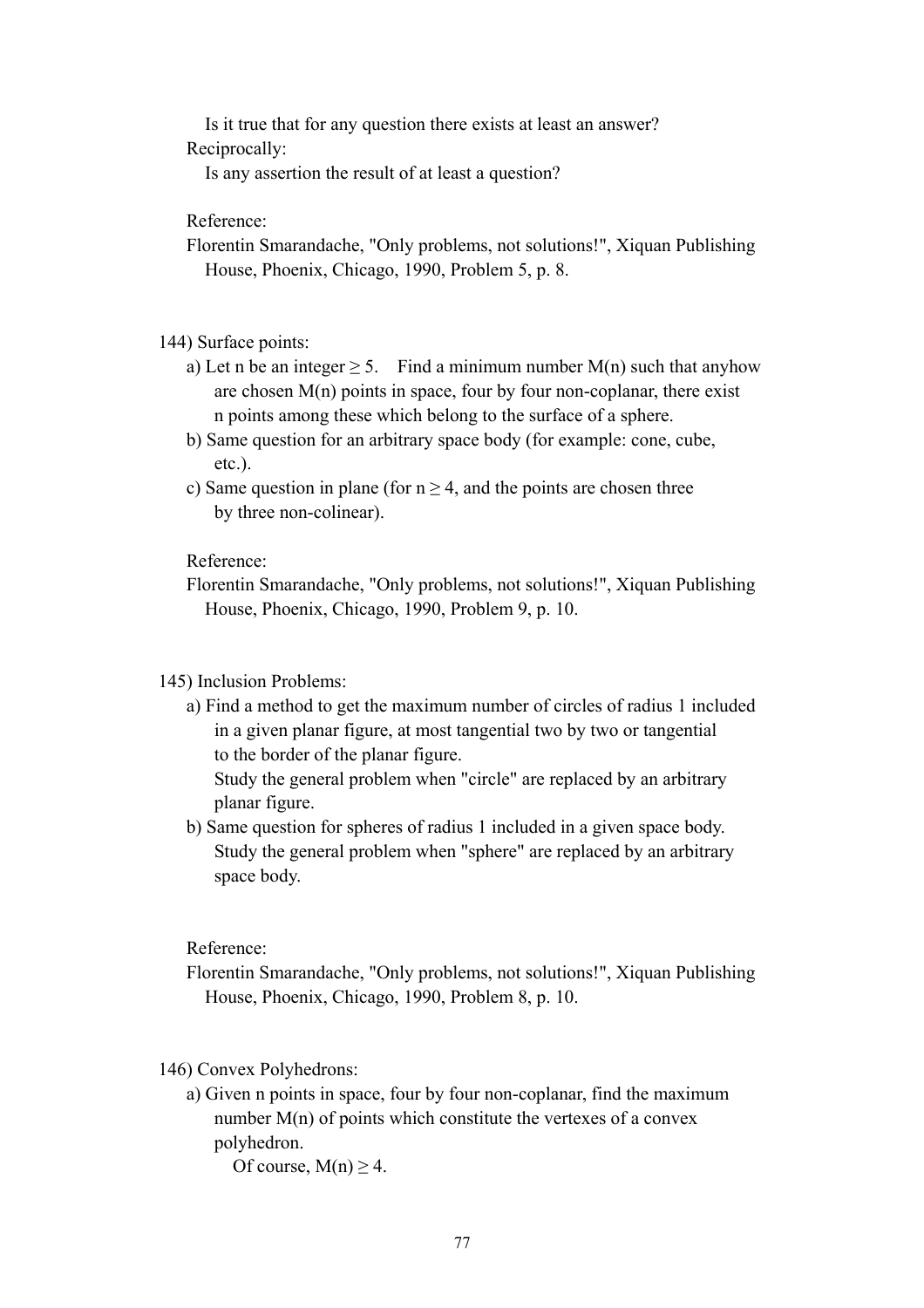b) Given n points in space, four by four non-coplanar, find the minimum number  $N(n)$  > 5 such that: any  $N(n)$  points among these do not constitute the vertexes of a convex polyhedron. Of course, N(n) may not exist.

### References:

- Florentin Smarandache, "Only problems, not solutions!", Xiquan Publishing House, Phoenix, Chicago, 1990, Problem 7, p. 9;
- Ioan Tomescu, "Problems of combinatorics and graph theory" (Romanian), Bucharest, Editura Didactica si Pedagogica, 1983.

#### 147) Integral Points:

 How many non-coplanar points in space can be drawn at integral distances each from other?

Is it possible to find an infinite number of such points?

#### 148) Counter:

 $C(a, b)$  = how many digits of "a" the number b contains. Study, for example,  $C(1, p_n)$ , where  $p_n$  is the n-th prime. Same for:  $C(1, n!)$ ,  $C(1, n^n)$ .

## Reference:

 Florentin Smarandache, "Only problems, not solutions!", Xiquan Publishing House, Phoenix, Chicago, 1990, Problem 3, p. 7.

#### 149) Maximum points:

Let  $d > 0$ . Ouestion:

 What is the maximum number of points included in a given planar figure (generally: in a space body) such that the distance between any two points is greater or equal than d ?

#### 150) Minimum Points:

Let  $d > 0$ . Ouestion:

What is the minimum number of points  ${A_1, A_2, ... }$  included in a given planar figure (generally: in a space body) such that if another point A is included in that figure then there exists at least an  $A_i$  with the distance  $|AA_i| < d$ ?

### Reference:

Florentin Smarandache, "Only problems, not solutions!", Xiquan Publishing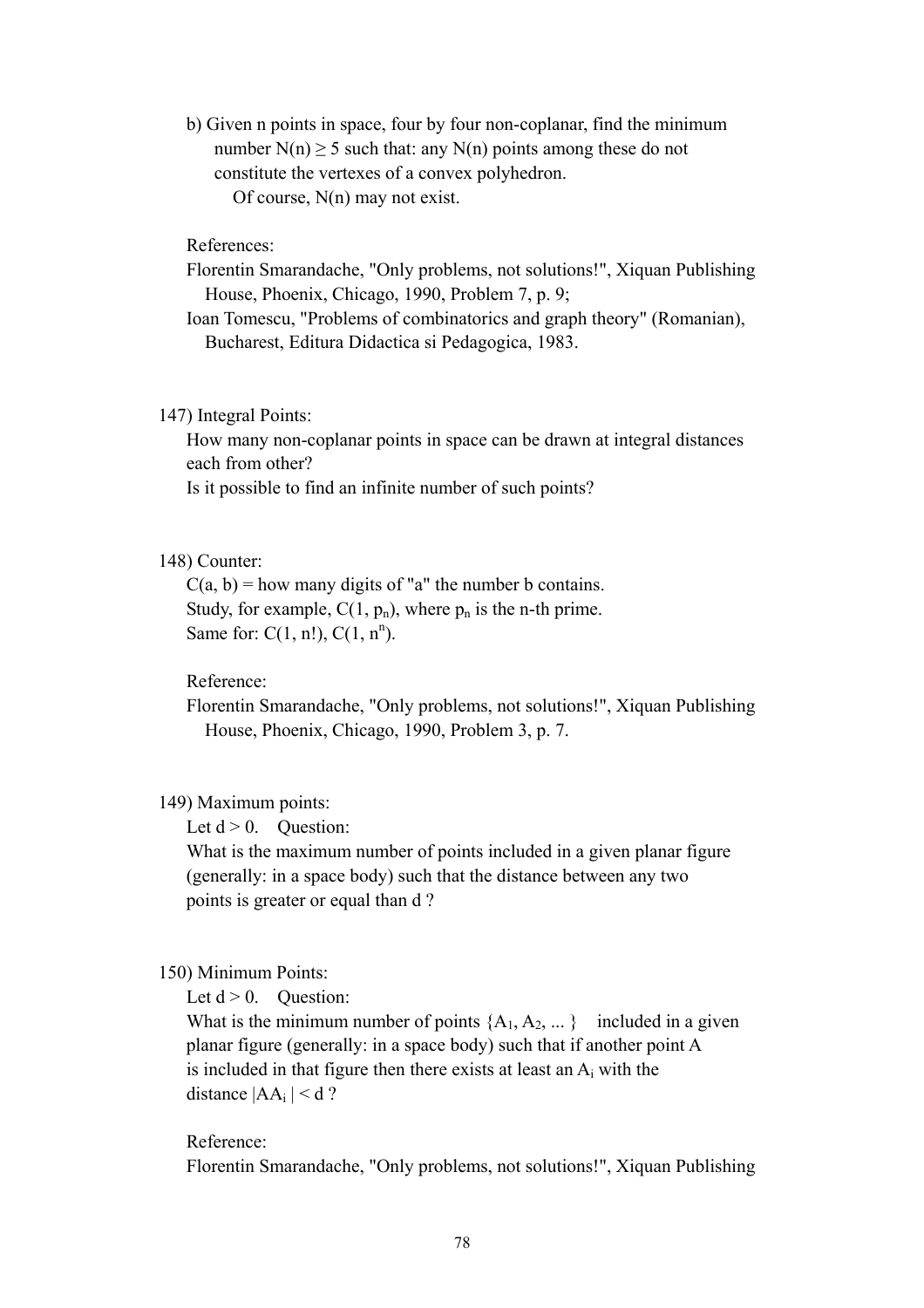House, Phoenix, Chicago, 1990, Problem 2, p. 6.

151 Increasing Repeated Compositions:

Let g be a function,  $g : N \rightarrow N$ , such that  $g(n) > n$  for all natural n. An increasing repeated composition related to g and a given positive number m is defined as below:

 $F_g$  : N  $\longrightarrow$  N,  $F_g(n) = k$ , where k is the smallest integer such that  $g(...g(n)...) \ge m$  (g is composed k times).

Study, for example,  $F_s$ , where s is the function that associates to each non-null positive integer n the sum of its positive divisors.

152) Decreasing Repeated Compositions:

Let g be a non-constant function,  $g : N \rightarrow N$ , such that  $g(n) \le n$  for all natural n.

An decreasing repeated composition related to g is defined as below:

 $f_s : N \rightarrow N$ ,  $f_s(n) = k$ , where k is the smallest integer such that  $g(...g(n)...)$  = constant (g is composed k times).

Study, for example,  $f_d$ , where d is the function that associates to each non-null positive integer n the number of its positive divisors. In this particular case, the constant is 2.

Same for  $\prod(n)$  = the number of primes not exceeding n,

and for  $p(n)$  = the largest prime factor of n, and for  $o(n)$  = the number of distinct prime factors of n.

Reference:

 Florentin Smarandache, "Only problems, not solutions!", Xiquan Publishing House, Phoenix, Chicago, 1990, Problems 18, 19 & 29, pp. 15-6, 23.

## 153) Coloration Conjecture:

 Anyhow all points of an m-dimensional Euclidian space are colored with a finite number of colors, there exists a color which fulfills all distances.

#### Reference:

 Florentin Smarandache, "Only problems, not solutions!", Xiquan Publishing House, Phoenix, Chicago, 1990, Problem 13, p. 12.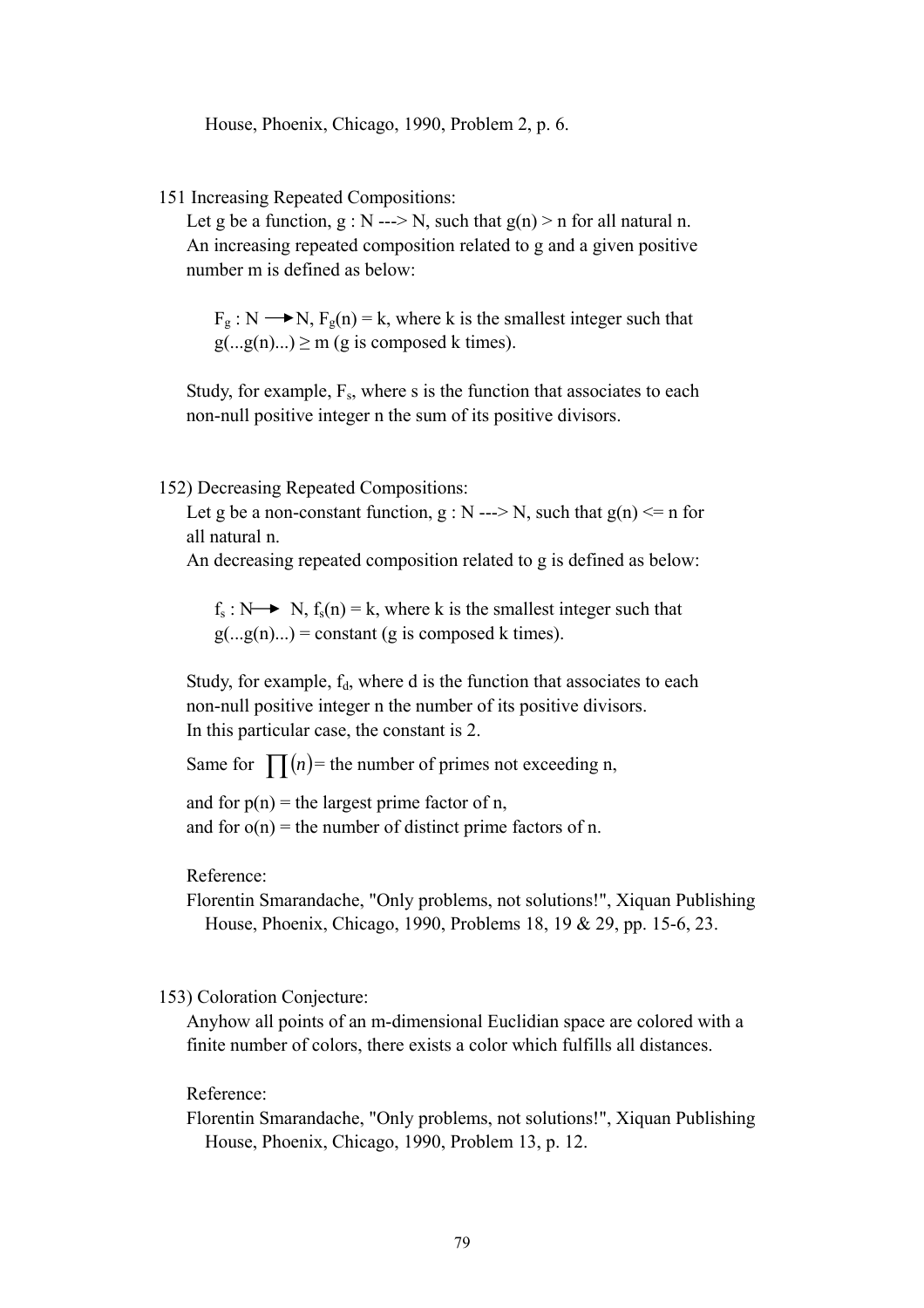### 154) Primes:

Let a  $_1$ , ..., a  $_n$ , be distinct digits,  $1 \le n \le 9$ . How many primes can we construct from all these digits only (eventually repeated) ?

(More generally: when  $a_1, ..., a_n$ , and n are positive integers.) Conjecture: Infinitely many!

Reference:

 Florentin Smarandache, "Only problems, not solutions!", Xiquan Publishing House, Phoenix, Chicago, 1990, Problem 3, p. 7.

### 155) Prime Number Theorem:

 There exist an infinite number of primes which contain given digits,  $a_1, a_2, ..., a_m$ , in the positions  $i_1, i_2, ..., i_m$ , with  $i_1$ ,  $i_2$ , ...,  $i_m \ge 0$  (the "i-th position" is the 10<sup>i</sup>-th digit). (Of course, if  $i_m = 0$ , then  $a_m$  must be odd and different from 5.)

References:

 Florentin Smarandache, Query 762 (and Answer 762), in <Mathematics Magazine>, April, 1990.

 Florentin Smarandache, "Only problems, not solutions!", Xiquan Publishing House, Phoenix, Chicago, 1990, Problem 10, p. 11.

### 156) Cardinality Theorem:

For any positive integers  $n \ge 1$  and  $m \ge 3$ , find the maximum number S(n ,m) such that:

the set  $\{1, 2, 3, ..., n\}$  has a subset A of cardinality  $S(n, m)$  with

the property that A contains no m-term arithmetic progression.

S(n, m) is called the cardinality number.

Study it.

References:

 Florentin Smarandache, "Arithmetic progressions: Problem 88-5", in <The Mathematical Intelligencer>, Vol. 11, No. 1, 1989;

 E. Kurt Tekolste (Wayne, PA), "Solution to Problem 88-5", in <The Mathematical Intelligencer>, Vol. 11, No. 1, 1989.

157) Concatenated Natural Sequence: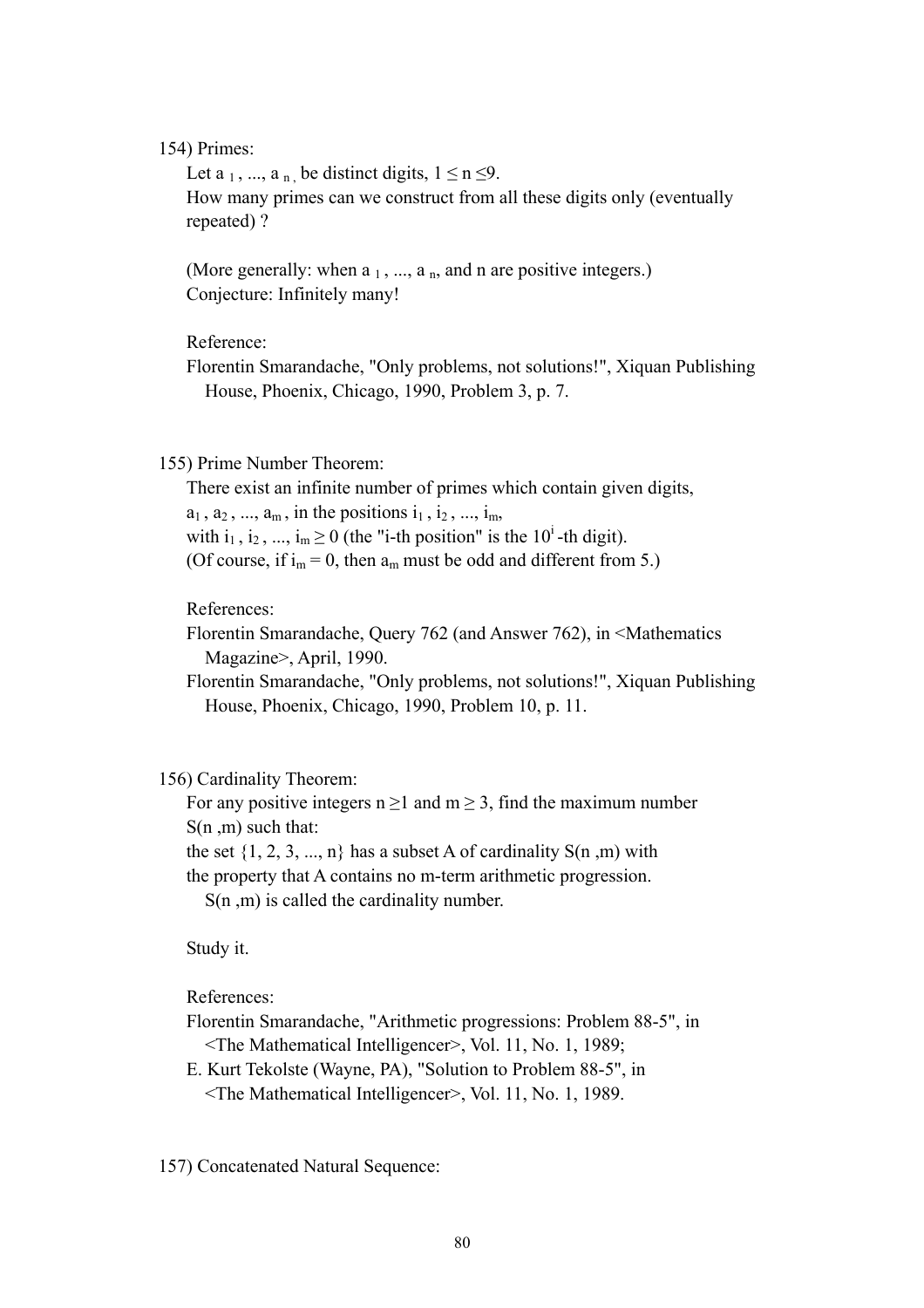# 1,22,333,4444,55555,666666,7777777,88888888,999999999, 10101010101010101010,1111111111111111111111, 121212121212121212121212,13131313131313131313131313, 1414141414141414141414141414,151515151515151515151515151515,...

- 158) Concatenated Prime Sequence (called Smarandache-Wellin numbers): 2, 23, 235, 2357, 235711, 23571113, 2357111317, 235711131719, 23571113171923, ...
- 159) Back Concatenated Prime Sequence: 2, 32, 532, 7532, 117532, 13117532, 1713117532, 191713117532, 23191713117532, ...

 Conjecture: There are infinitely many primes among the first sequence numbers!

- 160) Concatenated Odd Sequence: 1, 13, 135, 1357, 13579, 1357911, 135791113, 13579111315, 1357911131517, ...
- 161) Back Concatenated Odd Sequence: 1, 31, 531, 7531, 97531, 1197531, 131197531, 15131197531, 1715131197531, ...

Conjecture: There are infinitely many primes among these numbers!

162) Concatenated Even Sequence:

```
 2, 24, 246, 2468, 246810, 24681012, 2468101214, 246810121416, ...
```
- 163) Back Concatenated Even sequence: 2, 42, 642, 8642, 108642, 12108642, 1412108642, 161412108642, ... Conjecture: None of them is a perfect power!
- 164) Concatenated S-Sequence {generalization}:

Let s1, s2, s3, s4,  $\dots$ , sn,  $\dots$  be an infinite integer sequence (noted by S). Then:

 $s1, \overline{s1s2}, \overline{s1s2s3}, \overline{s1s2s3s4}, \overline{s1s2s3s4...sn}, \dots$ 

is called the Concatenated S-sequence,

 $s1, \overline{s2s1}, \overline{s3s2s1}, \overline{s4s3s2s1}, \overline{s}n...s4s3s2s1, \ldots$ 

is called the Back Concatenated S-sequence.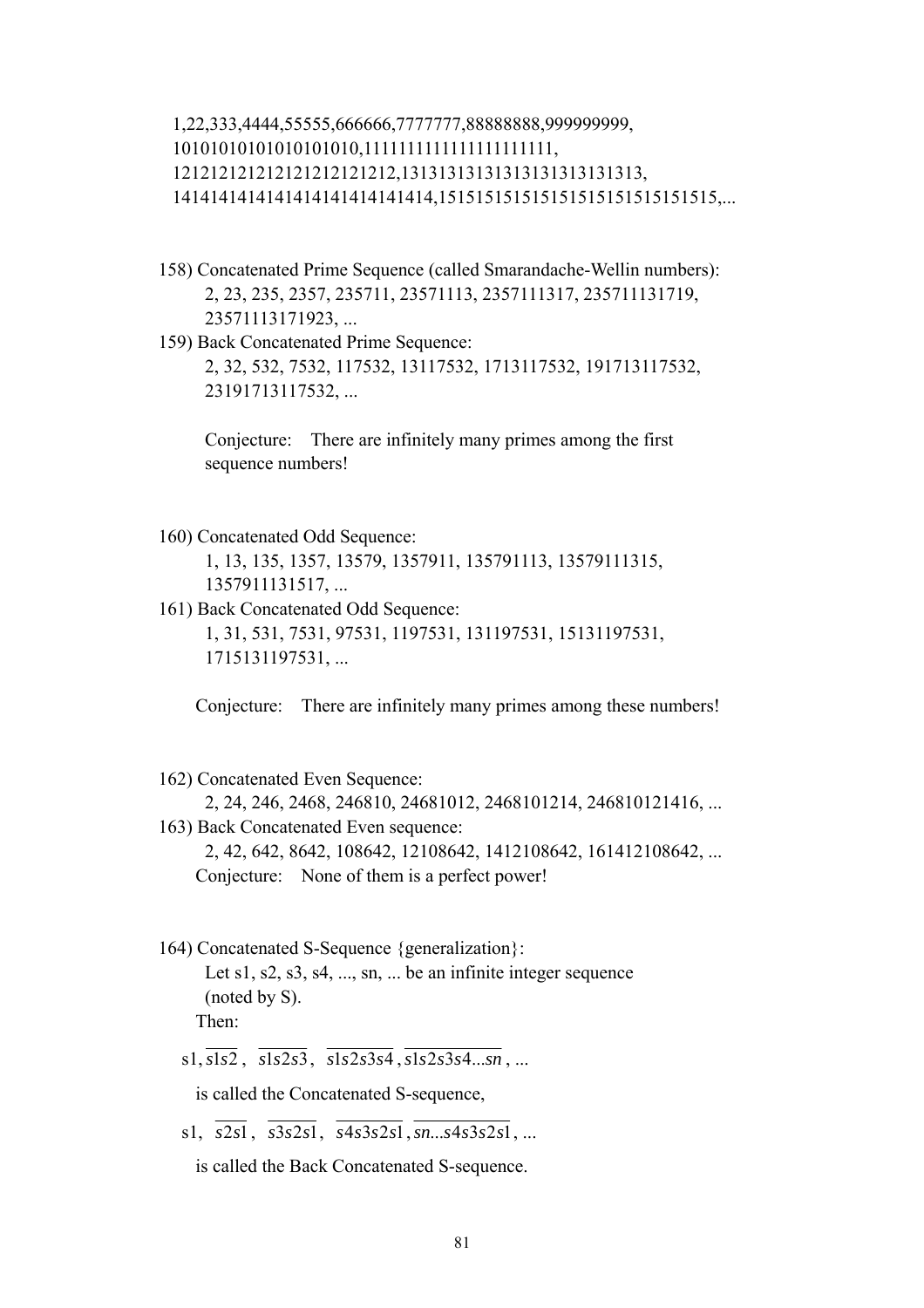- Questions: a) How many terms of the Concatenated S-sequence belong to the initial S-sequence?
	- b) Or, how many terms of the Concatenated S-sequence verify the relation of other given sequences?

The first three cases are particular.

 Look now at some other examples, when S is the sequence of squares, cubes, Fibonacci respectively (and one can go so on):

165) Concatenated Square Sequence:

 1, 14, 149, 14916, 1491625, 149162536, 14916253649, 1491625364964, ... 166) Back Concatenated Square Sequence:

1, 41, 941, 16941, 2516941, 362516941, 49362516941, 6449362516941, ...

How many of them are perfect squares?

167) Concatenated Cubic Sequence:

1, 18, 1827, 182764, 182764125, 182764125216, 182764125216343, ...

 168) Back Concatenated Cubic Sequence: 1, 81, 2781, 642781, 125642781, 216125642781, 343216125642781, ...

How many of them are perfect cubes?

169) Concatenated Fibonacci Sequence:

1, 11, 112, 1123, 11235, 112358, 11235813, 1123581321, 112358132134, ...

- 170) Back Concatenated Fibonacci Sequence:
	- 1, 11, 211, 3211, 53211, 853211, 13853211, 2113853211, 342113853211, ...

Does any of these numbers is a Fibonacci number?

References:

 H. Marimutha, Bulletin of Pure and Applied Sciences, Vol. 16 E (No.2), 1997; p. 225-226.

F. Smarandache, F., "Collected Papers", Vol. II, University of Kishinev, 1997.

 F. Smarandache, F., "Properties of the Numbers", University of Craiova, 1975. [See also Arizona State University Special Collections, Tempe, Arizona, USA].

171) Power Function: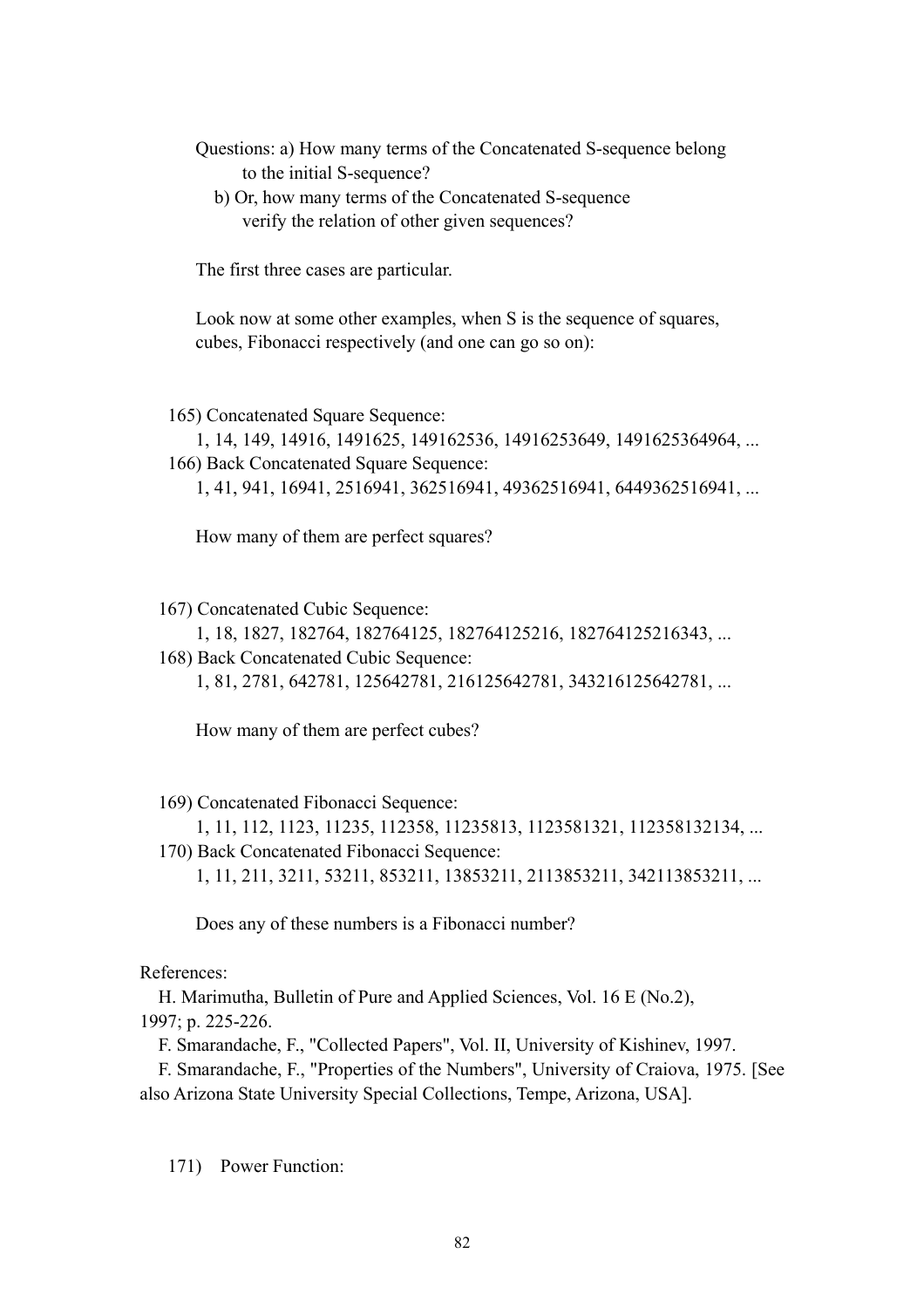$SP(n)$  is the smallest number m such that m<sup>m</sup> is divisible by n.

 The following sequence SP(n) is generated: 1, 2, 3, 2, 5, 6, 7, 4, 3, 10, 11, 6, 13, 14, 15, 4, 17, 6, 19, 10, 21, 22, 23, 6, 5, 26, 3, 14, 29, 30, 31, 4, 33, 34, 35, 6, 37,38, 39, 20, 41, 42, ...

Remarks:

If p is prime, then  $SP(p) = p$ . If r is square free, then  $SP(r) = r$ .

If 
$$
n = (P_1^{S_1}) \times ... \times (P_k^{S_k})
$$
 and all  $s_i \le p_i$ , then  $SP(n) = n$ .

If  $n = p<sup>s</sup>$ , where p is prime, then:

$$
SP(n) = \n\begin{cases}\n\text{p, if } 1 \le s \le p; \\
\text{p}^2, \text{ if } p+1 \le s \le 2p^2; \\
\text{p}^3, \text{ if } 2p^{2+1} \le s \le 3p^3; \\
\text{...} \\
\text{p}^t, \text{ if } (t-1)p^{t-1} \le s \le tp^t.\n\end{cases}
$$

Reference:

 F. Smarandache, "Collected Papers", Vol. III, Tempus Publ. Hse., Bucharest, 1998.

172) Reverse Sequence:

 1,21,321,4321,54321,654321,7654321,87654321,987654321,10987654321, 1110987654321,121110987654321,...

173) Multiplicative Sequence:

2,3,6,12,18,24,36,48,54,...

General definition: if  $m_1$ ,  $m_2$ , are the first two terms of the sequence, then  $m_k$ , for  $k \ge 3$ , is the smallest number equal to the product of two previous distinct terms.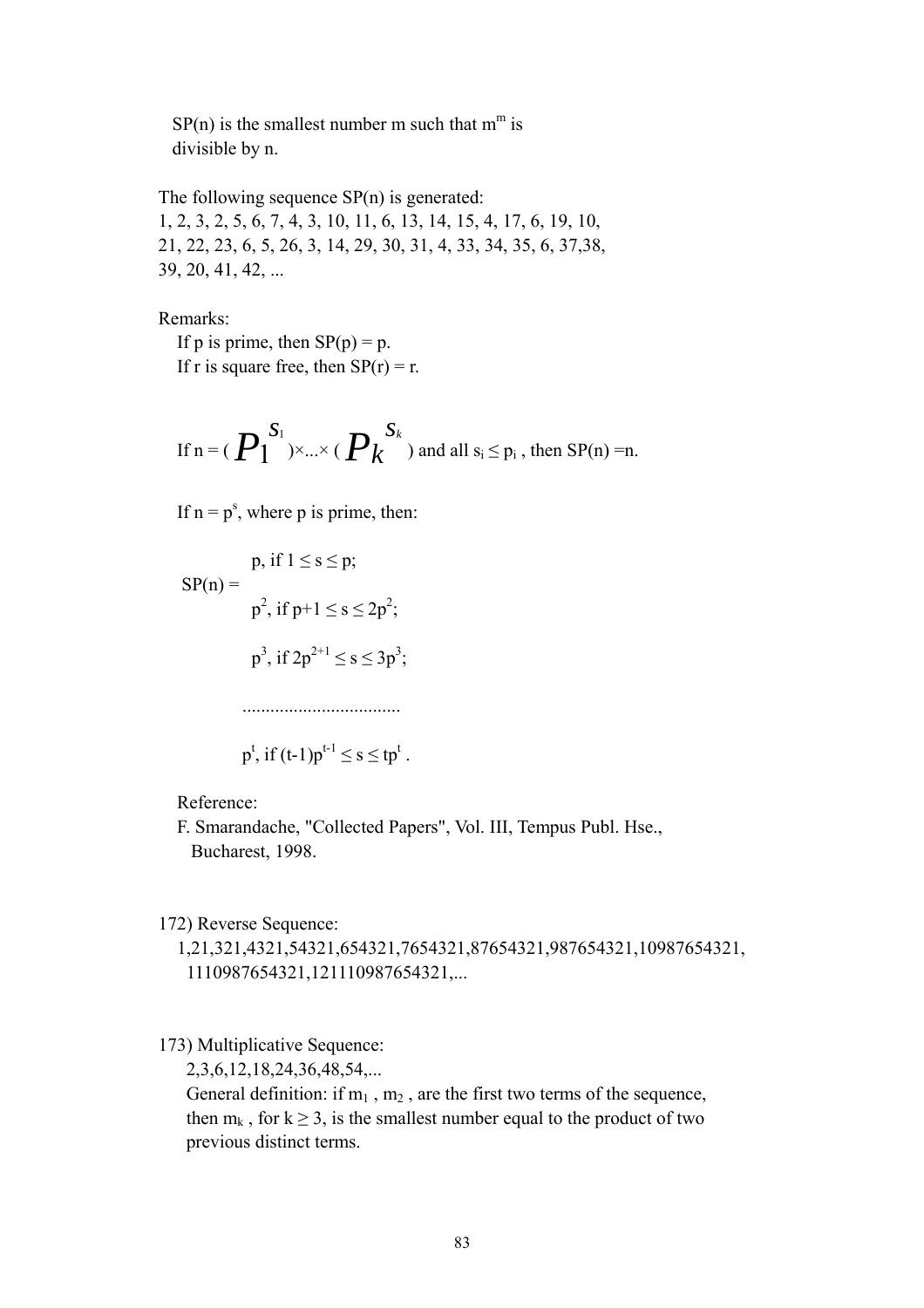All terms of rank  $\geq 3$  are divisible by m<sub>1</sub>, and m<sub>2</sub>.

In our case the first two terms are 2, respectively 3.

174) Wrong Numbers:

(A number n =  $\overline{a_1 a_2 \cdots a_k}$ , of at least two digits, with the

property:

the sequence  $a_1, a_2, ..., a_k, b_{k+1}, b_{k+2}, ...$  (where  $b_{k+1}$  is the product of the previous k terms, for any  $i \ge 1$ ) contains n as its term.) The author conjectured that there is no wrong number (!) Therefore, this sequence is empty.

#### 175) Impotent Numbers:

2,3,4,5,7,9,11,13,17,19,23,25,29,31,37,41,43,47,49,53,59,61,...

 (A number n those proper divisors product is less than n.) Remark: this sequence is  $\{p, p^2\}$ ; where p is a positive prime  $\}$ .

## 176) Random Sieve:

1,5,6,7,11,13,17,19,23,25,29,31,35,37,41,43,47,53,59,...

General definition:

- choose a positive number  $u_1$  at random;
- delete all multiples of all its divisors, except this number;
- choose another number  $u_2$  greater than  $u_1$  among those remaining;
- delete all multiples of all its divisors, except this second number;
- ... and so on.

The remaining numbers are all coprime two by two.

The sequence obtained  $u_k$ ,  $k \ge 1$ , is less dense than the prime number sequence, but it tends to the prime number sequence as k tends to infinite. That's why this sequence may be important.

In our case,  $u_1 = 6$ ,  $u_2 = 19$ ,  $u_3 = 35$ , ...

177) Non-Multiplicative Sequence: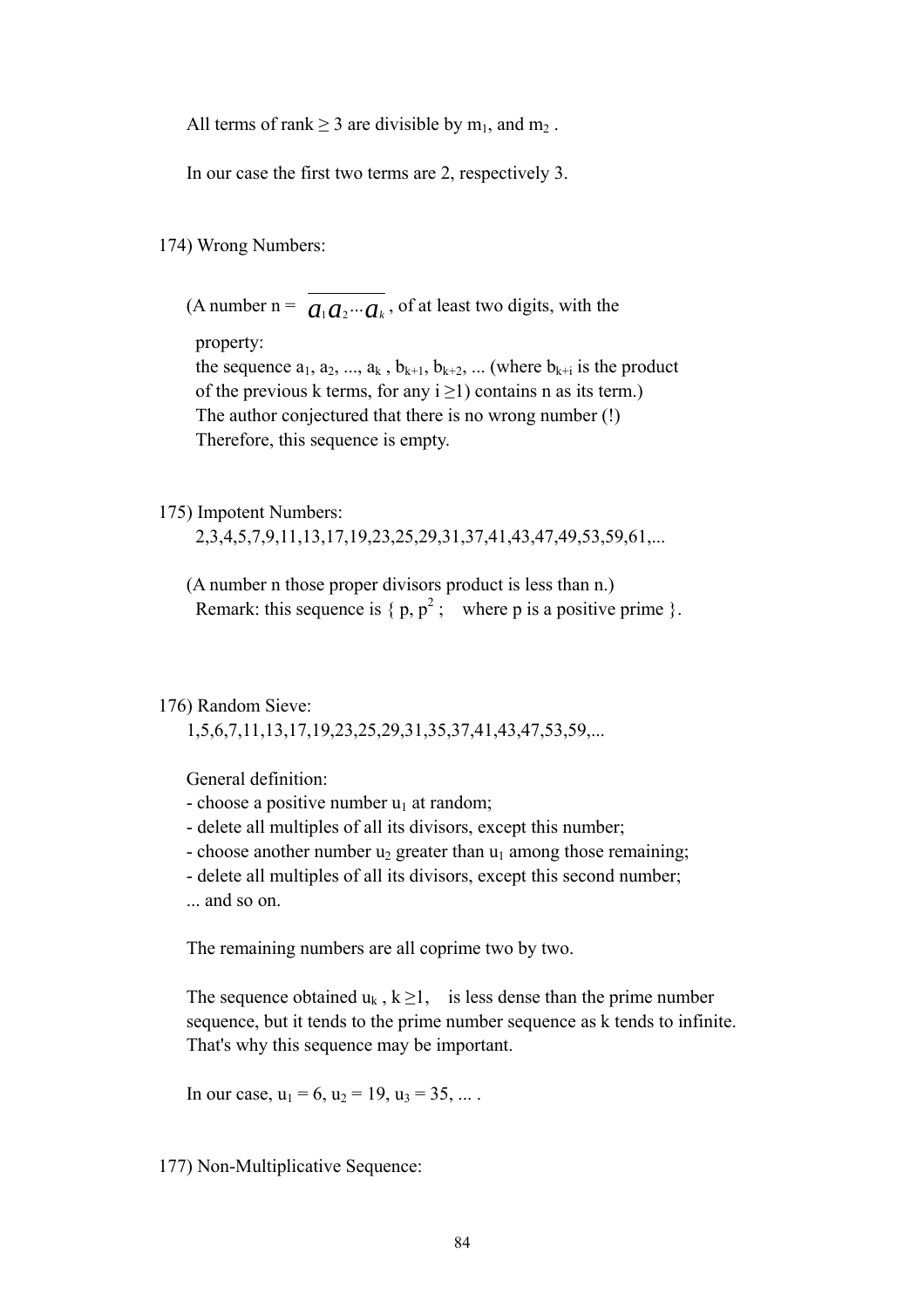General definition: let  $m_1$ ,  $m_2$ , ...,  $m_k$  be the first k given terms of the sequence, where  $k > 2$ ; then  $m_i$ , for  $i \geq k+1$ , is the smallest number not equal to the product of k previous distinct terms.

 178) Non-Arithmetic Progression: 1,2,4,5,10,11,13,14,28,29,31,32,37,38,40,41,64,...

General definition: if  $m_1$ ,  $m_2$ , are the first two terms of the sequence, then  $m_k$ , for  $k > 3$ , is the smallest number such that no3-term arithmetic progression is in the sequence. In our case the first two terms are 1, respectively 2.

 Generalization: same initial conditions, but no i-term arithmetic progression in the sequence ( for a given  $i > 3$  ).

179) Prime Product Sequence:

2,7,31,211,2311,30031,510511,9699691,223092871,6469693231,200560490131, 7420738134811,304250263527211,...

 $P_n = 1 + p_1p_2...p_n$ , where  $p_k$  is the k-th prime.

Question: How many of them are prime?

180) Square Product Sequence:

2,5,37,577,14401,518401,25401601,1625702401,131681894401,1316818940001, 1593350922240001,...

 $S_n = 1 + s_1 s_2 ... s_n$ , where  $s_k$  is the k-th square number.

Question: How many of them are prime?

181) Cubic Product Sequence:

2,9,217,13825,1728001,373248001,128024064001,65548320768001,...

 $C_n = 1 + c_1c_2$  ... $c_n$ , where  $c_k$  is the k-th cubic number.

Question: How many of them are prime?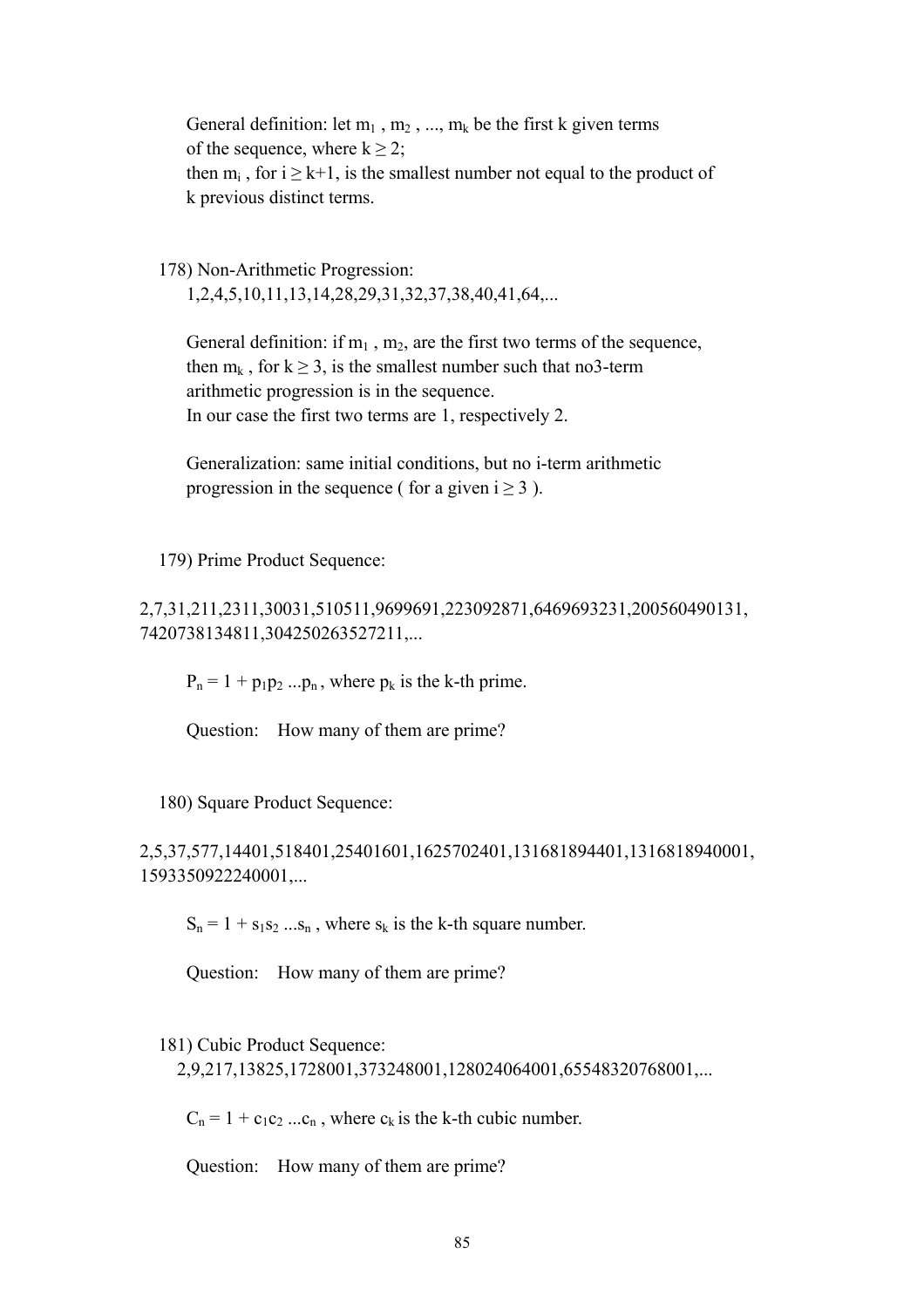182) Factorial Product Sequence:

2,3,13,289,34561,24883201,125411328001,5056584744960001,...

 $F_n = 1 + f_1 f_2 ... f_n$ , where  $f_k$  is the k-th factorial number.

Question: How many of them are prime?

183) U-Product Sequence {generalization}:

Let  $u_n$ ,  $n \ge 1$ , be a positive integer sequence. Then we define a sequence as follows:

 $U_n = 1 + u_1 u_2 ... u_n$ .

Reference:

 F. Smarandache, "Properties of the Numbers", University of Craiova Archives, 1975; [see also Arizona State University Special Collection, Tempe, Arizona, USA].

184-190) Sequences of Sub-Sequences:

For each of the following 7 sequences:

a) Crescendo Sub-Sequences:

 1, 1, 2, 1, 2, 3, 1, 2, 3, 4, 1, 2, 3, 4, 5, 1, 2, 3,4, 5, 6,  $1, 2, 3, 4, 5, 6, 7, 1, 2, 3, 4, 5, 6, 7, 8,$ 

b) Decrescendo Sub-sequences:

 1, 2, 1, 3, 2, 1, 4, 3, 2, 1, 5, 4, 3, 2, 1, 6, 5, 4,3, 2, 1,  $7, 6, 5, 4, 3, 2, 1, 8, 7, 6, 5, 4, 3, 2, 1, \ldots$ 

c) Crescendo Pyramidal Sub-sequences:

 1, 1, 2, 1, 1, 2, 3, 2, 1, 1, 2, 3, 4, 3, 2, 1,  $1, 2, 3, 4, 5, 4, 3, 2, 1, 1, 2, 3, 4, 5, 6, 5, 4, 3, 2, 1,$ 

d) Decrescendo Pyramidal Sub-sequences: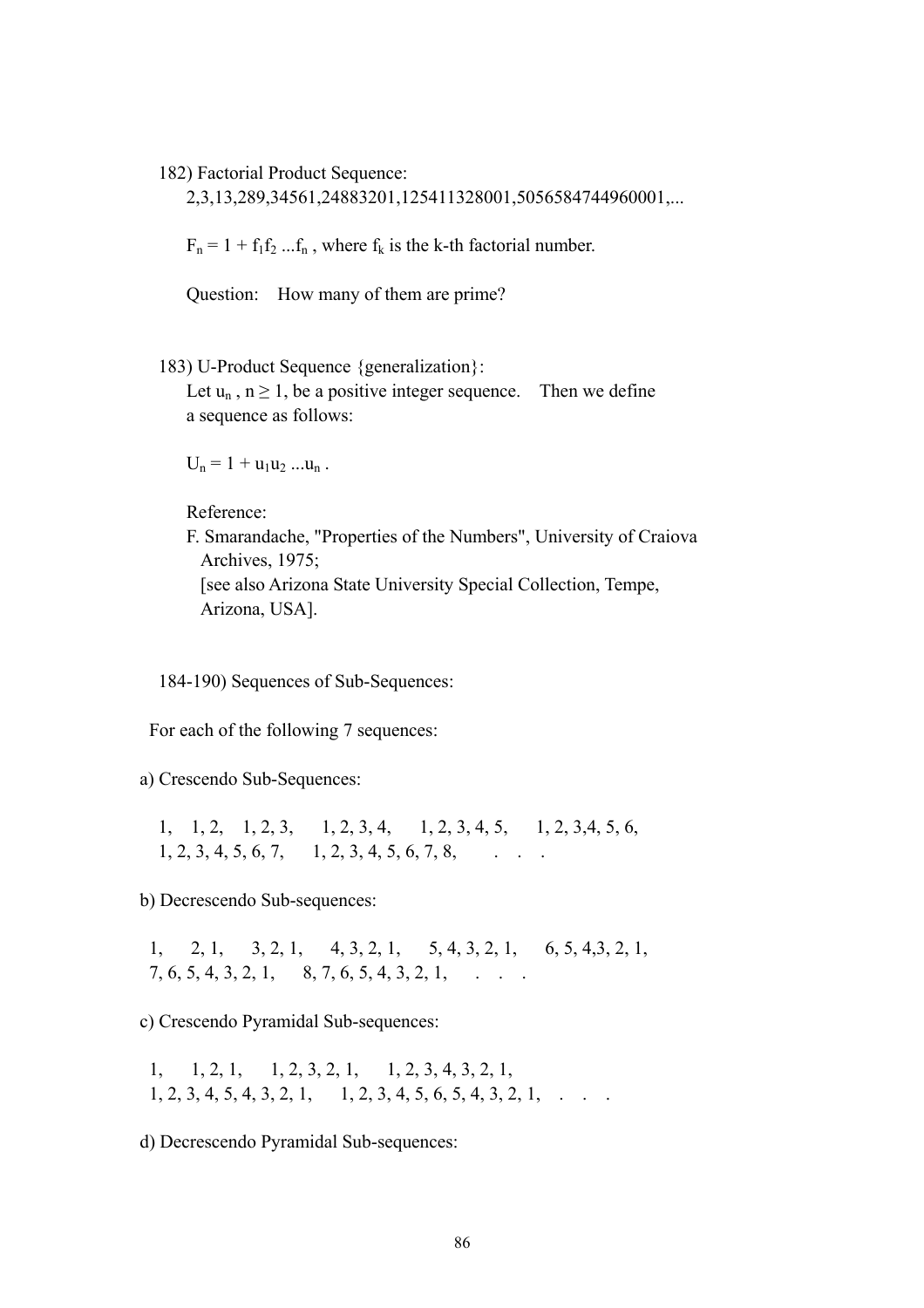$5, 4, 3, 2, 1, 2, 3, 4, 5, 6, 5, 4, 3, 2, 1, 2, 3, 4, 5, 6, \ldots$ 

e) Crescendo Symmetric Sub-sequences:

 1, 1, 1, 2, 2, 1, 1, 2, 3, 3, 2, 1, 1, 2, 3, 4, 4, 3, 2,1,  $1, 2, 3, 4, 5, 5, 4, 3, 2, 1, 1, 2, 3, 4, 5, 6, 6, 5, 4, 3, 2, 1, \ldots$ 

f) Decrescendo Symmetric Sub-sequences:

 1, 1, 2, 1, 1, 2, 3, 2, 1, 1, 2, 3, 4, 3, 2, 1, 1, 2, 3,4,  $5, 4, 3, 2, 1, 1, 2, 3, 4, 5, 6, 5, 4, 3, 2, 1, 1, 2, 3, 4, 5, 6, \ldots$ 

g) Permutation Sub-sequences:

 1, 2, 1, 3, 4, 2, 1, 3, 5, 6, 4, 2, 1, 3, 5, 7, 8, 6, 4,2, 1, 3, 5, 7, 9, 10, 8, 6, 4, 2, 1, 3, 5, 7, 9, 10, 8, 6, 4, 2,...

Find a formula for the general term of each sequence.

Solutions:

For purposes of notation in all problems, let

 $a(n)$ 

denote the n-th term in the complete sequence and

 $b(n)$ 

the n-th subsequence. Therefore,  $a(n)$  will be a number and  $b(n)$  a sub-sequence.

a) Clearly, b(n) contains n terms. Using a well-known summation formula, at the end of  $b(n)$  there would be a total of

$$
\frac{n(n+1)}{2}
$$
 terms.

Therefore, since the last number of  $b(n)$  is n,

$$
a\left(\frac{n(n+1)}{2}\right)=n.
$$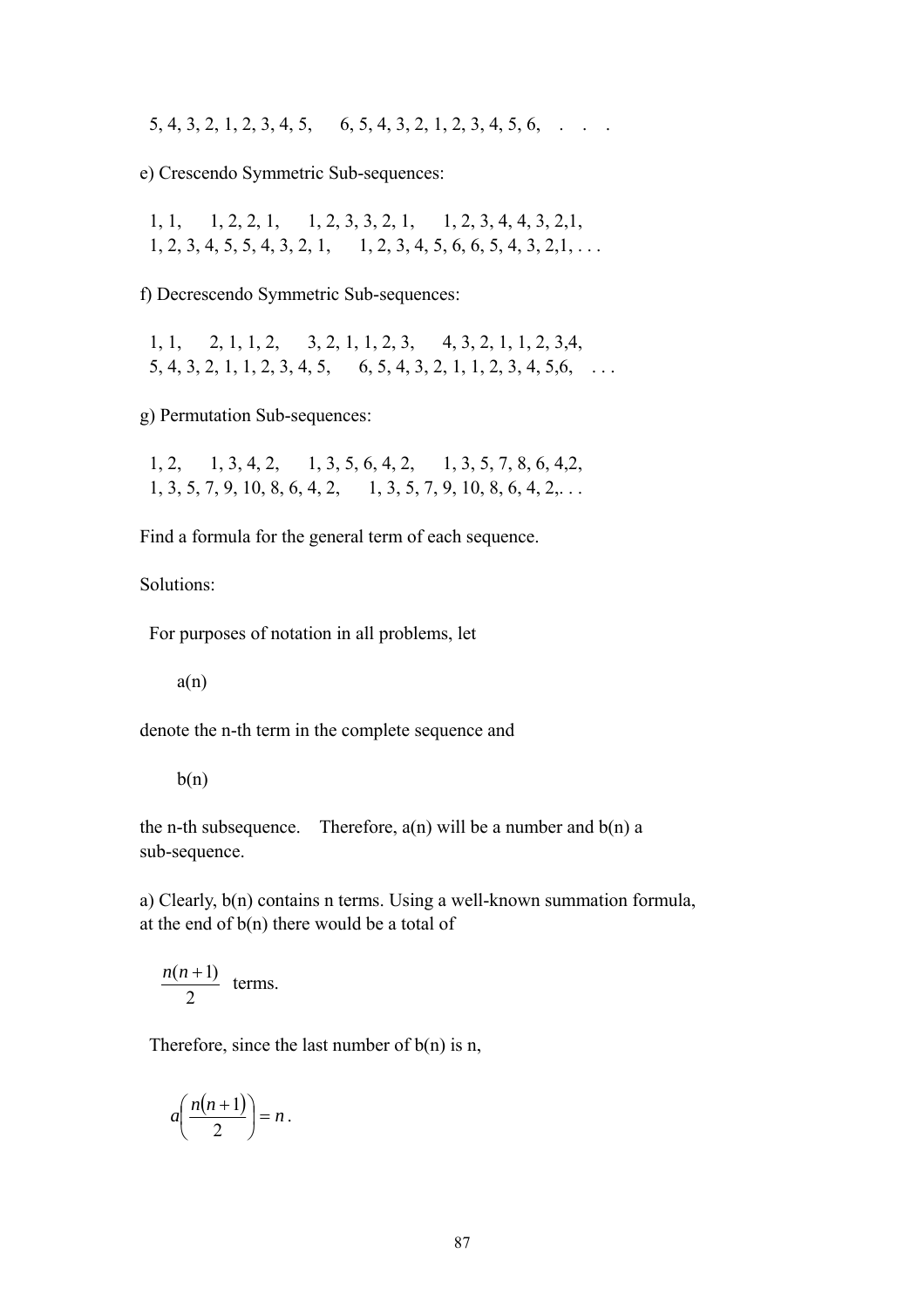Finally, since this would be the terminal number in the sub-sequence

$$
b(n) = 1, 2, 3, \ldots, n
$$

the general formula is

$$
a\left(\left(\frac{n(n+1)}{2}\right)-i\right)=n-i
$$

for  $n \ge 1$  and  $0 \le i \le n - i$ .

b) With modifications for decreasing rather than increasing, the proof is essentially the same. The final formula is

$$
a\left(\left(\frac{n(n+1)}{2}\right) - i\right) = 1 + i
$$

for  $n \ge 1$  and  $0 \le i_7 \le n - 1$ .

c) Clearly, b(n) has 2n - 1 terms. Using the well-known formula of summation

$$
1+3+5+\ldots+(2n-1)=n^2.
$$

the last term of  $b(n)$  is in position  $n^2$  and  $a(n^2) = 1$ . The largest number in  $b(n)$  is n, so counting back n - 1 positions, they increase in value by one each step until n is reached.

$$
a(n^2 - i) = 1 + i
$$
, for  $0 \le i \le n-1$ .

After the maximum value at n-1 positions back from  $n^2$ , the values decrease by one. So at the nth position back, the value is n-1, at the (n-1)-th position back the value is n-2 and so forth.

$$
a(n^2 - n - i) = n - i - 1
$$

for  $0 \le i \le n - 2$ .

d) Using similar reasoning

$$
a(n^2) = n \quad \text{for } n \ge 1
$$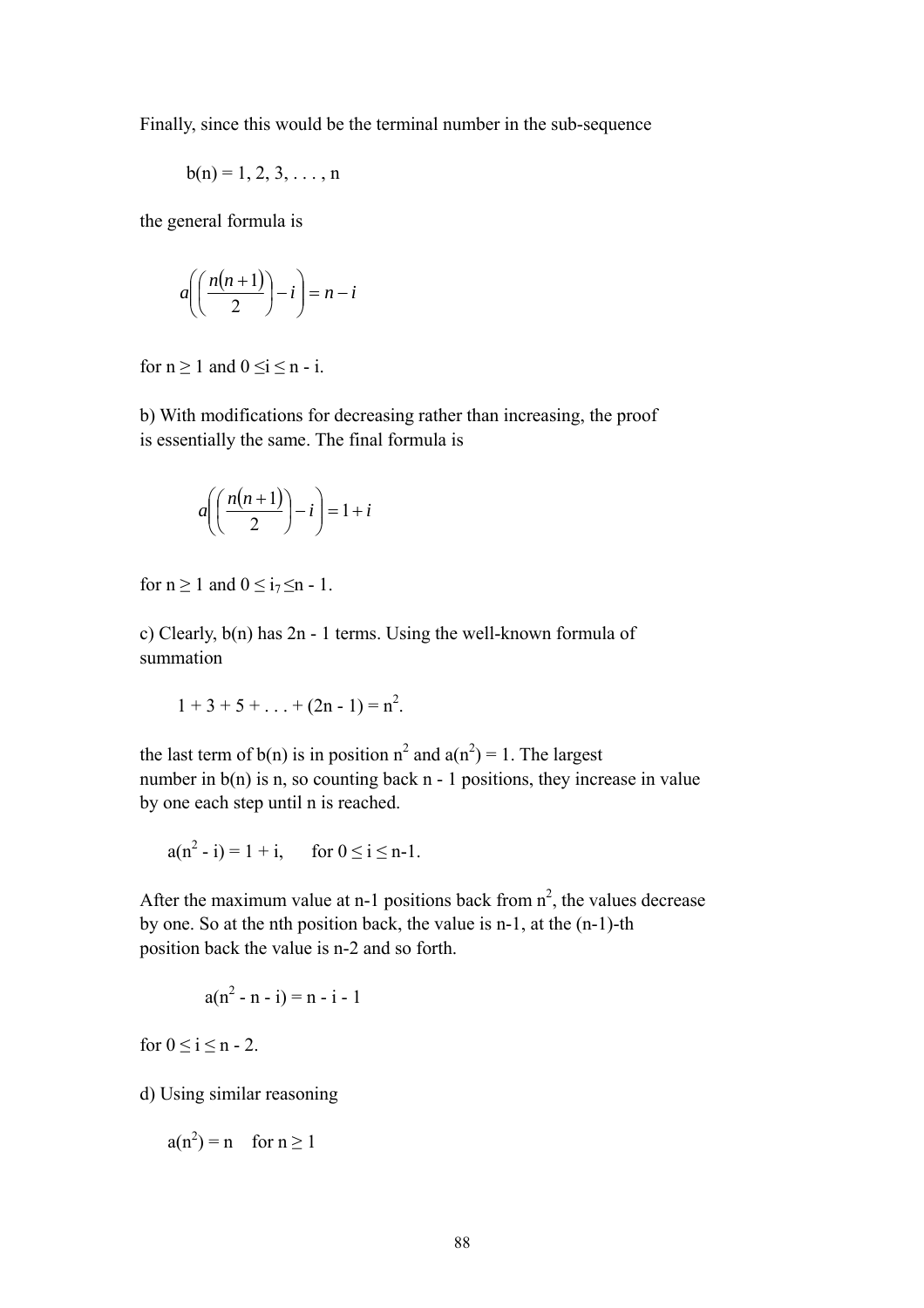and

$$
a(n2 - i) = n - i, \quad \text{for } 0 \le i \le n - 1
$$
  

$$
a(n2 - n - i) = 2 + i, \text{ for } 0 \le i \le n - 2.
$$

e) Clearly, b(n) contains 2n terms. Applying another well-known summation formula

$$
2+4+6+\ldots+2n = n(n+1)
$$
, for  $n \ge 1$ .

Therefore,  $a(n(n+1)) = 1$ . Counting backwards n-1 positions, each term decreases by 1 up to a maximum of n.

$$
a((n(n+1))-i) = 1 + i, \text{ for } 0 \leq i \leq n-1.
$$

The value n positions down is also n and then the terms decrease by one back down to one.

$$
a((n(n+1))-n-i) = n-i, \text{ for } 0 \le i \le n-1.
$$

f) The number of terms in  $b(n)$  is the same as that for (e). The only difference is that now the direction of increase/decrease is reversed.

$$
a((n(n+1))-i) = n - i, \text{ for } 0 \le i \le n-1.
$$
  

$$
a((n(n+1))-n-i) = 1 + i, \text{ for } 0 \le i \le n-1.
$$

g) Given the following circular permutation on the first n integers.

1 3 5 7 ... 6 4 2  $1 \quad 2 \quad 3 \quad 4 \quad ... \quad n-2 \quad n-1 \quad n$ *n*  $\Psi_n = \begin{vmatrix} 1 & 2 & 3 & 4 & \dots & n-2 & n-1 \\ 1 & 3 & 5 & 7 & 6 & 4 \end{vmatrix}$ 

Once again, b(n) has 2n terms. Therefore,

$$
a(n(n+1))=2.
$$

Counting backwards n-1 positions, each term is two larger than the successor

 $a((n(n+1))-i) = 2 + 2i$ , for  $0 \le i \le n-1$ .

The next position down is one less than the previous and after that, each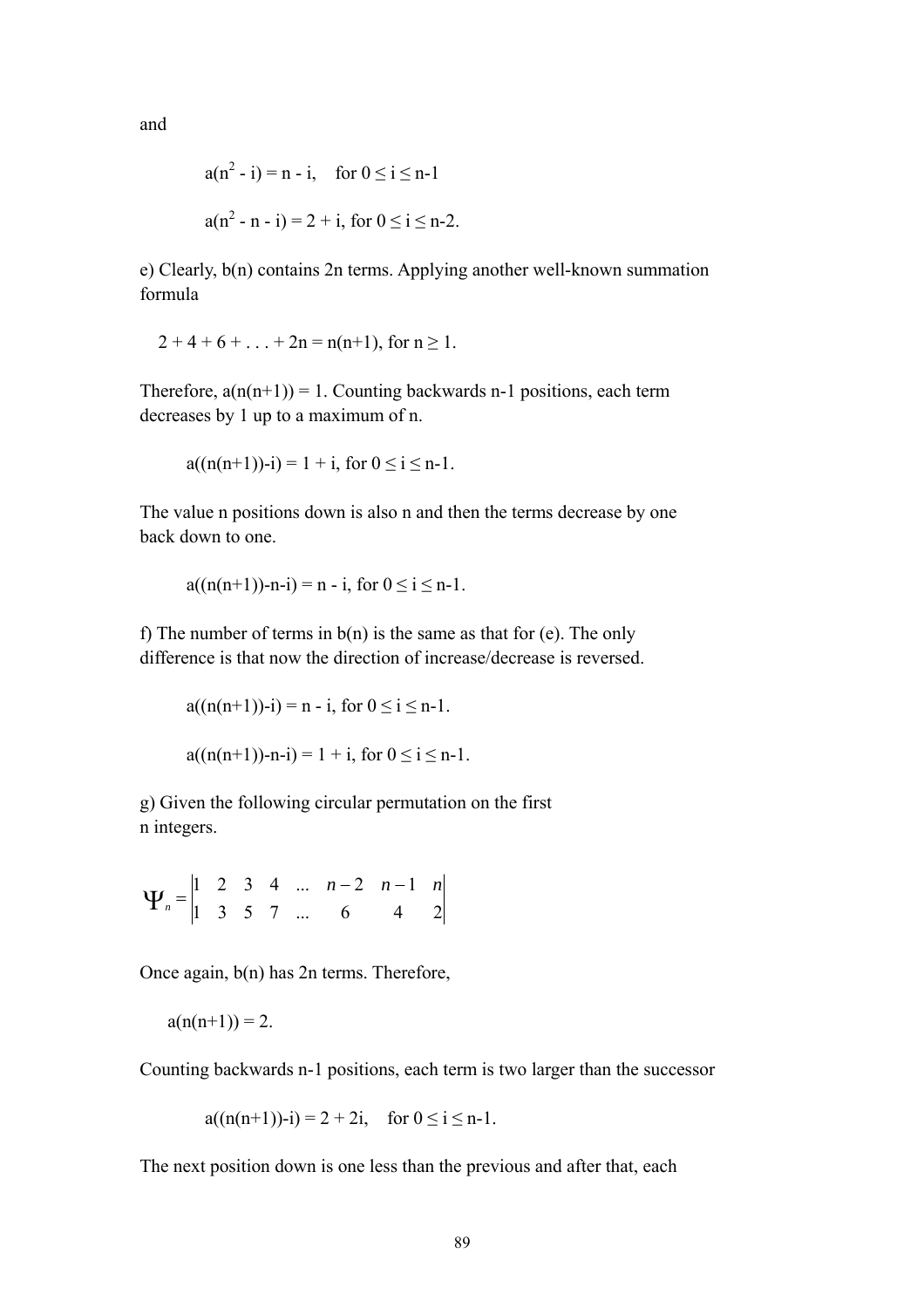term is again two less the successor.

 $a((n(n+1))-n-i) = 2n - 1 - 2i$ , for  $0 \le i \le n-1$ .

As a single formula using the permutation

$$
a((n(n+1)-i) = \Psi_n(2n-i), \text{ for } 0 \le i \le 2n-1.
$$

References:

- F. Smarandache, "Collected Papers", Vol. II, Tempus Publ. Hse., Bucharest, 1996.
- F. Smarandache, "Numerical Sequences", University of Craiova, 1975; [ See Arizona State University, Special Collection, Tempe, AZ, USA ].
- 191)  $S^2$  function (numbers):
	- 1, 2, 3, 2, 5, 6, 7, 4. 3, 10, 11, 6, 13, 14, 15, 4, 17, 6,19, 10, 21, 22, 23, 12, 5, 26, 9, 14, 29, 30, 31, 8, 33, ...
- $(S2(n)$  is the smallest integer m such that m<sup>2</sup> is divisible by n)
- 192)  $S<sup>3</sup>$  function (numbers):
	- 1, 2, 3, 2, 5, 6, 7, 8, 3, 10, 11, 6, 13, 14, 15, 4, 17, 6,19, 10, 21, 22, 23, 6, 5, 26, 3, 14, 29, 30, 31, 4, 33, ...
- $(S3(n)$  is the smallest integer m such that m<sup>3</sup> is divisible by n)

#### 193) Anti-Symmetric Sequence:

 11,1212,123123,12341234,1234512345,123456123456,12345671234567, 1234567812345678,123456789123456789,1234567891012345678910, 12345678910111234567891011,123456789101112123456789101112,...

194-202) Recurrence Type Sequences:

- A. 1,2,5,26,29,677,680,701,842,845,866,1517,458330,458333, 458354,...
	- $(ss2(n))$  is the smallest number, strictly greater than the previous one, which is the squares sum of two previous distinct terms of the sequence; in our particular case the first two terms are 1 and 2. )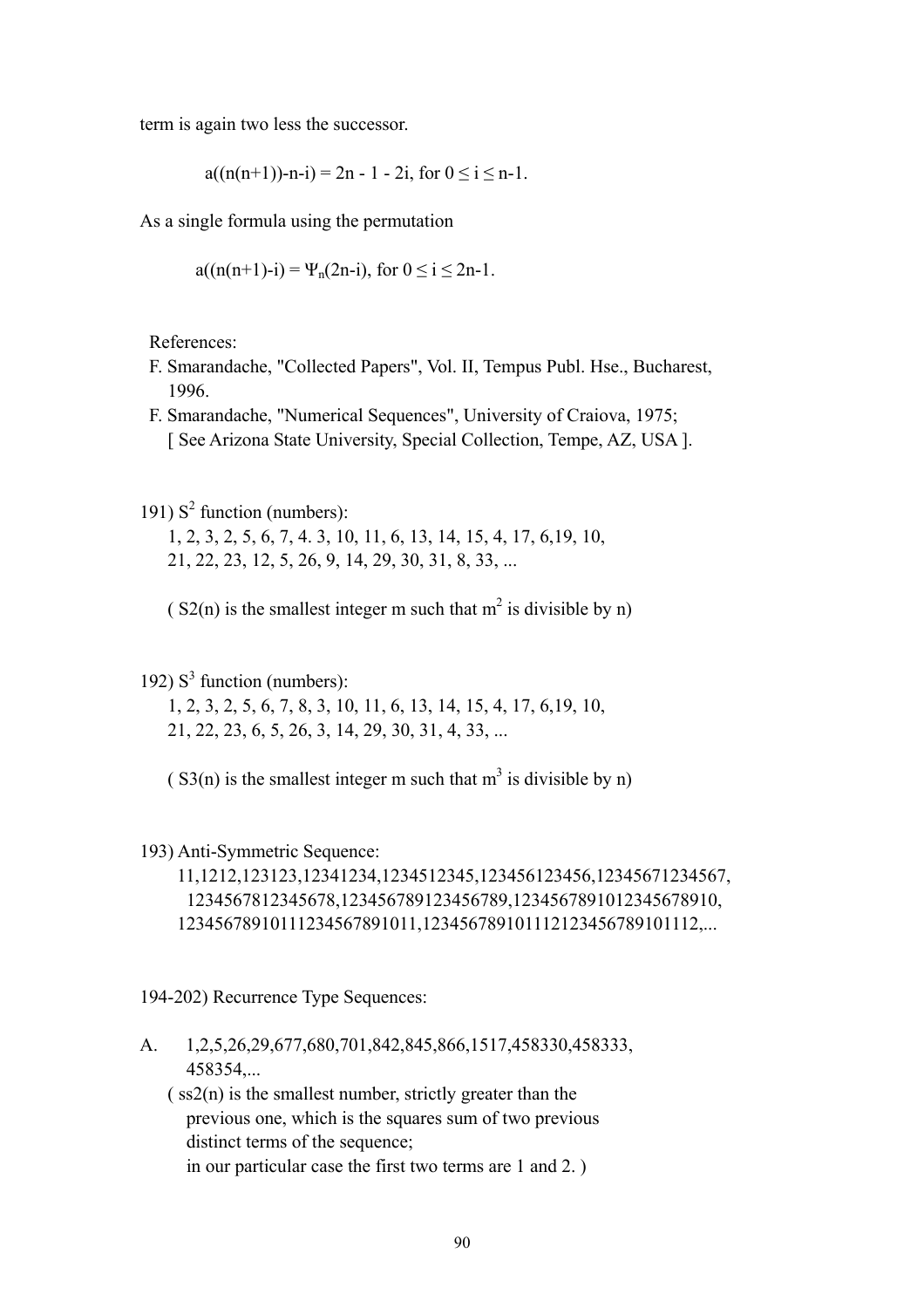Recurrence definition:

 1) The number a belongs to SS2; 2) If b, c belong to SS2, then  $b^2 + c^2$  belongs to SS2too; 3) Only numbers, obtained by rules 1) and/or 2) applied a finite number of times, belong to SS2. The sequence (set) SS2 is increasingly ordered. [ Rule 1) may be changed by: the given numbers a1, a2,..., ak, where  $k \ge 2$ , belong to SS2. ]

B. 1,1,2,4,5,6,16,17,18,20,21,22,25,26,27,29,30,31,36,37,38,40,41, 42,43,45,46,...

 $(ssl(n))$  is the smallest number, strictly greater than the previous one (for  $n \ge 3$ ), which is the squares sum of one or more previous distinct terms of the sequence; in our particular case the first term is 1. )

Recurrence definition:

 1) The number a belongs to SS1; 2) If  $b_1, b_2, ..., b_k$  belong to SS1, where  $k \ge 1$ , then  $b_1^2 + b_2^2 + ... + b_k^2$  belongs to SS1 too; 3) Only numbers, obtained by rules 1) and/or 2) applied a finite number of times, belong to SS1. The sequence (set) SS1 is increasingly ordered. [ Rule 1) may be changed by: the given numbers  $a_1, a_2, \ldots$ ,  $a_k$ , where  $k \geq 1$ , belong to SS1. ]

C. 1,2,3,4,6,7,8,9,11,12,14,15,16,18,19,21,...

 ( nss2(n) is the smallest number, strictly greater than the previous one, which is NOT the squares sum of two previous distinct terms of the sequence; in our particular case the first two terms are 1 and 2. )

Recurrence definition:

1) The numbers  $a < b$  belong to NSS2; 2) If b, c belong to NSS2, then  $b^2 + c^2$  DOES NOT belong to NSS2; any other numbers belong to NSS2; 3) Only numbers, obtained by rules 1) and/or 2) applied a finite number of times, belong to NSS2. The sequence (set) NSS2 is increasingly ordered. [ Rule 1) may be changed by: the given numbers  $a_1, a_2,...,$  $a_k$ , where  $k \geq 2$ , belong to NSS2. ]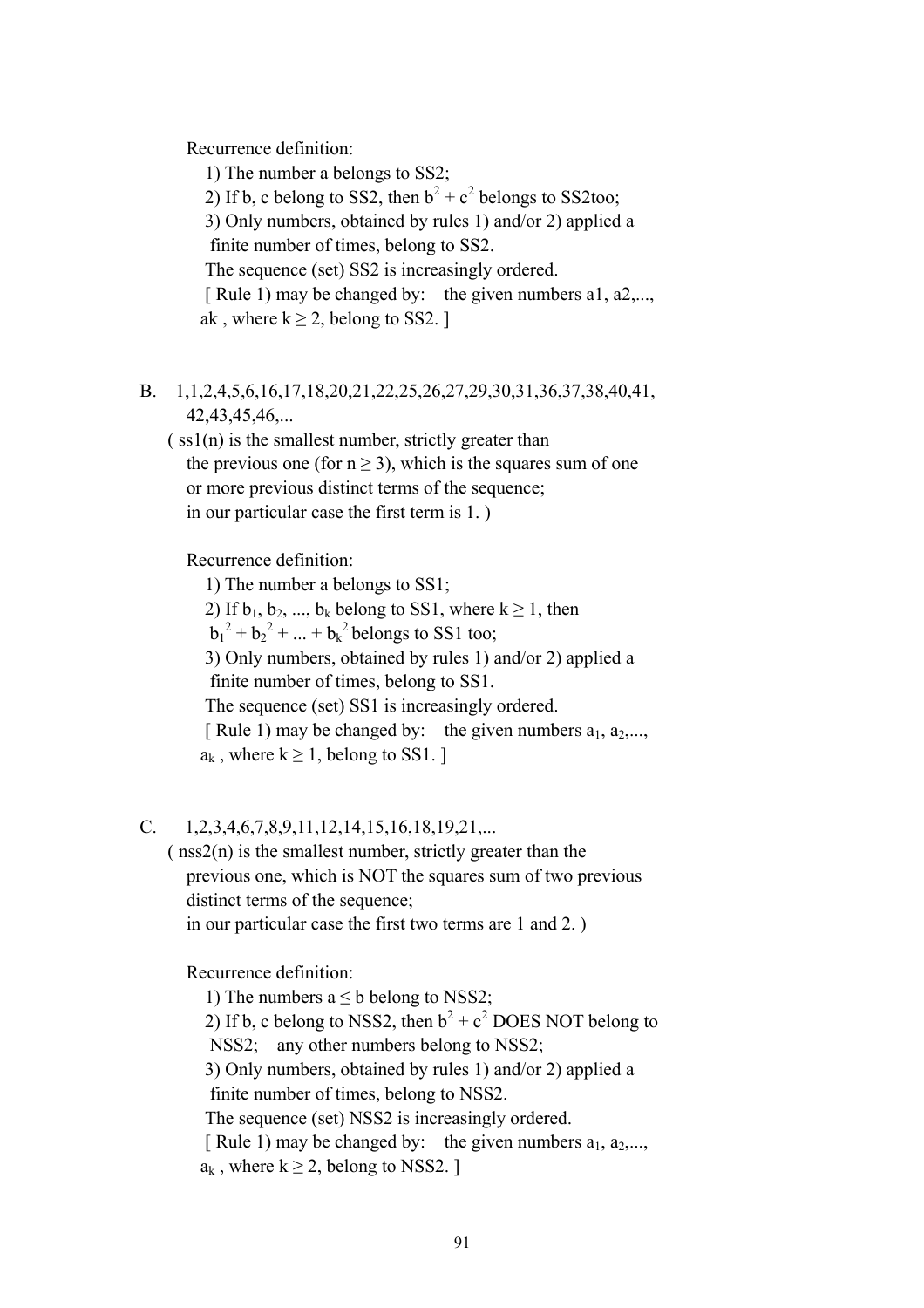D. 1,2,3,6,7,8,11,12,15,16,17,18,19,20,21,22,23,24,25,26,27,28, 29,30,31,32,33,34,35,38,39,42,43,44,47,...  $(nss1(n))$  is the smallest number, strictly greater than the previous distinct terms of the sequence;

in our particular case the first term is 1. )

Recurrence definition:

 1) The number a belongs to NSS1; 2) If  $b_1, b_2, ..., b_k$  belong to NSS1, where  $k \ge 1$ , then  $b_1^2 + b_2^2 + ... + b_k^2$  DO NOT belong to NSS1; any other numbers belong to NSS1; 3) Only numbers, obtained by rules 1) and/or 2) applied a finite number of times, belong to NSS1. The sequence (set) NSS1 is increasingly ordered. [ Rule 1) may be changed by: the given numbers  $a_1, a_2,...,$  $a_k$ , where  $k > 1$ , belong to NSS1. 1

E. 1,2, 9, 730,737, 389017001,389017008,389017729,...

 $(cs2(n))$  is the smallest number, strictly greater than the previous one, which is the cubes sum of two previous distinct terms of the sequence; in our particular case the first two terms are 1 and 2. )

Recurrence definition:

1) The numbers  $a < b$  belong to CS2; 2) If c, d belong to CS2, then  $c^3 + d^3$  belongs to CS2too; 3) Only numbers, obtained by rules 1) and/or 2) applied a finite number of times, belong to CS2. The sequence (set) CS2 is increasingly ordered. [ Rule 1) may be changed by: the given numbers  $a_1, a_2, \ldots$ ,  $a_k$ , where  $k \geq 2$ , belong to CS2. ]

# F. 1,1, 2, 8,9,10, 512,513,514,520,521,522,729,730,731,737,738, 739,1241,...

 $\cos(1(n))$  is the smallest number, strictly greater than the previous one (for  $n \ge 3$ ), which is the cubes sum of one or more previous distinct terms of the sequence; in our particular case the first term is 1. )

Recurrence definition: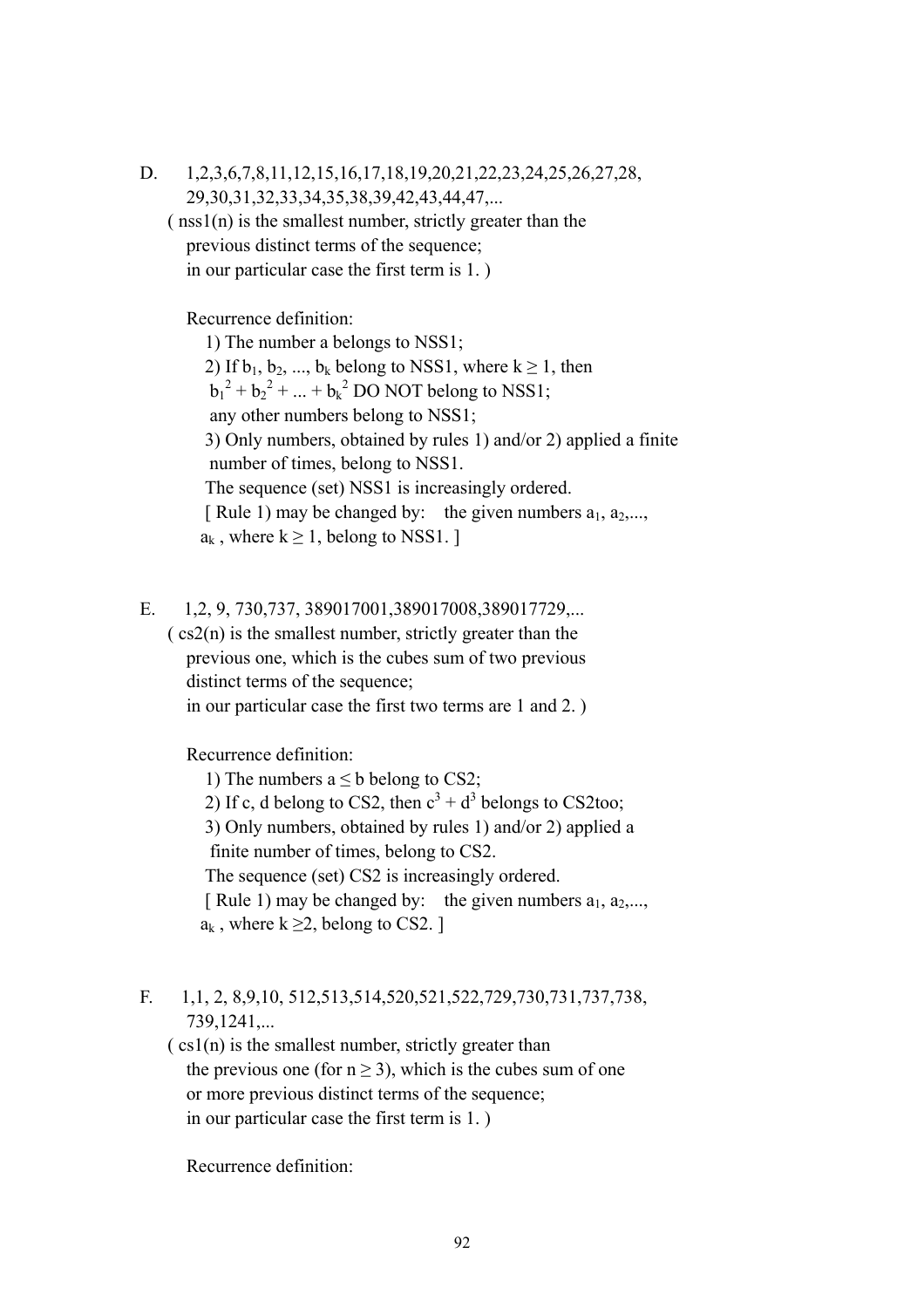1) The number a belongs to CS1. 2) If  $b_1, b_2, ..., b_k$  belong to CS1, where  $k \ge 1$ , then  $b_1^3 + b_2^3 + ... + b_k^3$  belongs to CS2 too. 3) Only numbers, obtained by rules 1) and/or 2) applied a finite number of times, belong to CS1. The sequence (set) CS1 is increasingly ordered. [ Rule 1) may be changed by: the given numbers  $a_1, a_2, \ldots$ .

G. 1,2,3,4,5,6,7,8,10,11,12,13,14,15,16,17,18,19,20,21,22,23, 24,25,26,27,29,30,31,32,33,34,36,37,38,...

 $(ncs2(n))$  is the smallest number, strictly greater than the previous one, which is NOT the cubes sum of two previous distinct terms of the sequence; in our particular case the first two terms are 1 and 2. )

Recurrence definition:

1) The numbers  $a \leq b$  belong to NCS2;

2) If c, d belong to NCS2, then  $c^3 + d^3$  DOES NOT belong to NCS2; any other numbers do belong to NCS2;

> 3) Only numbers, obtained by rules 1) and/or 2) applied a finite number of times, belong to NCS2.

The sequence (set) NCS2 is increasingly ordered.

[ Rule 1) may be changed by: the given numbers  $a_1, a_2, \ldots$  $a_k$ , where  $k \geq 2$ , belong to NCS2. ]

- H. 1,2,3,4,5,6,7,10,11,12,13,14,15,16,17,18,19,20,21,22,23,24, 25,26,29,30,31,32,33,34,37,38,39,...
	- $(ncs1(n))$  is the smallest number, strictly greater than the previous one, which is NOT the cubes sum of one or more previous distinct terms of the sequence; in our particular case the first term is 1. )

Recurrence definition:

 1) The number a belongs to NCS1. 2) If  $b_1, b_2, ..., b_k$  belong to NCS1, where  $k \ge 1$ , then  $b_1^2 + b_2^2 + ... + b_k^2$  DO NOT belong to NCS1. 3) Only numbers, obtained by rules 1) and/or 2) applied a finite number of times, belong to NCS1. The sequence (set) NCS1 is increasingly ordered. [ Rule 1) may be changed by: the given numbers  $a_1, a_2, \ldots$  $a_k$ , where  $k \geq 1$ , belong to NCS1. ]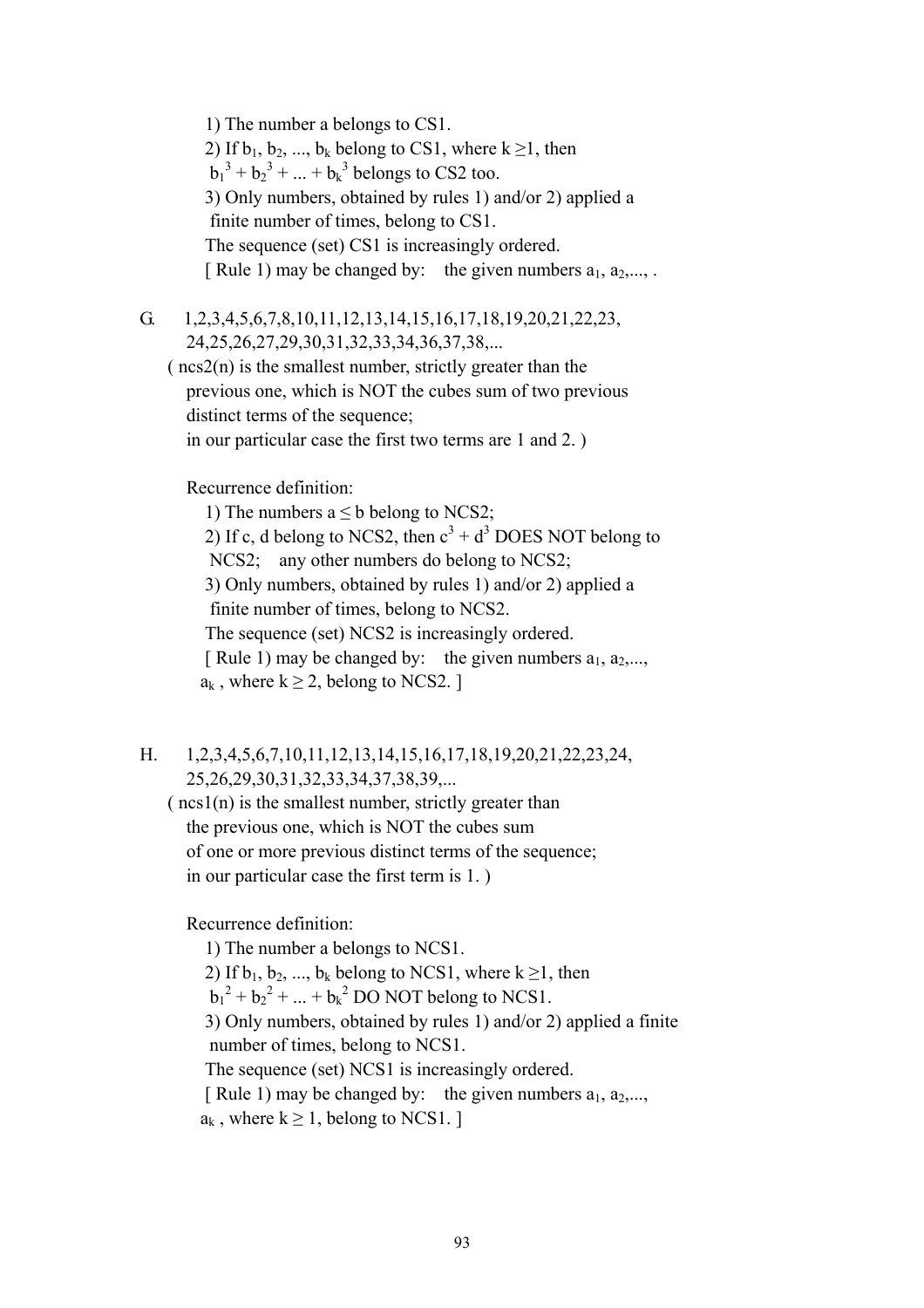I. General-Recurrence (Positive) Type Sequence:

General (positive) recurrence definition:

Let  $k \ge j$  be natural numbers, and  $a_1, a_2, ..., a_k$  given elements, and R a j-relationship (relation among j elements). Then:

1) The elements  $a_1, a_2, ..., a_k$  belong to SGPR. 2) If  $m_1, m_2, ..., m_i$  belong to SGPR, then  $R$  ( $m_1, m_2, ..., m_i$ ) belongs to SGPR too. 3) Only elements, obtained by rules 1) and/or 2) applied a finite number of times, belong to SGPR. The sequence (set) SGPR is increasingly ordered.

 Method of construction of the (positive) general recurrence sequence:

- level 1: the given elements  $a_1, a_2, ..., a_k$  belong to SGPR;

- level 2: apply the relationship R for all combinations of

j elements among  $a_1, a_2, ..., a_k$ ;

the results belong to SGPR too;

order all elements of levels 1 and 2 together;

............................................................

 $-$  level  $i+1$ .

```
if b_1, b_2, ..., b_m are all elements of levels 1, 2,..., i-1,
     and c_1, c_2, ..., c_n are all elements of level i,
      then apply the relationship R for all combinations of j 
     elements among b_1, b_2, ..., b_m, c_1, c_2, ..., c_n such that at
      least a element is from the level i; 
      the results belong to SRPG too; 
      order all elements of levels i and i+1 together; 
 and so on ...
```
J. General-Recurrence (Negative) Type Sequence:

General (negative) recurrence definition:

Let  $k \geq j$  be natural numbers, and  $a_1, a_2, ..., a_k$  given

 elements, and R a j-relationship (relation among j elements). Then:

1) The elements  $a_1, a_2, ..., a_k$  belong to SGNR.

2) If  $m_1, m_2, \ldots, m_i$  belong to SGNR, then

 $R$  ( $m_1, m_2, ..., m_i$ ) does NOT belong to SGNR;

any other elements do belong to SGNR.

 3) Only elements, obtained by rules 1) and/or 2) applied a finite number of times, belong to SGNR.

The sequence (set) SGNR is increasingly ordered.

Method of construction of the (negative) general recurrence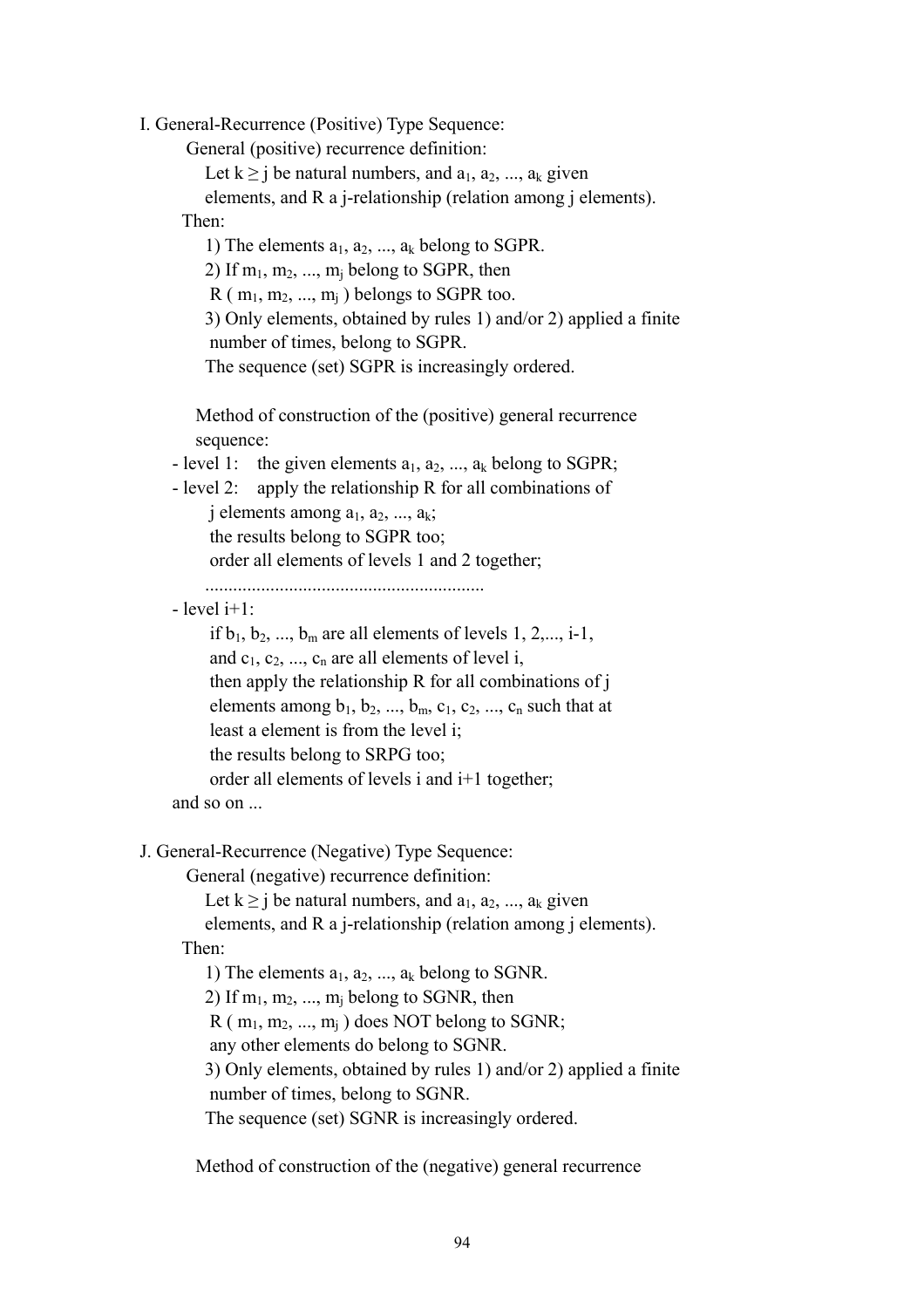sequence:

| - level 1: the given elements $a_1, a_2, , a_k$ belong to SGNR;               |
|-------------------------------------------------------------------------------|
| - level 2: apply the relationship R for all combinations of                   |
| j elements among $a_1, a_2, , a_k$ ;                                          |
| none of the results belong to SGNR;                                           |
| the smallest element, strictly greater than all $a_1, a_2, , a_k$ ,           |
| and different from the previous results, belongs to SGNR;                     |
| order all elements of levels 1 and 2 together;                                |
|                                                                               |
| $-$ level $i+1$ :                                                             |
| if $b_1$ , $b_2$ , , $b_m$ are all elements of levels 1, 2,, i-1,             |
| and $c_1, c_2, , c_n$ are all elements of level i,                            |
| then apply the relationship R for all combinations of j                       |
| elements among $b_1$ , $b_2$ , , $b_m$ , $c_1$ , $c_2$ , , $c_n$ such that at |
| least a element is from the level i;                                          |
| none of the results belong to SRNG;                                           |
| the smallest element, strictly greater than all previous elements,            |
| and different from the previous results, belongs to SGNR;                     |
| order all elements of levels i and i+1 together;                              |
| and so on                                                                     |

Reference:

M. Bencze, Smarandache Recurrence Type Sequences, Bulletin of Pure and Applied Sciences, Vol. 16 E (No. 2), pp. 231-236, 1997.

203- 215) Partition Type Sequences:

A. 1,1,1,2,2,2,2,3,4,4,... ( How many times is n written as a sum of non-null squares, disregarding the terms order; for example: 9 = 12 + 12 + 12 + 12 + 12 + 12 + 12 + 12 + 12  $= 1^2 + 1^2 + 1^2 + 1^2 + 1^2 + 2^2$  $= 1^2 + 2^2 + 2^2$  $= 3^2,$ therefore  $ns(9) = 4.$ )

B. 1,1,1,1,1,1,1,2,2,2,2,2,2,2,2,3,3,3,3,3,3,3,3,4,4,4,5,5, 5,5,5,6,6,...

> ( How many times is n written as a sum of non-null cubes, disregarding the terms order; for example: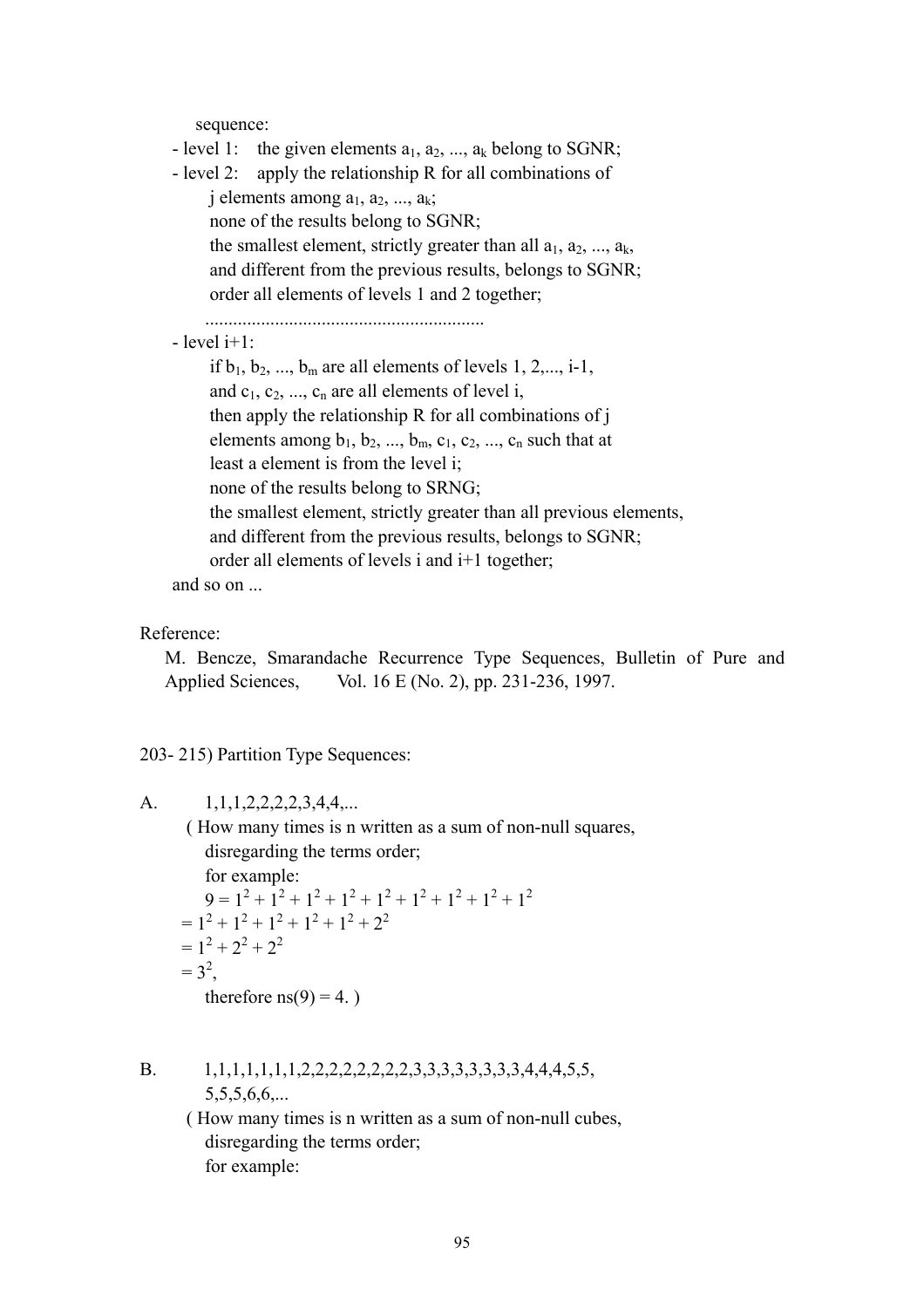$$
9 = 13 + 13 + 13 + 13 + 13 + 13 + 13 + 13 + 13
$$
  
= 1<sup>3</sup> + 2<sup>3</sup>,  
therefore n<sub>c</sub>(9) = 2.

C. General Partition Type Sequence:

 Let f be an arithmetic function, and R a k-relation among numbers. How many times can n be expressed under the form of;  $n = R(f_1(n), f_2(n), ..., f_k(n)),$ for some k and  $n_1$ ,  $n_2$ , ...,  $n_k$  such that  $n_1 + n_2 + ... + n_k = n$ ?

[ Particular cases when  $f(x) = x^2$ , or  $x^3$ , or  $x^1$ , or  $x^x$ , etc. and the relation R is the trivial addition of numbers, or multiplication, etc. ]

Reference:

 F. Smarandache, "Properties of the Numbers", University of Craiova Archives, 1975; ( see also Arizona State University, Special Collection, Tempe, AZ, USA ).

## 216) Reverse Sequence:

1,21,321,4321,54321,654321,7654321,87654321,987654321,10987654321, 1110987654321,121110987654321,13121110987654321,1413121110987654321, 151413121110987654321,16151413121110987654321,...

217) Non-Geometric Progression:

 1,2,3,5,6,7,8,10,11,13,14,15,16,17,19,21,22,23,24,26,27,29,30,31,33,34,35, 37,38,39,40,41,42,43,45,46,47,48,50,51,53,...

General definition: if  $m_1$ ,  $m_2$ , are the first two terms of the sequence, then  $m_k$ , for  $k \ge 3$ , is the smallest number such that no 3-term geometric progression is in the sequence.

In our case the first two terms are 1, respectively 2.

Generalization: if  $m_1$ ,  $m_2$ , ...,  $m_{i-1}$  are the first i-1 terms of the sequence,  $i \ge 3$ , then  $m_k$ , for  $k \ge i$ , is the smallest number such that no i-term geometric progression is in the sequence.

218) Unary Sequence: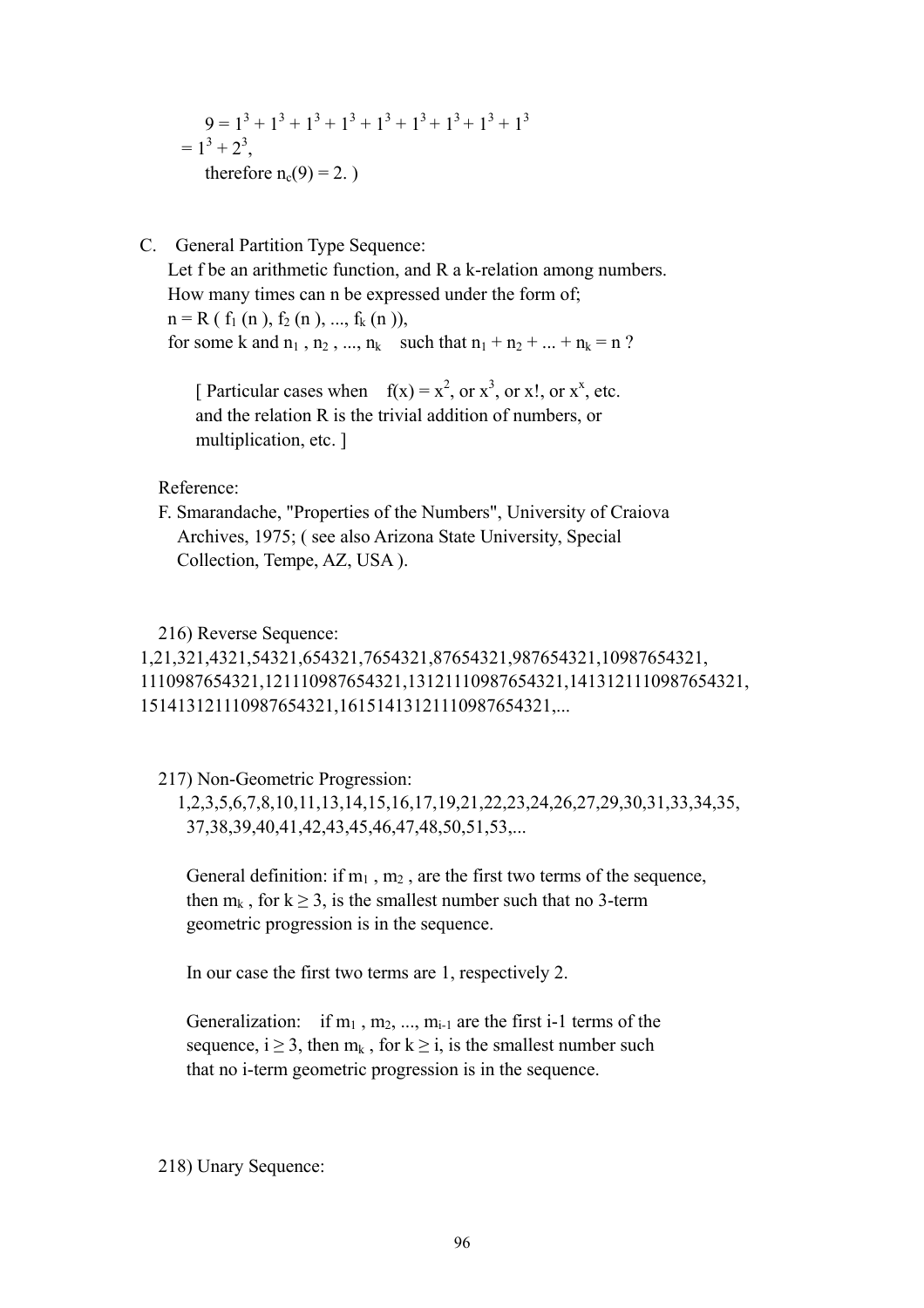# 11,111,11111,1111111,11111111111,1111111111111,11111111111111111, 1111111111111111111,11111111111111111111111,11111111111111111111111111111, 1111111111111111111111111111111,...

 $u(n) = \overline{1, 1, \ldots, 1}$ ,  $p_n$  digits of "1", where  $p_n$  is the n-th prime.

 The old question: are there an infinite number of primes belonging to the sequence?

 219) No-prime-digit Sequence: 1,4,6,8,9,10,11,1,1,14,1,16,1,18,19,0,1,4,6,8,9,0,1,4,6,8,9,40,41,42,4,44, 4,46,4,48,49,0,... (Take out all prime digits of n.)

 Is it any number that occurs infinitely many times in this sequence ? (for example 1, or 4, or 6, or 11, etc.).

 Solution by Dr. Igor Shparlinski, It seems that: if, say n has already occurred, then for example n3, n33, n333, etc. gives infinitely many repetitions of this number.

220) No-square-digits Sequence:

 2,3,5,6,7,8,2,3,5,6,7,8,2,2,22,23,2,25,26,27,28,2,3,3,32,33,3,35,36,37,38, 3,2,3,5,6,7,8,5,5,52,52,5,55,56,57,58,5,6,6,62,...

(Take out all square digits of n.)

221-222) Polygons and Polyhedrons.

 A) Polygons: Definition:

Let  $V_1$ ,  $V_2$ , ...,  $V_n$  be an n-sided polygon,  $n \ge 3$ , and S a given set of m elements,  $m \ge n$ . In each vertex  $V_i$ ,  $1 \le i \le n$ , of the polygon one put at most an element of S, and on each side  $s_i$ ,  $1 \le i \le n$ , of the polygon one put  $e_i \ge 0$  elements from A. Let R be a given relationship of two or more elements on S.

 All elements of S should be put on the polygon's sides and vertexes such that the relationship R on each side give the same result.

 What connections should be among the number of sides of the polygon, the set S (what elements and how many), and the relation R in order for this problem to have solution(s) ?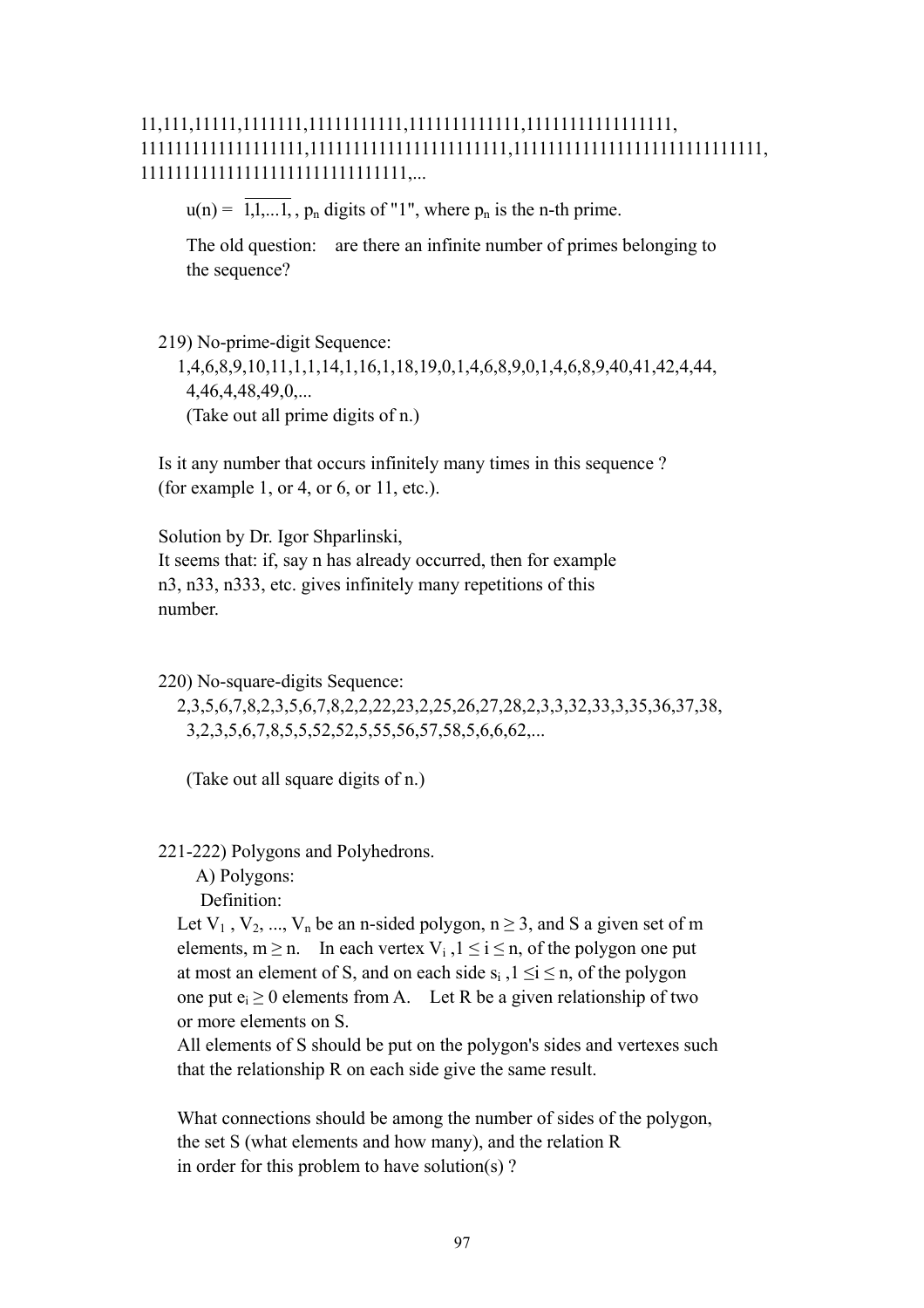B) Polyhedrons:

 I) Polyhedrons (With Edge Points): Similar definition generalized in a 3-dimensional space: the points are set on the vertexes, and edges only of the polyhedron (not on inside faces).

 II) Polyhedrons (With Face Points): Similar definition generalized in a 3-dimensional space: the points are set on the vertexes and inside faces of the polyhedron (not on the edges).

III) Polyhedrons (With Edge/Face Points):

 Similar definition generalized in a 3-dimensional space: the points are set on the vertexes, on edges, and on inside faces of the polyhedron.

 IV) Polyhedrons (With Edge Points): Similar definition generalized in a 3-dimensional space: the points are set on the edges, and inside faces only of the polyhedron (not in vertexes).

 What connections should be among the number of vertexes/faces/edges of the polyhedron, the set S (what elements and how many), and the relation R in order for this problem to have solution(s) ?  $[v + f = e + 2]$ , Euler's Result, where  $v =$  number of vertexes of the polyhedron,  $f =$  number of faces,  $e =$  number of edges.]

Examples: I)

a) For an equilateral triangle, the set  $N6 = \{1,2,3,4,5,6\}$ , the addition, and on each side to have three elements exactly, and in each vertex an element, one gets:

 1 6 5 the sum on each of the three sides is 9; 2 4 3 [the minimum elements 1,2,3 are put in the vertexes] 6 1 2 the sum on each of the three sides is 12; 5 3 4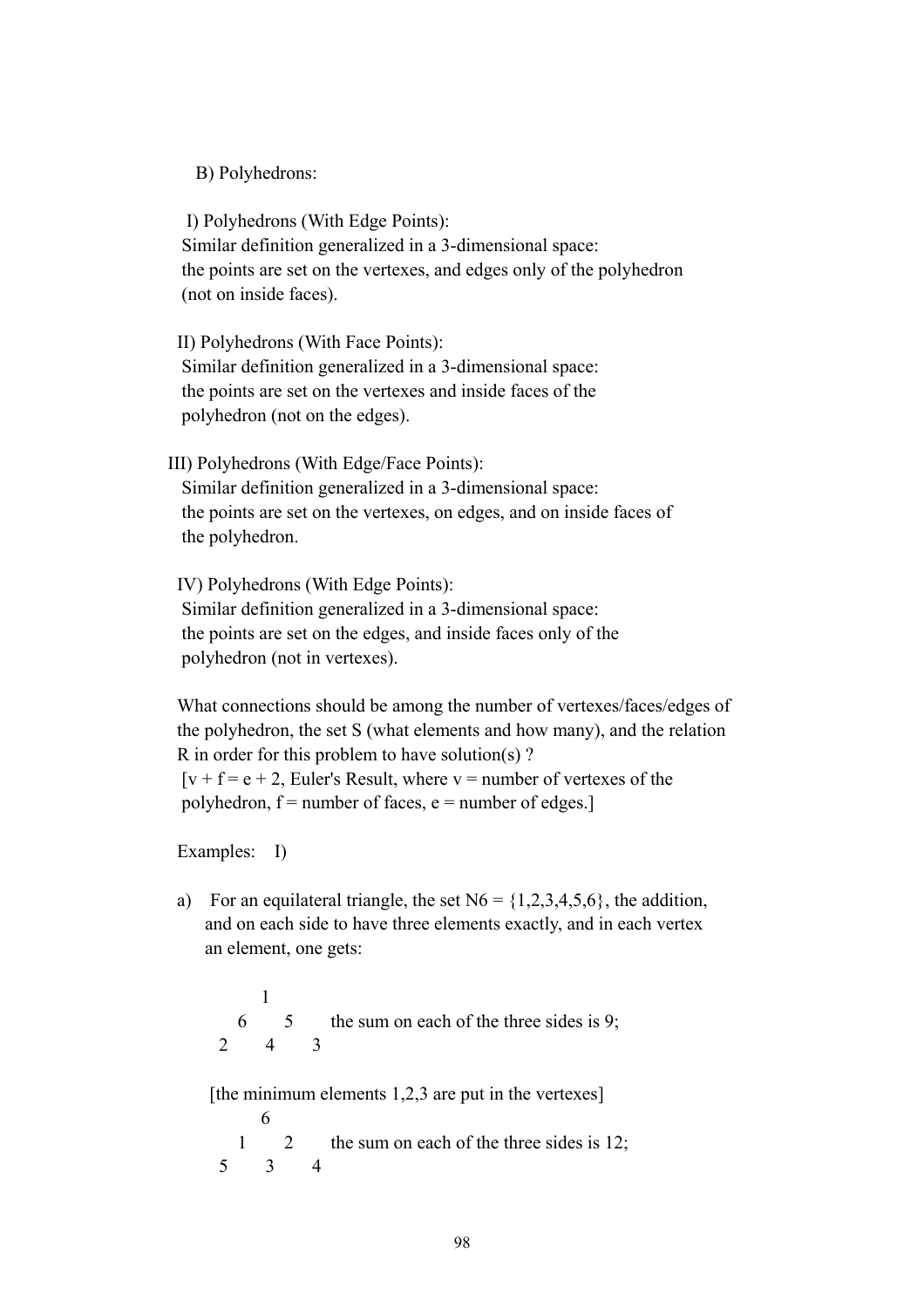[the maximum elements 6,5,4 are put in the vertexes]

There are no other possible combinations to keep (the sum constant).

 Therefore: The Triangular Index  $SGI(3) = (9, 12, 2)$ , which means: the minimum value, the maximum value, the total number of combinations respectively.

b) For a square, the set  $N12 = \{1, 2, 3, 4, 5, 6, ..., 12\}$ , the addition, and on each side to have four elements exactly, and in each vertex an element.

What is the Square Index SGI(4) ?

c) For a regular pentagon, the set  $N20 = \{1, 2, 3, 4, 5, 6, ..., 20\}$ , the addition, and on each side to have five elements exactly, and in each vertex an element.

What is the Pentagonal Index SGI(5) ?

d) For a regular hexagon, the set N30 =  $\{1,2,3,4,5,6, ..., 30\}$ , the addition, and on each side to have six elements exactly.

What is the Hexagonal Index SGI(6)?

 e) And generally speaking: For an n-sided regular polygon, the set  $N(n^2-n) = \{1,2,3,4,5,6, ..., n^2-n\},\$ the addition, and on each side to have n elements exactly.

What is the n-Sided Regular Polygon Index SGI(n) ?

Examples: II)

- a) For a regular tetrahedron (4 vertexes, 4 triangular faces, 6 edges), the set  $N10 = \{1, 2, 3, \ldots, 10\}$ , the addition, and on each edge to have 3 elements exactly (in each vertex one element) -- to get the same sum.
- b) For a regular hexahedron (8 vertexes, 6 square faces, 12 edges), the set  $N32 = \{1, 2, 3, \ldots, 32\}$ , the addition, and on each edge to have 4 elements exactly (in each vertex one element) -- to get the same sum.

c) For a regular octahedron (6 vertexes, 8 triangular faces, 12 edges),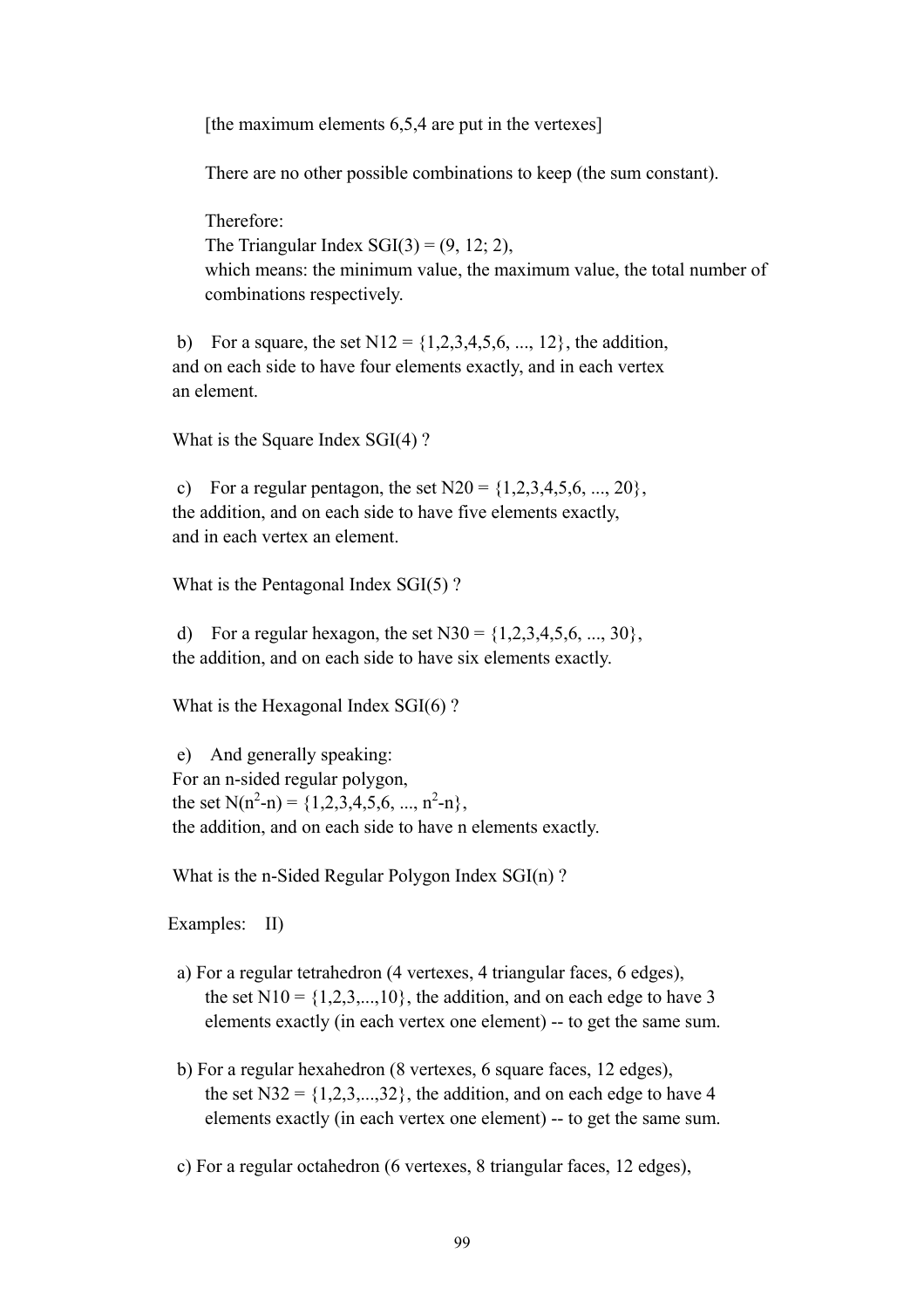the set  $N18 = \{1, 2, 3, \ldots, 18\}$ , the addition, and on each edge to have 3 elements exactly (in each vertex one element) -- to get the same sum.

 d) For a regular dodecahedron (14 vertexes, 12 square faces, 24 edges), the set  $N62 = \{1, 2, 3, \ldots, 62\}$ , the addition, and on each edge to have 4 elements exactly (in each vertex one element) -- to get the same sum.

Compute the Polyhedron Index  $SHI(v,e,f) = (m, M; nc)$ 

in each case,

where  $v =$  number of vertexes of the polyhedron,  $e =$  number of edges,

 $f =$  number of faces.

and  $m =$  minimum sum value,  $M =$  maximum sum value,  $nc =$  the total number of combinations.

e) Or other versions for the previous particular polyhedrons:

- putting elements on inside faces and vertexes only (not on edges);
- or putting elements on inside faces and edges and vertexes too;
- or putting elements on inside faces and edges only (not on vertexes).

223) Lucky Numbers:

 A number is called a Lucky Number if by a wrong operation one gets to the true result!

 The wrong operation should somehow be similar to a correct operation, see our students' common math mistakes:

 $\sqrt{a} - \sqrt{b} = \sqrt{a-b}$ 

of course avoiding the trivial cases (if  $b = 0$  or  $a = b$ , in the previous case, for example).

Question: Are There Finitely or Infinitely Lucky Numbers?

224) The Lucky Method/Algorithm/Operation/etc.

Is said to be any incorrect method or algorithm or operation etc. which leads to a correct result. The wrong calculation should be fun, somehow similarly to the students' common mistakes, or to produce confusions or paradoxes.

 Can someone give an example of a Lucky Derivation, or Integration, or Solution to a Differential Equation?

References:

 Ashbacher, Charles, "Smarandache Lucky Math", in <Smarandache Notions Journal>, Vol. 9, p. 155, Summer 1998.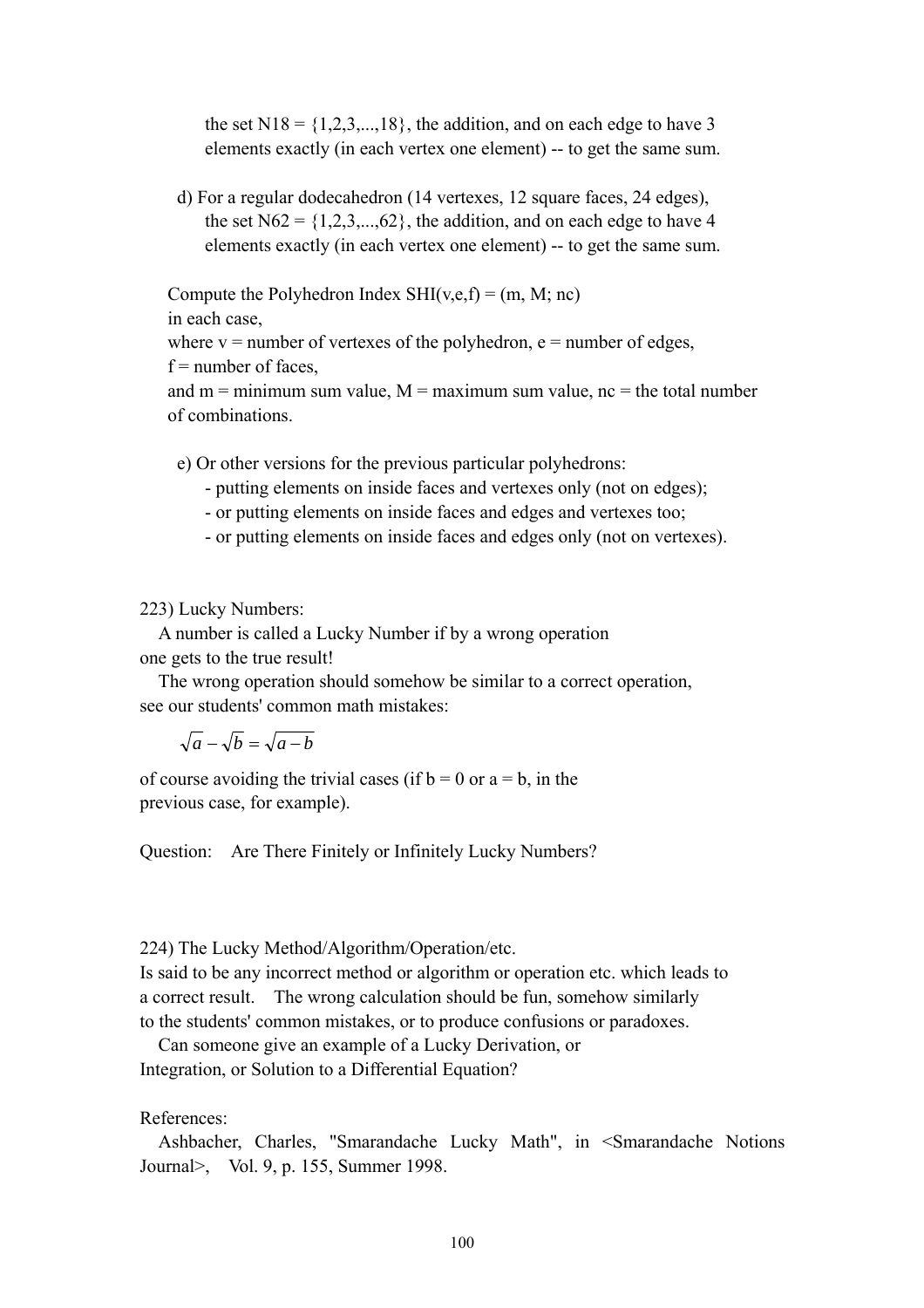Smarandache, Florentin, "Collected Papers", Vol. II, University of Kishinev Press, Kishinev, p. 200, 1997.

 225) The Sequence of 3's and 1's containing many primes: 31, 331, 3331, 33331, 333331, 3333331, 33333331, 333333331, ...

 226) The Sequence of 3's and 1's containing many primes: 31, 31331, 313313331, 31331333133331, 31331333133331333331, 313313331333313333313333331, 31331333133331333331333333133333331, ...

227) Generalization:

Let f, g, h, ... be n integer functions. By concatenation of all of them one gets a composed sequence of the form:

 $f(1)g(1)h(1)$ ...,  $f(n)g(n)h(n)$ ...

where some function value(s) f(i) or g(i) or h(i), for  $i \ge 1$ , may be empty.

 228) Recurrence of Smarandache type Functions: A function

f:  $N \rightarrow N$ such that if  $(a, b) = 1$ , then  $f(a \cdot b) = max \{f(a), f(b)\}.$ (Definition introduced by Sabin Tabirca, England.)

 For example: a)  $f(n) = 1$ b)  $g(n) = max \{p$ , where p is prime and p divides n $\}$ ,

References:

- Arizona State University, Hayden Library, "The Florentin Smarandache papers" special collection, Tempe, AZ 85287-1006, USA, phone: (602) 965-6515 (Carol Moore librarian) .
- Charles T. Le, "The Smarandache Class of Paradoxes", in <Bulletin of Pure and Applied Sciences>, Bombay, India, 1995; and in <Abracadabra>, Salinas, CA, 1993, and in <Tempus>, Bucharest, No. 2, 1994.
- N. J. A. Sloane and S. Plouffe, "The Encyclopedia of Integer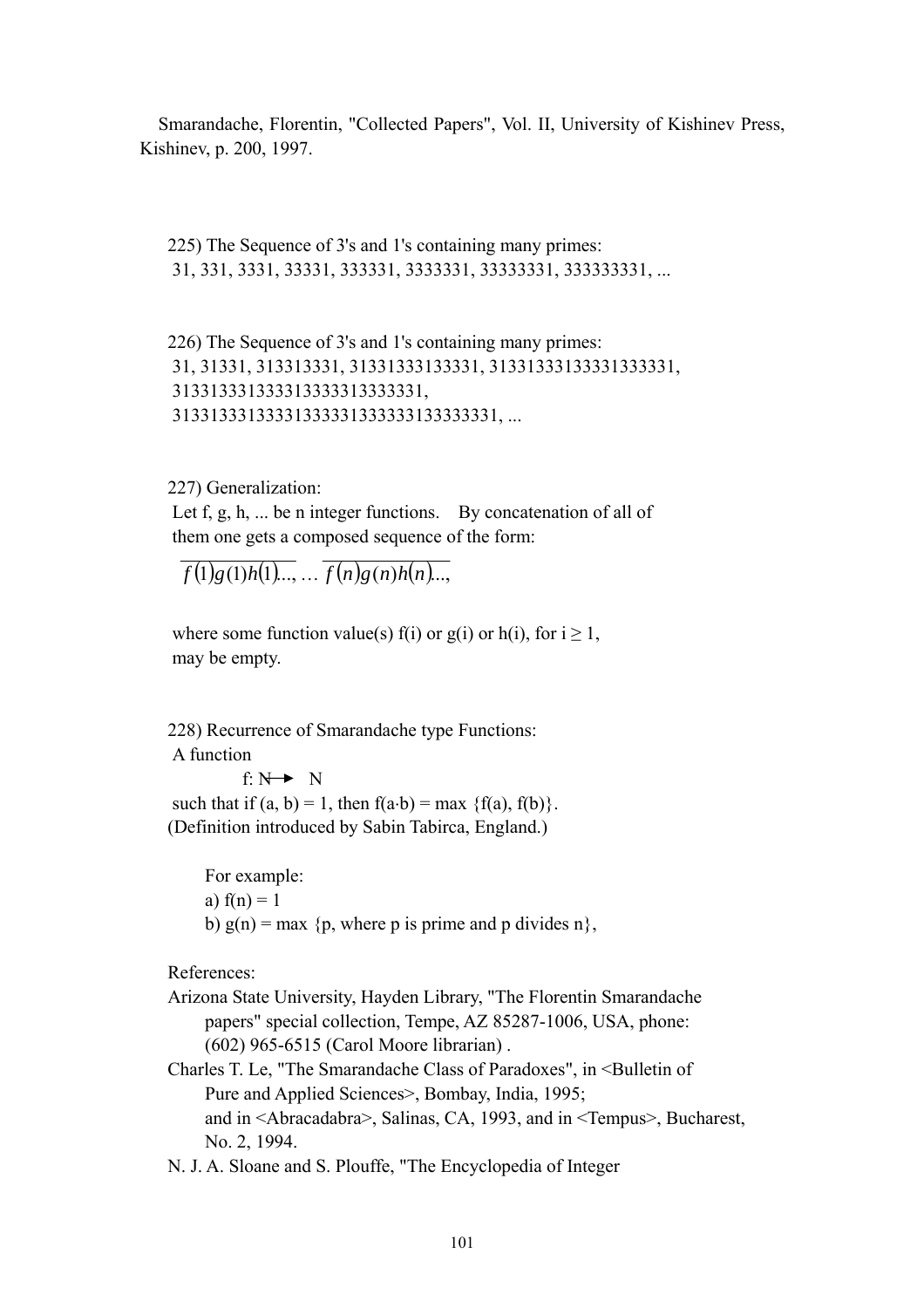Sequences", Academic Press, 1995;

 also online, email: superseeker@research.att.com (SUPERSEEKER by N. J. A. Sloane, S. Plouffe, B. Salvy, ATT Bell Labs, Murray Hill, NJ 07974, USA).

- Henry Ibstedt, "Surfing On the Ocean of Numbers A Few Smarandache Notions and Similar Topics", Erhus Univ. Press, Vail, USA, 1997.
- Fanel Iacobescu, "Smarandache Partition Type and Other Sequences", <Bulletin of Pure and Applied Sciences>, Bombay, India, Vol. 16E, No. 2, 1997, pp. 237-40.

 Anthony Begay, "Smarandache Ceil Functions", <Bulletin of Pure and Applied Sciences>, Bombay, India, Vol. 16E, No. 2, 1997, pp. 227-9.

- Helen Marimutha, "Smarandache Concatenate Type Sequences", <Bulletin of Pure and Applied Sciences>, Bombay, India, Vol. 16E, No. 2, 1997, pp. 225-6.
- Mihaly Bencze, "Smarandache Recurrence Type Sequences", <Bulletin of Pure and Applied Sciences>, Bombay, India, Vol. 16E, No. 2, 1997, pp. 231-36.
- Mihaly Bencze, "Smarandache Relationships and Sub-Sequences", <Bulletin of Pure and Applied Sciences>, Bombay, India, Vol. 17E, No. 1, June 1998, pp. 89-95.
- Henry Ibstedt, "Computer Analysis of Sequences", American Research Press, Lupton, 1998.

# 229-231) G Add-On Sequence (I)

"Personal Computer World" Numbers Count of February 1997 presented some of the Smarandache Sequences and related open problems.

Let  $G = \{g_1, g_2, ..., g_k, ...\}$  be an ordered set of positive integers with a given property G.

 Then the corresponding G Add-On Sequence is defined through

$$
SG = \{a_i : a_1 = g_1, \mathbf{Q}_k = \mathbf{Q}_{k-1} \mathbf{1} \mathbf{0}^{1+\log_{10}(\mathbf{g}_k)} + \mathbf{g}_k, k \geq 1\}.
$$

H. Ibstedt studied some particular cases of this sequence, that he has presented at the First International Conference on Smarandache type Notions in Number Theory, University of Craiova, Romania, August 21-24, 1997.

a) Examples of G Add-On Sequences (II)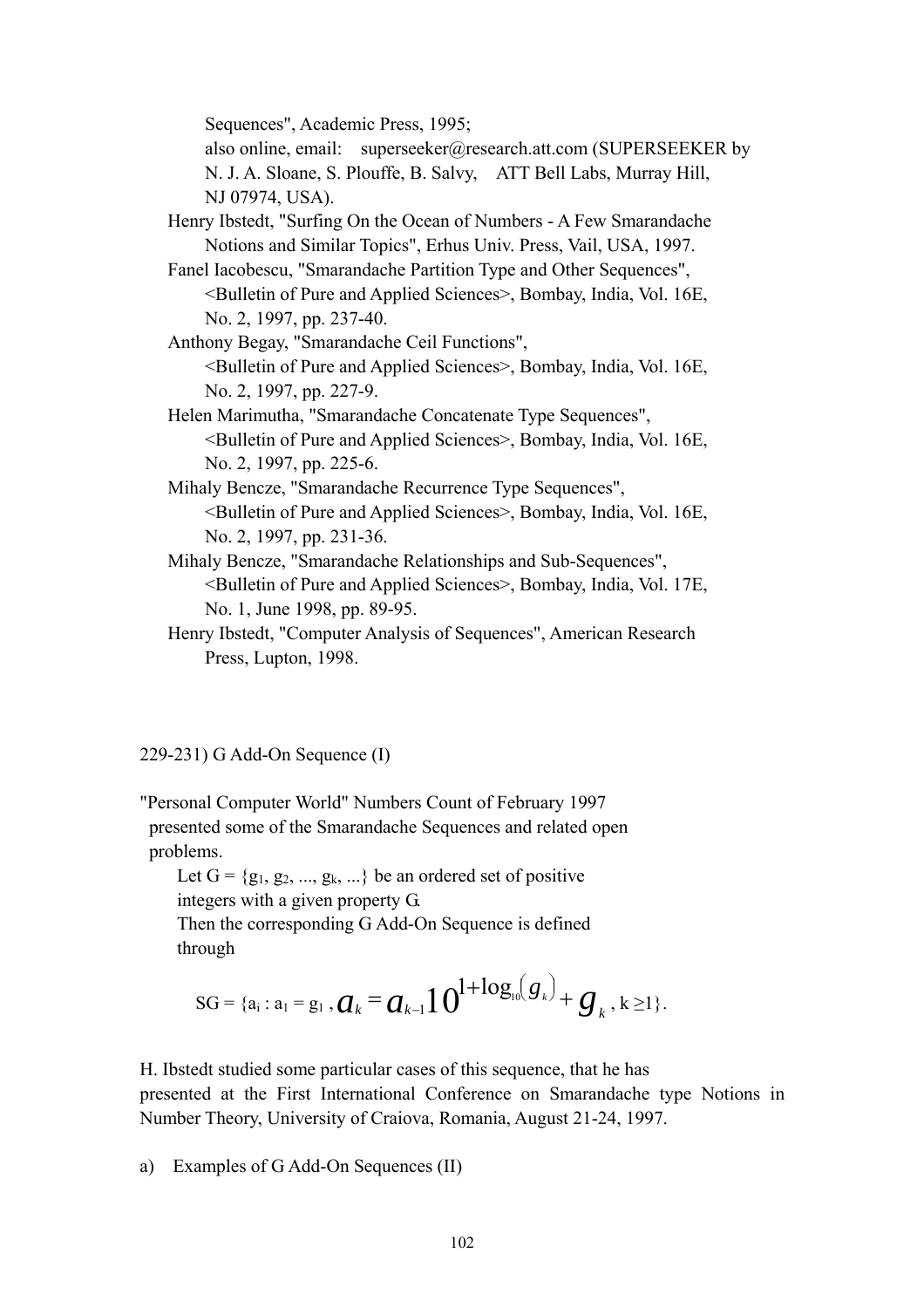The following particular cases are studied:

a1) Odd Sequence is generated by choosing

 $G = \{1, 3, 5, 7, 9, 11, ...\}$ , and it is:

1, 13, 135, 1357, 13579, 1357911, 13571113, ... .

 Using the elliptic curve prime factorization program we find the first five prime numbers among the first 200 terms of this sequence, i.e. the ranks 2, 15, 27, 63, 93. But are they infinitely or finitely many?

a2) Even Sequence is generated by choosing

 $G = \{2, 4, 6, 8, 10, 12, ...\}$ , and it is:

2, 24, 246, 2468, 246810, 24681012, ... .

 Searching the first 200 terms of the sequence we didn't find any n-th perfect power among them, no perfect square, nor even of the form 2p, where p is a prime or pseudo-prime. Conjecture: There is no n-th perfect power term!

a3) Prime Sequence is generated by choosing

 $G = \{2, 3, 5, 7, 11, 13, 17, ...\}$ , and it is: 2, 23, 235, 2357, 235711, 23571113, 2357111317, ... . Terms #2 and #4 are primes; terms #128 (of 355 digits) and #174 (of 499 digits) might be, but H. Ibstedt couldn't check -- among the first 200 terms of the sequence.

 Question: Are there infinitely or finitely many such primes? (H. Ibstedt)

# 232) Non-Arithmetic Progression (I)

"Personal Computer World" Numbers Count of February 1997 presented some of the Smarandache Sequences and related open problems.

 One of them defines the t-Term Non-Arithmetic Progression as the set:

{ $a_i$  :  $a_i$  is the smallest integer such that  $a_i > a_{i-1}$ 

 and there are at most t-1 terms in an arithmetic progression}. A QBASIC program is designed to implement a strategy for building a such progression, and a table for the 65 first terms of the non-arithmetic progressions for  $t=3$  to 15 is given. (H. Ibstedt)

#### 233) Concatenation Type Sequences

Let  $s_1$ ,  $s_2$ ,  $s_3$ , ...,  $s_n$ , ... be an infinite integer sequence (noted by S). Then the Concatenation is defined as: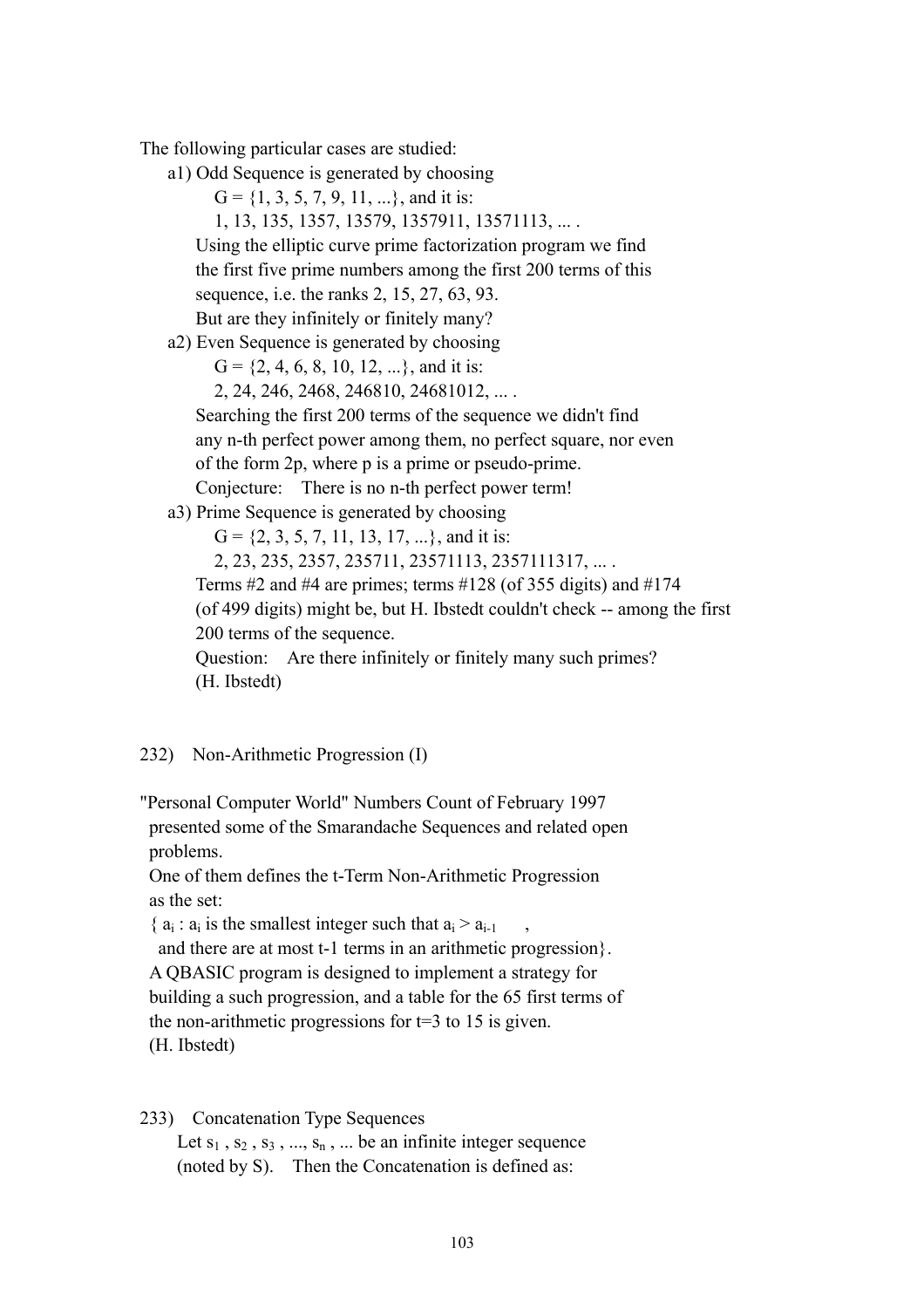$S_1$ ,  $S_1 S_2$ ,  $S_1 S_2 S_3$ , ...

I search, in some particular cases, how many terms of this concatenated S-sequence belong to the initial S-sequence. (H. Ibstedt)

# 234) Construction of Elements of the Square-Partial-Digital Subsequence

The Square-Partial-Digital Subsequence (SSPDS) is the

sequence of square integers which admit a partition for which each segment is a square integer. An example is  $506^2 = 256036$ , which has partition 256/0/36. C. Ashbacher showed that SSPDS is infinite by exhibiting two infinite families of elements. We will extend his results by showing how to construct infinite families of elements of SSPDS containing desired patterns of digits.

Unsolved Question 1:

441 belongs to SSPDS, and his square  $441^2 = 194481$  also belongs to SSPDS. Can an example be found of integers m,  $m^2$ ,  $m^4$  all belonging to SSPDS?

Unsolved Question 2:

It is relatively easy to find two consecutive squares in SSDPS, i.e.  $12^2 = 144$  and  $13^2 = 169$ .

Does SSDPS also contain three or more consecutive squares? What is the maximum length?

# 235) Prime-Digital Sub-Sequence

"Personal Computer World" Numbers Count of February 1997 presented some of the Smarandache Sequences and related open problems.

 One of them defines the Prime-Digital Sub-Sequence as the ordered set of primes whose digits are all primes: 2, 3, 5, 7, 23, 37, 53, 73, 223, 227, 233, 257, 277, ... . We used a computer program in Ubasic to calculate the first 100 terms of the sequence. The 100-th term is 33223. Sylvester Smith [1] conjectured that the sequence is infinite. In this paper we will prove that this sequence is in fact infinite. (H. Ibstedt)

Reference:

```
 Smith, Sylvester, "A Set of Conjectures on Smarandache 
     Sequences", in <Bulletin of Pure and Applied Sciences>,
```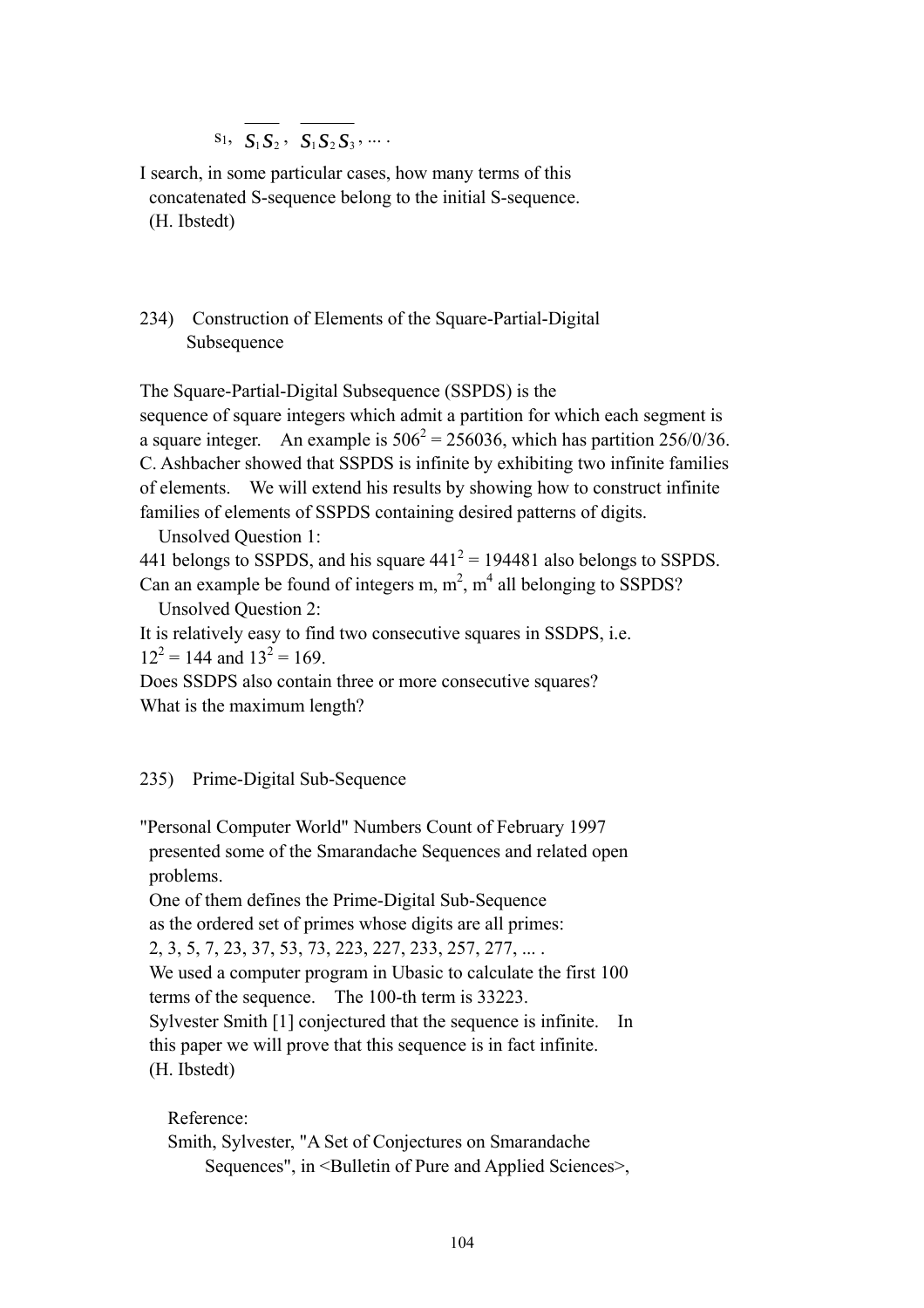India, Vol. 15E, No. 1, 1996, pp. 101-107.

236-237) Special Expressions.

a) Perfect Powers in Special Expressions (I)

How many primes are there in the Expression:

 $x^y + y^x$ , where  $gcd(x, y) = 1$  ? [J. Castillo & P. Castini] K. Kashihara announced that there are only finitely many numbers of the above form which are products of factorials. In this note we propose the following conjecture: Let a, b, and c three integers with ab nonzero. Then the equation:  $ax^{y} + by^{x} = cz^{n}$ , with x, y, n  $\geq 2$ , and gcd(x, y) = 1, has finitely many solutions (x, y, z, n). And we prove some particular cases of it.

(F. Luca)

b) Products of Factorials in Special Expressions (II)

J. Castillo ["Mathematical Spectrum", Vol. 29, 1997/8, 21] asked how many primes are there in the n-Expression:

 $x1^{x2} + x2^{x3} + ... + xn^{x1}$ 

where  $n > 1$ , x1, x2, ..., xn > 1, and gcd (x1, x2, ..., xn) = 1 ? [This is a generalization of the 2-Expression:  $x^y + y^x$ .]

 In this note we announce a lower bound for the size of the largest prime divisor of an expression of type  $ax^{y} + b y^{x}$ , where ab is nonzero,

 $x, y \ge 2$ , and gcd  $(x, y) = 1$ .

References:

- Castillo, J., "Primes of the form  $x^y$  +  $y^x$ ", <Mathematical Spectrum>, Vol. 29, No. 1, 1996/7, p. 21.
	- Castini, Peter, Letter to the Editor, <Mathematical Spectrum>, Vol. 28, No. 3, 1995/6, p. 68.
	- Luca, Florian, "Products of Factorials in Smarandache Type Expressions", <Smarandache Notions Journal>, Vol. 8, No. 1-2-3, 1997, pp. 29-41.
	- Luca, Florian, "Perfect Powers in Smarandache Type Expressions", <Smarandache Notions Journal>, Vol. 8, No. 1-2-3, 1997, pp. 72-89.

```
238) The General Periodic Sequence
```
Let S be a finite set, and  $f : S \longrightarrow S$  be a function defined

<sup>(</sup>F. Luca)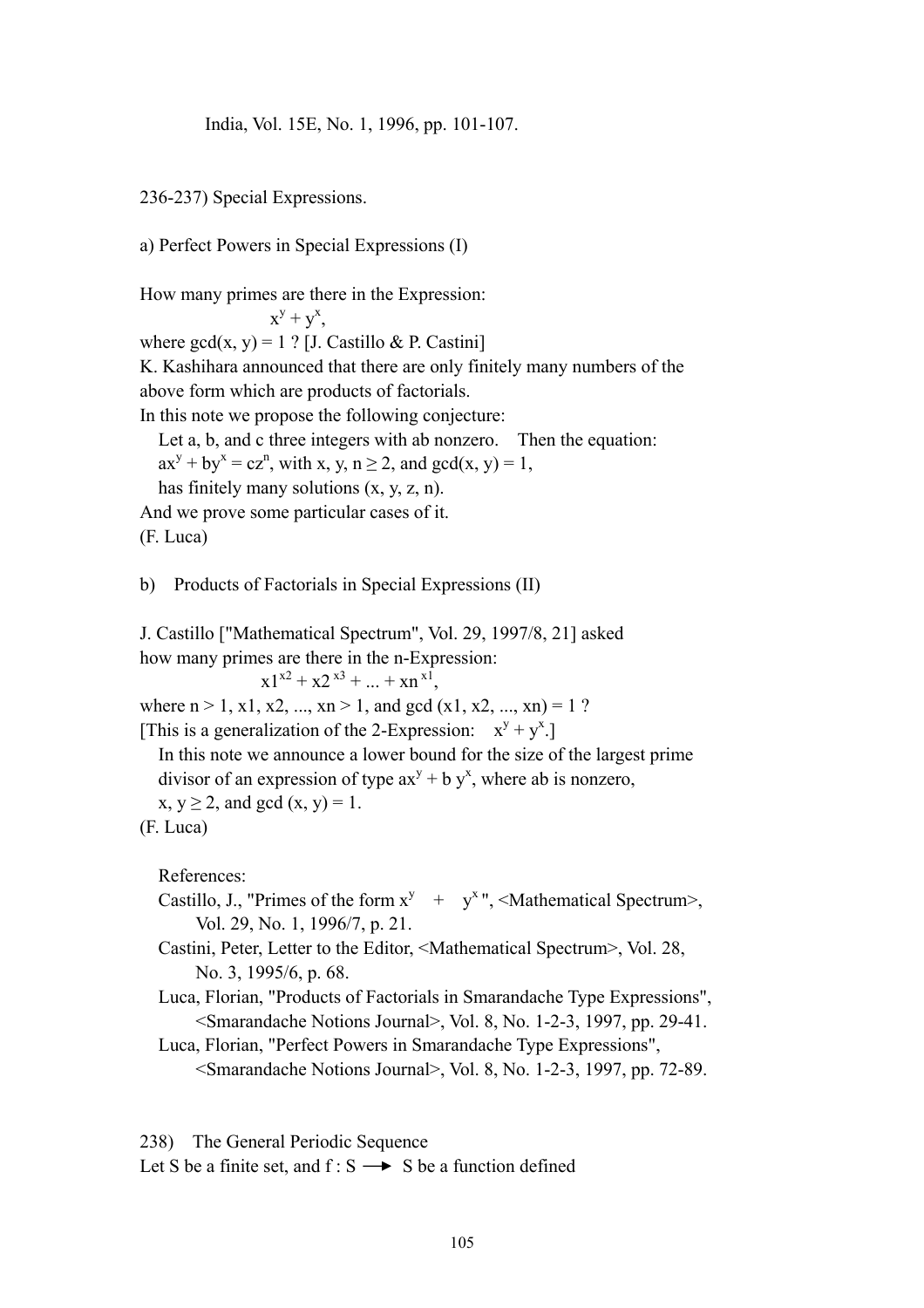for all elements of S.

There will always be a periodic sequence whenever we repeat the composition of the function f with itself more times than card(S), accordingly to the box principle of Dirichlet.

[The invariant sequence is considered a periodic sequence whose period length has one term.]

Thus the General Periodic Sequence is defined as:

 $a_1 = f(s)$ , where s is an element of S;  $a_2 = f(a_1) = f(f(s))$ ;  $a_3 = f(a_2) = f(f(a_1)) = f(f(f(s)))$ ; and so on.

We particularize S and f to study interesting cases of this type of sequences.

(M. R. Popov)

239-244) Periodic Sequences.

```
a) The Two-Digit Periodic Sequence (I)
```
Let N1 be an integer of at most two digits and let N1' be its

digital reverse. One defines the absolute value  $N2 = abs (N1 - N1')$ . And so on:  $N3 = abs (N2 - N2')$ , etc. If a number N has one digit only, one considers its reverse as Nx10 (for example: 5, which is 05, reversed will be 50). This sequence is periodic.

 Except the case when the two digits are equal, and the sequence becomes:  $N1, 0, 0, 0, ...$ 

 the iteration always produces a loop of length 5, which starts on the second or the third term of the sequence, and the period is 9, 81, 63, 27, 45 or a cyclic permutation thereof.

Reference:

 Popov, M.R., "Smarandache's Periodic Sequences", in <Mathematical Spectrum>, University of Sheffield, U.K., Vol. 29, No. 1, 1996/7, p. 15.

(The next periodic sequences are extracted from this paper too).

b) The n-Digit Periodic Sequence (II)

Let N1 be an integer of at most n digits and let N1' be its digital reverse. One defines the absolute value  $N2 = abs (N1 - N1')$ .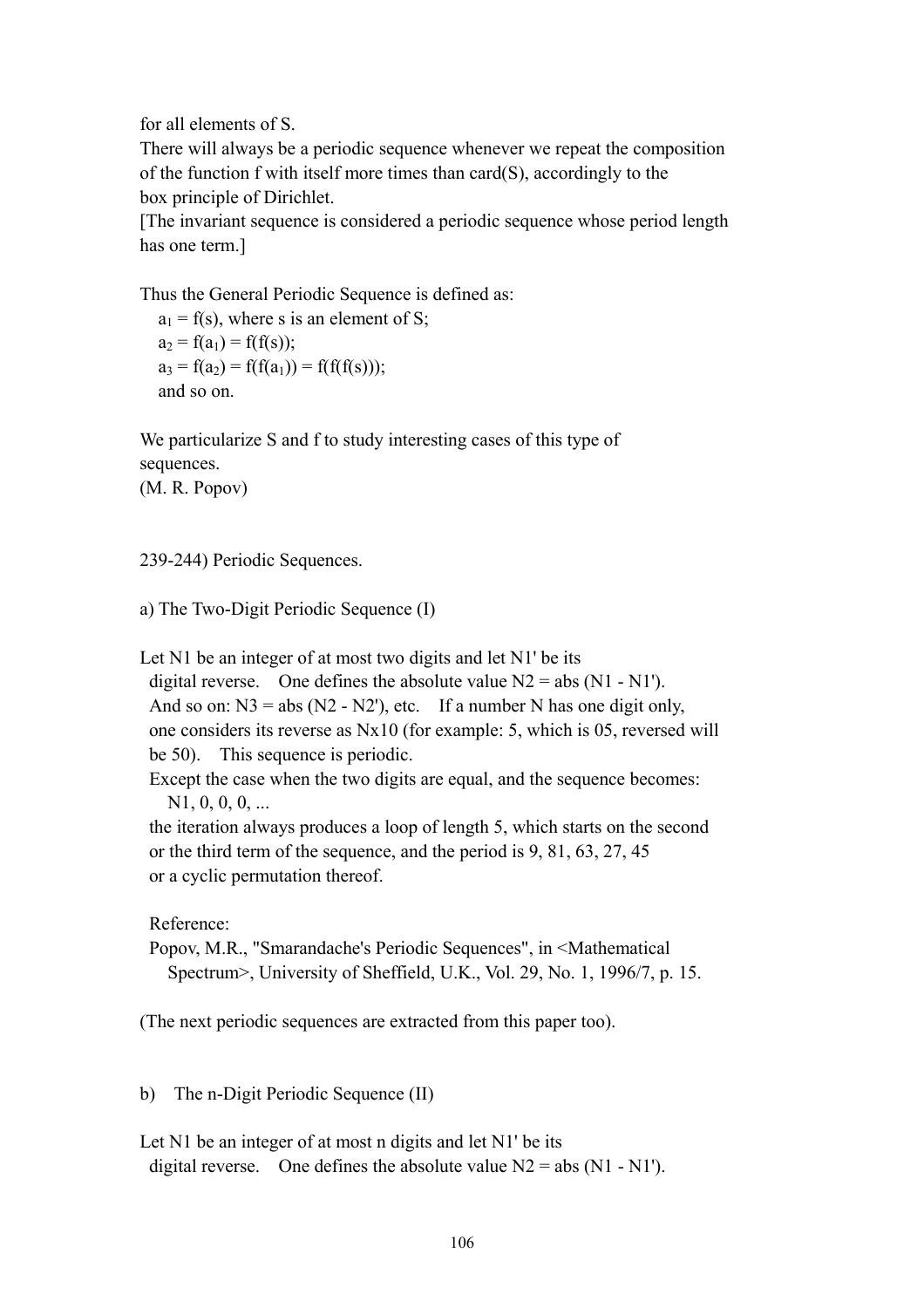And so on:  $N3 = abs (N2 - N2')$ , etc. If a number N has less than n digits, one considers its reverse as  $N'x(10^k)$ , where N' is the reverse of N and k is the number of missing digits, (for example: the number 24 doesn't have five digits, but can be written as 00024, and reversed will be 42000). This sequence is periodic according to Dirichlet's box principle.

The 3-Digit Periodic Sequence (domain  $100 \le N1 \le 999$ ): - there are 90 symmetric integers, 101, 111, 121, ..., for which  $N2 = 0$ ; - all other initial integers iterate into various entry points of the same periodic subsequence (or a cyclic permutation thereof) of five terms: 99, 891, 693, 297, 495.

 The 4-Digit Periodic Sequence (domain 1000≤ N1≤ 9999): - the largest number of iterations carried out in order to reach the first member of the loop is 18, and it happens for  $N1 = 1019$ ; - iterations of 8818 integers result in one of the following loops (or a cyclic permutation thereof): 2178, 6534; or 90, 810, 630, 270, 450; or 909, 8181, 6363, 2727, 4545; or 999, 8991, 6993, 2997, 4995; - the other iterations ended up in the invariant 0. (H. Ibstedt)

c) The 5-Digit and 6-Digit Periodic Sequences (III)

Let N1 be an integer of at most n digits and let N1' be its

digital reverse. One defines the absolute value  $N2 = abs (N1 - N1')$ . And so on:  $N3 = abs (N2 - N2')$ , etc. If a number N has less than n digits, one considers its reverse as  $N'x(10^k)$ , where N' is the reverse of N and k is the number of missing digits, (for example: the number 24 doesn't have five digits, but can be written as 00024, and reversed will be 42000). This sequence is periodic according to Dirichlet's box principle, leading to invariant or a loop.

The 5-Digit Periodic Sequence (domain  $10000 \leq N1 \leq 99999$ ): - there are 920 integers iterating into the invariant 0 due to symmetries; - the other ones iterate into one of the following loops (or a cyclic

 permutation of these): 21978, 65934; or 990, 8910, 6930, 2970, 4950; or 9009, 81081, 63063, 27027, 45045; or 9999, 89991, 69993, 29997, 49995. The 6-Digit Periodic Sequence (domain  $100000 \leq N1 \leq 999999$ ):

 - there are 13667 integers iterating into the invariant 0 due to symmetries; - the longest sequence of iterations before arriving at the first loop member is 53 for  $N1 = 100720$ ;

- the loops have 2, 5, 9, or 18 terms.

d) The Subtraction Periodic Sequences (IV)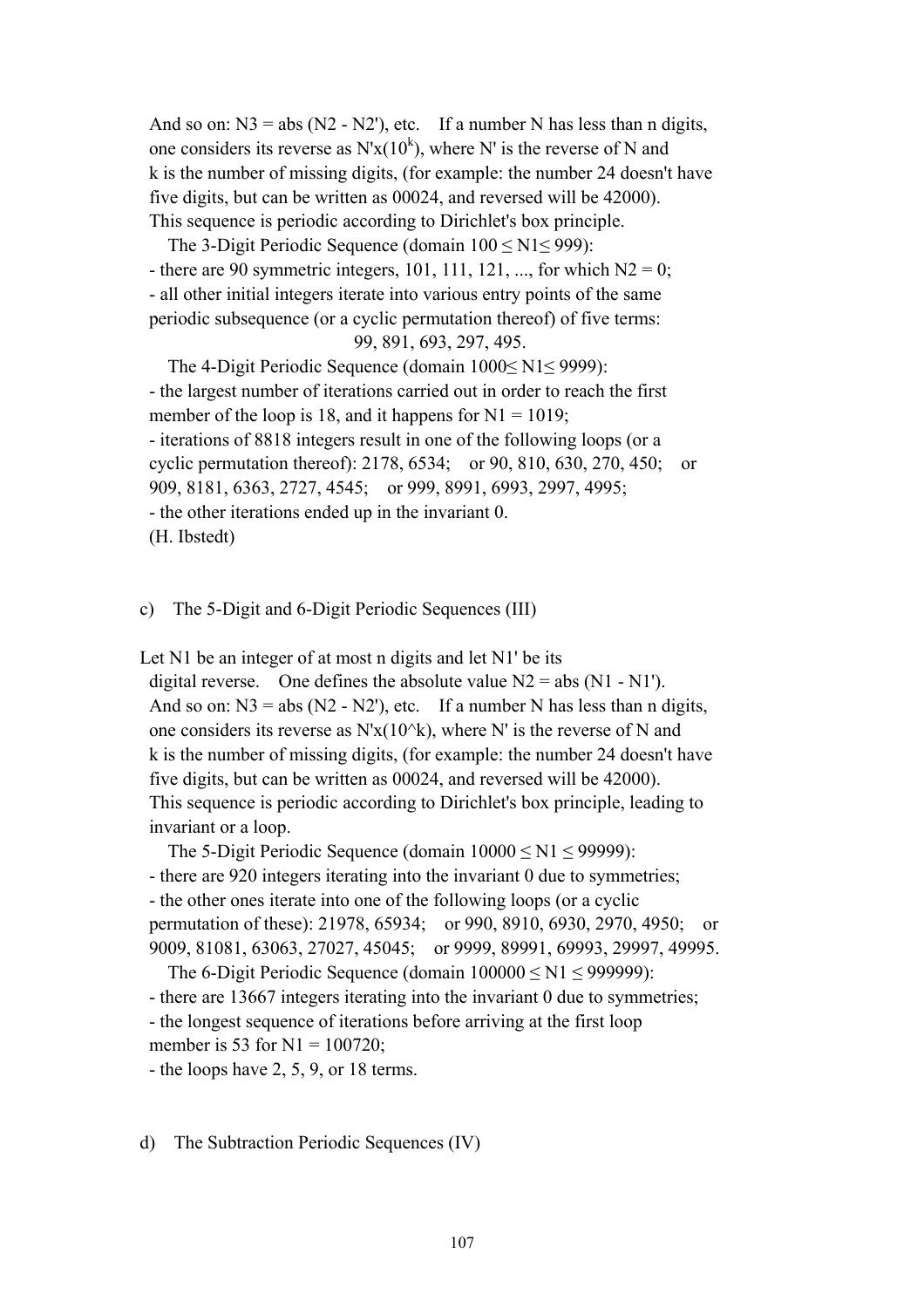Let c be a positive integer. Start with a positive integer N, and let N' be its digital reverse. Put  $N1 = abs(N1' - c)$ , and let N1' be its digital reverse. Put  $N2 = abs (N1' - c)$ , and let  $N2'$  be its digital reverse. And so on. We shall eventually obtain a repetition. For example, with  $c = 1$  and  $N = 52$  we obtain the sequence: 52, 24, 41, 13, 30, 02, 19, 90, 08, 79, 96, 68, 85, 57, 74, 46, 63, 35, 52, ... . Here a repetition occurs after 18 steps, and the length of the repeating cycle is 18.

First example:  $c = 1$ ,  $10 \le N \le 999$ . Every other member of this interval is an entry point into one of five cyclic periodic sequences (four of these are of length 18, and one of length 9).

When N is of the form 11k or 11k-1, then the iteration process results in 0. Second example:  $1 \le c \le 9$ ,  $100 \le N \le 999$ .

For  $c = 1, 2$ , or 5 all iterations result in the invariant 0 after, sometimes, a large number of iterations.

For the other values of c there are only eight different possible values for the length of the loops, namely 11, 22, 33, 50, 100, 167, 189, 200.

For  $c = 7$  and  $N = 109$  we have an example of the longest loop obtained: it has 200 elements, and the loop is closed after 286 iterations.

(H. Ibstedt)

e) The Multiplication Periodic Sequences (V)

Let  $c > 1$  be a positive integer. Start with a positive integer N, multiply each digit x of N by c and replace that digit by the last digit of cx to give N1. And so on. We shall eventually obtain a repetition. For example, with  $c = 7$  and  $N = 68$  we obtain the sequence:

68, 26, 42, 84, 68, ... .

Integers whose digits are all equal to 5 are invariant under the given operation after one iteration.

One studies the One-Digit Multiplication Periodic Sequences only. (For c of two or more digits the problem becomes more complicated.)

If  $c = 2$ , there are four term loops, starting on the first or second term.

If  $c = 3$ , there are four term loops, starting with the first term.

If  $c = 4$ , there are two term loops, starting on the first or second term (could be called Switch or Pendulum).

If  $c = 5$  or 6, the sequence is invariant after one iteration.

If  $c = 7$ , there are four term loops, starting with the first term.

If  $c = 8$ , there are four term loops, starting with the second term.

If  $c = 9$ , there are two term loops, starting with the first term (pendulum). (H. Ibstedt)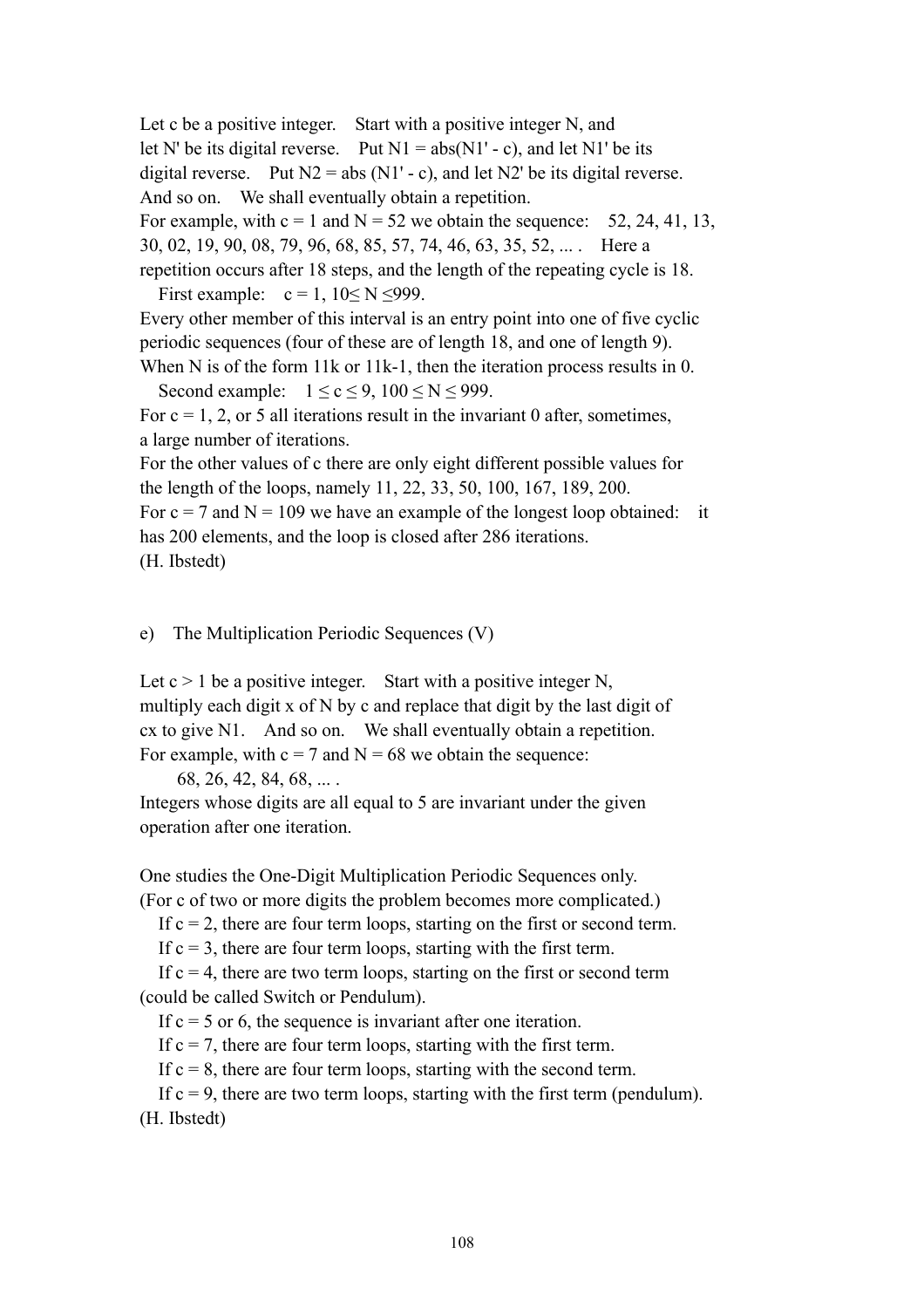### f) The Mixed Composition Periodic Sequences (VI)

Let N be a two-digit number. Add the digits, and add them again if the sum is greater than 10. Also take the absolute value of their difference. These are the first and second digits of N1. Now repeat this. For example, with  $N = 75$  we obtain the sequence: 75, 32, 51, 64, 12, 31, 42, 62, 84, 34, 71, 86, 52, 73, 14, 53, 82, 16, 75, ... . There are no invariants in this case. Four numbers: 36, 90, 93, and 99 produce two-element loops. The longest loops have 18 elements. There also are loops of 4, 6, and 12 elements. (H. Ibstedt)

 There will always be a periodic (invariant) sequence whenever we have a function  $f: S \rightarrow S$ , where S is a finite set, and we repeat the function f more times than card(S). Thus the General Periodic Sequence is defined as:  $a1 = f(s)$ , where s is an element of S;

 $a2 = f(a1) = f(f(s))$ ;  $a3 = f(a2) = f(f(a1)) = f(f(f(s)))$ ; and so on.

### 245) New Sequences: The Family of Metallic Means

The family of Metallic Means (whom most prominent

 members are the Golden Mean, Silver Mean, Bronze Mean, Nickel Mean, Copper Mean, etc.) comprises every quadratic irrational number that is the positive solution of one of the algebraic equations

 $x^2 - nx - 1 = 0$  or  $x^2 - x - n = 0$ ,

where n is a natural number.

 All of them are closely related to quasi-periodic dynamics, being therefore important basis of musical and architectural proportions. Through the analysis of their common mathematical properties, it becomes evident that they interconnect different human fields of knowledge, in the sense defined in "Paradoxist Mathematics".

 Being irrational numbers, in applications to different scientific disciplines, they have to be approximated by ratios of integers -- which is the goal of this paper.

(Vera W. de Spinadel)

246-251) Some New Functions in the Number Theory. Let S(n) be the Smarandache Function. One defines: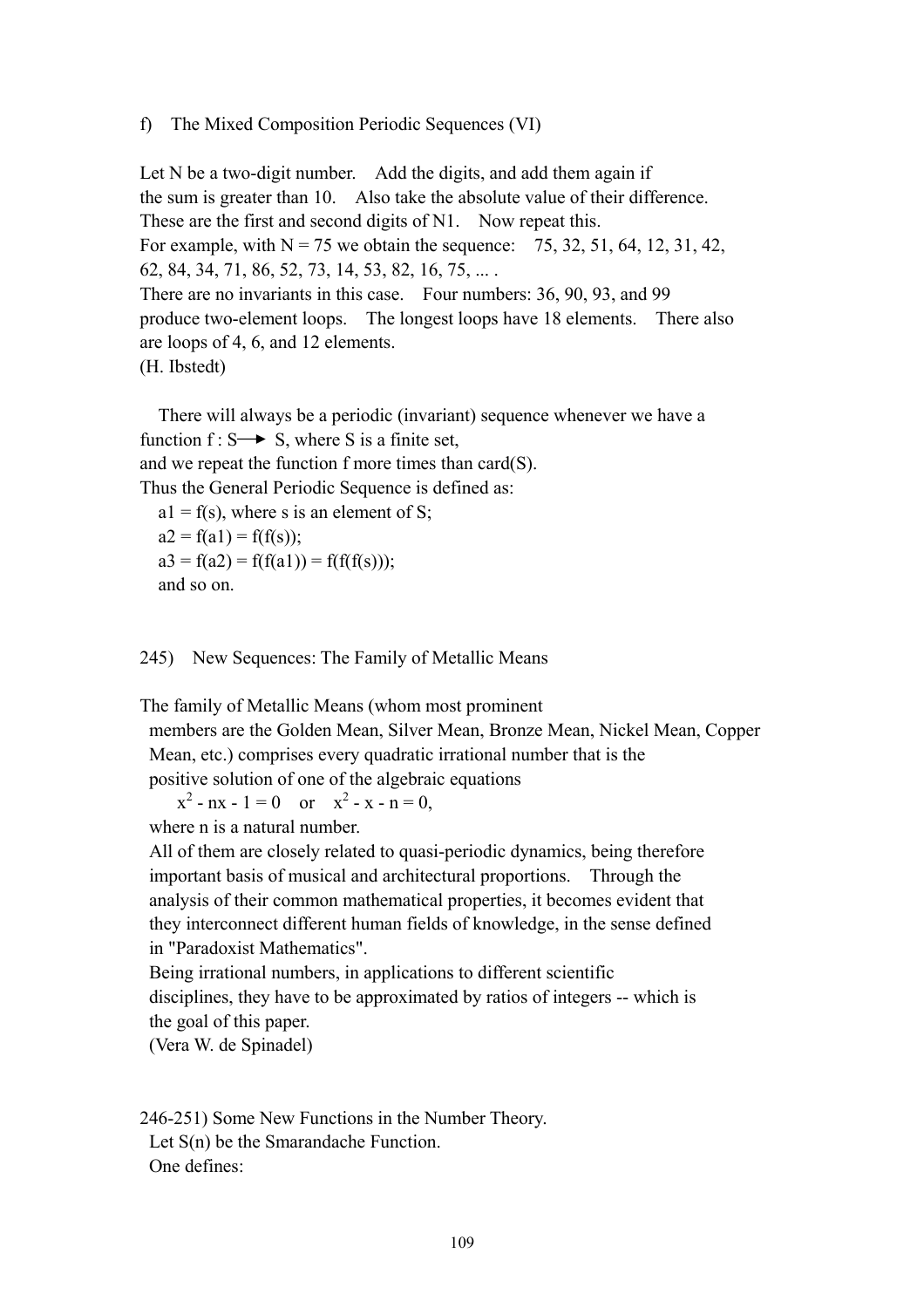$S1 : N-\{0,1\} \longrightarrow N, S1(n) = 1/S(n);$ and  $S2 : N^* \rightarrow N$ ,  $S2(n) = S(n)/n$  which verify the Lipschitz condition Other functions:: S3 : N- $\{0,1\}$   $\longrightarrow$  N, S3(n) = n/S(n), and Fs :  $N-\{0,1\} \longrightarrow N$ ,

$$
F_S(x) = \sum_{i=1}^{\pi(x)} (S(\boldsymbol{p}_i^x),
$$

where  $p_i$  are the prime numbers not greater than x and

 $\pi(x)$  is the number of primes less than or equal to x;

 $\Theta$  : N\*  $\longrightarrow$ N,

 $\Theta(x) = \sum S(\boldsymbol{p}_i^x)$ , where  $p_i$  are prime numbers which divide x;

 $\overline{\Theta}: N^* \longrightarrow N,$ 

 $\Theta(x) = \sum S(\boldsymbol{p}_i^x)$ , where  $p_i$  are prime numbers not greater than x which do not divide x;

(V. Seleacu, S. Zanfir)

252) Erdös-Smarandache Numbers:

 2, 3, 5, 6, 7, 10, 11, 13, 14, 15, 17, 19, 20, 21, 22, 23, 26, 28, 29, 30, 31, 33, 34, 35, ... . Solutions to the Diophantine equation  $P(n)=S(n)$ , where  $P(n)$  is the largest prime factor which divides n, and S(n) is the classical Smarandache function. [S. Tabarca]

References:

 Erdös, P., Ashbacher C., Thoughts of Pal Erdos on Some Smarandache Notions, <Smarandache Notions Journal>, Vol. 8, No. 1-2-3, 1997, 220-224.

Sloane, N. J. A., On-Line Encyclopedia of Integers, Sequence A048839.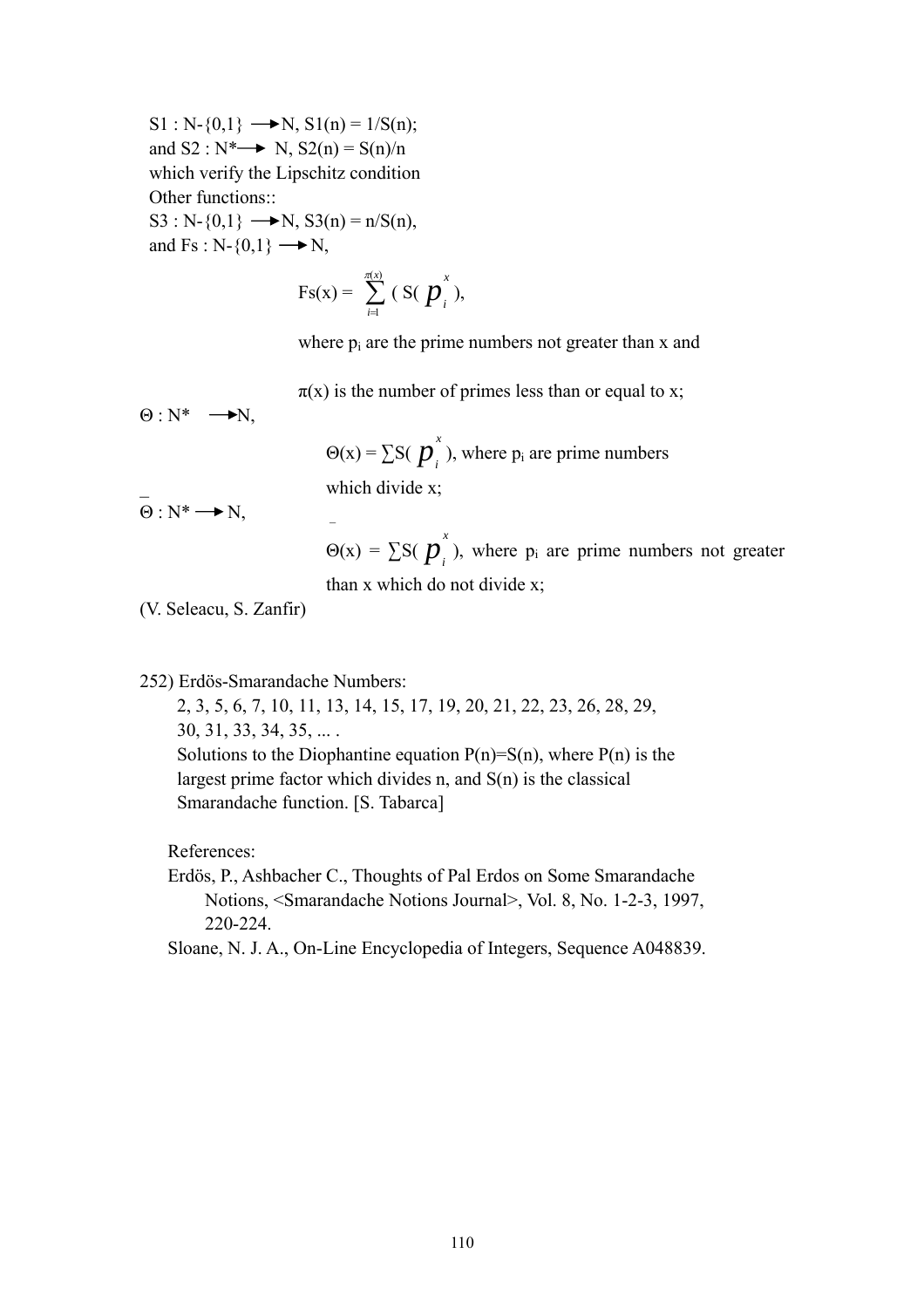253) Analogues of the Smarandache function:

 $a(n)$  is the smallest number m such that  $n \le m!$ 

1,1,2,3,3,3,3,4,4,4,4,4,4,4,4,4,4,4,4,4,4,4,4,4,4,5, … .

## References:

 Yi Yuan, Zhang Wenpeng, On the Mean Value of the Analogue of Smarandache Function, Scientia Magna, Northwest University, Xi'an, China, 145-147, Vol. 1, No. 1, 2005.

N. J. A. Sloane, Encyclopedia of Integer Sequences, Sequence # A092118.

 254) A Generalized Smarandache Palindrome (GSP) is a number of the concatenated form:  $a_1a_2...a_na_n...a_2a_1$  with  $n \ge 1$ , or  $a_1a_2...a_{n-1}a_na_{n-1}...a_2a_1$  with  $n \ge 2$ , where all  $a_1, a_2, \ldots, a_n$  are positive integers of various number of digits.

## Examples:

a) 1235656312 is a GSP because we can group it as  $(12)(3)(56)(56)(3)(12)$ , i.e. ABCCBA.

b) 23523 is also a GSP since we can group it as  $(23)(5)(23)$ , i.e. ABA.

 It has been proven that 1234567891010987654321, which is a GSP, is a prime (see http://www.kottke.org/notes/0103.html, and the Prime Curios site). Conjecture: There are infinitely many primes which are GSP.

References:

 Charles Ashbacher, Lori Neirynck, The Density of Generalized Smarandache Palindromes, www.gallup.unm.edu/~smarandache/GeneralizedPalindromes.htm

G. Gregory, Generalized Smarandache Palindromes,

http://www.gallup.unm.edu/~smarandache/GSP.htm .

 M. Khoshnevisan, "Generalized Smarandache Palindrome", Mathematics Magazine, Aurora, Canada, 10/2003.

 M. Khoshnevisan, Proposed Problem #1062 (on Generalized Smarandache Palindrome), The  $\prod$ ME Epsilon, USA, Vol. 11, No. 9, p. 501, Fall 2003.

 Mark Evans, Mike Pinter, Carl Libis, Solutions to Problem #1062 (on Generalized Smarandache Palindrome), The *HME Epsilon*, Vol. 12, No. 1, 54-55, Fall 2004.

N. Sloane, Encyclopedia of Integers, Sequence A082461,

http://www.research.att.com/cgi-bin/access.cgi/as/njas/sequences/eisA.cgi?Anum=A0 82461.

F. Smarandache, Sequences of Numbers, Xiquan, 1990.

255-260) Special Relationships (edited by M. Bencze).

Let  $\{a_n\}, n \ge 1$  be a sequence of numbers, and p, q integers  $\ge 1$ . Then we say that the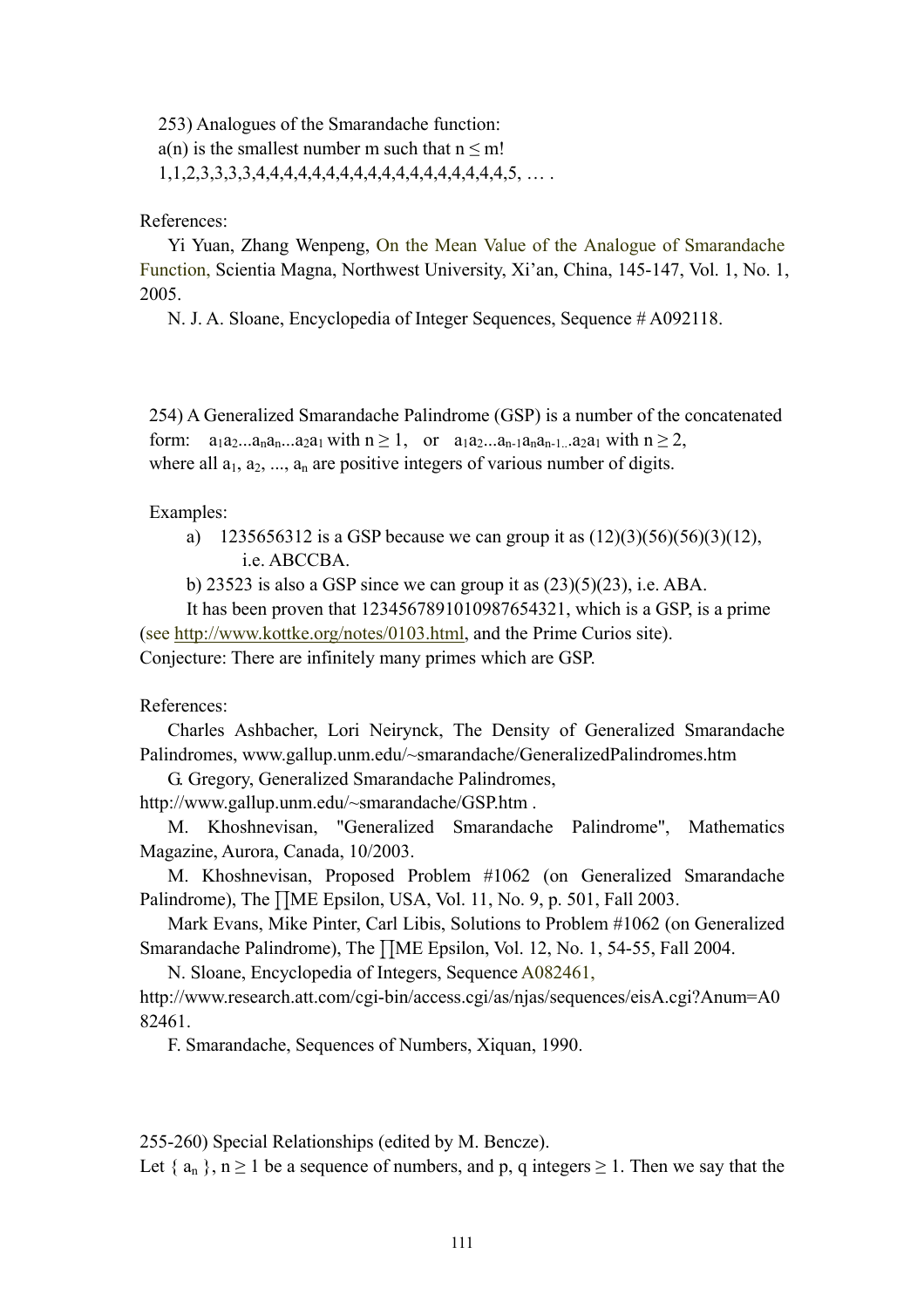terms

 $a_{k+1}, a_{k+2}, \ldots, a_{k+p}, a_{k+p+1}, a_{k+p+2}, \ldots, a_{k+p+q}$ 

verify a *special p-q relationship* if

 $a_{k+1} > a_{k+2} > \ldots > a_{k+n} = a_{k+n+1} > a_{k+n+2} > \ldots > a_{k+n+a}$ 

where " $\ll$ " may be any arithmetic, algebraic, or analytic operation (generally a binary law on  $\{a_1, a_2, a_3, \ldots \}$ ).

If this relationship is verified for any  $k \ge 1$  (i.e. by all terms of the sequence), then

 ${ a_n }$ , n = 1 is called a *Special p-q-<> sequence* 

where " $\ll$ " is replaced by "additive" if  $\ll$  is +, "multiplicative" if  $\ll$  is \*, etc. [according to the operation  $(\le)$  used].

As a particular case, we can easily see that Fibonacci/Lucas sequence  $(a_n + a_{n+1})$  $a_{n+2}$ ), for  $n \geq 1$ , is a *Special 2-1 additive sequence*.

A Tribonacci sequence (  $a_n + a_{n+1} + a_{n+2} = a_{n+3}$  ),  $n \ge 1$  is a Special 3-1 additive sequence. Etc.

M. Bencze considered the sequence of Smarandache numbers,

 $1, 2, 3, 4, 5, 3, 7, 4, 6, 5, 11, 4, 13, 7, 5, 6, 17, \ldots$ 

i.e. for each n the smallest number  $S(n)$  such that  $S(n)!$  is divisible by n (the values of the Smarandache Function), and raised the questions:

(a) How many quadruplets verify a Special 2-2 additive relationship i.e.

 $S(n+1) + S(n+2) = S(n+3) + S(n+4)$ ?

He found that:  $S(6) + S(7) = S(8) + S(9), 3 + 7 = 4 + 6;$ 

$$
S(7) + S(8) = S(9) + S(10), 7 + 4 = 6 + 5;
$$

$$
S(28) + S(29) = S(30) + S(31), 7 + 29 = 5 + 31.
$$

M. Bencze asked if there exist a finite or infinite number ?

(b) He also asked how many quadruplets verify a Special 2-2-subtractive relationship,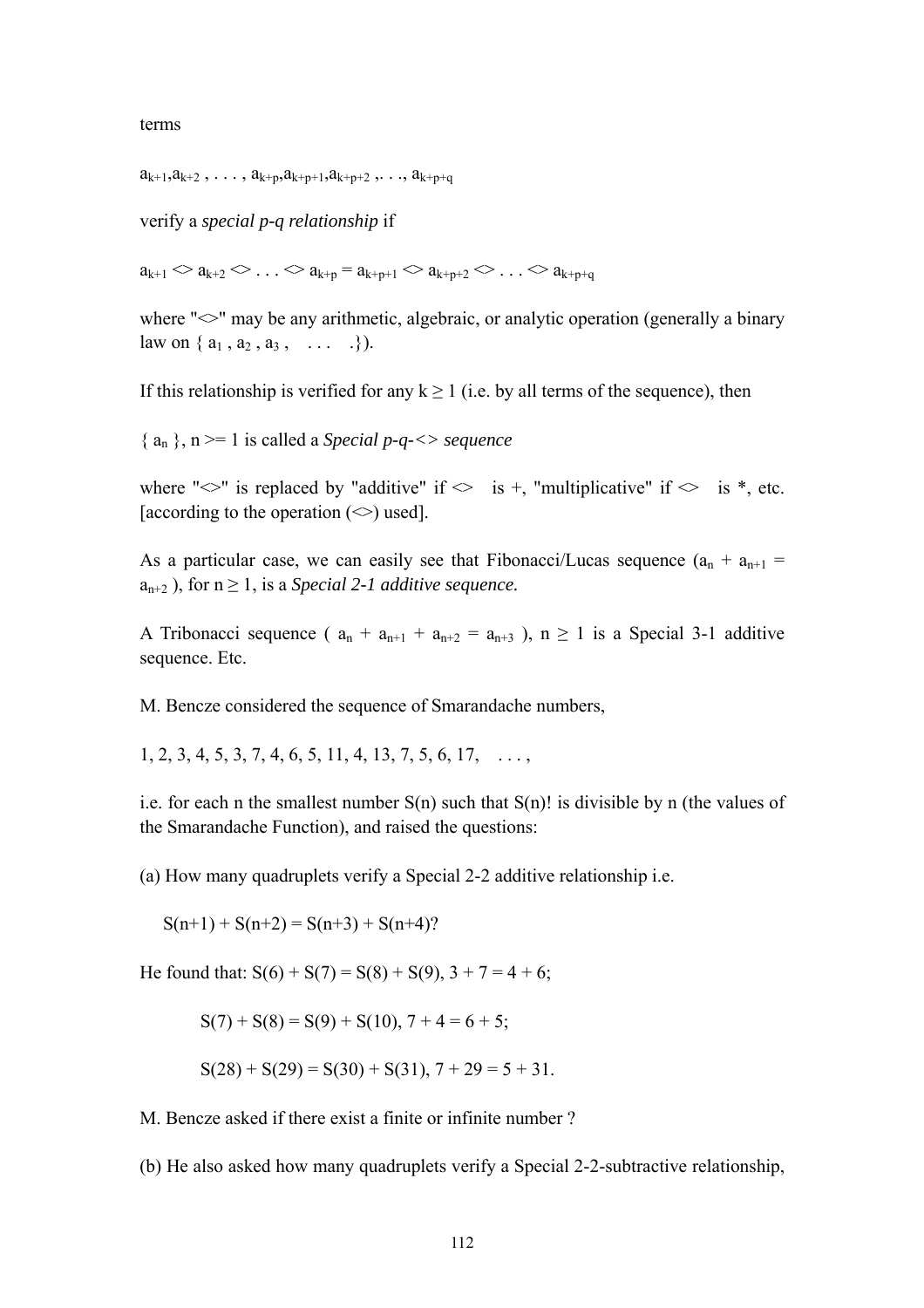i.e.

$$
S(n+1) - S(n+2) = S(n+3) - S(n+4)?
$$

He found:  $S(1) - S(2) = S(3) - S(4)$ ,  $1 - 2 = 3 - 4$ ;

$$
S(2) - S(3) = S(4) - S(5), 2 - 3 = 4 - 5;
$$
  

$$
S(49) - S(50) = S(51) - S(52), 14 - 10 = 17 - 13.
$$

(c) M. Bencze also asked how many sextuplets verify a Special 3-3 additive relationship, i.e.

$$
S(n+1) + S(n+2) + S(n+3) = S(n+4) + S(n+5) + S(n+6)
$$
?

He found:  $S(5) + S(6) + S(7) = S(8) + S(9) + S(10), 5 + 3 + 7 = 4 + 6 + 5.$ 

Charles Ashbacher designed a computer program that calculates the Smarandache Function's values, therefore he may be able to add more solutions to mine.

261-264) More General Special Relationship (edited by M. Bencze):

If  $f_p$  is a p-ary relation and  $g_q$  is a q-ary relation, both of them defined on  $\{a_1, a_2, a_3, \ldots\}$ , then

 $a_{i1}, a_{i2}, \ldots, a_{in}, a_{i1}, a_{i2}, \ldots, a_{ia}$ 

verify a *Special fp - gq - relationship* if

 $f_p$   $(a_{i1}, a_{i2}, \ldots, a_{ip}) = g_q$   $(a_{i1}, a_{i2}, \ldots, a_{iq})$ .

If this relationship is verified by all terms of the sequence, then  $\{a_n\}$ ,  $n \ge 1$  is called a *Special fp -gq -sequence*.

M. Bencze asked about the properties of Special  $f_p - g_q$  - relationships for well-known sequences (perfect numbers, Ulam numbers, abundant numbers, Catalan numbers, Cullen numbers, etc.).

For example: a Special 2-2-additive, subtractive, or multiplicative relationship, etc.

If  $f_p$  is a p-ary relation on  $\{a_1, a_2, a_3, \ldots\}$  and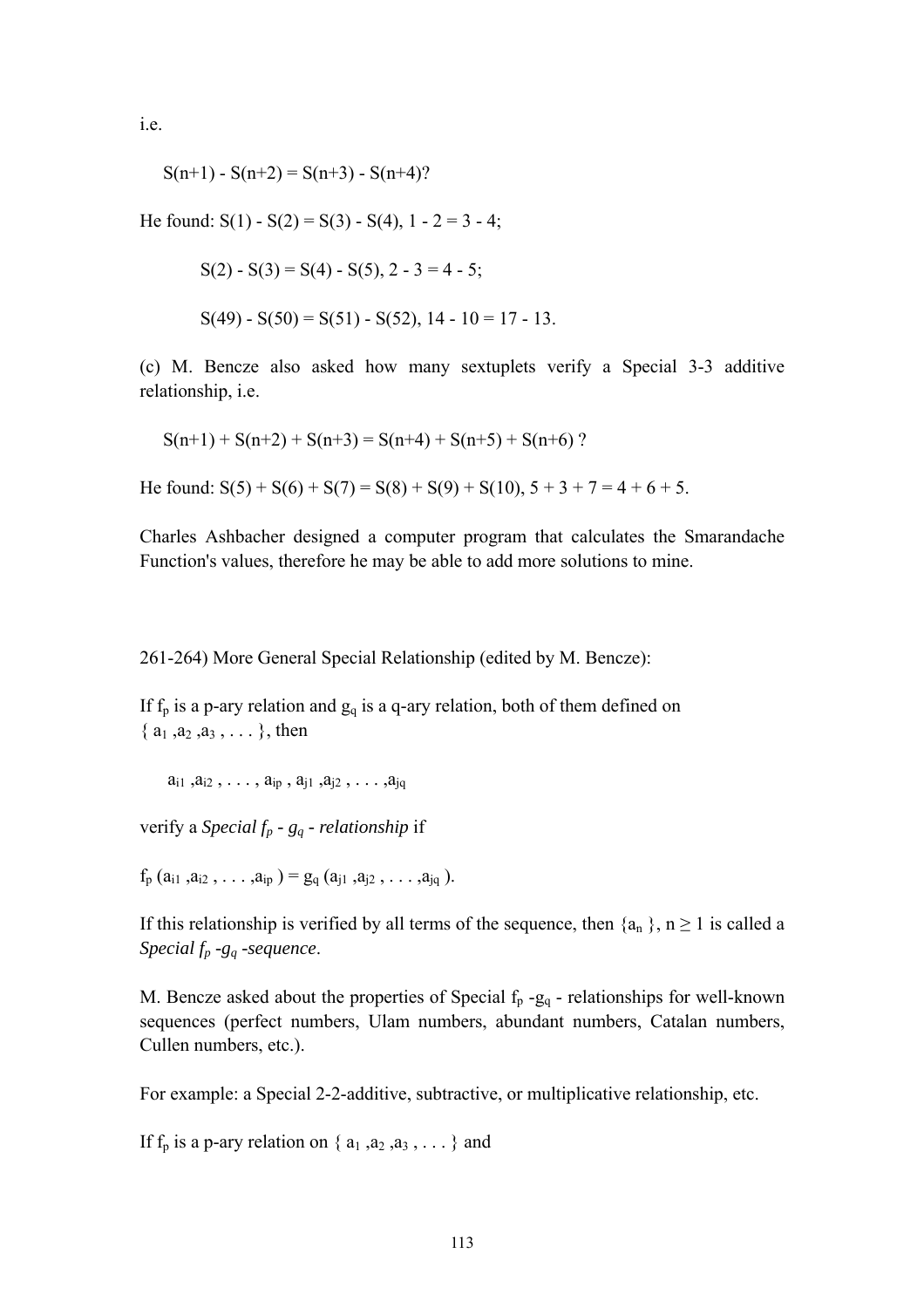$f_p$   $(a_{i1}, a_{i2}, \ldots, a_{ip}) = f_p(a_{i1}, a_{i2}, \ldots, a_{ip})$ 

for all  $a_{ik}$ ,  $a_{jk}$ , where  $k = 1, 2, \ldots, p$ , and for all  $p \ge 1$ , then  $\{a_n\}$ ,  $n \ge 1$ , is called a *Special perfect f- sequence*.

If not all p-plets  $(a_{i1}, a_{i2}, \ldots, a_{ip})$  and  $(a_{i1}, a_{i2}, \ldots, a_{ip})$  verify the  $f_p$  relation, or not for all  $p \ge 1$ , the relation  $f_p$  is verified, then  $\{a_n\}$ ,  $n \ge 1$  is called a *Special partial perfect f-sequence*.

An example: a *Special partial perfect additive sequence*:

 $1, 1, 0, 2, -1, 1, 1, 3, -2, 0, 0, 2, 1, 1, 3, 5, -4, -2, -1, 1, -1, 1, 1, 3, 0, 2, \ldots$ 

This sequence has the property that

 $a_1 + a_2 + \ldots + a_n = a_{n+1} + a_{n+2} + \ldots + a_{2n}$  for all  $p \ge 1$ .

It is constructed in the following way:

$$
a_1=a_2=1
$$

$$
a_{2p+1} = a_{p+1} - 1
$$

$$
a_{2p+2} = a_{p+1} + 1\\
$$

for all  $p \geq 1$ .

(a) M. Bencze asked for a general expression of  $a_n$  (as function of n)?

It is periodical, or convergent, or bounded?

(b) He demanded for the design of other Special perfect (or partial perfect) sequences.

See a multiplicative sequence of this type.

265-268) P-digital Subsequences.

Let  $\{a_n\}$ ,  $n \geq 1$ , be a sequence defined by a property (or a relationship involving its terms) P.

One screens this sequence, selecting only its terms whose digits hold the property (or relationship involving the digits) P.

For example: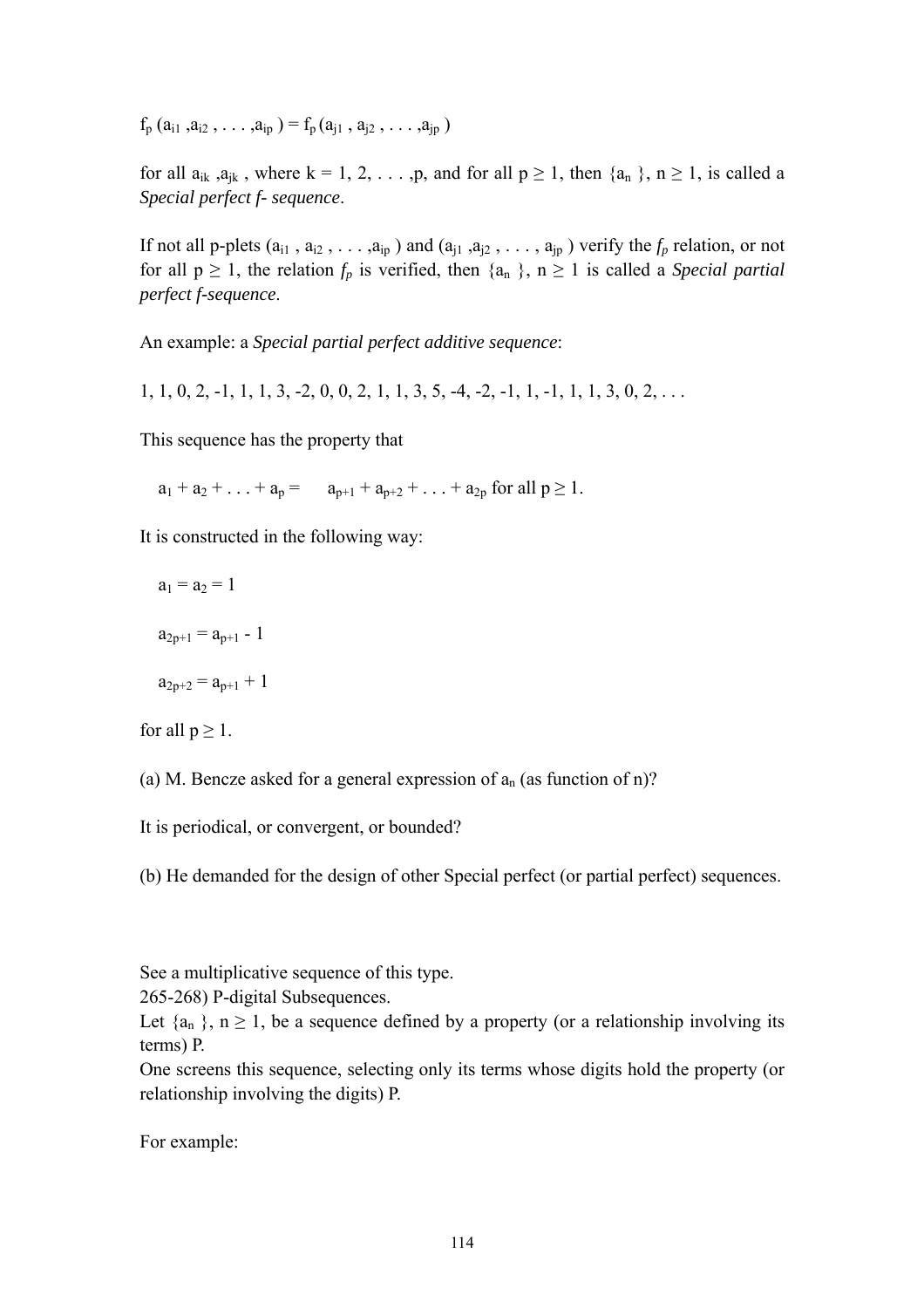(a) *Special square-digital subsequence:* 

 $0, 1, 4, 9, 49, 100, 144, 400, 441, \ldots$ 

i.e. from 0, 1, 4, 9, 16, 25, 36, ...,  $n^2$ , ... one chooses only the terms whose digits are all perfect squares (therefore only 0, 1, 4, and 9).

Disregarding the square numbers of the concatenated form:

 N0 . . . 0,  $\{2k \text{ zeros}\}$ 

 $\frac{1}{2}$  ,  $\frac{1}{2}$  ,  $\frac{1}{2}$  ,  $\frac{1}{2}$  ,  $\frac{1}{2}$  ,  $\frac{1}{2}$ 

where N is also a perfect square, M. Bencze asked how many other numbers belong to this sequence?

(b) *Special cube-digital subsequence:* 

 $0, 1, 8, 1000, 8000, \ldots$ 

i.e. from 0, 1, 8, 27, 64, 125, 216,  $\dots$ ,  $n^3$ ,  $\dots$  one chooses only the terms whose digits are all perfect cubes (therefore only 0, 1 and 8).

Similar question, disregarding the cube numbers of the form

 M0 . . . 0, { 3k zeros }

 $\frac{1}{2}$  ,  $\frac{1}{2}$  ,  $\frac{1}{2}$  ,  $\frac{1}{2}$  ,  $\frac{1}{2}$  ,  $\frac{1}{2}$  ,  $\frac{1}{2}$ 

where M is a perfect cube.

(c) *Special prime digital subsequence:* 

2, 3, 5, 7, 23, 37, 53, 73, . . .

i.e. the prime numbers whose digits are all primes (they are called Smarandache-Wellin primes).

Conjecture: this sequence is infinite.

In the same general conditions of a given sequence, one screens it selecting only its terms whose groups of digits hold the property (or relationship involving the groups of digits) P.

[A group of digits may contain one or more digits, but not the whole term.]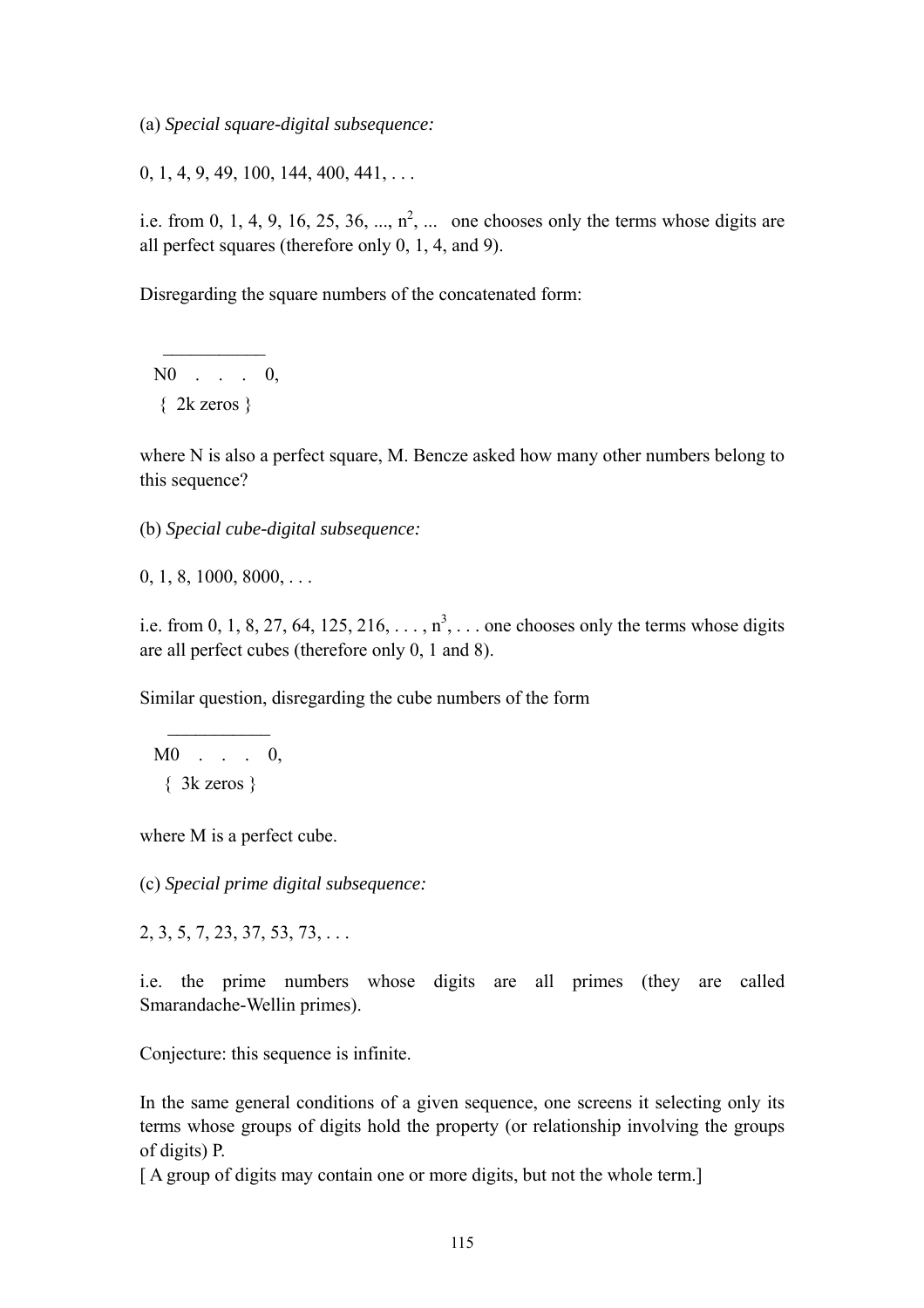The new sequence obtained is called: 269-275) Special P-partial digital subsequence*.* 

Similar examples:

(a) *Special square-partial-digital subsequence:* 

49, 100, 144, 169, 361, 400, 441, . . .

i.e. the square members that is to be partitioned into groups of digits which are also perfect squares.

(169 can be partitioned as  $16 = 4^2$  and  $9 = 3^2$ , etc.) Disregarding the square numbers of the form

 N0 . . . 0, { 2k zeros }

 $\mathcal{L}_\text{max}$ 

where N is also a perfect square, how many other numbers belong to this sequence?

(b) *Special cube-partial digital subsequence:* 

1000, 8000, 10648, 27000, . . .

i.e. the cube numbers that can be partitioned into groups of digits which are also perfect cubes.

(10648 can be partitioned as  $1 = 1^3$ ,  $0 = 0^3$ ,  $64 = 4^3$ , and  $8 = 2^3$ ).

Same question: disregarding the cube numbers of the form:

 M0 . . . 0, { 3k zeros }

 $\frac{1}{2}$  ,  $\frac{1}{2}$  ,  $\frac{1}{2}$  ,  $\frac{1}{2}$  ,  $\frac{1}{2}$  ,  $\frac{1}{2}$ 

where M is also a perfect cube, how many other numbers belong to this sequence?

(c) *Special prime-partial digital subsequence:* 

23, 37, 53, 73, 113, 137, 173, 193, 197, . . .

i.e. prime numbers, that can be partitioned into groups of digits which are also prime,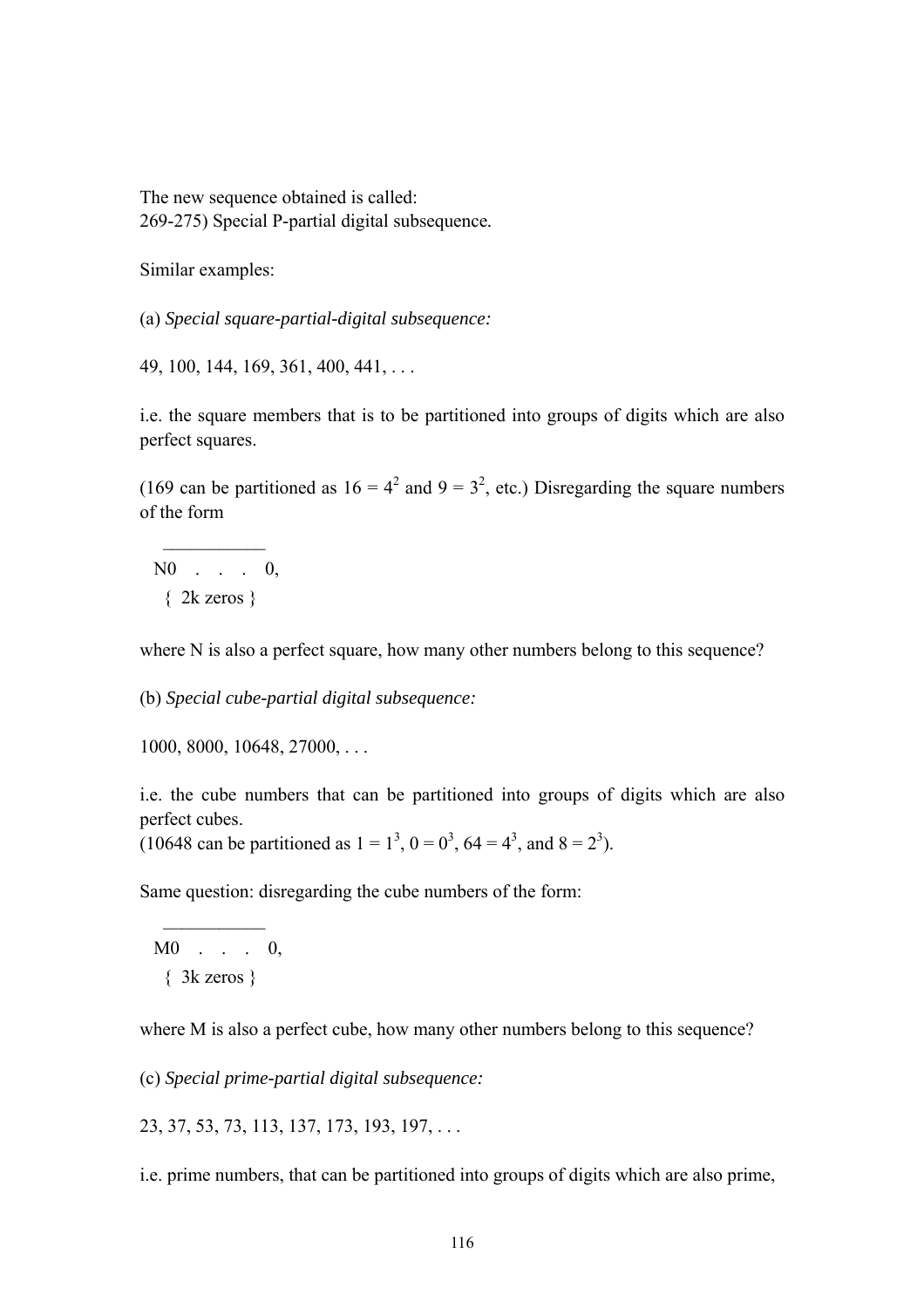(113 can be partitioned as 11 and 3, both primes).

Conjecture: this sequence is infinite.

(d) *Special Lucas-partial digital subsequence* 

 $123, \ldots$ 

i.e. the sum of the two first groups of digits is equal to the last group of digits, and the whole number belongs to Lucas numbers:

2, 1, 3, 4, 7, 11, 18, 29, 47, 76, 123, 199, . . .

(beginning at 2 and  $L(n+2) = L(n+1) + L(n)$ ,  $n > 1$ ) (123 is partitioned as 1, 2 and 3, then  $3 = 2 + 1$ .

Is 123 the only Lucas number that verifies a Special type partition?

Study some Special P-(partial)-digital subsequences associated to:

- Fibonacci numbers (M. Bencze didn't find any Fibonacci number verifying a Special type partition; is there any?

- Smith numbers, Eulerian numbers, Bernoulli numbers, Mock theta numbers, Smarandache type sequences, etc.

M. Bencze remarked that some sequences may not be smarandachely partitioned (i.e. their associated Smarandache type subsequences might be empty).

If a sequence  $\{a_n\}$ ,  $n \ge 1$ , is defined by  $a_n = f(n)$  (a function of n), then *Special f-digital subsequence* is obtained by screening the sequence and selecting only its terms that can be partitioned in two groups of digits  $g_1$  and  $g_2$  such that

 $g_2 = f(g_1)$ .

For example:

(a) If  $a_n = 2n$ ,  $n \ge 1$ , then

*Special even-digital subsequence is:* 

12, 24, 36, 48, 510, 612, 714, 816, 918, 1020, 1122, 1224, . . .

(i.e. 714 can be partitioned as  $g_1 = 7$ ,  $g_2 = 14$ , such that  $14 = 2.7$ , etc.)

(b) *Special lucky-digital subsequence*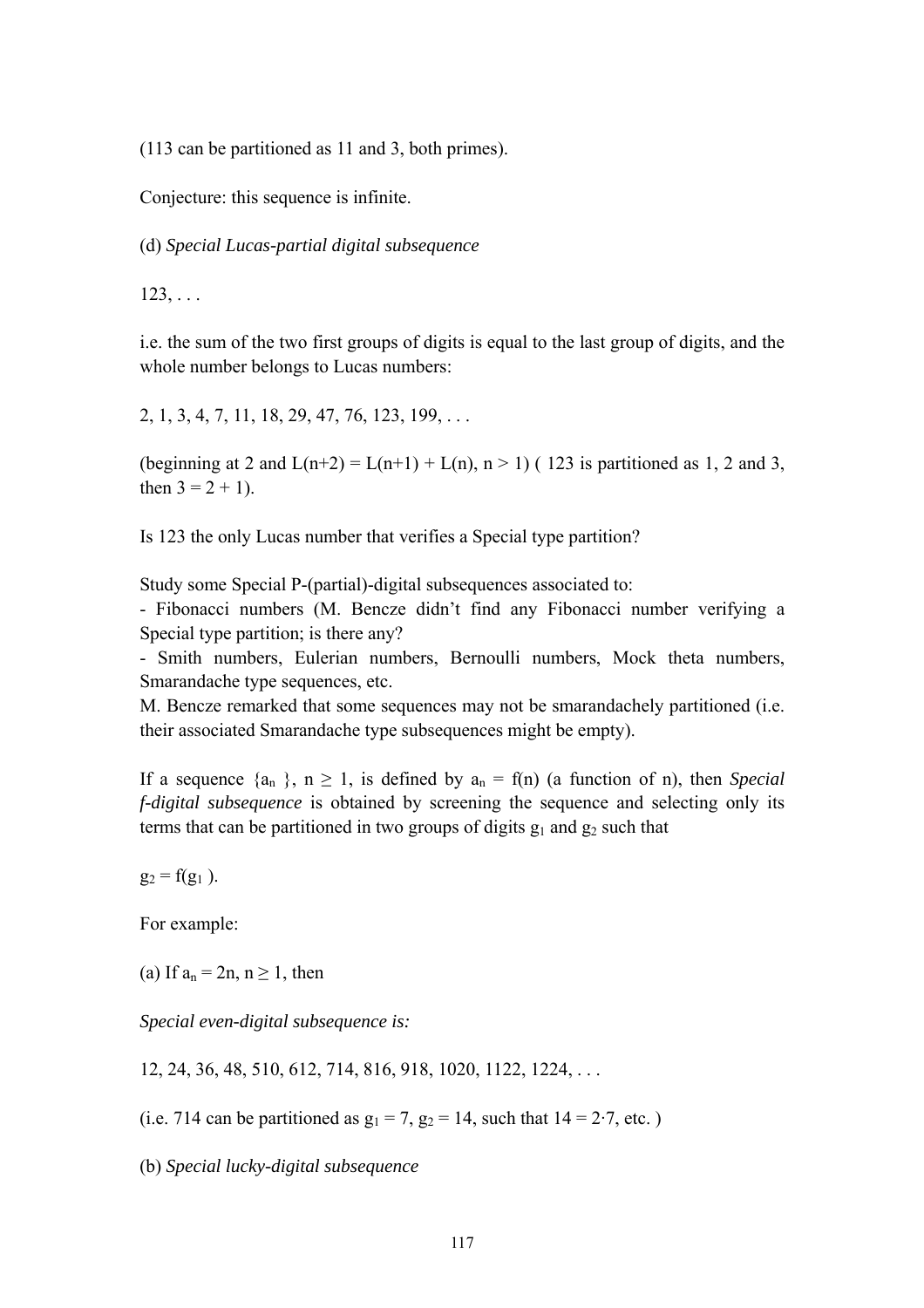$37, 49, \ldots$ 

(i.e. 37 can be partitioned as 3 and 7, and  $L_3 = 7$ ; the lucky numbers are

1, 3, 7, 9, 13, 15, 21, 25, 31, 33, 37, 43, 49, 51, 63, . . .

276-284) Other Special Definitions and Conjectures (edited by M. Bencze).

For  $n \ge 2$ , let A be a set of  $n^2$  elements, and *l* an n-ary law defined on A. As a generalization of the XVIth - XVIIth centuries magic squares, one presents the *Special magic square of order n* which is a square array of rows of elements of A arranged so that the law *l* applied to each horizontal and vertical row and diagonal gives the same result.

If A is an arithmetic progression and *l* the addition of n numbers, then many magic squares have been found. Look at Durer's 15/4 engraving "Melancholia's" one:

| 16 | 3  | 2  | 13 |
|----|----|----|----|
| 5  | 10 | 11 | 8  |
| 9  | 6  | 7  | 12 |
|    | 15 | 14 |    |

(1) Can you find such a magic square of order at least 3 or 5, when A is a set of prime numbers and *l* the addition?

(2) Same question when A is a set of square numbers, or cube numbers, or special numbers [for example: Fibonacci or Lucas numbers, triangular numbers, Smarandache quotients (i.e. q(m) is the smallest k such that mk is a factorial), etc.].

A similar definition for the *Special magic cube of order n*, where the elements of A are arranged in the form of a cube of length n:

(a) either each element inside of a unitary cube (that the initial cube is divided in).

(b) either each element on a surface of a unitary cube.

(c) either each element on a vertex of a unitary cube.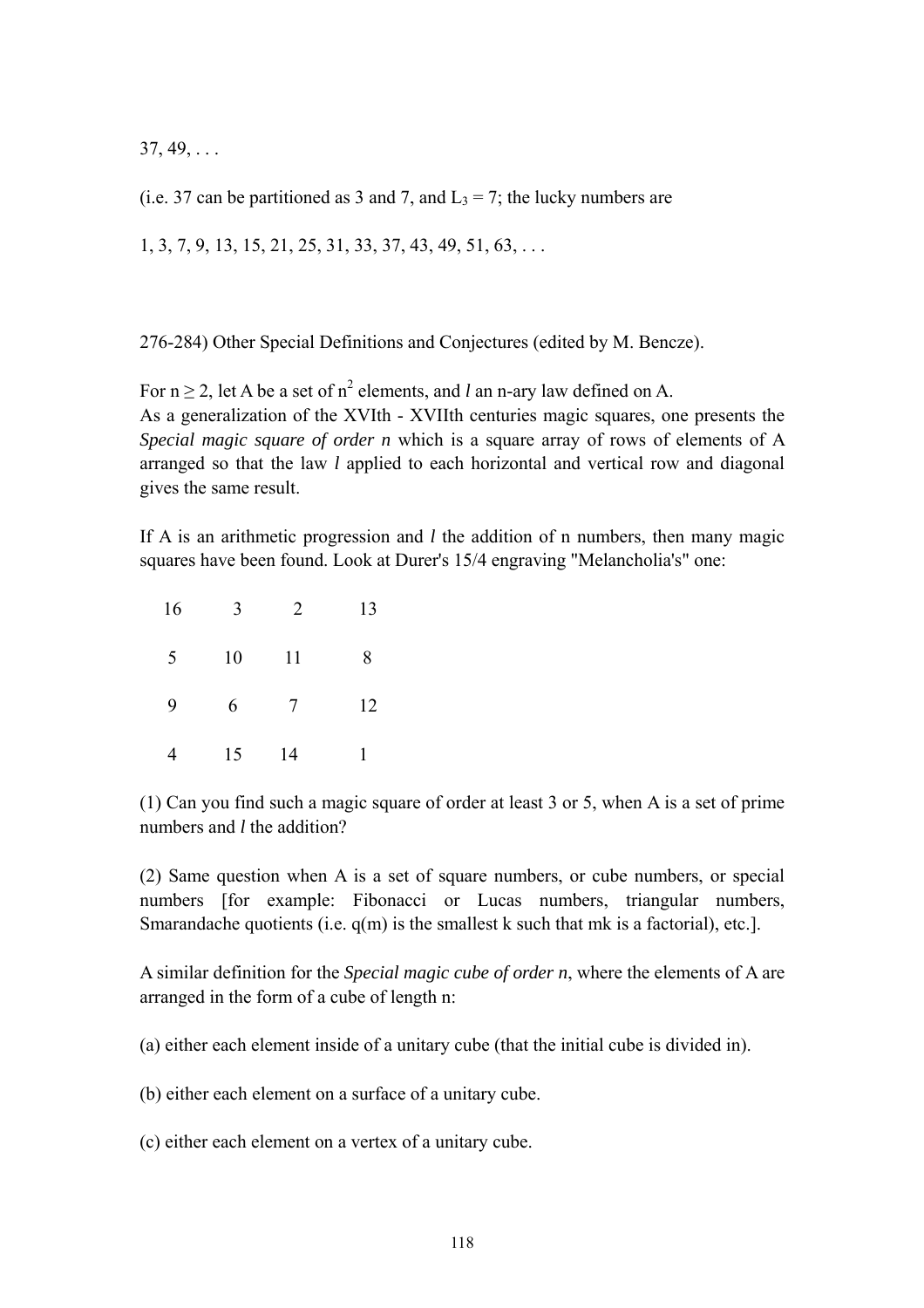(d) Study similar questions for this case, which is more complex.

An interesting law may be

$$
l(a_1, a_2, \ldots, a_n) = a_1 + a_2 - a_3 + a_4 - a_5 + \ldots
$$

Special prime conjecture:

Any odd number can be expressed as the sum of two primes minus a third prime (not including the trivial solution

 $p = p + q - q$  when the odd number is the prime itself).

For example:

 $1 = 3 + 5 - 7 = 5 + 7 - 11 = 7 + 11 - 17 = 11 + 13 - 24 = \dots$  $3 = 5 + 11 - 13 = 7 + 19 - 23 = 17 + 23 - 37 = ...$  $5 = 3 + 13 - 11 = \dots$  $7 = 11 + 13 - 17 = ...$  $9 = 5 + 7 - 3 =$  $11 = 7 + 17 - 13 = ...$ 

(a) Is this conjecture equivalent to Goldbach's conjecture (any odd number  $>$  = 9 can be expressed as a sum of three primes - finally solved 15 by Vinogradov in 1937 for any odd number greater than  $3^{15}$  )?

(b) The number of times each odd number can be expressed as a sum of two primes minus a third prime are called *Smarandache prime conjecture numbers*. None of them are known!

(c) Write a computer program to check this conjecture for as many positive odd numbers as possible.

(e) There are infinitely many numbers that cannot be expressed as the difference between a cube and a square (in absolute value).

They are called *bad numbers* (!)

For example: 5, 6, 7, 10, 13, 14, . . . are probably such bad numbers (F. Smarandache has conjectured that), while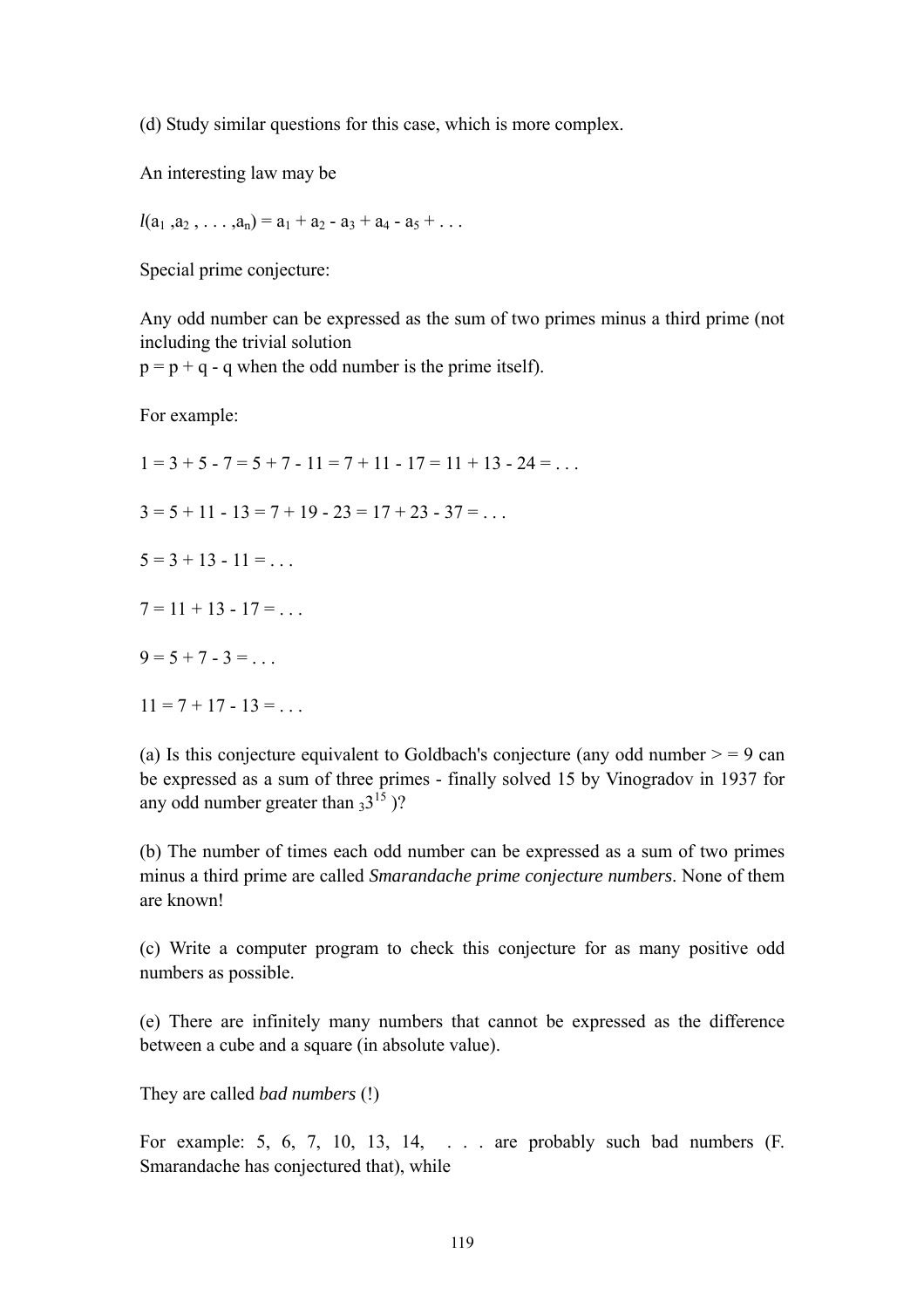1, 2, 3, 4, 8, 9, 11, 12, 15, . . . are not, because

 $1 = | 2^3 - 3^2 |$  $2 = | 3^3 - 5^2 |$  $3 = | 1^3 - 2^2 |$  $4 = | 5^3 - 11^2 |$  $8 = | 1^3 - 3^2 |$  $9 = | 6^3 - 15^2 |$  $11 = | 3^3 - 4^2 |$  $12 = | 13<sup>3</sup> - 47<sup>2</sup> |$  $15 = |4^3 - 7^2|$ , etc.

(a) Write a computer program to get as many non Smarandache bad numbers (it's easier this way!) as possible,

i.e. find an ordered array of a's such that

 $a = |x^3 - y^2|$ , for x and y integers  $\ge 1$ .

References:

 M. Bencze, Bulletin of Pure and Applied Sciences, Vol. 17E (No.1) 1998; p. 55-62.

 Sloane, N. J. A. and Simon, Plouffe, (1995). The Encyclopedia of Integer Sequences, Academic Press, San Diego, New York, Boston, London, Sydney, Tokyo, (M0453).

 Smarandache, F. (1975). "Properties of Numbers", University of Craiova Archives, (see also Arizona State University Special Collections, Tempe, AZ, USA).

285) Anti-Prime Function is defined as follows:

$$
P: \mathbb{N} \rightarrow \{0, 1\}
$$
, with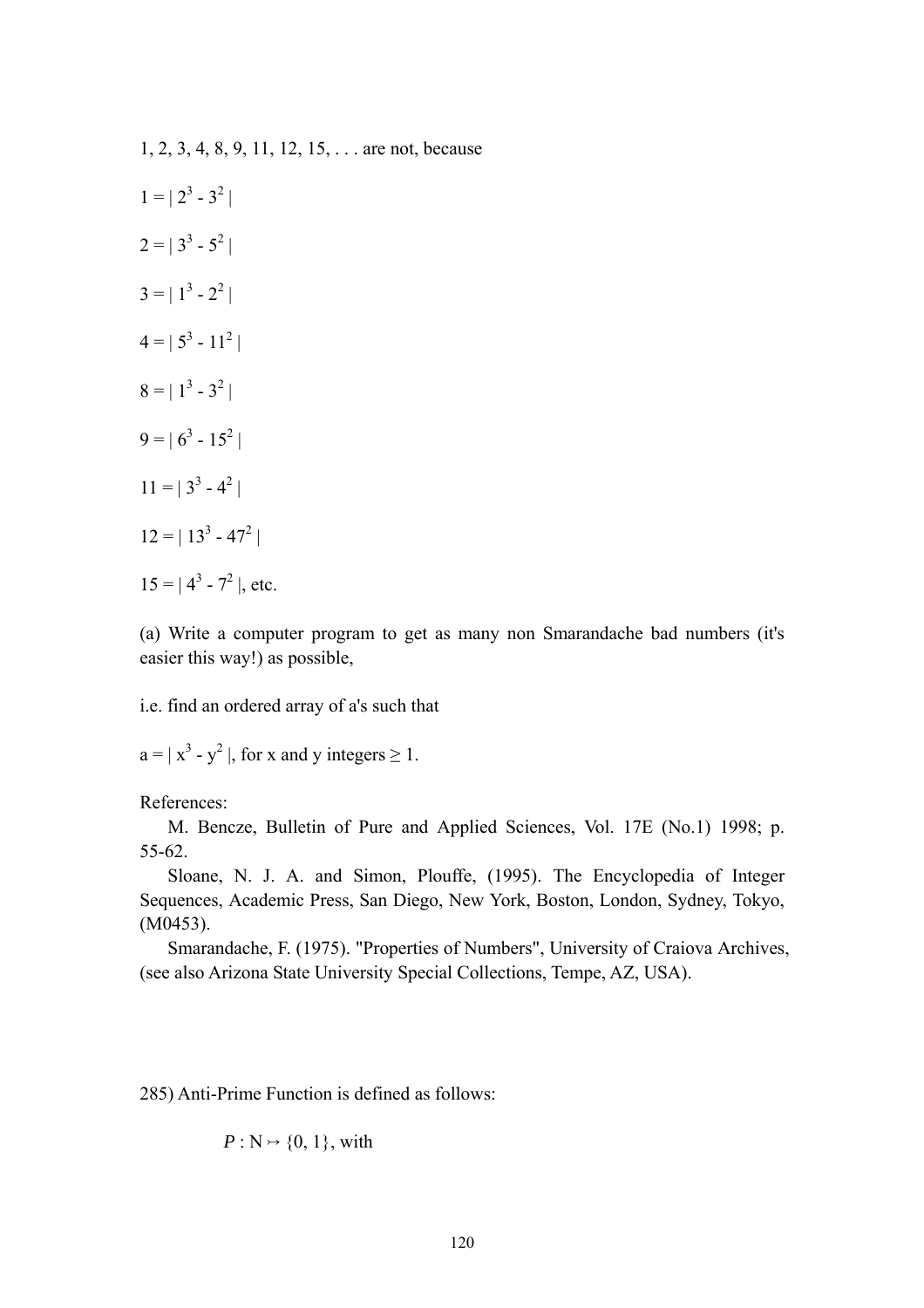$P(n) = \begin{cases} 1, & otherwise \end{cases}$  $0,$  if  $n$  prime; *otherwise if n prime*

> For example  $P(2) = P(3) = P(5) = P(7) = P(11) = ... = 0$ , whereas  $P(0) = P(1) = P(4) = P(6) = ... = 1$ .

 More general:  $P_k : N^k \mapsto \{0, 1\}$ , where k is an integer > 2, and

 $P_k(n_1, n_2, ..., n_k) = \{$  0, if all  $n_1, n_2, ..., n_k$  are prime numbers;

 $\{1, \text{otherwise.}\}$ 

286) Anti-Coprime Function is similarly defined:  $C_k$ :  $N^k \rightarrow \{0, 1\}$ , where k is an integer  $\geq 2$ , and

 $C_k(n_1, n_2, ..., n_k) = \{$  0, if all  $n_1, n_2, ..., n_k$  are coprime numbers;

 $\{1, \text{otherwise.}\}$ 

Reference:

```
F. Smarandache, "Collected Papers", Vol. II, 200 p., <Funcţii 
Prime and Coprime>, p. 137, Kishinev University Press, 
Kishinev, 1997.
```
287) Special Functional Iteration of First Kind:

Let f:  $A \rightarrow A$  be a function, such that  $f(x) \le x$  for all x, and

min  $\{f(x), x \in A\} \ge m_0 \ne -\infty$ .

Let f have  $p \ge 1$  fix points:  $m_0 \le x_1 < x_2 < ... < x_p$ . [The point x is called fix if  $f(x) = x$ .] Then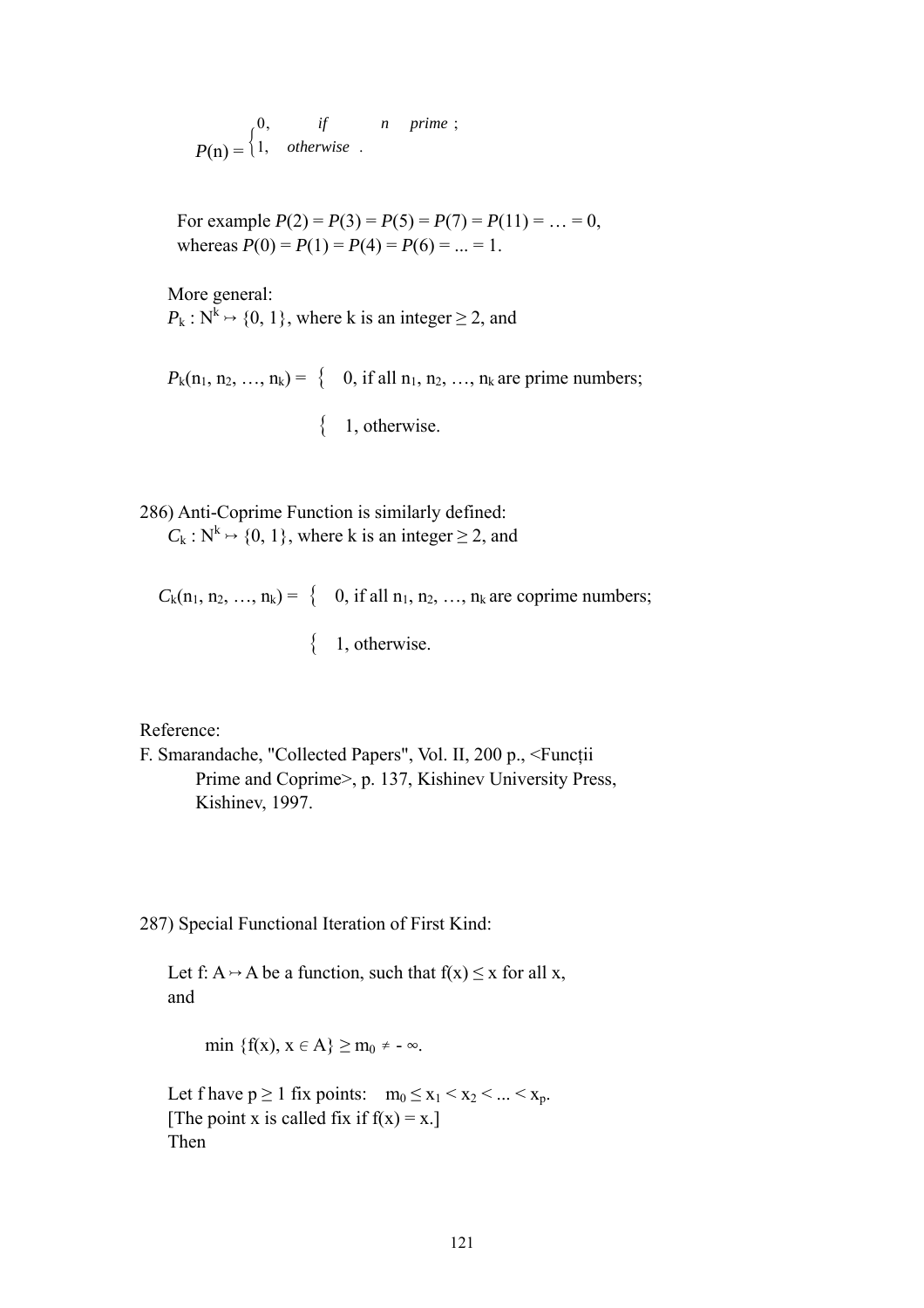$SI1_f(x)$  = the smallest number of iterations k such that  $f(f(...f(x)...)) = constant$ {f iterated k times}.

## Example:

Let  $n > 1$  be an integer, and  $d(n)$  be the number of positive divisors of n,  $d: N \rightarrow N$ . Then  $\text{SI1}_d(n)$  is the smallest number of iterations k such that  $d(d(...d(n)...)) = 2$ , {d iterated k times } because  $d(n) < n$  for  $n > 2$ , and the fix points of the function d are 1 and 2. Thus  $SI1_d(6) = 3$ , because  $d(d(d(6))) = d(d(4)) = d(3) = 2 = constant$ .  $SI1_d(5) = 1$ , because  $d(5) = 2$ .

288) Special Functional Iteration of Second Kind:

Let g:  $A \rightarrow A$  be a function, such that  $g(x) > x$  for all x, and let  $b > x$ . Then:  $SI2<sub>g</sub>(x, b)$  = the smallest number of iterations k such that  $g(g(...g(x)...)) \geq b$ { g iterated k times }.

# Example:

Let  $n > 1$  be an integer, and  $\sigma(n)$  be the sum of positive divisors of n (1 and n included),  $\sigma : N \rightarrow N$ . Then  $\text{SI2}_{\sigma}(n, b)$  is the smallest number of iterations k such that σ(σ(...σ(n)...))  $\geq b$  { σ iterated k times } because  $σ(n) > n$  for  $n > 1$ . Thus  $\text{SI2}_{\sigma}(4, 11) = 3$ , because  $\sigma(\sigma(\sigma(4))) = \sigma(\sigma(7)) = \sigma(8) = 15 \ge 11$ .

289) Special Functional Iteration of Third Kind:

Let h: A  $\rightarrow$  A be a function, such that h(x)  $\leq$  x for all x, and let  $b < x$ . Then:  $SI3<sub>h</sub>(x, b)$  = the smallest number of iterations k such that  $h(h(...h(x)...)) \leq b$ { h iterated k times }.

Example:

Let n be an integer and  $gd(n)$  be the greatest divisor of n, less than n,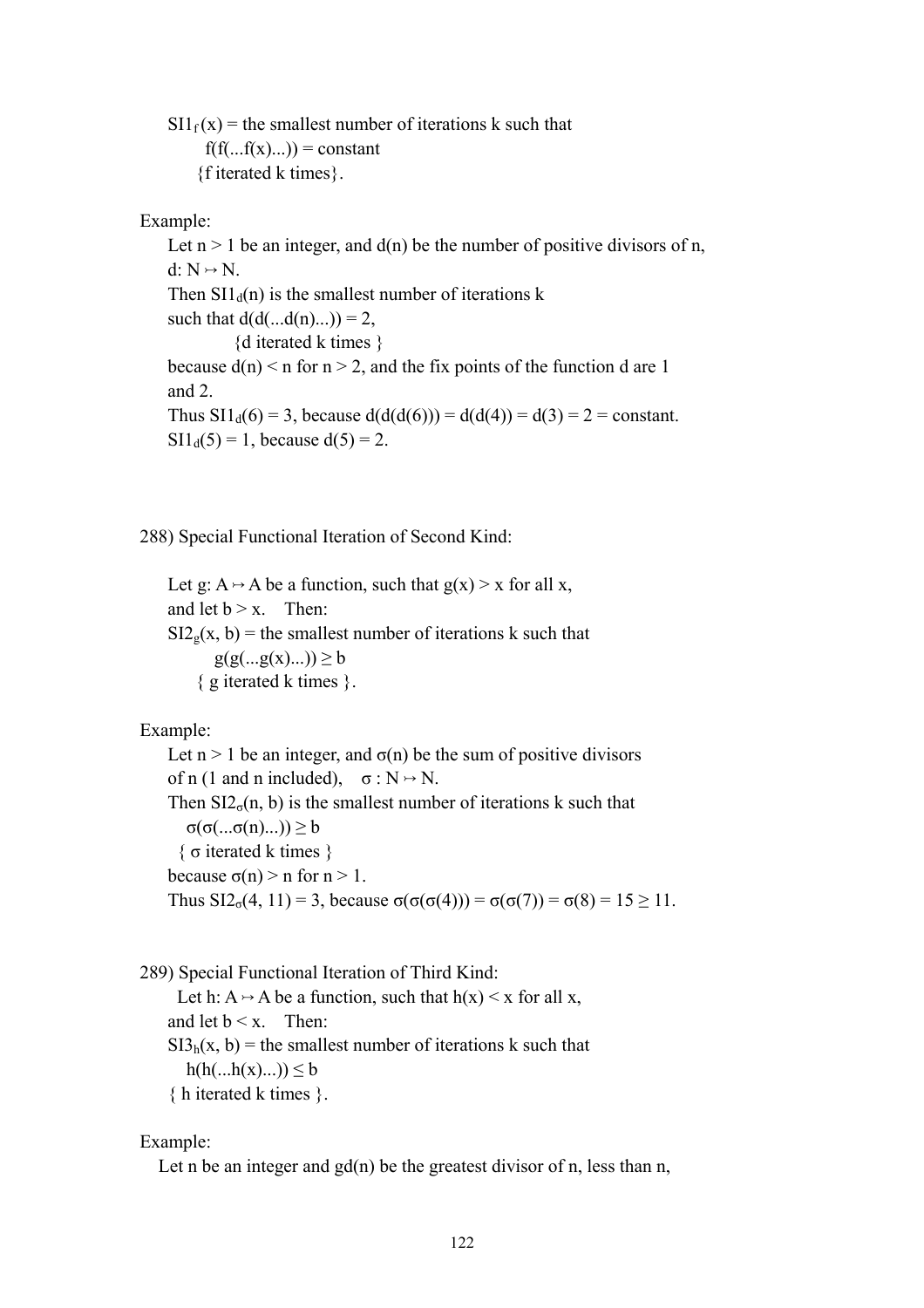gd:  $N^* \rightarrow N^*$ . Then gd(n) < n for  $n > 1$ .  $SI3_{\text{gd}}(60, 3) = 4$ , because gd(gd(gd(gd(60)))) = gd(gd(gd(30))) =  $gd(gd(15)) = gd(5) = 1 \leq 3.$ 

References:

Ibstedt, H., "Smarandache Iterations of First and Second Kinds", <Abstracts of Papers Presented to the American Mathematical Society>, Vol. 17, No. 4, Issue 106, 1996, p. 680. Ibstedt, H., "Surfing on the Ocean of Numbers - A Few Smarandache

 Notions and Similar Topics", Erhus University Press, Vail, 1997; pp. 52-58.

Smarandache, F., "Unsolved Problem: 52", <Only Problems, Not Solutions!>, Xiquan Publishing House, Phoenix, 1993.

290) Smarandacheials

Let  $n > k > 1$  be two integers. Then the Smarandacheial is defined as:

 $ln!_k = \prod(n-k \cdot i)$ 0<|n-k∙i|≤n  $i \in N$ 

By example: In the case  $k=3$ :  $\ln!_3 = \prod(n-3i) = n(n-3)(n-6)...$ 0 $\leq$ |n-3i| $\leq$ n  $i=0, 1, 2, \ldots$ Thus for n=7 one has  $17!_3 = 7(7-3)(7-6)(7-9)(7-12) = 7(4)(1)(-2)(-5) = 280$ .

More general:

Let  $n > k \ge 1$  be two integers and  $m \ge 1$  another integer. Then the generalized Smarandacheial is defined as:

 $!n!m_k = \prod(n-k \cdot i)$  $0$  < | n-k·i $\leq$ m  $i \in N$ 

For example:

 $17!9_2 = 7(7-2)(7-4)(7-6)(7-8)(7-10)(7-12)(7-14)(7-16) = 7(5)(3)(1)(-1)(-3)(-5)(-7)(-9)$  $= -99225$ 

References:

 J. Dezert, editor, "Smarandacheials", Mathematics Magazine, Aurora, Canada, No. 4/2004; http://www.mathematicsmagazine.com/corresp/J\_Dezert/JDezert.htm, and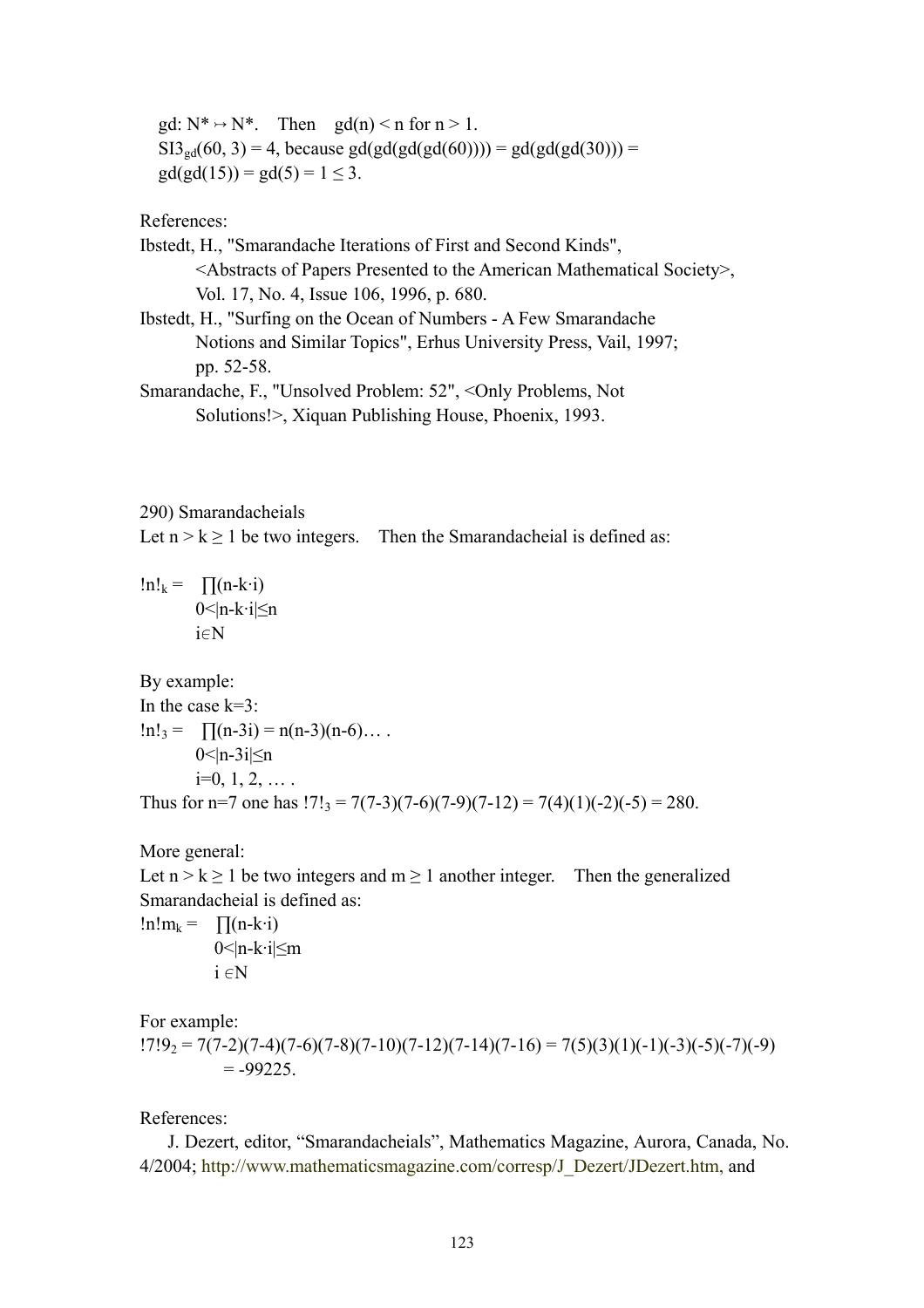www.gallup.unm.edu/~smarandache/Smarandacheials.htm.

 F. Smarandache, "Back and Forth k-Factorials", Arizona State Univ., Special Collections, 1972.

291) Smarandache-Kurepa Function:

For p prime,  $SK(p)$  is the smallest integer such that  $ISK(p)$  is divisible by p, where  $|SK(p) = 0! + 1! + 2! + ... + (p-1)!$ 

For example:

| p 2 3 7 11 17 19 23 31 37 41 61 71 73 89 |  |  |  |  |  |  |  |
|------------------------------------------|--|--|--|--|--|--|--|
| SK(p) 2 4 6 6 5 7 7 12 22 16 55 54 42 24 |  |  |  |  |  |  |  |

Reference:

 C. Ashbacher, "Some Properties of the Smarandache-Kurepa and Smarandache-Wagstaff Functions", in <Mathematics and Informatics Quarterly>, Vol. 7, No. 3, pp. 114-116, September 1997.

#### 292) Smarandache-Wagstaff Function:

For p prime,  $SW(p)$  is the smallest integer such that  $W(SW(p))$  is divisible by p, where  $W(p) = 1! + 2! + ... + (p)!$ 

For example:

| p 3 11 17 23 29 37 41 43 53 67 73 79 97 |  |  |  |  |  |  |  |
|-----------------------------------------|--|--|--|--|--|--|--|
| SW(p) 2 4 5 12 19 24 32 19 20 20 7 57 6 |  |  |  |  |  |  |  |

### Reference:

C. Ashbacher, "Some Properties of the Smarandache-Kurepa and Smarandache-Wagstaff Functions", in <Mathematics and Informatics Quarterly>, Vol. 7, No. 3, pp. 114-116, September 1997.

293) Smarandache Ceil Function of Second Order:

 $(S_2(n) = m$ , where m is the smallest positive integer for which n divides  $m^2$ .) 2, 4, 3, 6, 4, 6, 10, 12, 5, 9, 14, 8, 6, 20, 22, 15, 12, 7, 10, 26, 18, 28, 30, 21, 8, 34, 12, 15, 38, 20, 9, 42, 44, 30, 46, 24, 14, 33, 10, 52, 18, 28, 58, 39, 60, 11, 62, 25, 42, 16, 66, 45, 68, 70, 12, 21, 74, 30, 76, 51, 78, 40, 18, 82, 84, 13, 57, 86, ...

#### Reference:

 H. Ibstedt, Surfing on the Ocean of Numbers -- a few Smarandache Notions and Similar Topics, Erhus Univ. Press, Vail, USA, 1997; p. 27-30.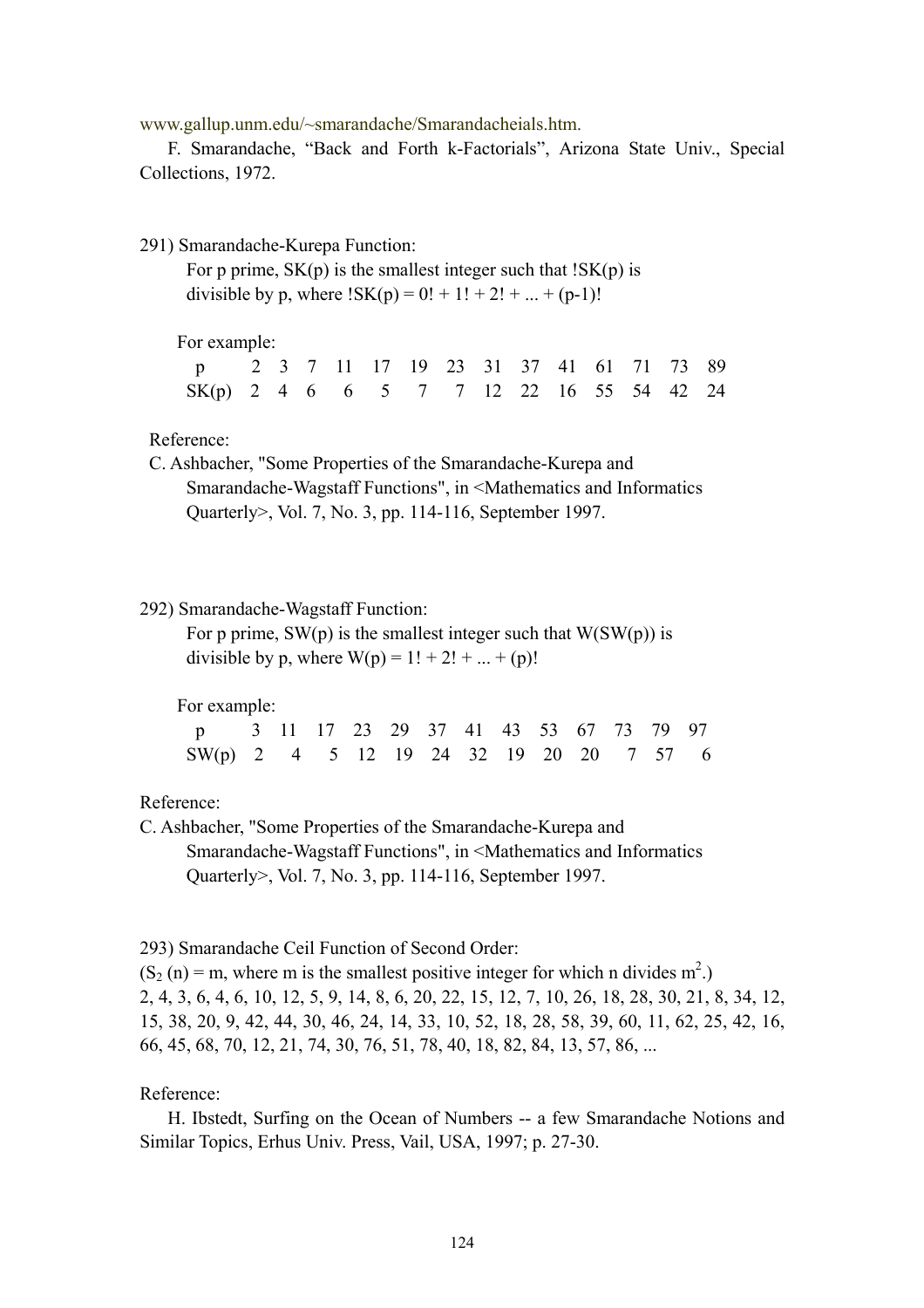294) Smarandache Ceil Function of Third Order:

 $(S_3(n) = m$ , where m is the smallest positive integer for which n divides m<sup>3</sup>.) 2, 2, 3, 6, 4, 6, 10, 6, 5, 3, 14, 4, 6, 10, 22, 15, 12, 7, 10, 26, 6, 14, 30, 21, 4, 34, 6, 15, 38, 20, 9, 42, 22, 30, 46, 12, 14, 33, 10, 26, 6, 28, 58, 39, 30, 11, 62, 5, 42, 8, 66, 15, 34, 70, 12, 21, 74, 30, 38, 51, 78, 20, 18, 82, 42, 13, 57, 86, ...

#### Reference:

 H. Ibstedt, Surfing on the Ocean of Numbers - a few Smarandache Notions and Similar Topics, Erhus Univ. Press, Vail, USA, 1997; p. 27-30.

295) Smarandache Ceil Function of Fourth Order:

 $(S_4(n) = m$ , where m is the smallest positive integer for which n divides  $m<sup>4</sup>$ .) 2, 2, 3, 6, 2, 6, 10, 6, 5, 3, 14, 4, 6, 10, 22, 15, 6, 7, 10, 26, 6, 14, 30, 21, 4, 34, 6, 15, 38, 10, 3, 42, 22, 30, 46, 12, 14, 33, 10, 26, 6, 14, 58, 39, 30, 11, 62, 5, 42, 4, 66, 15, 34, 70, 6, 21, 74, 30, 38, 51, 78, 20, 6, 82, 42, 13, 57, 86, ...

#### Reference:

 H. Ibstedt, Surfing on the Ocean of Numbers - a few Smarandache Notions and Similar Topics, Erhus Univ. Press, Vail, USA, 1997; p. 27-30.

296) Smarandache Ceil Function of Fifth Order:

 $(S_5(n) = m$ , where m is the smallest positive integer for which n divides m<sup>5</sup>.) 2, 2, 3, 6, 2, 6, 10, 6, 5, 3, 14, 2, 6, 10, 22, 15, 6, 7, 10, 26, 6, 14, 30, 21, 4, 34, 6, 15, 38, 10, 3, 42, 22, 30, 46, 6, 14, 33, 10, 26, 6, 14, 58, 39, 30, 11, 62, 5, 42, 4, 66, 15, 34, 70, 6, 21, 74, 30, 38, 51, 78, 10, 6, 82, 42, 13, 57, 86, ...

## Reference:

 H. Ibstedt, Surfing on the Ocean of Numbers - a few Smarandache Notions and Similar Topics, Erhus Univ. Press, Vail, USA, 1997; p. 27-30.

#### 297) Smarandache Ceil Function of Sixth Order:

 $(S_6(n) = m$ , where m is the smallest positive integer for which n divides m<sup>6</sup>.) 2, 2, 3, 6, 2, 6, 10, 6, 5, 3, 14, 2, 6, 10, 22, 15, 6, 7, 10, 26, 6, 14, 30, 21, 2, 34, 6, 15, 38, 10, 3, 42, 22, 30, 46, 6, 14, 33, 10, 26, 6, 14, 58, 39, 30, 11, 62, 5, 42, 4, 66, 15, 34, 70, 6, 21, 74, 30, 38, 51, 78, 10, 6, 82, 42, 13, 57, 86, ...

### Reference:

 H. Ibstedt, Surfing on the Ocean of Numbers - a few Smarandache Notions and Similar Topics, Erhus Univ. Press, Vail, USA, 1997; p. 27-30.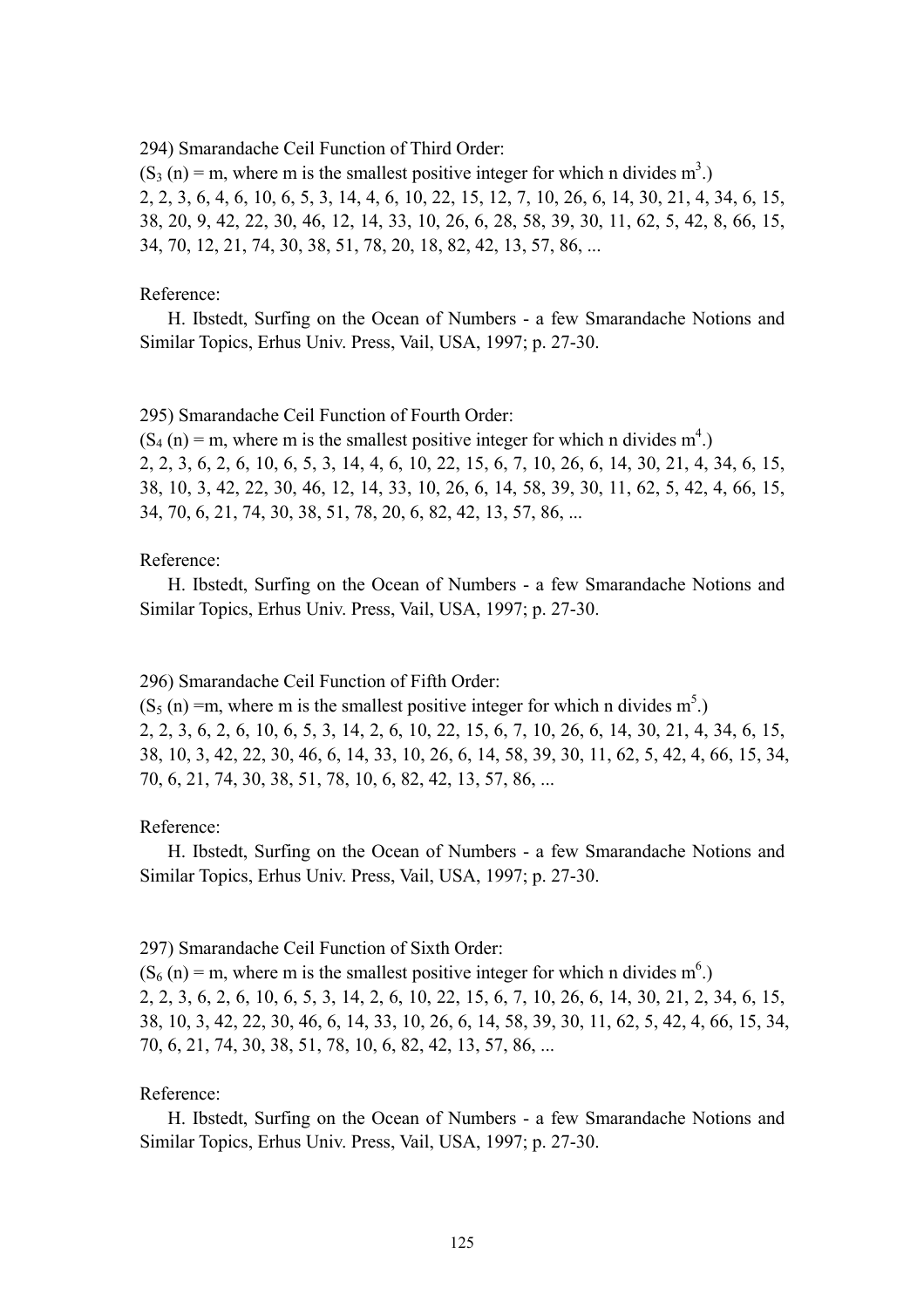298) Smarandache Ceil Functions of k-th Order: Sk(n) is the smallest integer for which n divides  $Sk(n)^{k}$ .

References:

- H. Ibstedt, "Surfing on the Ocean of Numbers -- A Few Smarandache Notions and Similar Topics", Erhus Univ. Press, Vail, USA, 1997; pp. 27-30.
- A. Begay, "Smarandache Ceil Functions", in <Bulletin of Pure and Applied Sciences>, India, Vol. 16E, No. 2, 1997, pp. 227-229.

#### 299) Pseudo-Smarandache Function:

 $Z(n)$  is the smallest integer such that  $1 + 2 + ... + Z(n)$  is divisible by n.

For example:

| n 1 2 3 4 5 6 7      |  |  |  |  |
|----------------------|--|--|--|--|
| $Z(n)$ 1 3 2 3 4 3 6 |  |  |  |  |

Reference:

- K.Kashihara, "Comments and Topics on Smarandache Notions and Problems", Erhus Univ. Press, Vail, USA, 1996.
- 300) Smarandache Near-To-Primordial Function:

SNTP(n) is the smallest prime such that either  $p^* - 1$ ,  $p^*$ , or  $p^* + 1$ is divisible by n,

where  $p^*$ , of a prime number p, is the product of all primes less than or equal to p.

For example:

|                                    |  |  |  |  |  |  | n 1 2 3 4 5 6 7 8 9 10 11  59 |
|------------------------------------|--|--|--|--|--|--|-------------------------------|
| SNTP(n) 2 2 2 5 3 3 3 5 ? 5 11  13 |  |  |  |  |  |  |                               |

References:

Mudge, Mike, "The Smarandache Near-To-Primordial (S.N.T.P.) Function",

<Smarandache Notions Journal>, Vol. 7, No. 1-2-3, August 1996, p. 45.

Ashbacher, Charles, "A Note on the Smarandache Near-To-Primordial Function", <Smarandache Notions Journal>, Vol. 7, No. 1-2-3, August 1996, pp. 46-49.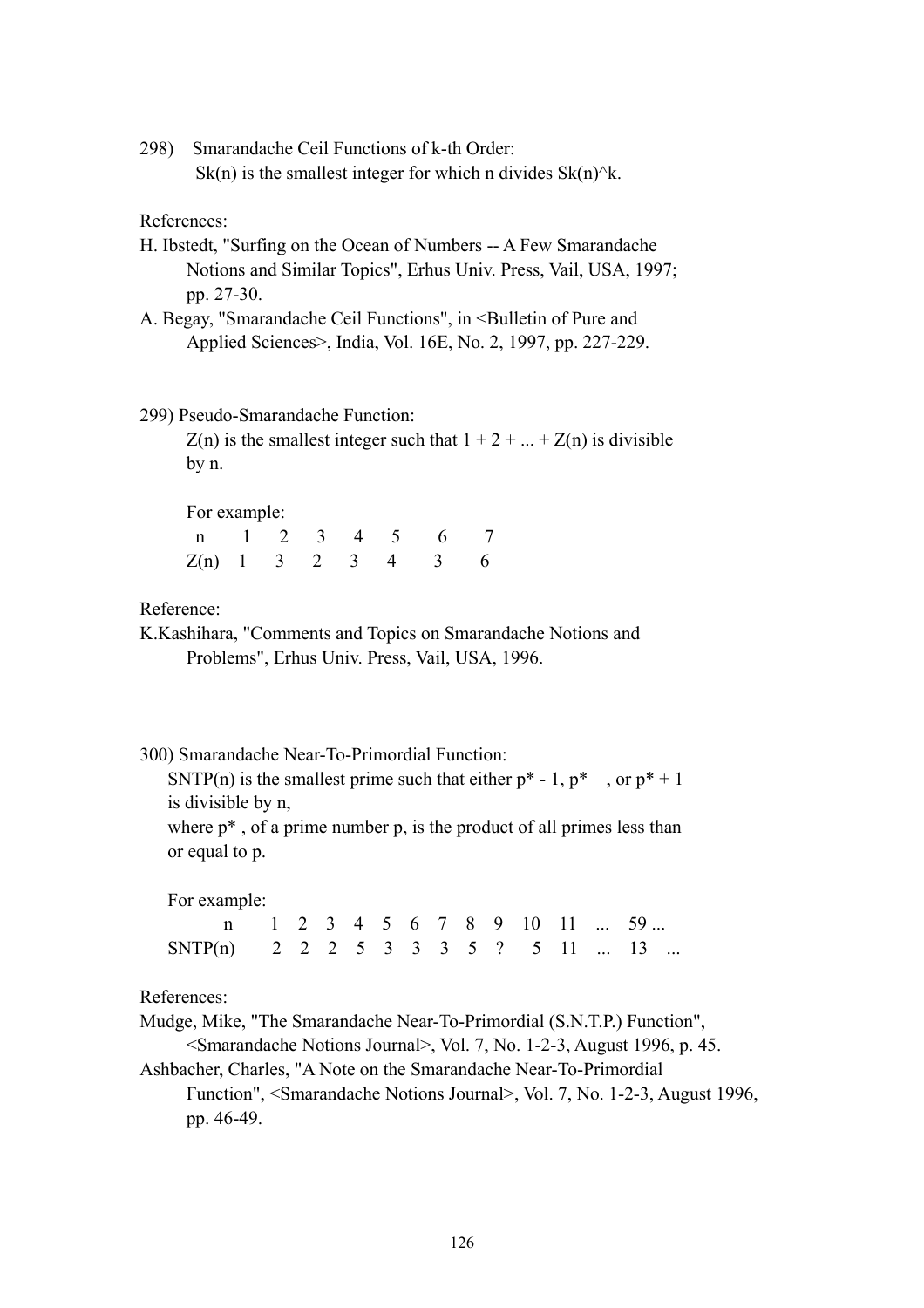301) Smarandache - Fibonacci triplets:

(An integer n such that  $S(n) = S(n-1) + S(n-2)$  where  $S(k)$  is the Smarandache function: the smallest number k such that  $S(k)$ ! is divisible by k.)

11, 121, 4902, 26245, 32112, 64010, 368140, 415664, 2091206, 2519648, 4573053, 7783364, 79269727, 136193976, 321022289, 445810543, 559199345, 670994143, 836250239, 893950202, 937203749, 1041478032, 1148788154, ...

## Remarks:

It is not known if this sequence has infinitely or finitely many terms.

H. Ibstedt and C. Ashbacher independently conjectured that there are infinitely many.

H. I. found the biggest known number: 19 448 047 080 036.

References:

 H. Ibstedt, Surfing on the Ocean of Numbers - a few Smarandache Notions and Similar Topics, Erhus Univ. Press, Vail, USA, 1997; pp. 19-23.

 C. Ashbacher and M. Mudge, Personal Computer World, London, October 1995; p. 302.

## 302) Smarandache-Radu duplets

(An integer n such that between  $S(n)$  and  $S(n+1)$  there is no prime  $[S(n)$  and  $S(n + 1)$ ) included], where S(k) is the Smarandache function: the smallest number k such that  $S(k)!$  is divisible by k.)

224, 2057, 265225, 843637, 6530355, 24652435, 35558770, 40201975, 45388758, 46297822, 67697937, 138852445, 157906534, 171531580, 299441785, 551787925, 1223918824, 1276553470, 1655870629, 1853717287, 1994004499, 2256222280, ...

Remarks:

It is not known if this sequence has infinitely or finitely many terms.

H. Ibstedt conjectured that there are infinitely many.

H. I. found the biggest known number:

270 329 975 921 205 253 634 707 051 822 848 570 391 313 !

References:

 H. Ibstedt, Surfing on the Ocean of Numbers - a few Smarandache Notions and Similar Topics, Erhus Univ. Press, Vail, USA, 1997; pp. 19-23.

 I. M. Radu, Mathematical Spectrum, Sheffield University, UK, Vol. 27, (No. 2), 1994/5; p. 43.

 A. Begay, Smarandache Ceil Functions, Bulletin of Pure and Applied Sciences, Vol. 16E (No. 2), 1997; p. 227-229.

303) Concatenated Fibonacci Sequence: 1, 11, 112, 1123, 11235, 112358, ...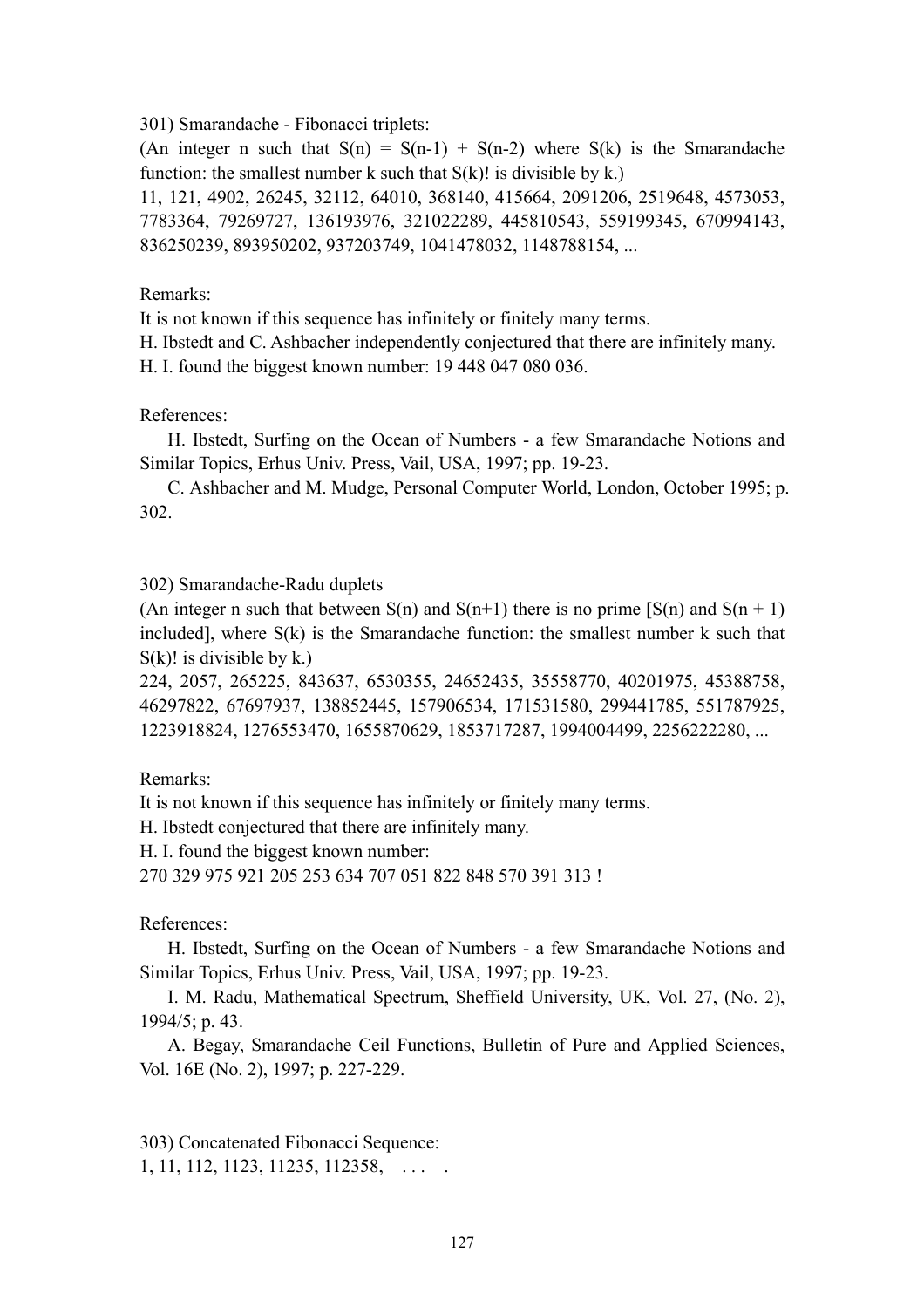How many primes does it contain?

304) Uniform Sequences:

Let n be an integer not equal to zero and  $d_1$ ,  $d_2$ , ...,  $d_r$  digits in a base B (of course r  $\leq$  B). Then: multiples of n, written with digits  $d_1$ ,  $d_2$ , ...,  $d_r$  only (but all r of them), in base B, increasingly ordered, are called uniform sequences.

Let's see some examples in base 10 for one digit. (a) Multiples of 7 written with digit 1 only: 111111, 111111,111111, 111111,111111,111111, 111111,111111,111111,111111, ...

(b) Multiples of 7 written with digit 2 only: 222222, 222222222222, 222222222222222222, 222222222222222222222222, ...

(c) Multiples of 79365 written with digit 5 only: 555555, 555555555555, 555555555555555555, 555555555555555555555555, ...

There are cases where the uniform sequence may be empty (impossible): (d) Multiples of 79365 written with digit 6 only (because any multiple of 79365 will end in 0 or 5.

As a consequence, if there exists at least a multiple m of n, written with digits  $d_1$ ,  $d_2$ , ...,  $d_r$  only, in base B, then there exists an infinite number of multiples of n (they have the form:

m, mm, mmm, mmmm, ...

 $\mathcal{L}$ 

Reference:

 S. Smith, A Set of Conjectures on Smarandache Sequences, Bulletin of Pure and Applied Sciences, Vol. 15 E(No. 1) 1996; p. 101-107.

305-311) Special Operation Sequences (edited by S. Smith):

Let E be an ordered set of elements,  $E = \{e_1, e_2, \ldots\}$  and O a set of binary operations well-defined for these elements.

Then:  $a_1$  is an element of  $\{e_1, e_2, \ldots\}$ .

 $a_{n+1} = \min \{ e_1 O_1 e_2 O_2 \dots O_n e_{n+1} \} > a_n$ , for  $n > 1$ .

where all  $O_i$  are operations belonging to  $O_i$ , is called the Special operation sequence.

Some examples:

(a) When E is the natural number set, and O is formed by the four arithmetic operations:  $+, -, *, /$ .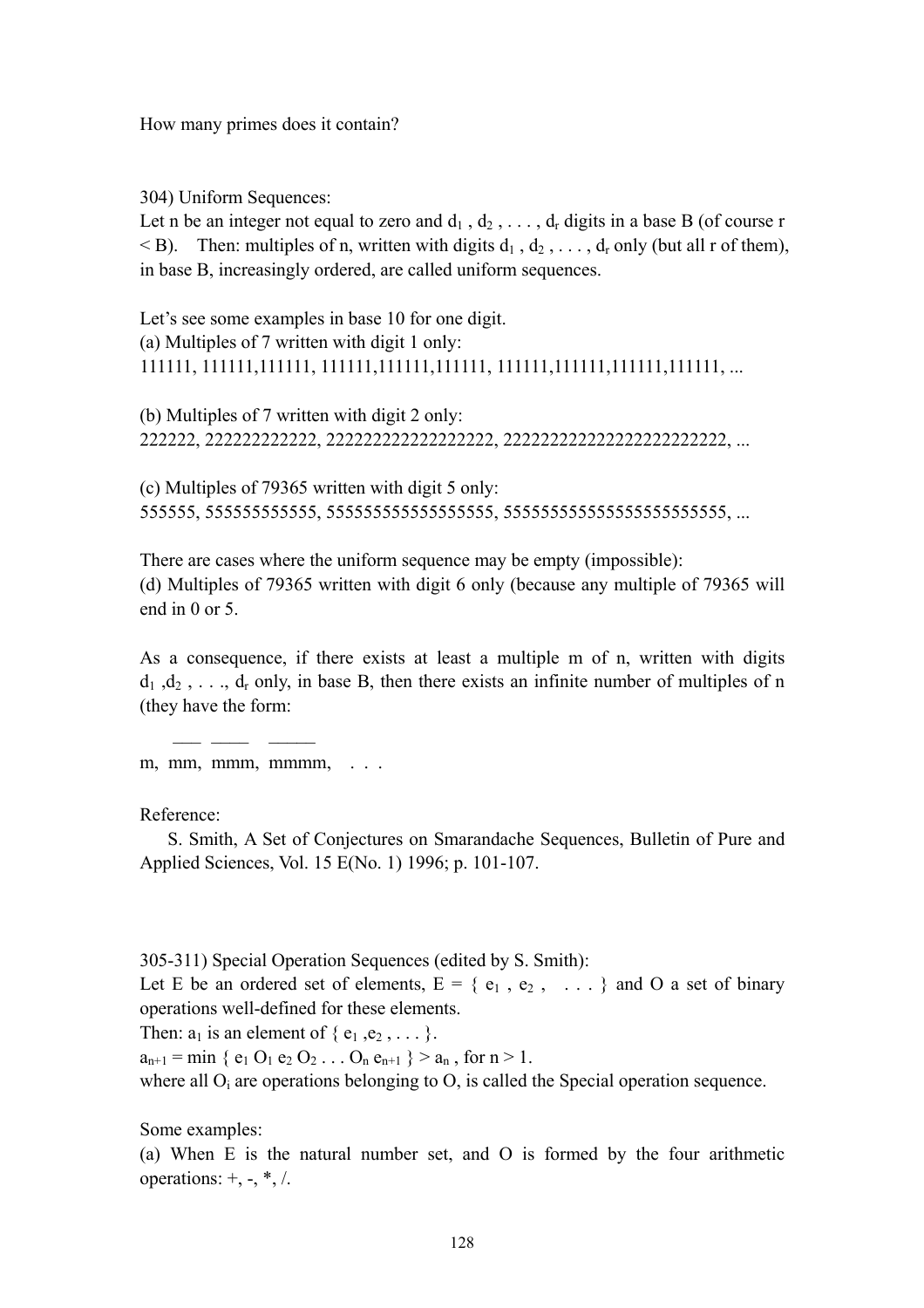Then:  $a_1 = 1$  $a_{n+1} = \min \{ 1 \ 0_1 \ 2 \ 0_2 \dots 0_n \ (n+1) \} > a_n$ , for  $n > 1$ , (therefore, all O<sub>i</sub> may be chosen among addition, subtraction, multiplication or division in a convenient way).

Questions: Find this *arithmetic operation infinite sequence*. Is it possible to get a general expression formula for this sequence (which starts with 1, 2, 3, 5, 4,?

(b) A finite sequence  $a_1 = 1$  $a_{n+1} = \min \{ 1 \ 0_1 \ 2 \ 0_2 \dots \ 0_{98} \ 99 \} > a_n$ for  $n > 1$ , where all  $O_i$  are elements of  $\{ +, -, *, / \}$ . Same questions for this *arithmetic operation finite sequence*.

(c) Similarly for *algebraic operation infinite sequence*   $a_1 = 1$  $a_{n+1}$  = min { 1 O<sub>1</sub> 2 O<sub>2</sub> . . . O<sub>n</sub> (n+1) } >  $a_n$  for n > 1, where all  $O_i$  are elements of  $\{ +, -, *, /, **, ythrtx \}$ ( $X^{**}Y$  means  $X^Y$ , and "ythrtx" means the y-th root of x).

The same questions become harder but more exciting.

(d) Similarly for algebraic operation finite sequence:  $a_1 = 1$  $a_{n+1}$  = min { 1 O<sub>1</sub> 2 O<sub>2</sub> . . . O<sub>98</sub> 99} >  $a_n$ , for n > 1, where all O<sub>i</sub> are elements of  $\{+, -, *, /, **, \text{thrtx }\}$ ( $X^{**}Y$  means  $X^Y$  and "ythrtx" means the y-th root of x).

Same questions.

More generally: one replaces "binary operations" by " $K_i$ -ary operations" where all  $K_i$  are integers  $\geq$  2). Therefore,  $a_i$  is an element of  $\{e_1, e_2, \ldots\}$ ,  $a_{n+1}$  = min{ 1  $O_1^{(K)}2O_1^{(K)}$  . . .  $O_1^{(K)}$  K<sub>1</sub>  $O_2^{(K)}(K_2+1O_2^{(K)})$  . . .  $O_2^{(K)}2$  $(K_1+K_2-1)$  . .  $(n+2-K_r)O_r^{(K)}$  . . .  $O_r^{(K)}(n+1)$  >  $a_n$ , for  $n > 1$ , where  $O_1^{(K_1)}$  is  $K_1 - \text{ary}, O_2^{(K_2)}$  is  $K_2 - \text{ary},$ and of course  $K_1 + (K_2 - 1) + ... + (K_r - 1) = n+1$ .

Remark: The questions are much easier when  $O = \{ +, - \}$ ; study the operation type sequences in this case.

(9) *Operation sequences at random*:

Same definitions and questions as for the previous sequences, except that  $a_{n+1} = \{ e_1 O_1 e_2 O_2 \ldots O_n e_{n+1} \} > a_n$ , for  $n > 1$ ,

(i.e. it's no "min" any more, therefore  $a_{n+1}$  will be chosen at random, but greater than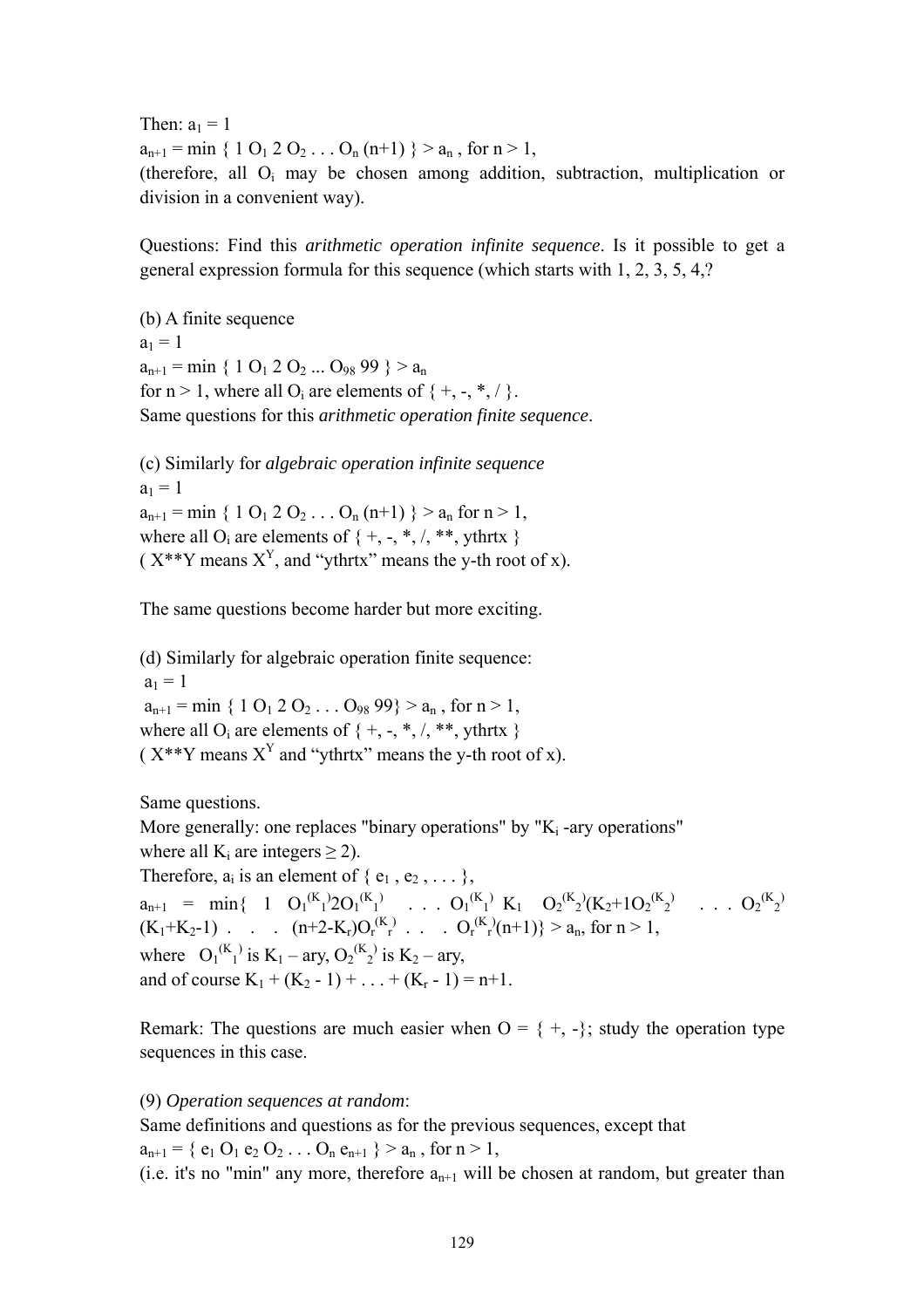$a_n$ , for any  $n > 1$ ). Study these sequences with a computer program for random variables (under weak conditions).

## References:

 F. Smarandache, "Properties of the Numbers", University of Craiova Archives, [see also Arizona State University, Special Collections, Tempe, Arizona, USA].

 S. Smith, A Set of Conjectures on Smarandache Sequences, Bulletin of Pure and Applied Sciences, Vol. 15 E (No. 1), 1996; pp. 101-107.

312) A function  $f: N^* \rightarrow N^*$  is called S-multiplicative

if (a, b) = 1 implies that  $f(a \cdot b) = \max\{f(a), f(b)\}.$ (S. Tabarca)

References

P. Erdös, Problems and Result in Combinatorial Number Theory, Bordeaux, 1974.

 G. H. Hardy. E. M. Wright, An Introduction to Number Theory, Clarendon Press, Oxford, 1979.

S. Tabarca, About Smarandache Multiplicative Function,

 F. Smarandache, A Function in Number Theory, Analele Univ. Timişoara, XVIII, 1980.

313) General Theorem of Characterization of N Primes Simultaneously

Let  $p_{ii}$ ,  $1 \le i \le n$ ,  $1 \le j \le m_i$ , be coprime integers two by two, and let  $a_i$ ,  $r_i$  be integers such that  $a_i$  and  $r_i$  are coprime for all i.

The following conditions are considered for all i:

(i) p<sub>i1</sub>, ..., p<sub>imi</sub> are simultaneously prime iff  $c_i \approx 0 \pmod{r_i}$ . Then the following statements are equivalent:

a) The numbers  $p_{ii}$ ,  $1 \le i \le n$ ,  $1 \le j \le m_i$ , are simultaneously prime.

b) (R/D) 
$$
\sum_{i=1}^{n} (a_i c_i/r_i) \approx 0 \pmod{R/D}
$$
, where  $R = \prod_{i=1}^{n} r_i$  and D is a divisor of R.

c) (P/D) 
$$
\sum_{i=1}^{n} (a_i c_i / \prod_{j=1}^{mi} p_{ij}) \approx 0 \pmod{P/D}
$$
, where  $P = \prod_{j=1}^{n, mi} r_i$  and D is a divisor of P.

d) 
$$
\sum_{i=1}^n (a_i c_i (P/\prod_{j=1}^{mi} p_{ij}) \cong 0 \text{ (mod P), where } P = \prod_{j=1}^{n, mi} r_i.
$$

e)  $\sum_{i=1}^{n}$  $\sum_{i=1}^n (a_i c_i / \prod_{j=1}^{mi}$ *j* 1 p<sub>ij</sub>) is an integer.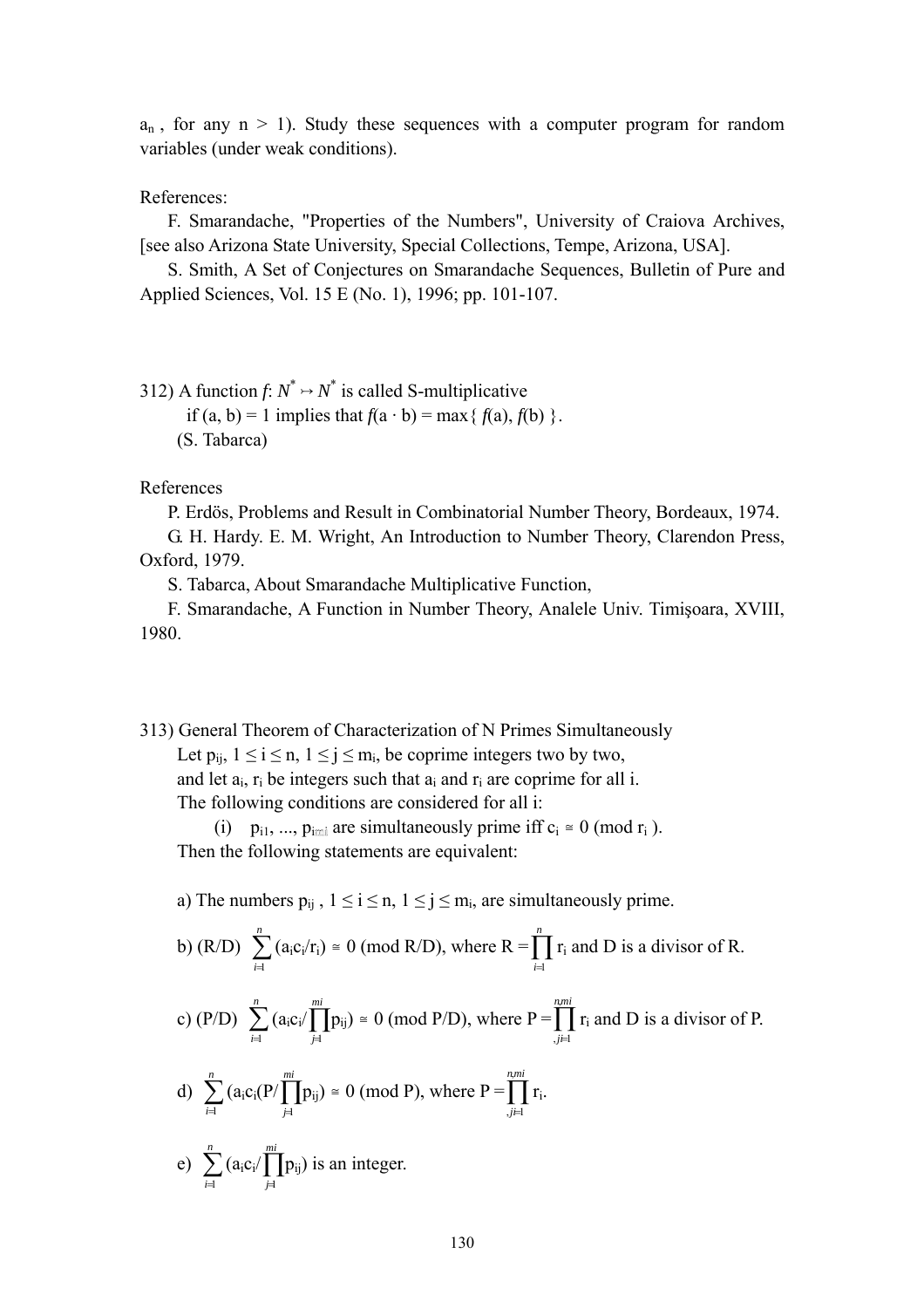#### References:

 Smarandache, Florentin, "Collected Papers", Vol. I, Tempus Publ. Hse., Bucharest, 1996, pp. 13-18, www.gallup.unm.edu/~smarandache/CP1.pdf.

Smarandache, Florentin, "Characterization of n Prime Numbers

Simultaneously", <Libertas Mathematica>, University of Texas

at Arlington, Vol. XI, 1991, pp. 151-155.

 Smarandache, F., Proposed Problem # 328 ("Prime Pairs and Wilson's Theorem"), <College Mathematics Journal>, USA, March 1988, pp. 191-192.

314) Infinite Product.

It is defined as:

$$
\prod_{n>=1} \frac{1}{a(n)}
$$

where  $a(n)$  is any of the above sequences, subsequences, or functions, or any other infinite product involving such sequences, subsequences, or functions. Some of them will lead to nice constants.

#### 315) Jung's Theorem Generalized to Space:

Let's have n points in the 3D-space such that the maximum distance between any two of them is d. Then: there exists a sphere of radius

$$
r \leq d \frac{\sqrt{6}}{4}
$$

which contains in interior or on surface all these points.

References:

 Smarandache, F., "A Generalization in Space of Jumg's Theorem", Gazeta Matematica, Bucharest, Nr. 9-10-11-12, 1992, p. 352.

 Smarandache, F., Collected Papers, Vol. I, Tempus Publ. Hse., article: "A Generalization in Space of Jung's Theorem", pp. 223-224.

316-325) Back and Forth Summants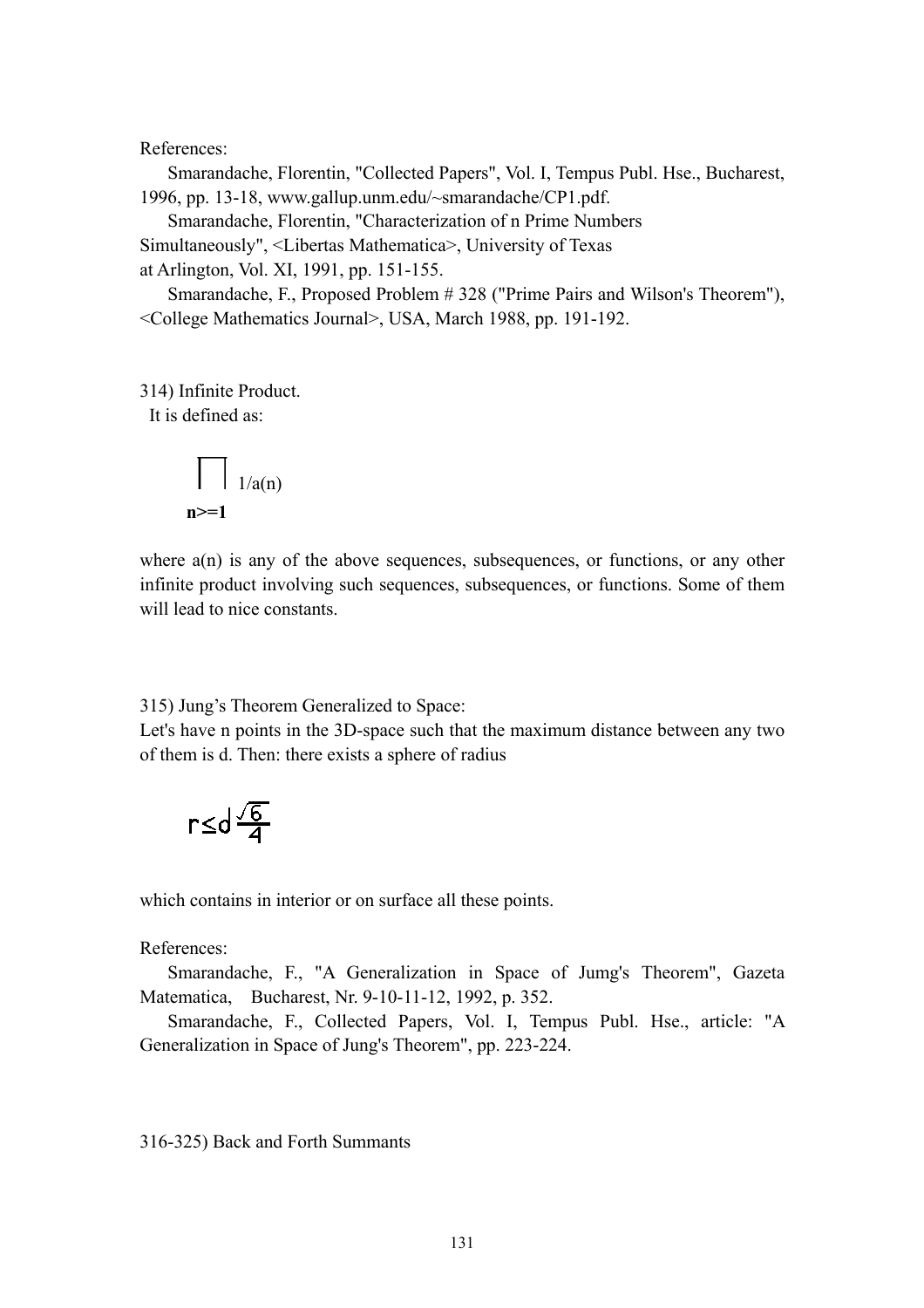Let n>k≥1 be two integers. Then a Back and Forth Summant is defined as:

$$
S(n, k) = \sum (n-k \cdot i) \quad \text{[for signed numbers]}
$$
  
0<|n-k \cdot i| \le n  
i=0, 1, 2, ...

 $S|n, k| = \sum |n-k \cdot i|$  [for absolute value numbers]  $0$  < | n-k·i $\leq$ n  $i=0, 1, 2, \ldots$ 

which are duals and semi-duals respectively of Smarandacheials.

 $S(n, 1)$  and  $S(n, 2)$  with corresponding  $S|n, 1|$  and  $S|n, 2|$  are trivial.

a) In the case 
$$
k=3
$$
:

$$
S(n, 3) = \sum_{0 \le |n-3i| \le n} (n-3i) = n + (n-3) + (n-6) + \dots
$$
; [for signed numbers].  
 
$$
i = 0, 1, 2, \dots
$$

 $\sin s = \sum |n-3i| = n+|n-3|+|n-6|+\dots$ ; [for absolute value numbers]. 0 $\leq$ |n-3i $\leq$ n  $i=0, 1, 2, \ldots$ 

Thus  $S(7, 3) = 7+(7-3)+(7-6)+(7-9)+(7-12) = 7+(4)+(1)+(2)+(5) = 5$ ; [for signed] numbers]. Thus  $S[7, 3] = 7+|7-3|+|7-6|+|7-9|+|7-12| = 7+4+1+2+5 = 19$ ; [for absolute value numbers].

The sequence is  $S(n, 3)$ : 3, 2, 0, 5, 3, 0, 7, 4, 0, 9, 5, 0, ...; [for signed numbers]. The sequence is S|n, 3|: 7, 12, 18, 19, 27, 36, 37, 48, **… ;** [for absolute value numbers].

b) In the case k=4:

$$
S(n, 4) = \sum_{0 < |n-4i| \le n} (n-4) + (n-4) + (n-8) \dots
$$
; [for signed numbers].  
\n
$$
i = 0, 1, 2, \dots
$$

 $\sin A = \sum |n-4i| = n+|n-4|+|n-8|...$ ; [for absolute value numbers]. 0 $\leq$ |n-4 $i$ | $\leq$ n  $i=0, 1, 2, \ldots$ 

Thus  $S(9, 4) = 9+(9-4)+(9-8)+(9-12)+(9-16) = 9+(5)+(1)+(-3)+(-7) = 5$ ; for signed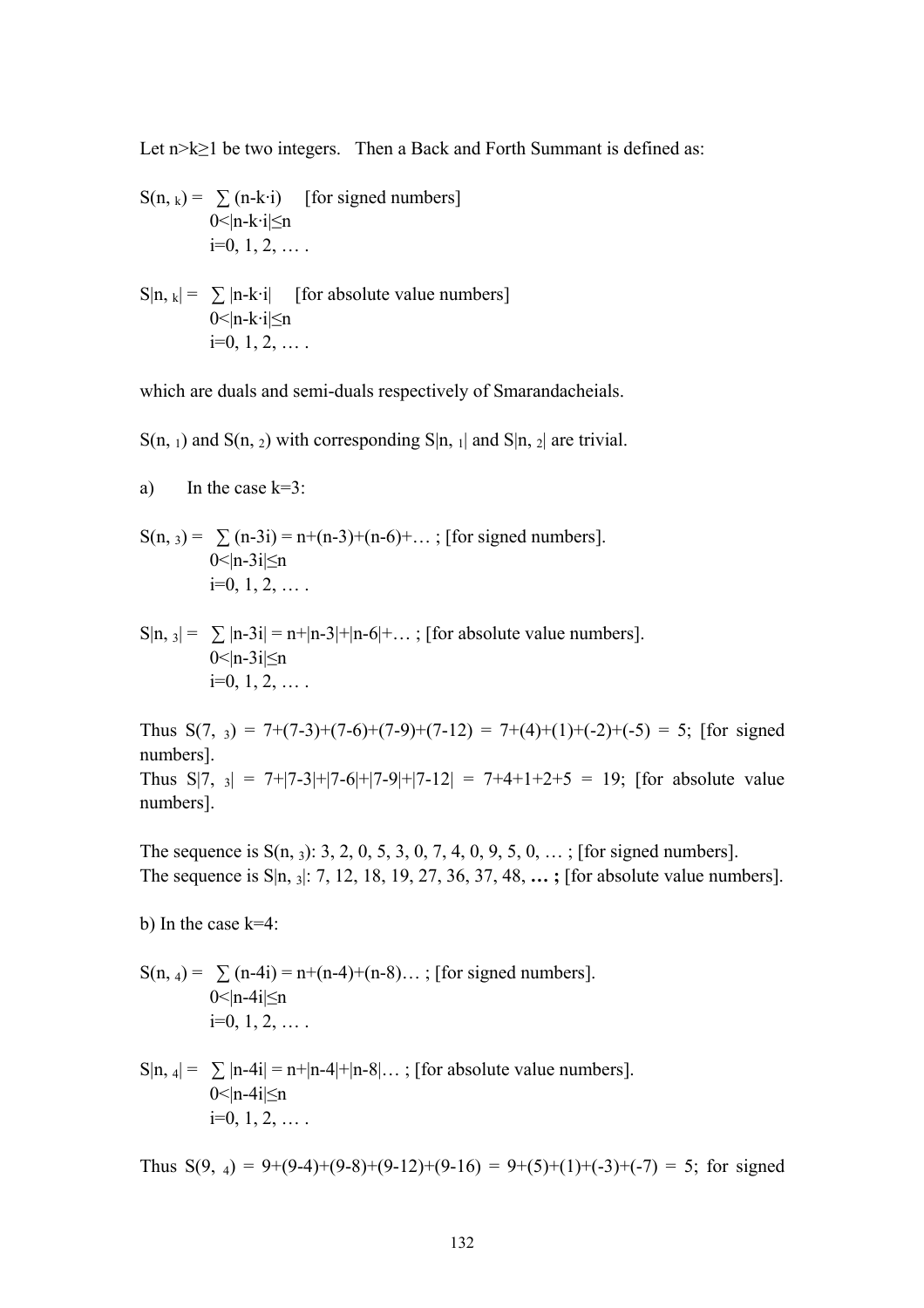numbers.

Thus  $S|9, 4| = 9+|9-4|+|9-8|+|9-12|+|9-16| = 9+5+1+3+7 = 25$ ; [for absolute value numbers].

The sequence is  $S(n, 4) = 3, 0, 4, 0, 5, 0, 6, 0, 7, 0, 8, 0, 9, 0, 10, 0, 11, ...$ The sequence is S|n, 4| = 9, 16, 16, 24, 25, 36, 36, 48, 49, 64, 64, 80, 81, 100, 100, **… .**

c) In the case k=5:

 $S(n, 5) = \sum_{n=5}^{\infty} (n-5i) = n+(n-5)+(n-10)...$  $0$  < | n - 5 i |  $\leq$  n **i**=0, 1, 2, **… .**

 $S|n, 5| = \sum |n-5i| = n+|n-5|+|n-10|...$ 0  $\leq$ |n-5i $\leq$ n **i**=0, 1, 2, **… .**

Thus  $S(11, 5) = 11+(11-5)+(11-10)+(11-15)+(11-20) = 11+6+1+(-4)+(9) = 5.$ Thus  $S[11, s] = 11+|11-5|+|11-10|+|11-15|+|11-20| = 11+6+1+4+9 = 31$ .

The sequence is  $S(n, 5)$ : 3, 6, 2, 6, 0, 5, 10, 3, 9, 0, 7, 14, 4, 12, 0, ... The sequence is S|n, 5|: 11, 12, 20, 20, 30, 31, 32, 33, 45, 60, 61, 62, 80, 80, 100, **… .**

More general:

Let n>k≥1 be two integers and m≥0 another integer. Then the Generalized Back and Forth Summant is defined as:

 $S(n, m, k) = \sum_{k=1}^{k} (n - k \cdot i)$  [for signed numbers].  $i=0, 1, 2, ...,$  floor $[(n+m)/k]$ .

 $\mathbf{S}|\mathbf{n}, \mathbf{m}, \mathbf{k}| = \sum |\mathbf{n}-\mathbf{k}\cdot\mathbf{i}|$  [for absolute value numbers]. **i**=0, 1, 2**, …,** floor[(**n+m**)/k].

For examples:

 $S(7, 9, 2) = 7+(7-2)+(7-4)+(7-6)+(7-8)+(7-10)+(7-12)+(7-14)+(7-16)$  $= 7+(5)+(3)+(1)+(-1)+(-3)+(-5)+(-7)+(-9) = -2.$  $S[7, 3, \frac{1}{2}] = 7 + |7 - 2| + |7 - 4| + |7 - 6| + |7 - 8| + |7 - 10| = 7 + 5 + 3 + 1 + 1 + 3 = 20.$ 

References:

 J. Dezert, editor, "Smarandacheials", Mathematics Magazine, Aurora, Canada, No. 4/2004; www.gallup.unm.edu/~smarandache/Smarandacheials.htm.

 F. Smarandache, "Back and Forth k-Factorials", Arizona State Univ., Special Collections, 1972.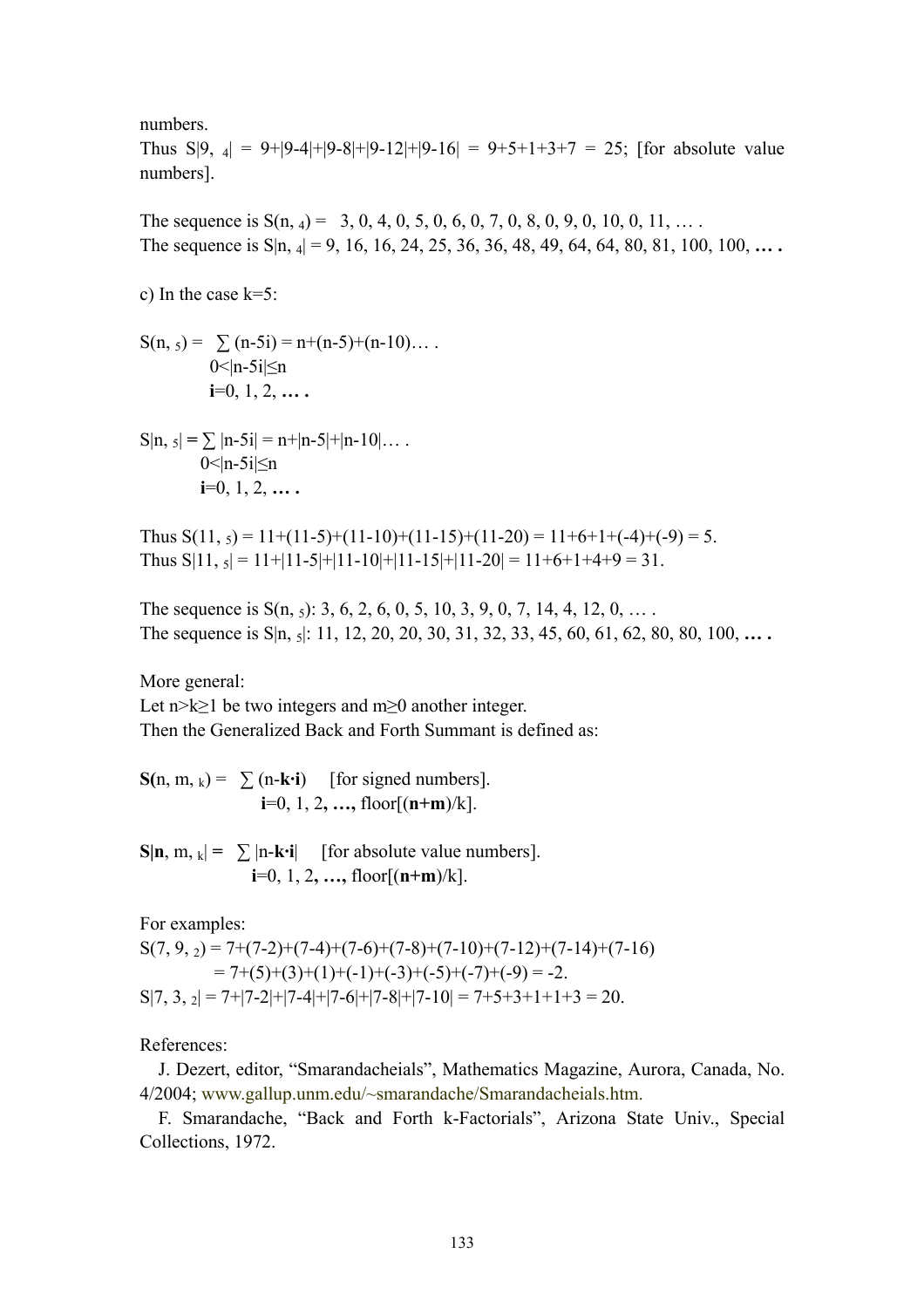# **CONTENTS**

1) Consecutive Sequence

2) Circular Sequence

3) Symmetric Sequence

4) Deconstructive Sequence

5) Mirror Sequence

6) Permutation Sequence

7) Generalized Permutation Sequence

8) Mobile Periodicals (I)

9) Mobile Periodicals (II)

10) Infinite Numbers (I)

11) Infinite Numbers (II)

12) Numerical Car

13) Finite Lattice

14) Infinite Lattice

15) Simple Numbers

16) Digital Sum

17) Digital Products

18) Code Puzzle

19)) Pierced Chain

20) Divisor Products

21) Proper Divisor Products

22) Cube Free Sieve

23) m-Power Free Sieve

24) Irrational Root Sieve

25) Odd Sieve

26) Binary Sieve

27) Trinary Sieve

28) n-ary Power Sieve (generalization for  $n \ge 2$ )

29) k-ary Consecutive Sieve (second version)

30) Consecutive Sieve

31) General-Sequence Sieve

32) More General-Sequence Sieve

33) Digital Sequences

34) Construction Sequences

35) General Residual Sequence

36) Inferior f-Part of x

37) Superior f-Part of x

38) (Inferior) Prime Part

39) (Superior) Prime Part

40) (Inferior) Square Part

41) (Superior) Square Part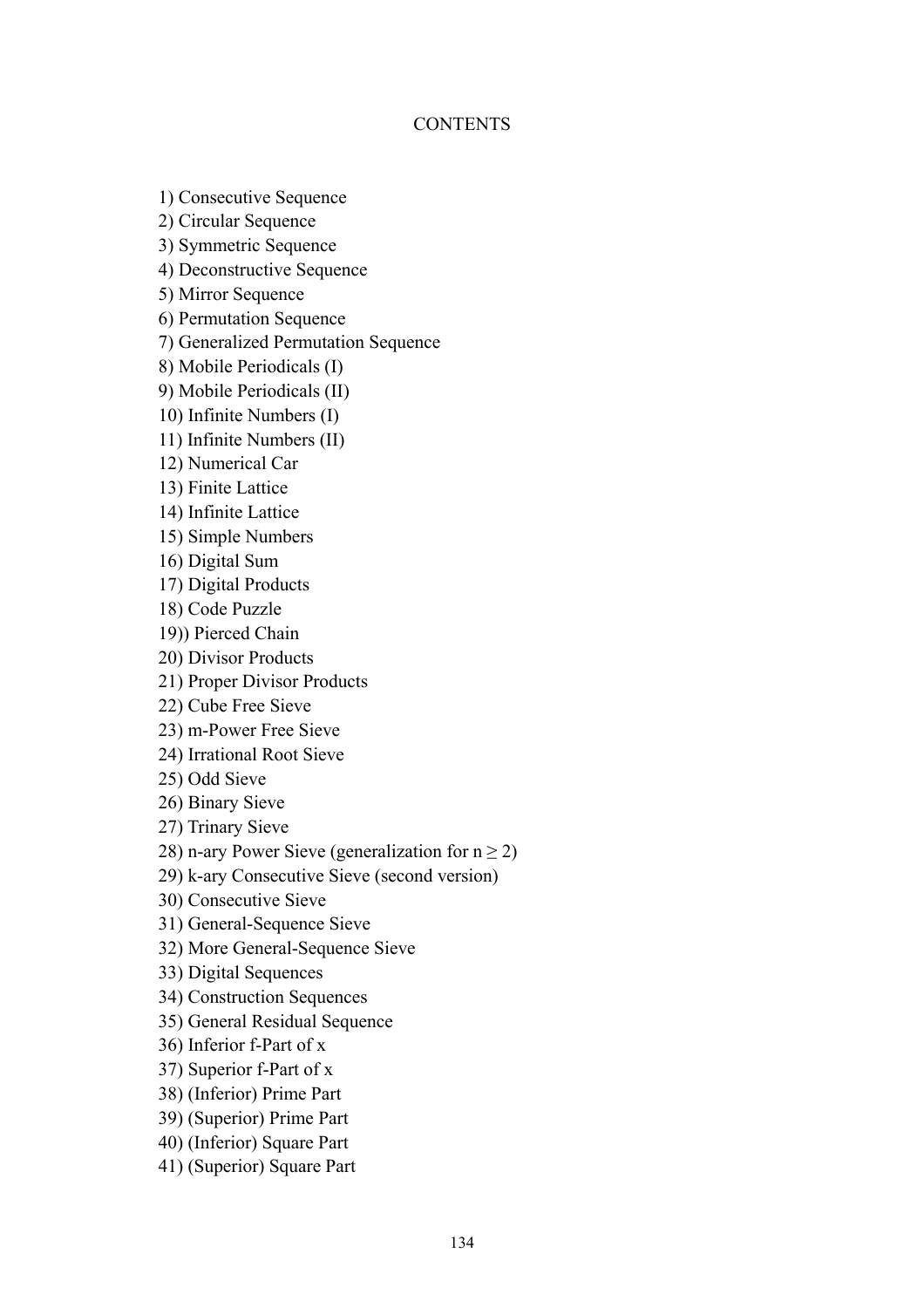42) (Inferior) Cube Part

- 43) (Superior) Cube Part
- 44) (Inferior) Factorial Part
- 45) (Superior) Factorial Part
- 46) Inferior Fractional f-Part of x
- 47) Superior Fractional f-Part of x
- 48) Fractional Prime Part
- 49) Fractional Square Part
- 50) Fractional Cubic Part
- 51) Fractional Factorial Part
- 52) Smarandacheian Complements
- 53) Square Complements
- 54) Cubic Complements
- 55) m-Power Complements
- 56) Double Factorial Complements
- 57) Prime Additive Complements
- 58) Prime Base
- 59) Square Base
- 60) m-Power Base (generalization)
- 61) Factorial Base
- 62) Double Factorial Base
- 63) Triangular Base
- 64) Generalized Base
- 65) Smarandache Numbers
- 66) Smarandache Quotients
- 67) Double Factorial Numbers
- 68) Primitive Numbers (of power 2)
- 69) Primitive Numbers (of power 3)
- 70) Primitive Numbers (of power p, p prime) {generalization}
- 71) Smarandache Functions of the First Kind
- 72) Smarandache Functions of the Second Kind
- 73) Smarandache Function of the Third Kind
- 74) Pseudo-Smarandache Numbers
- 75) Square Residues
- 76) Cubical Residues
- 77) m-Power Residues (generalization)
- 78) Exponents (of power 2)
- 79) Exponents (of power 3)
- 80) Exponents (of power p) {generalization}
- 81) Pseudo-Primes of First Kind
- 82) Pseudo-Primes of Second Kind
- 83) Pseudo-Primes of Third Kind
- 84) Almost Primes of First Kind
- 85) Almost Primes of Second Kind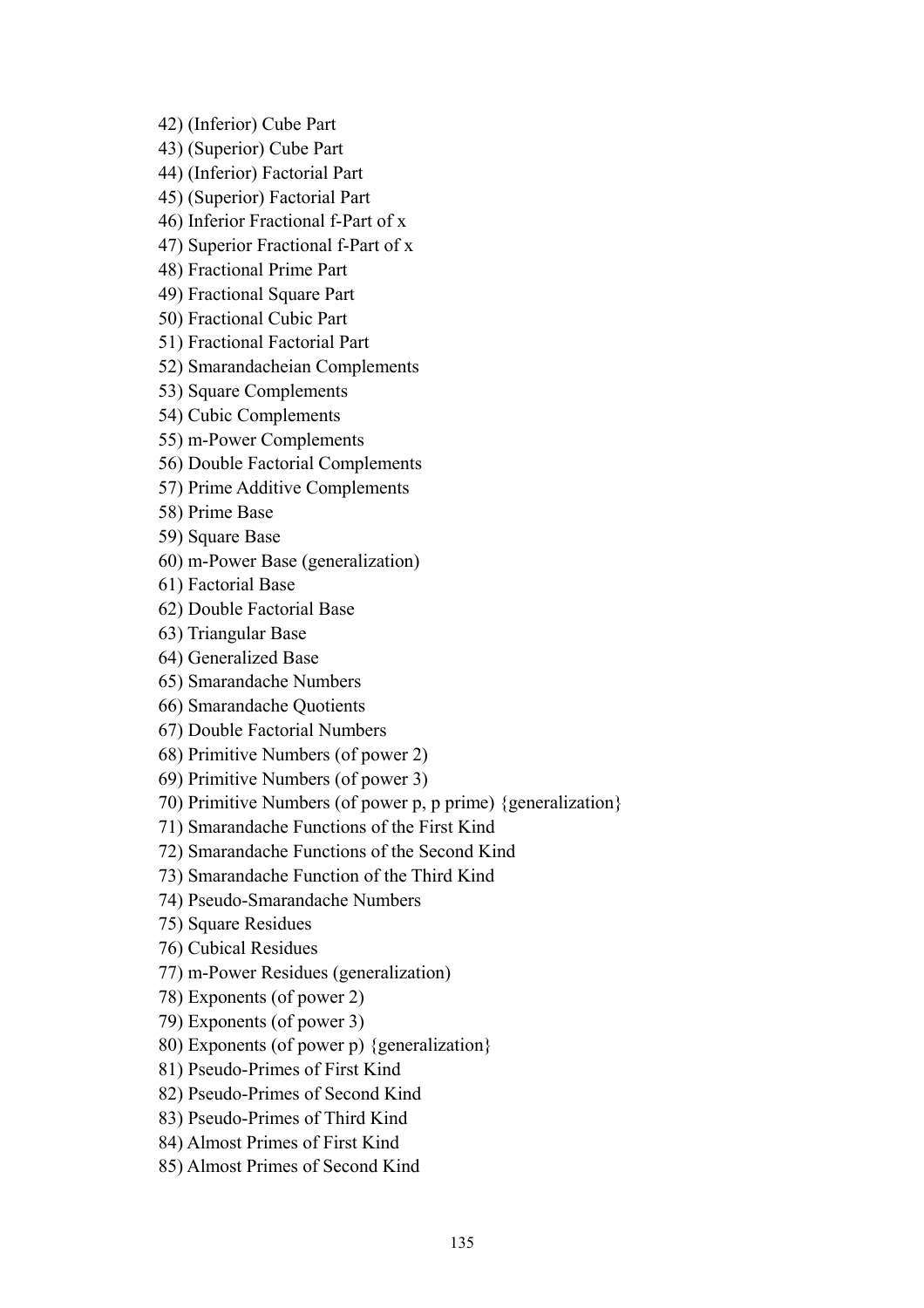86) Pseudo-Squares of First Kind 87) Pseudo-Squares of Second Kind 88) Pseudo-Squares of Third Kind 89) Pseudo-Cubes of First Kind 90) Pseudo-Cubes of Second Kind 91) Pseudo-Cubes of Third Kind 92) Pseudo-m-Powers of First Kind 93) Pseudo-m-powers of second kind 94) Pseudo-m-Powers of Third Kind 95) Pseudo-Factorials of First Kind 96) Pseudo-Factorials of Second Kind 97) Pseudo-Factorials of Third Kind 98) Pseudo-Divisors of First Kind 99) Pseudo-Divisors of Second Kind 100) Pseudo-Divisors of Third Kind 101) Pseudo-Odd Numbers of First Kind 102) Pseudo-odd Numbers of Second Kind 103) Pseudo-Odd Numbers of Third Kind 104) Pseudo-Triangular Numbers 105) Pseudo-Even Numbers of First Kind 106) Pseudo-Even Numbers of Second Kind 107) Pseudo-Even Numbers of Third Kind 108) Pseudo-Multiples of First Kind (of 5) 109) Pseudo-Multiples of Second Kind (of 5) 110) Pseudo-Multiples of Third kind (of 5) 111) Pseudo-Multiples of first kind of p (p is an integer  $\geq$ 2) {Generalizations} 112) Pseudo-Multiples of Second Kind of p (p is an integer  $\geq$  2) 113) Pseudo-multiples of third kind of p (p is an integer  $>$  2) 114) Constructive Set (of digits 1, 2) 115) Constructive Set (of digits 1,2,3) 116) Generalized Constructive Set 117) Square Roots 118) Cubical Roots 119) m-Power Roots 120) Numerical Carpet 121) Goldbach-Smarandache Table 122) Smarandache-Vinogradov Table 123) Smarandache-Vinogradov Sequence 124) Smarandache Paradoxist Numbers 125) Non-Smarandache Numbers 126) The Paradox of Smarandache numbers 127) Romanian Multiplication 128) Division by  $k^n$ 129) Generalized Period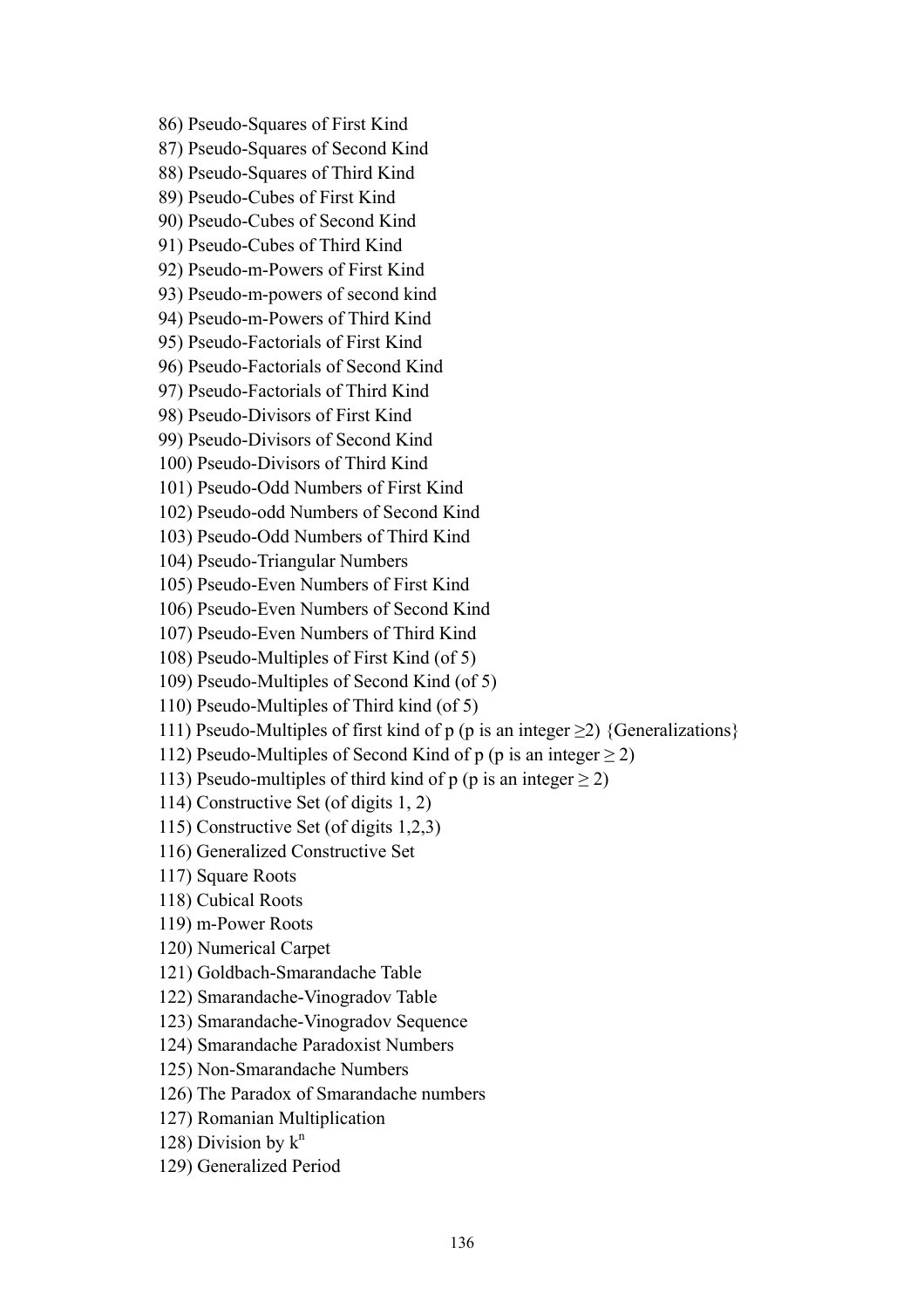130) Number of Generalized Periods

131) Length of Generalized Period

132) Sequence of Position

133) Criterion for Coprimes

134) Congruence Function

135) Generalization of Euler's Theorem

136) Smarandache Simple functions

137) Smarandache Function

138) Prime Equation Conjecture

139) Generalized Prime Equation Conjecture

140) Progressions

141) Inequality

142) Divisibility Theorem

143) Dilemmas

144) Surface Points

145) Inclusion Problems

146) Convex Polyhedrons

147) Integral Points

148) Counter

149) Maximum Points

150) Minimum Points

151 Increasing Repeated Compositions

152) Decreasing Repeated Compositions

153) Coloration Conjecture

154) Primes

155) Prime Number Theorem

156) Cardinality Theorem

157) Concatenate Natural Sequence

159) Back Concatenated Prime Sequence

160) Concatenated Odd Sequence

161) Back Concatenated Odd Sequence

162) Concatenated Even Sequence

163) Back Concatenated Even Sequence

164) Concatenated S-Sequence {generalization}

165) Concatenated Square Sequence

166) Back Concatenated Square Sequence

167) Concatenated Cubic Sequence

168) Back Concatenated Cubic Sequence

169) Concatenated Fibonacci Sequence

170) Back Concatenated Fibonacci Sequence

171) Power Function

172) Reverse Sequence

173) Multiplicative Sequence

174) Wrong Numbers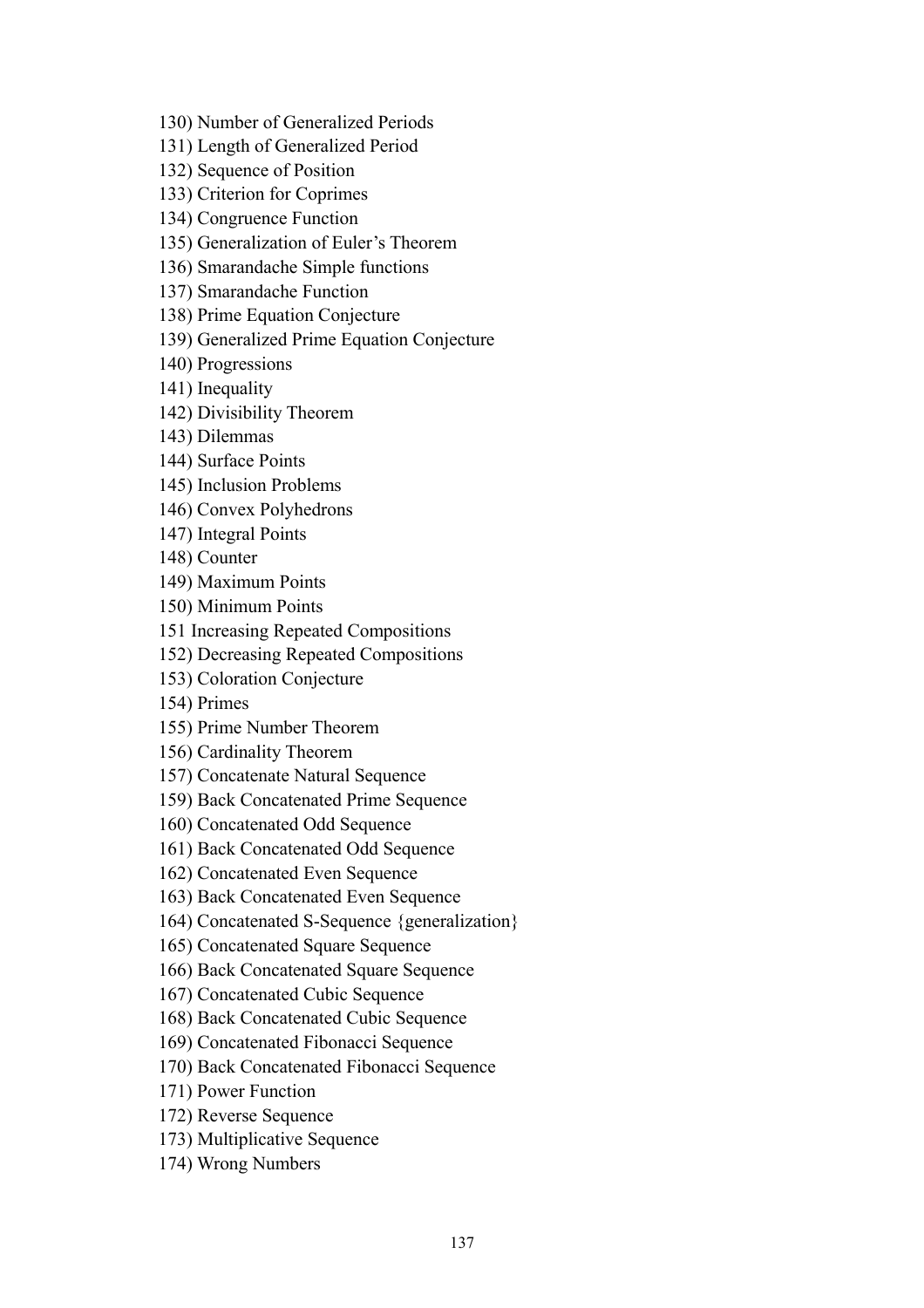175) Impotent Numbers

176) Random Sieve

177) Non-Multiplicative Sequence

178) Non-Arithmetic Progression

179) Prime Product Sequence

180) Square Product Sequence

181) Cubic Product Sequence

182) Factorial Product Sequence

183) U-Product Sequence {generalization}

184-190) Sequences of Sub-Sequences

191)  $S^2$  function (numbers)

192)  $S<sup>3</sup>$  function (numbers)

193) Anti-Symmetric Sequence

194-202) Recurrence Type Sequences

203- 215) Partition Type Sequences

216) Reverse Sequence

217) Non-Geometric Progression

218) Unary Sequence

219) No-Prime-Digit Sequence

220) No-square-digits Sequence

221-222) Polygons and Polyhedrons

223) Lucky Numbers

224) Lucky Method/Algorithm/Operation/etc.

225) Sequence of 3's and 1's

226) Sequence of 3's and 1's

227) General Sequence of Concatenation of Given Digits

228) Recurrence of Smarandache type Functions

229-231) G Add-On Sequence (I)

232) Non-Arithmetic Progression (I)

233) Concatenation Type Sequences

234) Construction of Elements of the Square-Partial-Digital Subsequence

235) Prime-Digital Sub-Sequence

236-237) Special Expressions

238) General Periodic Sequence

239-244) Periodic Digit Sequences

245) New Sequences The Family of Metallic Means

246-251) Other New Functions in the Number Theory

252) Erdös-Smarandache Numbers

253) Analogues of the Smarandache Function

254) Generalized Smarandache Palindrome (GSP)

255-260) Special Relationships

261-264) More General Special Relationship

265-268) P-digital Subsequences

269-275) Special P-Partial Digital Subsequence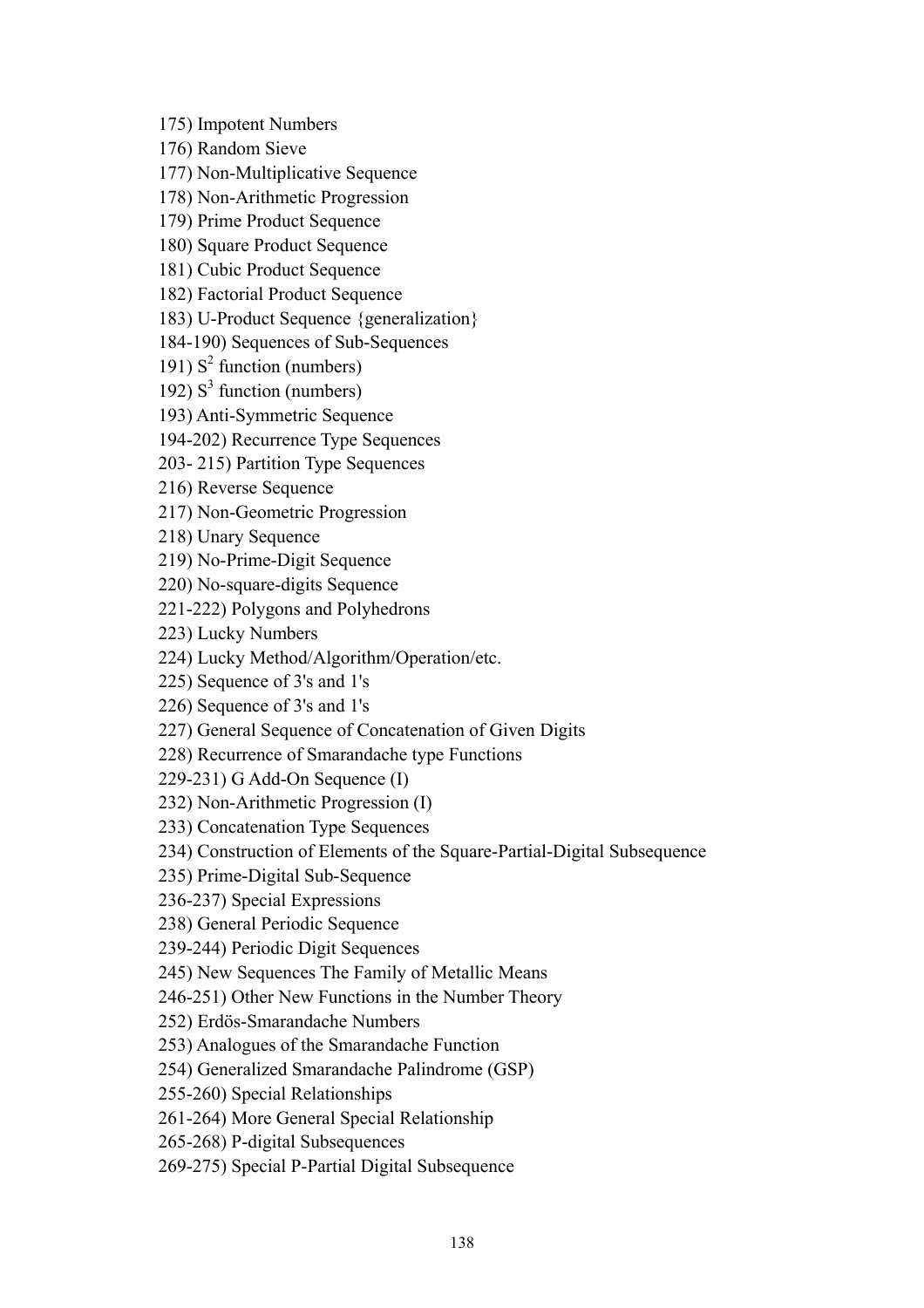276-284) Other Special Definitions and Conjectures

285) Anti-Prime Function

286) Anti-Coprime Function

287) Special Functional Iteration of First Kind

288) Special Functional Iteration of Second Kind

289) Special Functional Iteration of Third Kind

290) Smarandacheials

291) Smarandache-Kurepa Function

292) Smarandache-Wagstaff Function

293) Smarandache Ceil Function of Second Order

294) Smarandache Ceil Function of Third Order

295) Smarandache Ceil Function of Fourth Order

296) Smarandache Ceil Function of Fifth Order

297) Smarandache Ceil Function of Sixth Order

298) Smarandache Ceil Functions of k-th Order

299) Pseudo-Smarandache Function

300) Smarandache Near-To-Primordial Function

301) Smarandache - Fibonacci triplets

302) Smarandache-Radu duplets

303) Concatenated Fibonacci Sequence

304) Uniform Sequences

305-311) Special Operation Sequences

312) S-multiplicative Function

313) General Theorem of Characterization of N Primes Simultaneously

314) Infinite Product

315) Jung's Theorem Generalized to Space

316-325) Back and Forth Summants